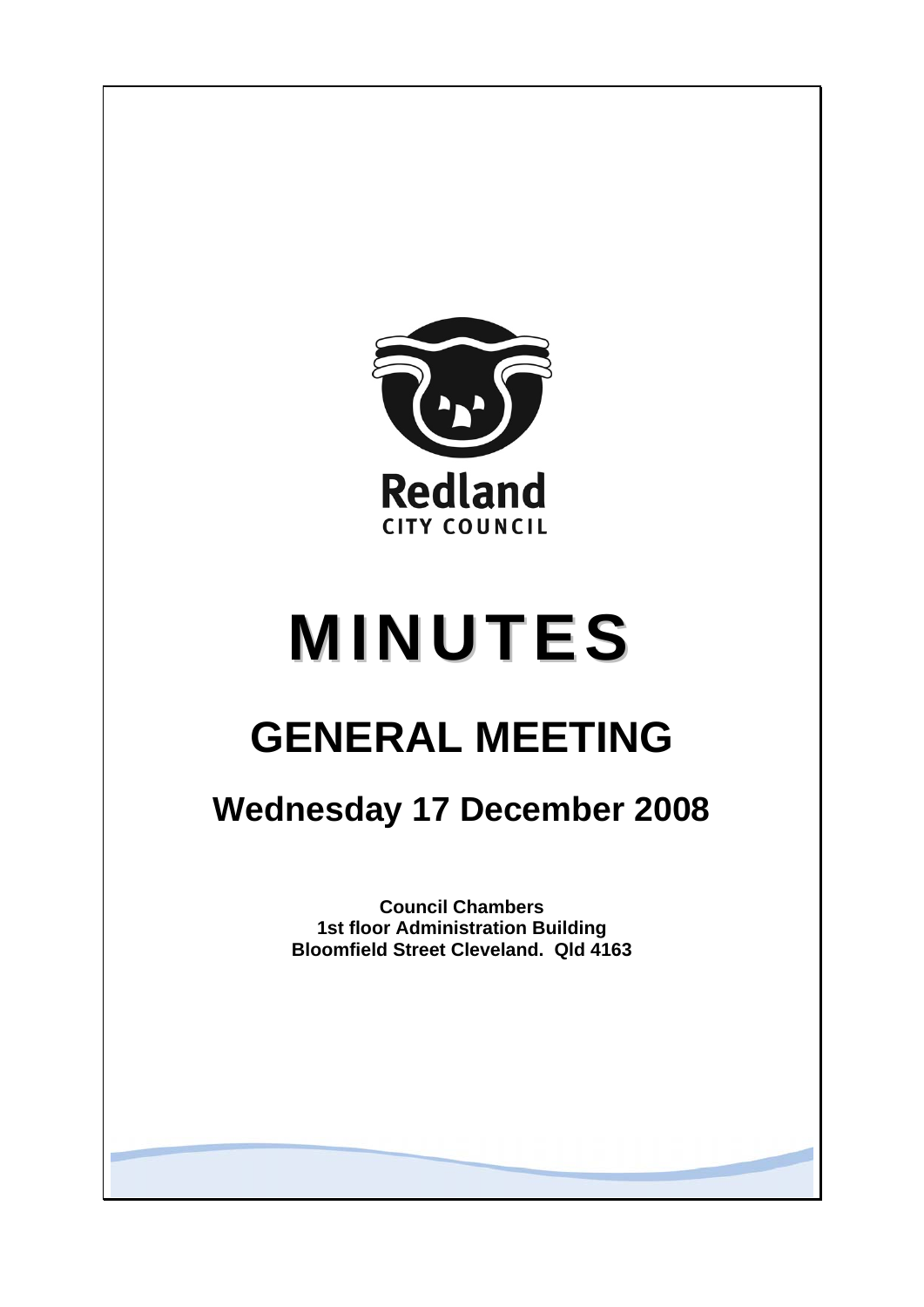### **TABLE OF CONTENTS**

| <b>ITEM</b>  |       | <b>SUBJECT</b>                                                                                         | <b>PAGE NO</b> |
|--------------|-------|--------------------------------------------------------------------------------------------------------|----------------|
| $\mathbf 1$  |       |                                                                                                        |                |
| $\mathbf{2}$ |       |                                                                                                        |                |
| 3            |       |                                                                                                        |                |
| 4            |       |                                                                                                        |                |
|              | 4.1   | <b>GENERAL MEETING MINUTES OF 26 NOVEMBER 2008 1</b>                                                   |                |
|              | 4.2   | SPECIAL MEETING MINUTES OF 4 DECEMBER 2008 2                                                           |                |
| 5            |       | <b>MATTERS OUTSTANDING FROM PREVIOUS GENERAL MEETING</b>                                               |                |
|              | 5.1   |                                                                                                        |                |
|              | 5.1.1 | <b>PETITION TO RAISE COUNCIL CONTRIBUTION TO</b>                                                       |                |
|              | 5.1.2 | <b>REQUEST FOR REPORT - REVIEW OF CURRENT</b><br><b>POSITION ON MANAGEMENT OF SHOPPING TROLLEYS  2</b> |                |
|              | 5.1.3 | <b>REQUEST FOR REPORT - PROTECTING SIGNIFICANT</b>                                                     |                |
|              | 5.1.4 | <b>REQUEST FOR REPORT - RESEARCH ON THE IMPACT</b>                                                     |                |
|              | 5.1.5 | <b>PETITION - OBJECTING TO THE TRIAL CLOSURE OF</b>                                                    |                |
|              | 5.1.6 | <b>POTENTIAL FORMATION OF A BUSINESS</b>                                                               |                |
| 6            |       |                                                                                                        |                |
| 7            |       |                                                                                                        |                |
|              | 7.1   | CONFERENCE REPORT (CR WILLIAMS) – $9^{TH}$<br><b>INTERNATIONAL CITIES, TOWN CENTRES &amp;</b>          |                |
| 8            |       |                                                                                                        |                |
| 9            |       | <b>DECLARATION OF INTEREST ON ANY ITEMS OF BUSINESS5</b>                                               |                |
|              |       |                                                                                                        |                |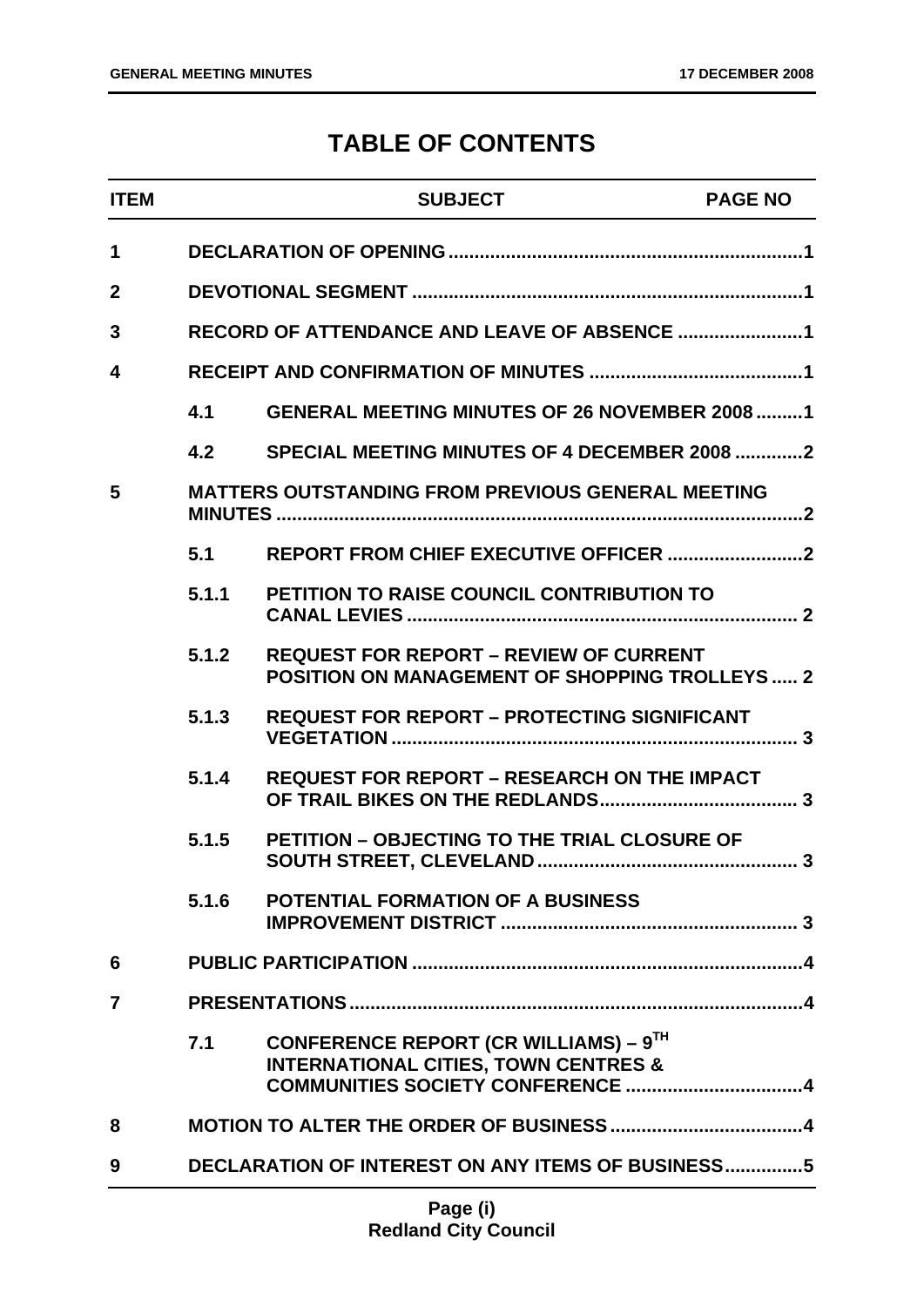| 10              | <b>REDLAND WATER AND WASTE COMMITTEE 9/12/08 - RECEIPT</b> |                                                                                              |
|-----------------|------------------------------------------------------------|----------------------------------------------------------------------------------------------|
|                 | 10.1                                                       |                                                                                              |
|                 | 10.1.1                                                     | <b>REDLAND WATER &amp; WASTE COUNCIL BUSINESS UNIT</b>                                       |
|                 | 10.1.2                                                     | <b>REDLAND WATER &amp; WASTE - TOTAL MANAGEMENT</b>                                          |
| 11              |                                                            | PLANNING & POLICY COMMITTEE 10/12/08 - RECEIPT AND                                           |
|                 |                                                            |                                                                                              |
|                 | 11.1.1                                                     | OPTION TO INCREASE THE PENALTY UNIT VALUE FOR                                                |
|                 | 11.1.2                                                     | NORTH STRADBROKE ISLAND SPORT AND<br><b>RECREATION FACILITIES AND SERVICES STRATEGY  22</b>  |
|                 | 11.1.3                                                     | PROPOSED FESTIVALS OFFICE - REDLANDS LAWN<br><b>TENNIS ASSOCIATION SUB-LEASE TO REDLAND</b>  |
|                 | 11.1.4                                                     |                                                                                              |
|                 | 11.1.5                                                     | <b>PURCHASE OF LAND COAST ROAD MACLEAY ISLAND 37</b>                                         |
|                 | 11.1.6                                                     | <b>NEW PROPERTIES FOR ACQUISITION USING</b>                                                  |
|                 | 11.1.7                                                     | <b>MAKING OF LOCAL LAW 18 (CONTROL OF RESIDENTIAL</b>                                        |
|                 |                                                            | 11.1.8 STARKEY STREET WELLINGTON POINT DOG OFF                                               |
|                 |                                                            | 11.1.9 VEGETATION PROTECTION ORDER CONFIRMATION -                                            |
|                 |                                                            | 11.1.10 VEGETATION PROTECTION ORDER CONFIRMATION - 11                                        |
|                 |                                                            | 11.1.11 VEGETATION PROTECTION ORDER CONFIRMATION -<br>257-259 WELLINGTON STREET ORMISTON  69 |
| 12 <sup>2</sup> |                                                            | FINANCE & CORPORATE MANAGEMENT COMMITTEE 16/12/2008                                          |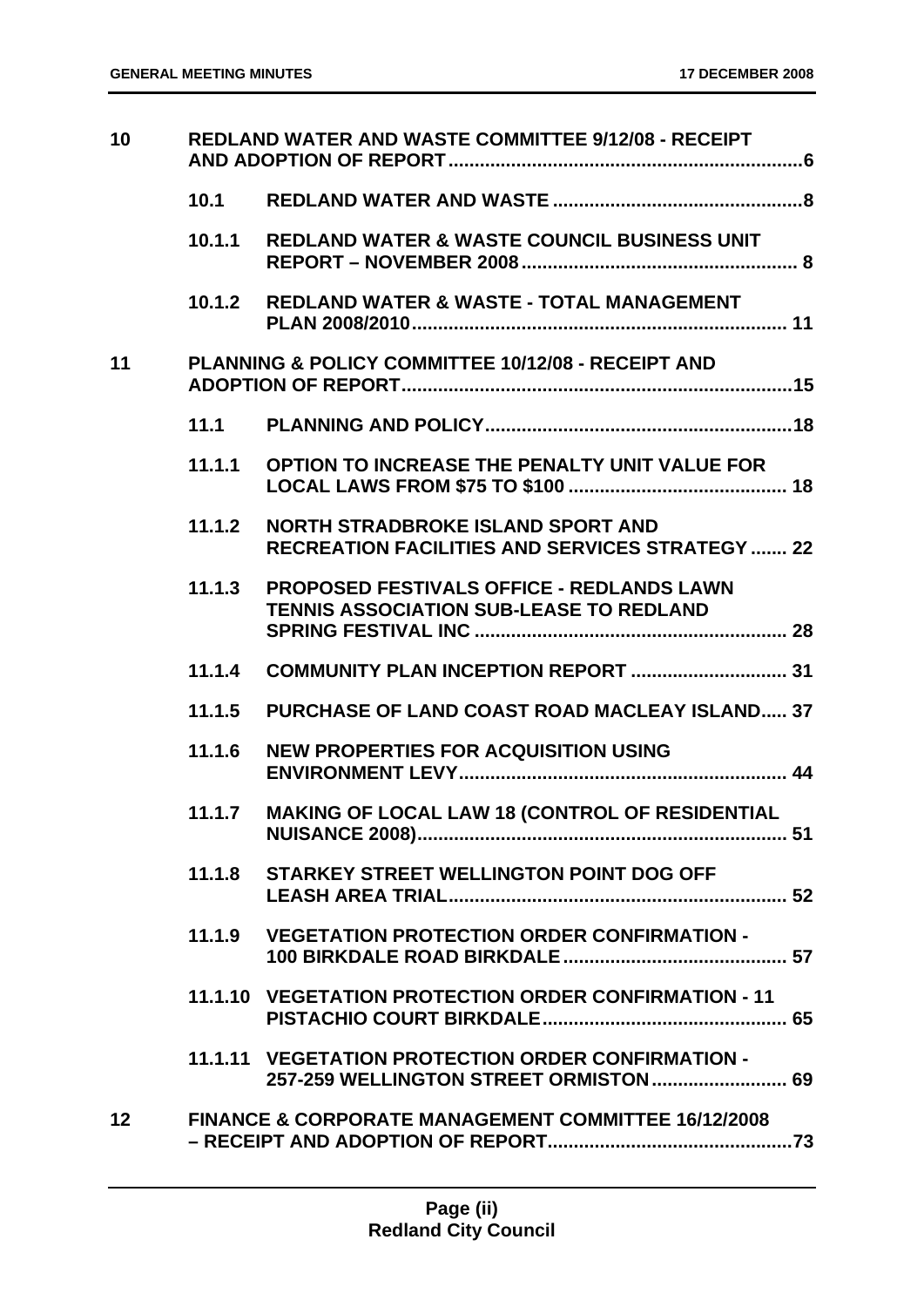| 12.1   |                                                                                                                               |
|--------|-------------------------------------------------------------------------------------------------------------------------------|
| 12.1.1 | <b>COUNCIL MEETING DATES 2009 AND DEVELOPMENT</b><br><b>ASSESSMENT COMMITTEE DELEGATIONS DECEMBER</b>                         |
| 12.1.2 | <b>EXPENSES REIMBURSEMENT AND PROVISION OF</b>                                                                                |
| 12.2   |                                                                                                                               |
| 12.2.1 | NOVEMBER 2008 - MONTHLY FINANCIAL REPORTS 82                                                                                  |
| 12.2.2 | <b>LEASING OF COUNCIL PREMISES - 8 DOLLERY ROAD,</b>                                                                          |
| 12.2.3 | <b>RESUMPTION OF EASEMENT FOR DRAINAGE - 33 PIER</b>                                                                          |
| 12.3   |                                                                                                                               |
| 12.3.1 | AMENDMENT TO THE STREET TREE PLANTING<br><b>CONTRIBUTIONS AND ADDITION OF A NEW</b><br>CONTRIBUTION FOR KOALA TREE OFFSET  91 |
| 12.3.2 | FEES AND CHARGES STRADDIE HOLIDAY PARKS -                                                                                     |
| 12.3.3 | <b>QUARRY ROAD / RICKERTT ROAD UPGRADE PROJECT</b>                                                                            |
| 12.3.4 | <b>WASTE MANAGEMENT MONTHLY BUSINESS UNIT</b>                                                                                 |
| 12.4   |                                                                                                                               |
| 12.4.1 | <b>REGIONAL AND LOCAL COMMUNITY INFRASTRUCTURE</b><br>PROGRAM - PROPOSED PROJECT FUNDING 106                                  |
|        | 12.4.2 SERPENTINE CREEK CEMETERY SITE AND HABITAT<br><b>MANAGEMENT PLAN 2008-2028 FINALISATION111</b>                         |
| 12.4.3 |                                                                                                                               |
| 12.4.4 | <b>CORPORATE BALANCED SCORECARD REPORT -</b>                                                                                  |
| 12.5   |                                                                                                                               |
| 12.5.1 | TENDER FOR THE OPERATION OF BIRKDALE LANDFILL                                                                                 |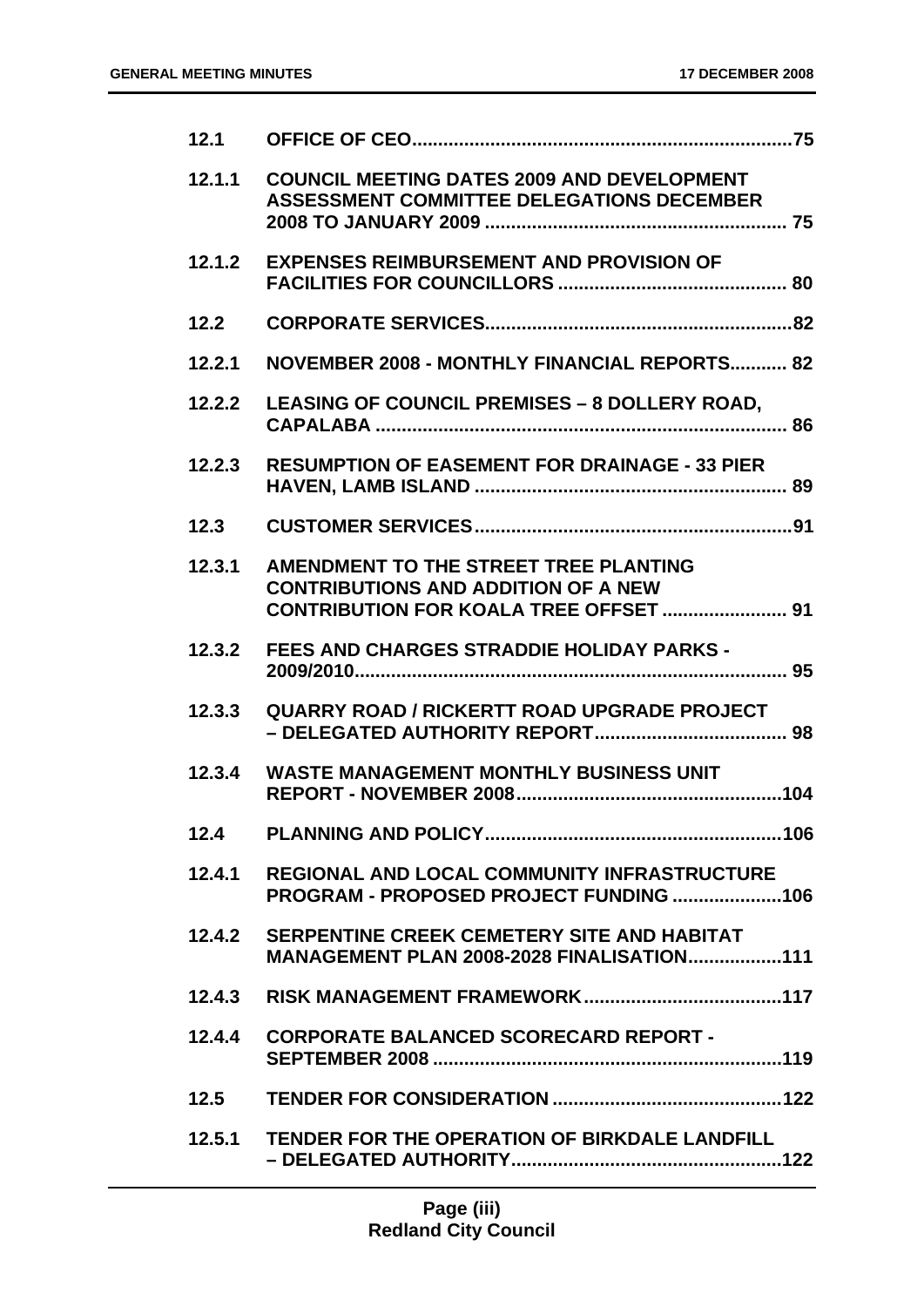| 13              |        |                                                        |      |
|-----------------|--------|--------------------------------------------------------|------|
| 14              |        |                                                        |      |
|                 | 14.1   |                                                        |      |
|                 | 14.1.1 |                                                        |      |
|                 | 14.1.2 | <b>DELEGATION TO THE LOCAL GOVERNMENT</b>              |      |
|                 | 14.2   |                                                        |      |
|                 | 14.2.1 | <b>COUNCILLORS' CBF DIVISION 5 - PROVISION OF PARK</b> |      |
| 15 <sub>1</sub> |        |                                                        |      |
|                 | 15.1   | <b>'DEMAINING' OF SECTION OF EAST COAST ROAD AT</b>    | .134 |
| 16              |        |                                                        |      |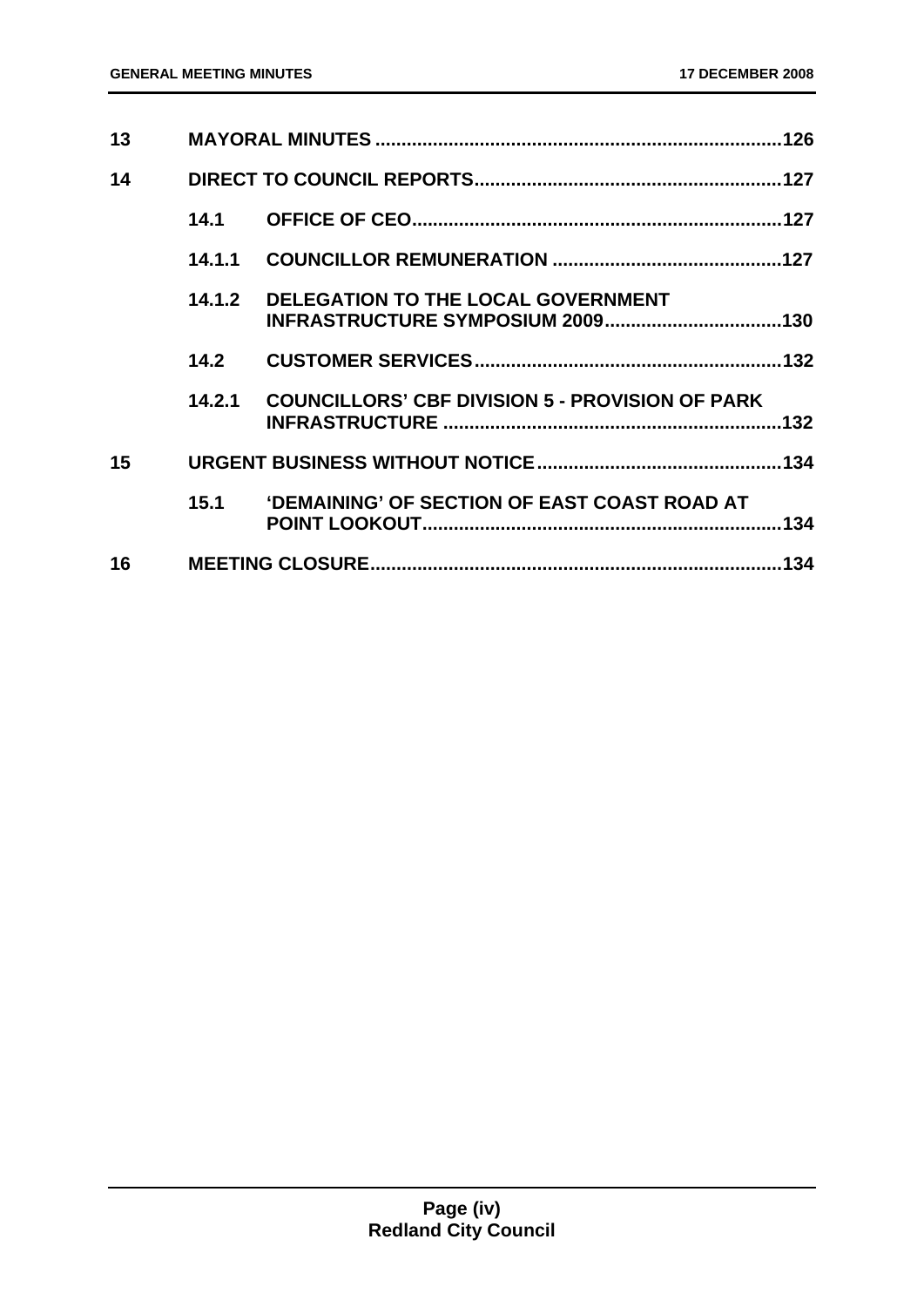#### **1** 0B**DECLARATION OF OPENING**

The Mayor declared the meeting open at 4.00pm and acknowledged the Quandamooka people who are the traditional custodians of the land on which Council meet. The Mayor also paid respect to their elders past and present and extended that respect to other Indigenous Australians present.

#### **2** DEVOTIONAL SEGMENT

Pastor George Gebran, of the Redlands Ministers' Fellowship, led Council in a brief devotional segment.

#### **3** 2B**RECORD OF ATTENDANCE AND LEAVE OF ABSENCE**

#### **MEMBERS PRESENT:**

| Cr M Hobson PSM     | Mayor                                  |
|---------------------|----------------------------------------|
| Cr T Bowler         | Deputy Mayor and Councillor Division 6 |
| Cr W Boglary        | <b>Councillor Division 1</b>           |
| Cr C Ogilvie        | <b>Councillor Division 2</b>           |
| Cr D Henry          | <b>Councillor Division 3</b>           |
| Cr P Dowling        | <b>Councillor Division 4</b>           |
| Cr B Townsend       | <b>Councillor Division 5</b>           |
| <b>Cr M Elliott</b> | <b>Councillor Division 7</b>           |
| <b>Cr K Reimers</b> | <b>Councillor Division 8</b>           |
| Cr K Williams       | <b>Councillor Division 9</b>           |
| Cr H Murray         | <b>Councillor Division 10</b>          |

#### **EXECUTIVE LEADERSHIP GROUP:**

| Mr G Stevenson PSM | <b>Chief Executive Officer</b>                  |
|--------------------|-------------------------------------------------|
| Mr G Underwood     | <b>General Manager Planning and Policy</b>      |
| Mr L Smith         | <b>Acting General Manager Customer Services</b> |
| Mr R Turner        | <b>General Manager Corporate Services</b>       |
| Mr G Soutar        | General Manager Redland Water & Waste           |

#### **MINUTES:**

Mrs J Parfitt **Corporate Meetings & Registers Officer** 

#### **4** 3B**RECEIPT AND CONFIRMATION OF MINUTES**

#### **4.1 GENERAL MEETING MINUTES OF 26 NOVEMBER 2008**

| Moved by:    | <b>Cr Elliott</b> |
|--------------|-------------------|
| Seconded by: | Cr Townsend       |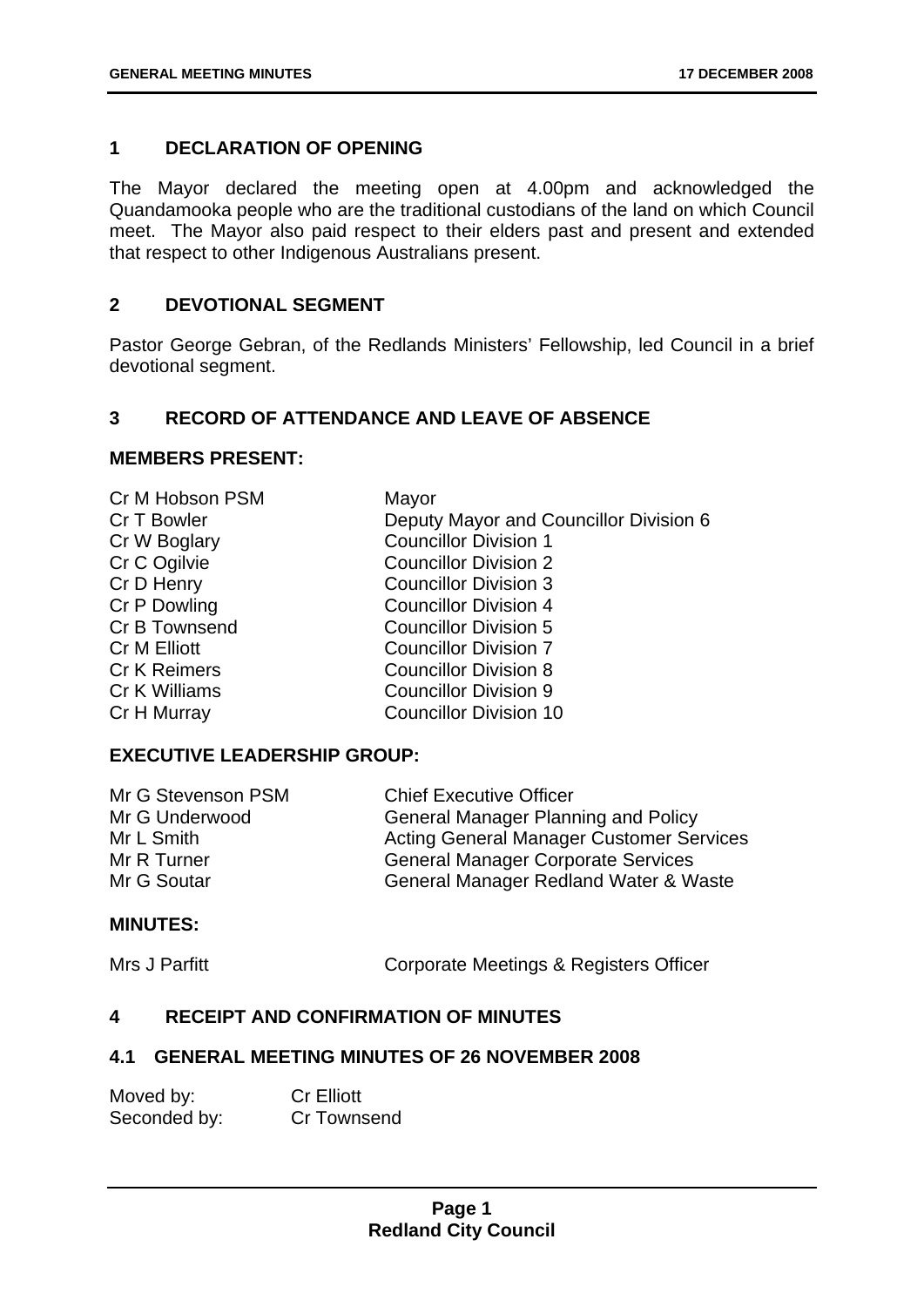That the minutes of the General Meeting of Council held on 26 November 2008 be confirmed.

CARRIED

#### **4.2 SPECIAL MEETING MINUTES OF 4 DECEMBER 2008**

| Moved by:    | <b>Cr Townsend</b> |
|--------------|--------------------|
| Seconded by: | <b>Cr Elliott</b>  |

That the minutes of the Special Meeting of Council held on 4 December 2008 be confirmed.

#### **CARRIED**

#### **5** 4B**MATTERS OUTSTANDING FROM PREVIOUS GENERAL MEETING MINUTES**

#### **5.1 REPORT FROM CHIEF EXECUTIVE OFFICER**

#### **5.1.1 PETITION TO RAISE COUNCIL CONTRIBUTION TO CANAL LEVIES**

At the General Meeting of the 26 September 2007 Council resolved that the petition be received and referred to a committee or officer for consideration and a report to Council.

At the General Meeting on 19 December 2007, Council resolved that consideration of this item be deferred to a future Planning and Policy Committee meeting to enable a more detailed report to be prepared and presented to Council.

At the General Meeting of 28 May 2008 Council resolved that the Committee Recommendation not be adopted and that Council resolve to defer this item until further legal advice is received regarding the legitimacy of the benefit area levy in raising monies for repair to revetment walls.

A report addressing this matter will be presented to a future Planning & Policy Committee meeting.

#### **5.1.2 REQUEST FOR REPORT – REVIEW OF CURRENT POSITION ON MANAGEMENT OF SHOPPING TROLLEYS**

At the General Meeting of 30 April 2008, it was resolved that a report be prepared and presented to Council to review the current position on the management of shopping trolleys and to provide additional options for compliance.

A report addressing this matter will be presented a Planning & Policy Committee meeting in January 2009.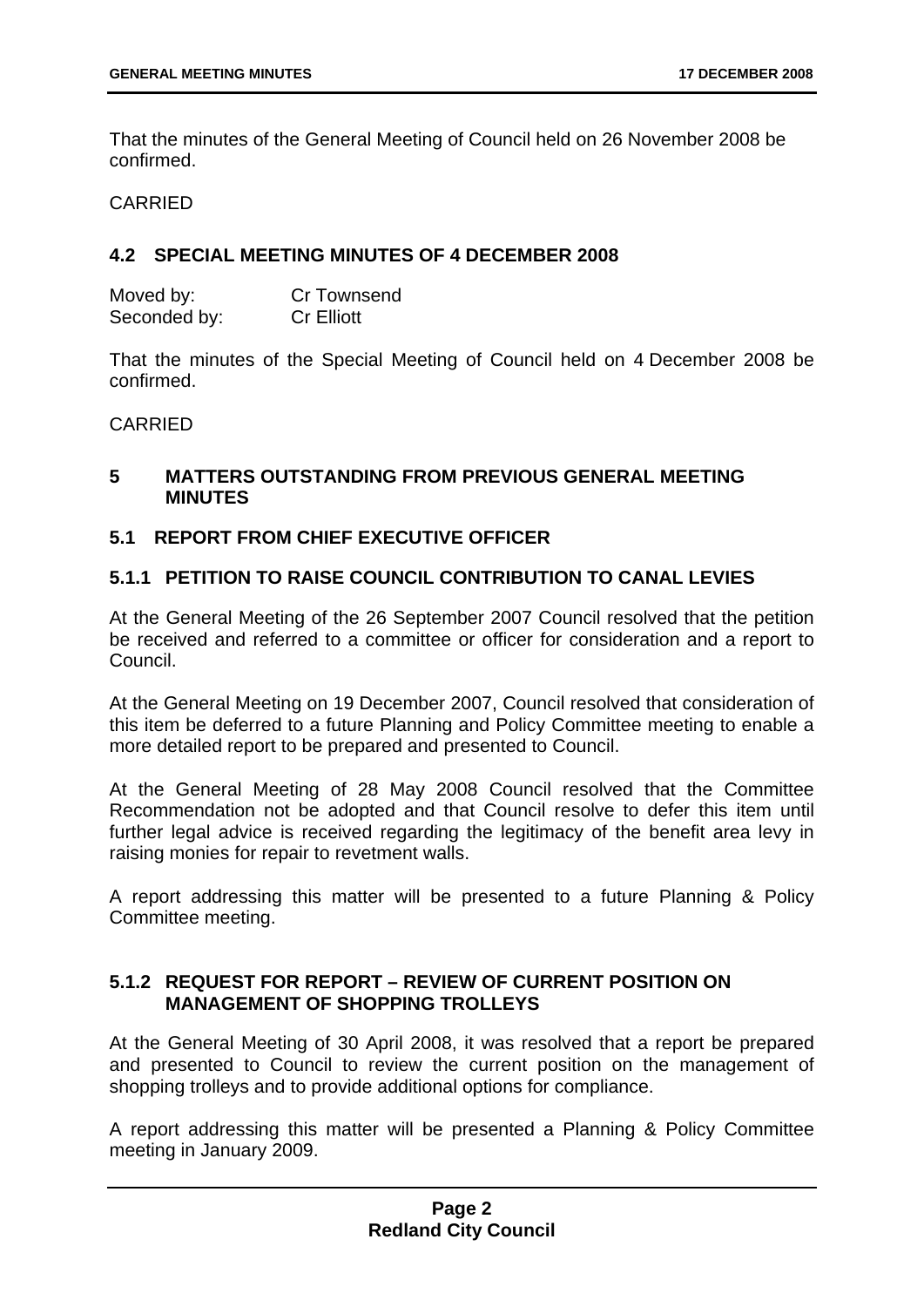#### **5.1.3 REQUEST FOR REPORT – PROTECTING SIGNIFICANT VEGETATION**

At the General Meeting of 28 May 2008, it was resolved that a report be prepared and presented to Council on the steps Council is taking to protect significant vegetation through the Development Assessment process.

A report addressing this matter will be presented to a Planning & Policy Committee Meeting in March 2009.

#### **5.1.4** 3B**REQUEST FOR REPORT – RESEARCH ON THE IMPACT OF TRAIL BIKES ON THE REDLANDS**

At the General Meeting of 30 July 2008, Council resolved that research on the current impacts of trail bikes on the Redlands natural areas be undertaken.

A report addressing this matter will be presented to a Planning & Policy Committee Meeting in September 2009.

#### **5.1.5** 34B**PETITION – OBJECTING TO THE TRIAL CLOSURE OF SOUTH STREET, CLEVELAND**

At the General Meeting of 29 October 2008, Council resolved that the petition (containing 298 signatures) from business operators and stakeholders from South Street and Enterprise Street, objecting to the trial closure of South Street, be received, referred to the Planning and Policy Department and considered when a further report is prepared and presented to Council in this matter.

A report addressing this matter will be presented to a Planning and Policy Committee Meeting in January 2009.

#### **5.1.6 POTENTIAL FORMATION OF A BUSINESS IMPROVEMENT DISTRICT**

At the General Meeting of 29 October 2008, Council resolved that a report be prepared and presented to Council outlining the potential formation of a BID (Business Improvement District) in the precinct now formally recognised at CBD (Capalaba Business District).

A report addressing this matter will be presented to a Planning and Policy Committee Meeting in April 2009.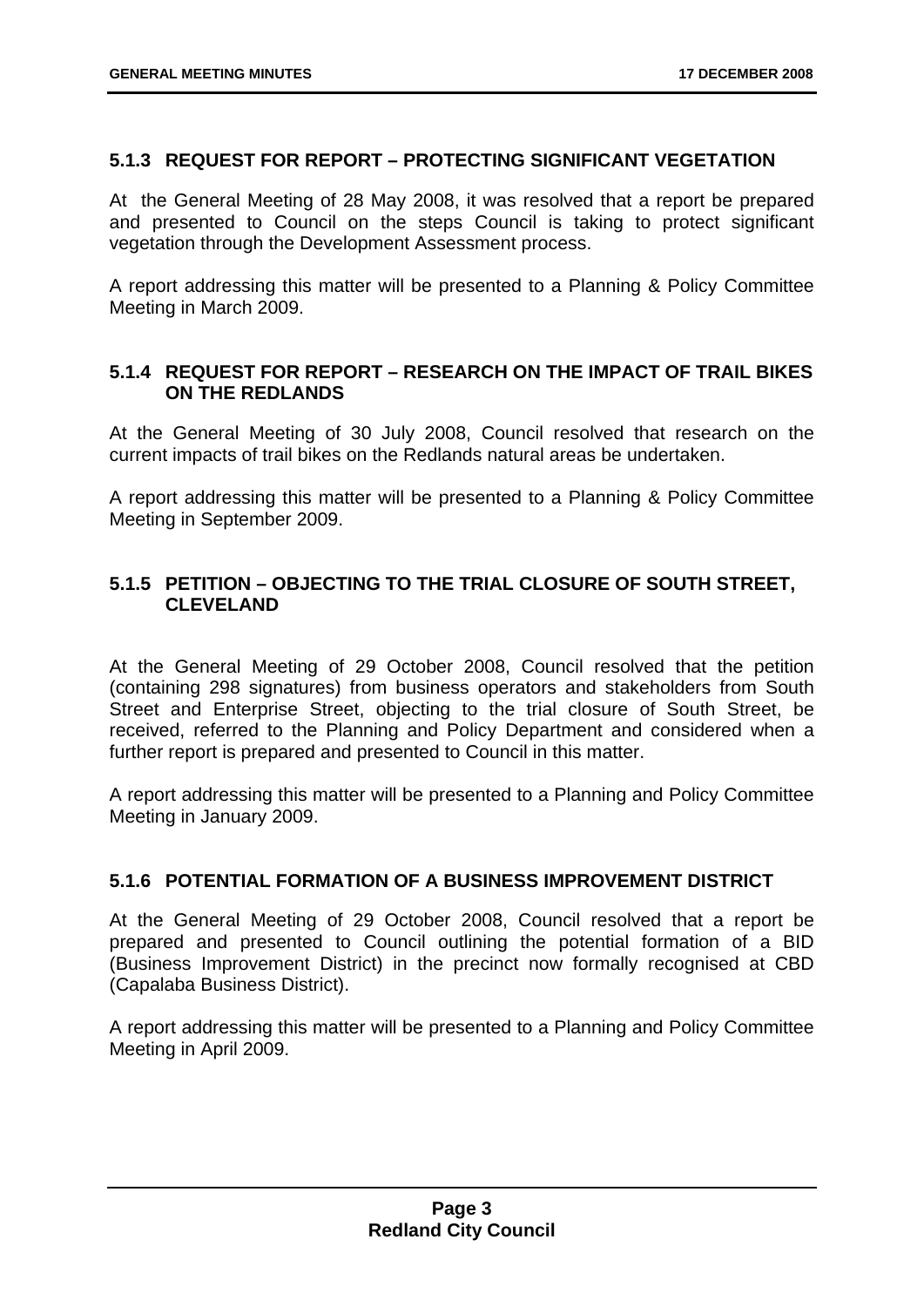#### **6** PUBLIC PARTICIPATION

| Moved by:    | Cr Henry          |
|--------------|-------------------|
| Seconded by: | <b>Cr Reimers</b> |

That the proceedings of the meeting adjourn for a public participation segment.

#### CARRIED

- Mr W Snoddy of Cleveland addressed Council in relation to adding fluoride to Redland City Council's water.
- Mr F Bradley of Cleveland, also representing his wife of Russell Island, addressed Council regarding the condition of roads on Russell Island.

#### **MOTION TO RESUME MEETING**

| Moved by:    | Cr Henry         |
|--------------|------------------|
| Seconded by: | <b>Cr Bowler</b> |

That the proceedings of the meeting resume.

CARRIED

#### **7** 6B**PRESENTATIONS**

#### **7.1** 19B**CONFERENCE REPORT (CR WILLIAMS) – 9TH INTERNATIONAL CITIES, TOWN CENTRES & COMMUNITIES SOCIETY CONFERENCE**

The conference was held at Olympic Park, Sydney on 7-10 October 2008. Keynote speakers included:

- Karsten Gerkens, Director, Office of Urban Regneration and Residential Development, Leipzig City Council, Germany. The 3 phases of Urban Renewal Karsten has been involved with for the City of Leipzig, include reconstruction of buildings, Investment in Residential Environment and redevelopment of the City.
- Kate Joncas, President of the Downtown Seattle Association, Seattle, USA. Kate has been President of the Downtown Seattle Association since 1994and has over 30 years experience in downtown revitalisation in the private, public and nonprofit sectors in communities around the world.
- Phil Wood, Partner Comedia, United Kingdom. Phil has advised the UK government on creative industries and also on cultural diversity and integration.

Cr Ogilvie left the meeting at 4.24pm

#### **8** 7B**MOTION TO ALTER THE ORDER OF BUSINESS**

Nil.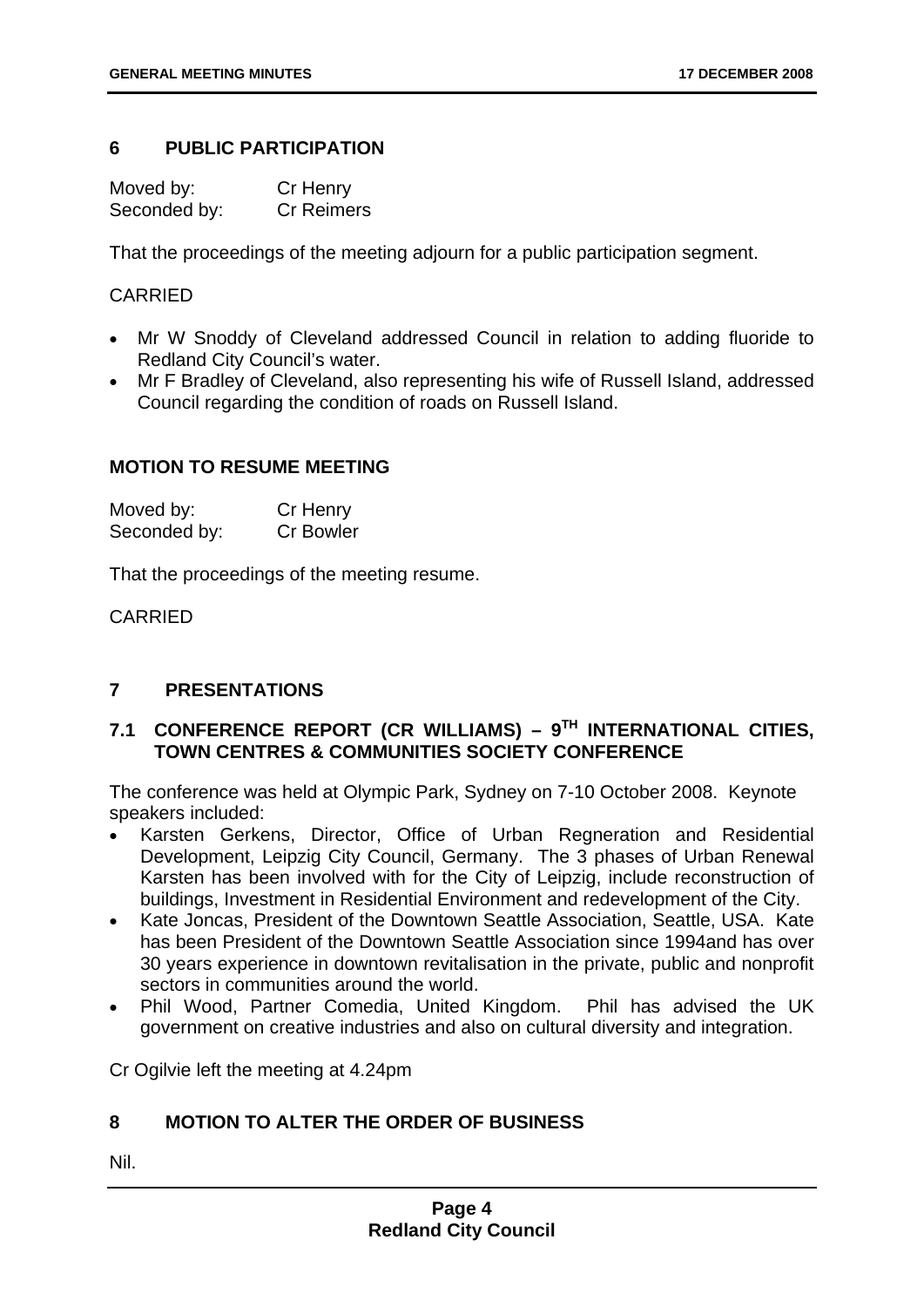#### **9** 8B**DECLARATION OF INTEREST ON ANY ITEMS OF BUSINESS**

- Cr Williams declared a conflict of interest in Item 11.1.3 as she is an executive member of the Redland Spring Festival Committee. Cr Williams remained in the Chamber for discussion and vote on this item, voting in the affirmative.
- Cr Boglary declared a material personal interest in Item 11.1.11 as the owner of the subject property. Cr Boglary left the chamber for discussion and decision on this item.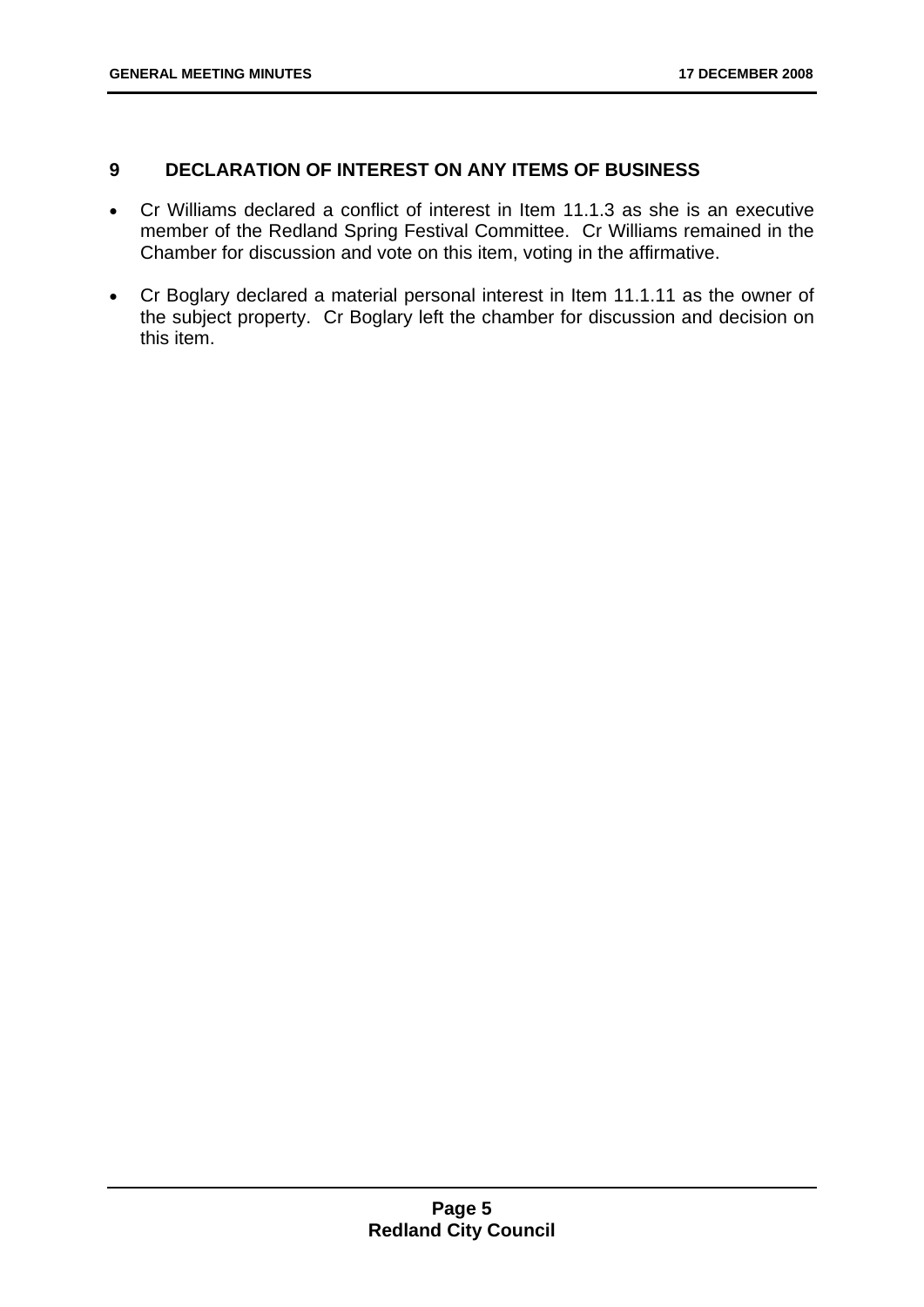#### **10** 9B**REDLAND WATER AND WASTE COMMITTEE 9/12/08 - RECEIPT AND ADOPTION OF REPORT**

| Moved by:    | Cr Henry          |
|--------------|-------------------|
| Seconded by: | <b>Cr Reimers</b> |

That the following Redland Water and Waste Committee Report of 9 December 2008 be received.

#### CARRIED

#### **DECLARATION OF OPENING**

Cr Henry declared the meeting open at 2.01 pm.

#### **RECORD OF ATTENDANCE AND LEAVE OF ABSENCE**

| <b>Members Present</b>  |                                            |
|-------------------------|--------------------------------------------|
| Cr D Henry              | <b>Chair and Councillor Division 3</b>     |
| Cr W Boglary            | Councillor Division 1                      |
| Cr P Dowling            | <b>Councillor Division 4</b>               |
| Cr B Townsend           | Councillor Division 5                      |
| Cr T Bowler             | Deputy Mayor and Councillor Division 6     |
| <b>Cr K Reimers</b>     | <b>Councillor Division 8</b>               |
| Cr K Williams           | <b>Councillor Division 9</b>               |
| Committee Manager       |                                            |
| Mr G Soutar             | General Manager Redland Water & Waste      |
| <b>Officers</b>         |                                            |
| Mr M Ingerman           | <b>Acting Manager Treatment Operations</b> |
| <b>Minutes</b>          |                                            |
| Mrs J Thomas            | Corporate Meetings & Registers Officer     |
| <b>LEAVE OF ABSENCE</b> |                                            |

| Moved by:    | <b>Cr Bowler</b>  |
|--------------|-------------------|
| Seconded by: | <b>Cr Reimers</b> |

That leave of absence from today's meeting be approved for Crs Hobson, Ogilvie and Murray who are attending the 2008 Constitutional Summit of Local Government in Melbourne.

#### CARRIED

#### **APOLOGY**

Cr M Elliott, Councillor Division 7

#### **PUBLIC PARTICIPATION AT MEETING**

Nil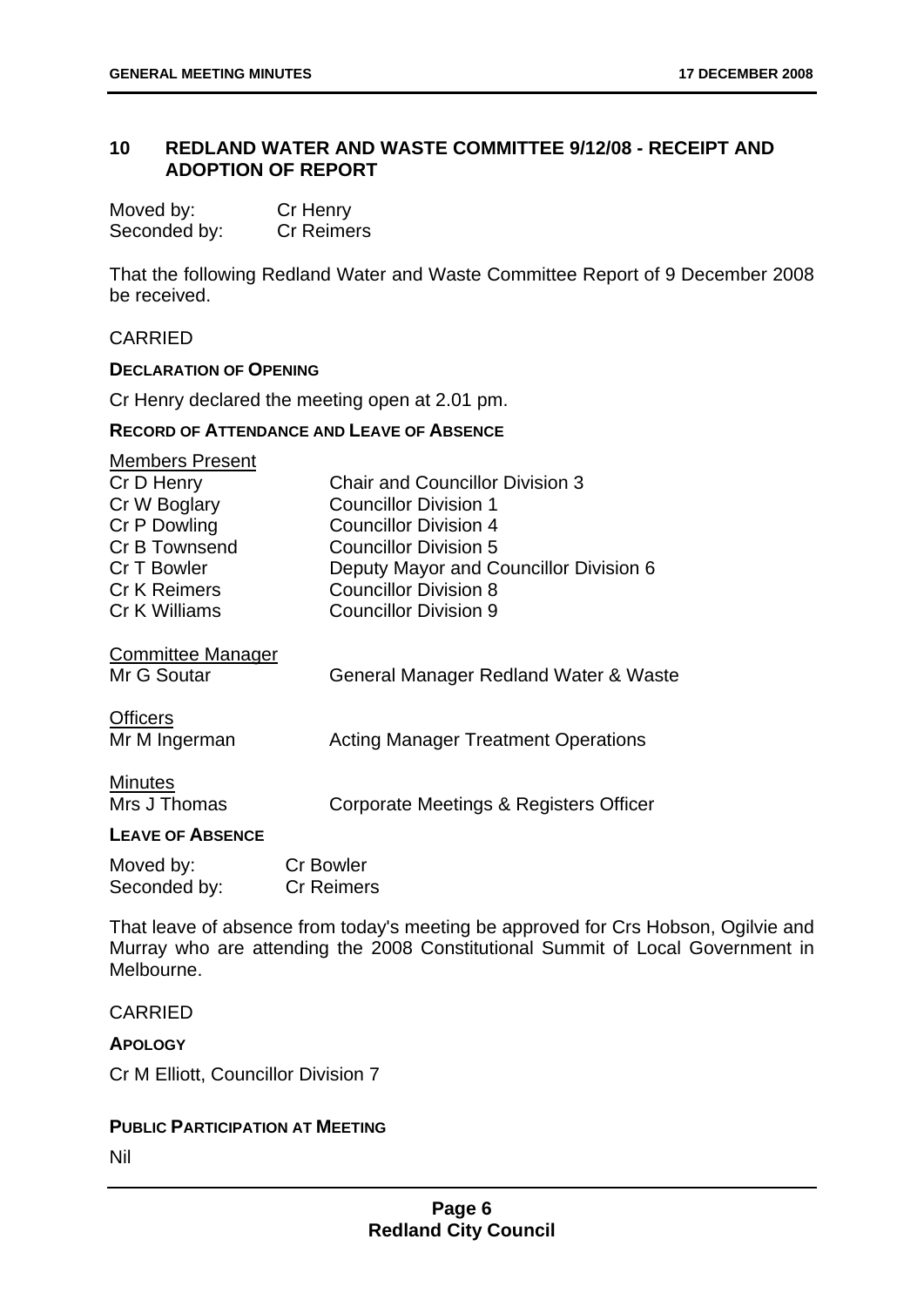#### **DECLARATION OF INTEREST**

Nil

#### **MOTION TO ALTER THE ORDER OF BUSINESS**

Nil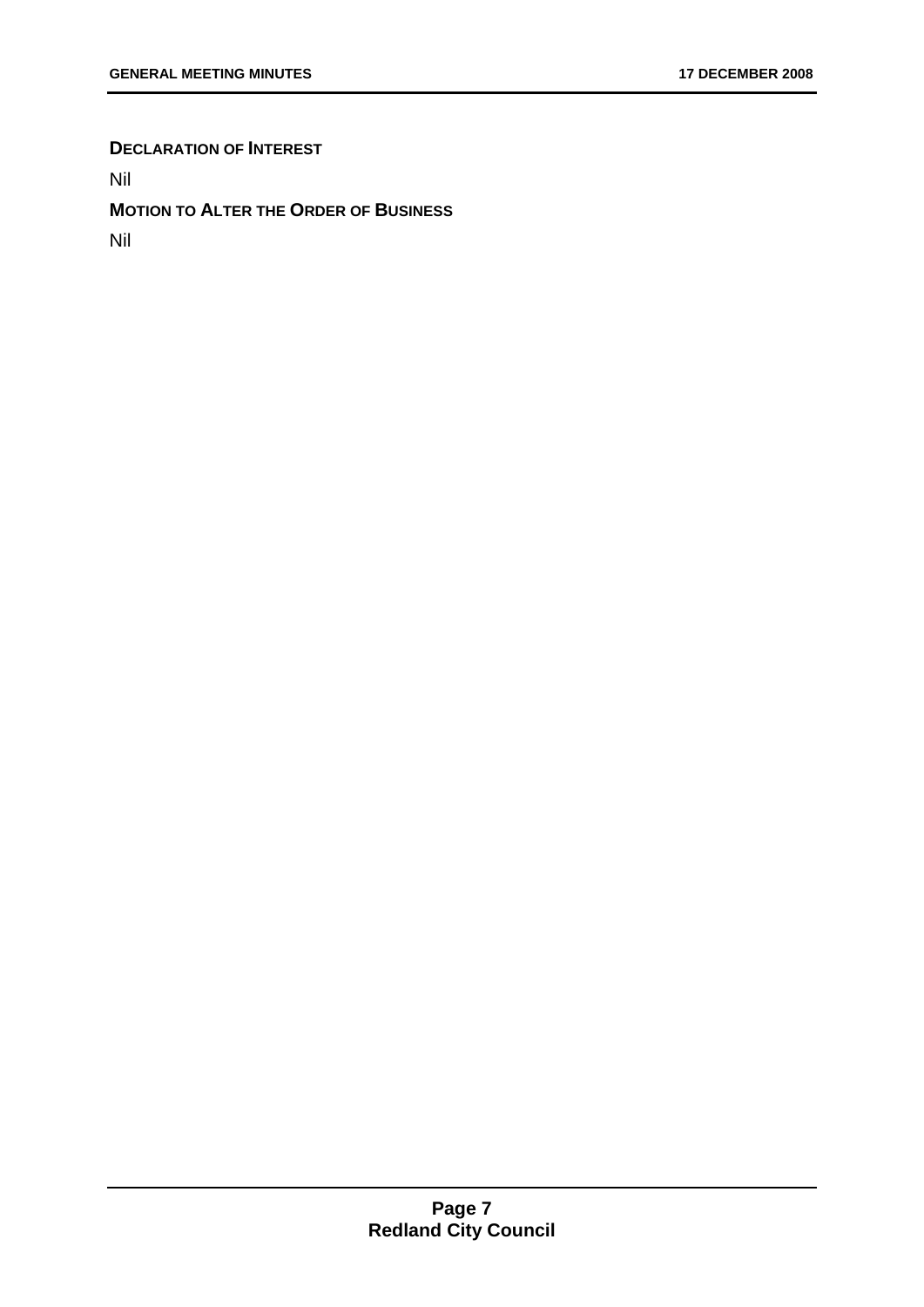#### **10.1 REDLAND WATER AND WASTE**

#### **10.1.1 REDLAND WATER & WASTE COUNCIL BUSINESS UNIT REPORT – NOVEMBER 2008**

| <b>Dataworks Filename:</b>       | <b>WW Redland Water &amp; Waste Committee</b><br><b>WS Redland Water &amp; Waste Committee</b>                                                 |
|----------------------------------|------------------------------------------------------------------------------------------------------------------------------------------------|
| <b>Attachments:</b>              | <b>Business Unit Report - November 2008</b><br><b>Appendix A – Wastewater Treatment Plants</b><br><b>Supplementary Performance Information</b> |
| <b>Responsible Officer Name:</b> | <b>Gary Soutar</b><br><b>General Manager, Redland Water &amp; Waste</b>                                                                        |
| <b>Author Name:</b>              | <b>Gary Soutar</b><br><b>General Manager, Redland Water &amp; Waste</b>                                                                        |

#### **EXECUTIVE SUMMARY**

The Redland Water & Waste (RWW) Council Business Unit report is presented to Council for noting. The report provides the business unit's performance for the month of November 2008 and covers financial and non-financial indicators for water and wastewater.

It is expected that, most of the time the report findings will be "business as usual". Where exceptions occur, these will be highlighted.

The report provides a regular opportunity for Council to consider the performance of RWW and to respond to any exceptional reporting.

Council is provided with the option to accept the report or, accept it and request additional information or a review of performance.

#### **PURPOSE**

To report on the ongoing performance of the business unit against key performance indicators (KPIs).

#### **BACKGROUND**

RWW's performance plan identifies KPIs for which performance targets have been agreed with Council. Reporting is done each month through the RWW Committee.

#### **ISSUES**

The report is provided to Council as a means of monitoring the performance of RWW for the activities of water and wastewater.

The first part of the report comprises a "snapshot" of the business unit's achievement in meeting KPIs (year-to-date) and financial report card.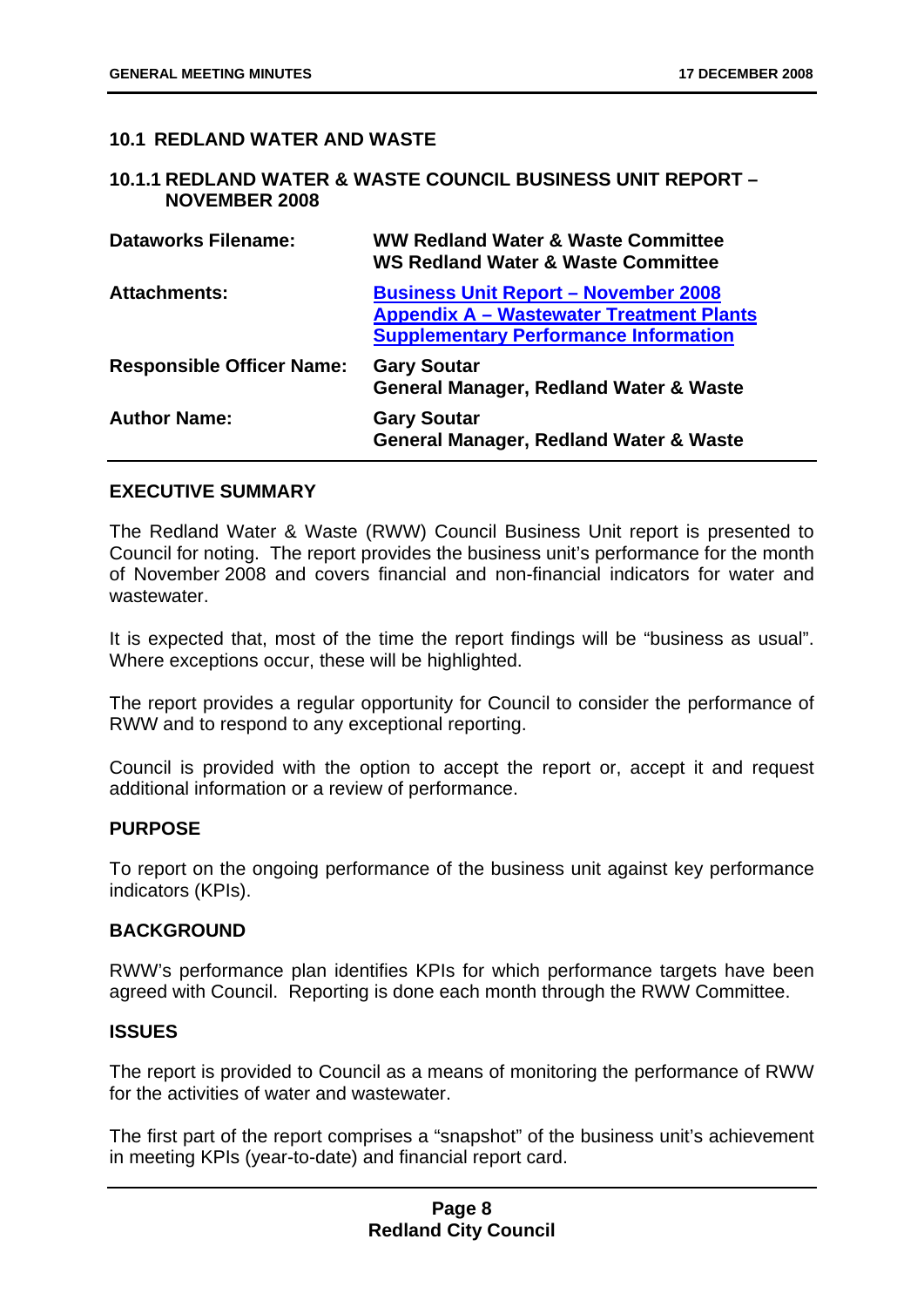The report then provides specific financial report and commentary, capital expenditure (graphically) and a detailed customer overview.

The main body of the report focuses on actual levels of achievement against the KPIs for the month. Where exceptions have occurred and targets not met, an explanation is given as well as action taken to improve performance.

The report closes with a summary of the major issues for each group during the month.

#### **RELATIONSHIP TO CORPORATE PLAN**

The recommendation primarily supports Council's strategic priority to provide and maintain water and wastewater services to sustain our community.

Providing this report also supports Council's governance strategic priority to provide a clear organisational direction supported by effective leadership and a framework of policies, plans and strategies that are responsive to the community's needs and which promote accountable and ethical standards of practice.

#### **FINANCIAL IMPLICATIONS**

There are no direct financial implications resulting from this report. Financial implications may result where Council requests a performance review or requests an increase in performance standards.

#### **CONSULTATION**

Consultation has occurred with:

- Manager Customer Service & Business Performance, RWW;
- Manager Treatment Operations, RWW; and
- Senior Advisor, Financial Management, RWW.

#### **OPTIONS**

#### **PREFERRED**

That Council resolve to accept the Redland Water & Waste Council Business Unit Report for November 2008, as presented in the attachment.

#### **ALTERNATIVE**

That Council accepts the report and requests additional information or a review of performance.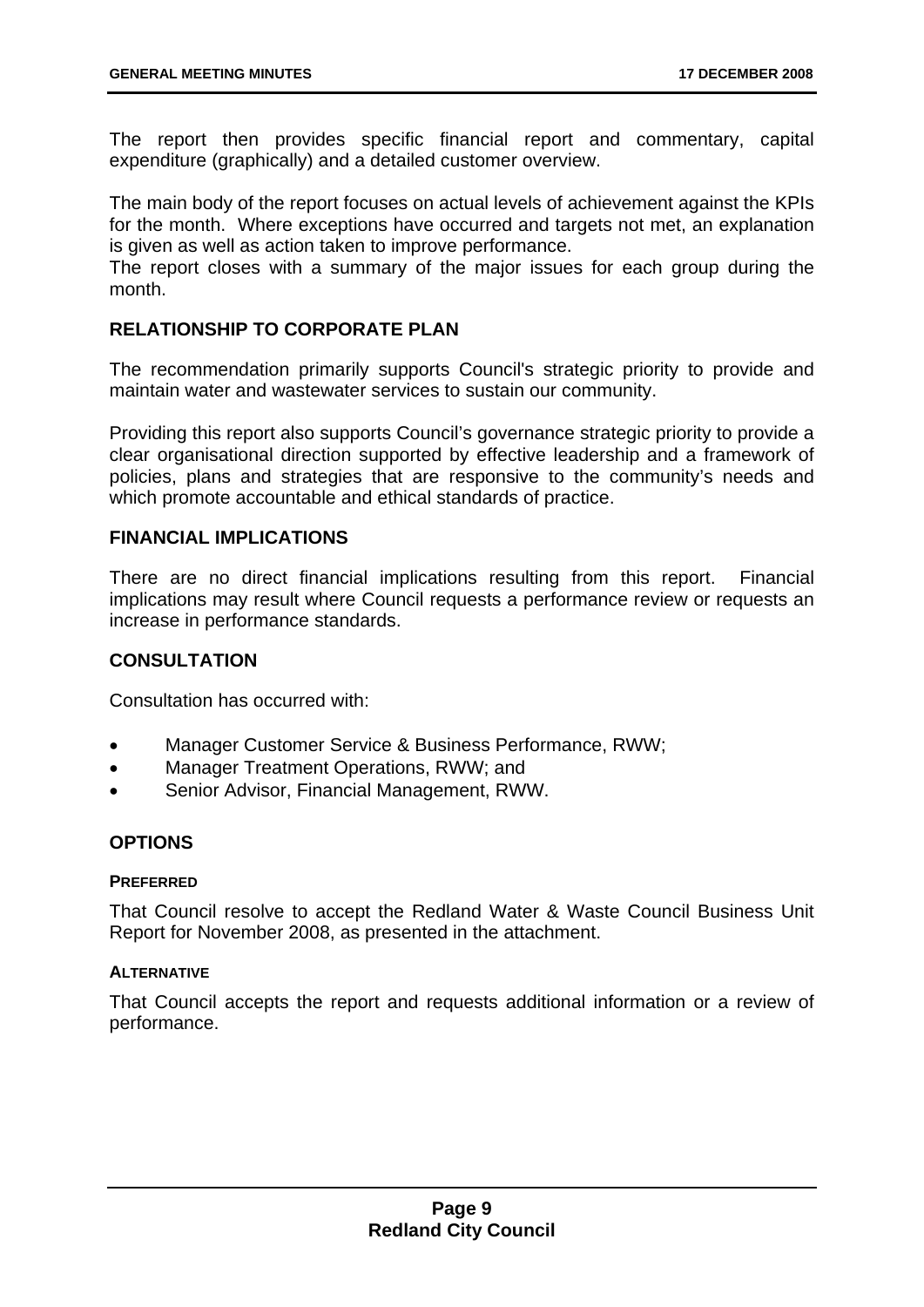#### 6B**OFFICER'S/COMMITTEE RECOMMENDATION/ COUNCIL RESOLUTION**

| Moved by:    | Cr Henry    |
|--------------|-------------|
| Seconded by: | Cr Townsend |

**That Council resolve to accept the Redland Water & Waste Council Business Unit Report for November 2008, as presented in the attachment.** 

#### **CARRIED**

Cr Ogilvie returned to the meeting at 4.26pm.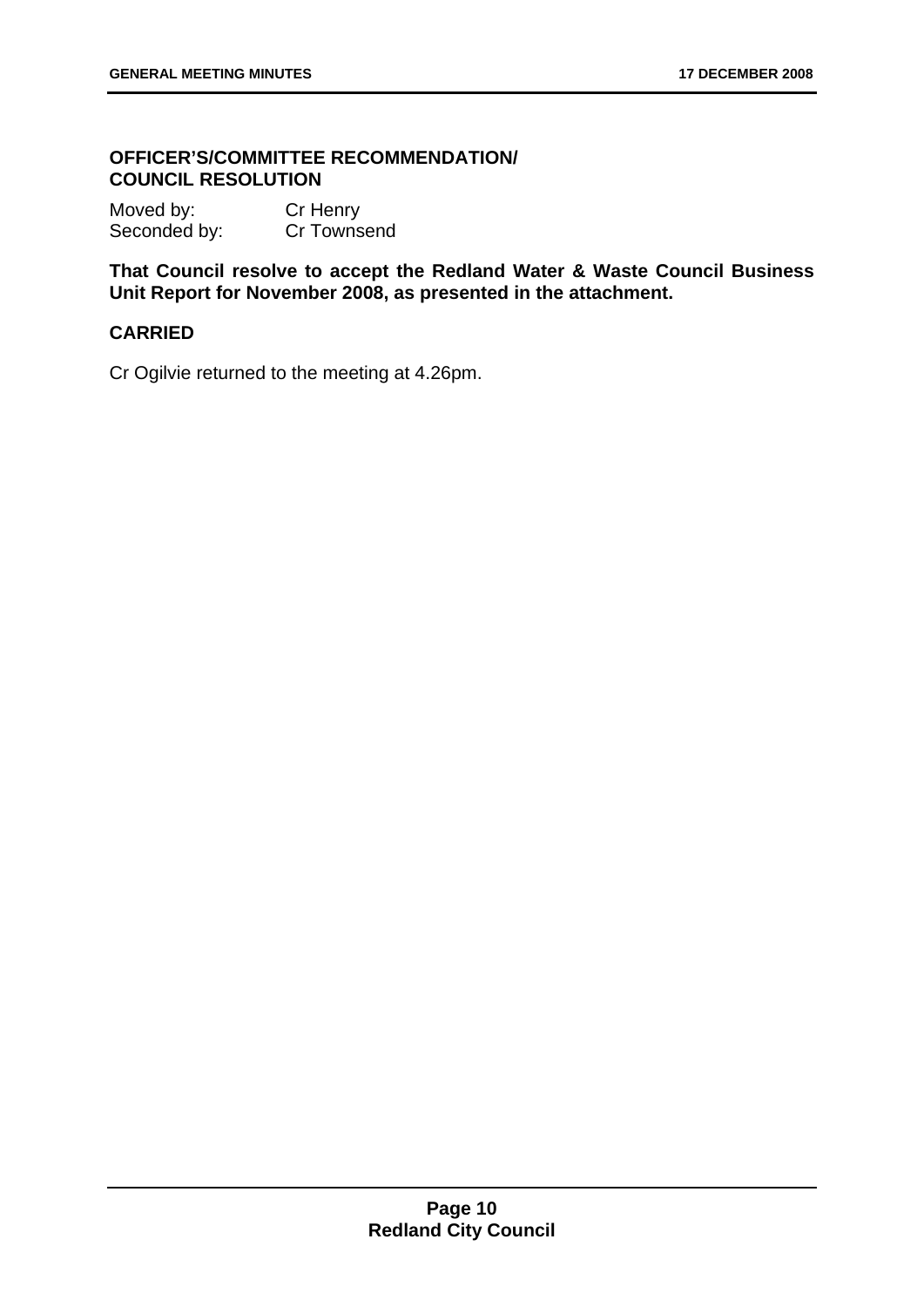#### **10.1.2** 37B**REDLAND WATER & WASTE - TOTAL MANAGEMENT PLAN 2008/2010**

| <b>Dataworks Filename:</b>       | <b>WS Planning - Total Management Plan</b><br><b>WW Planning - Total Management Plan</b>            |
|----------------------------------|-----------------------------------------------------------------------------------------------------|
| <b>Attachments:</b>              | <b>TMP/SAMP Summaries</b>                                                                           |
| <b>Responsible Officer Name:</b> | <b>Gary Soutar</b><br><b>General Manager, Redland Water &amp; Waste</b>                             |
| <b>Author Name:</b>              | <b>Michelle Vanyai</b><br>Senior Project Officer, Customer Service &<br><b>Business Performance</b> |

#### **EXECUTIVE SUMMARY**

The *Water Act 2000* requires each service provider to have an approved strategic asset management plan (SAMP) for each of the service providers' registered services. Redland City Council (RCC) is a service provider of water supply and wastewater services in Redlands' declared service area and is therefore required to develop and submit a SAMP for approval.

RCC must also have a total management plan (TMP) in order to be eligible for grants and subsidies through the Department of Local Government, Sport and Recreation (DLGS&R).

The SAMP and TMP are created as a combined document, an approach acceptable to the regulator, the Department of Natural Resources & Water (NRW).

The plans set out the processes undertaken by Redland Water & Waste (RWW) to achieve its day-to-day and long-term objectives in planning, procuring, operating, maintaining and expanding the service systems.

The overall objective is to develop and document actions, responsible officers, budgetary requirements and status to make sure the business unit continues to improve service and operations.

The document must be reviewed by 31 December 2008 and submitted to NRW.

#### **PURPOSE**

To seek Council's adoption of the combined SAMP and TMP document so it may be lodged with NRW for approval.

#### **BACKGROUND**

In the mid 1990s, the Department of Natural Resources & Mines - now NRW – made an approved TMP a pre-requisite for loans and subsidy approval. The existing TMP requires review in order to qualify for future funding requests.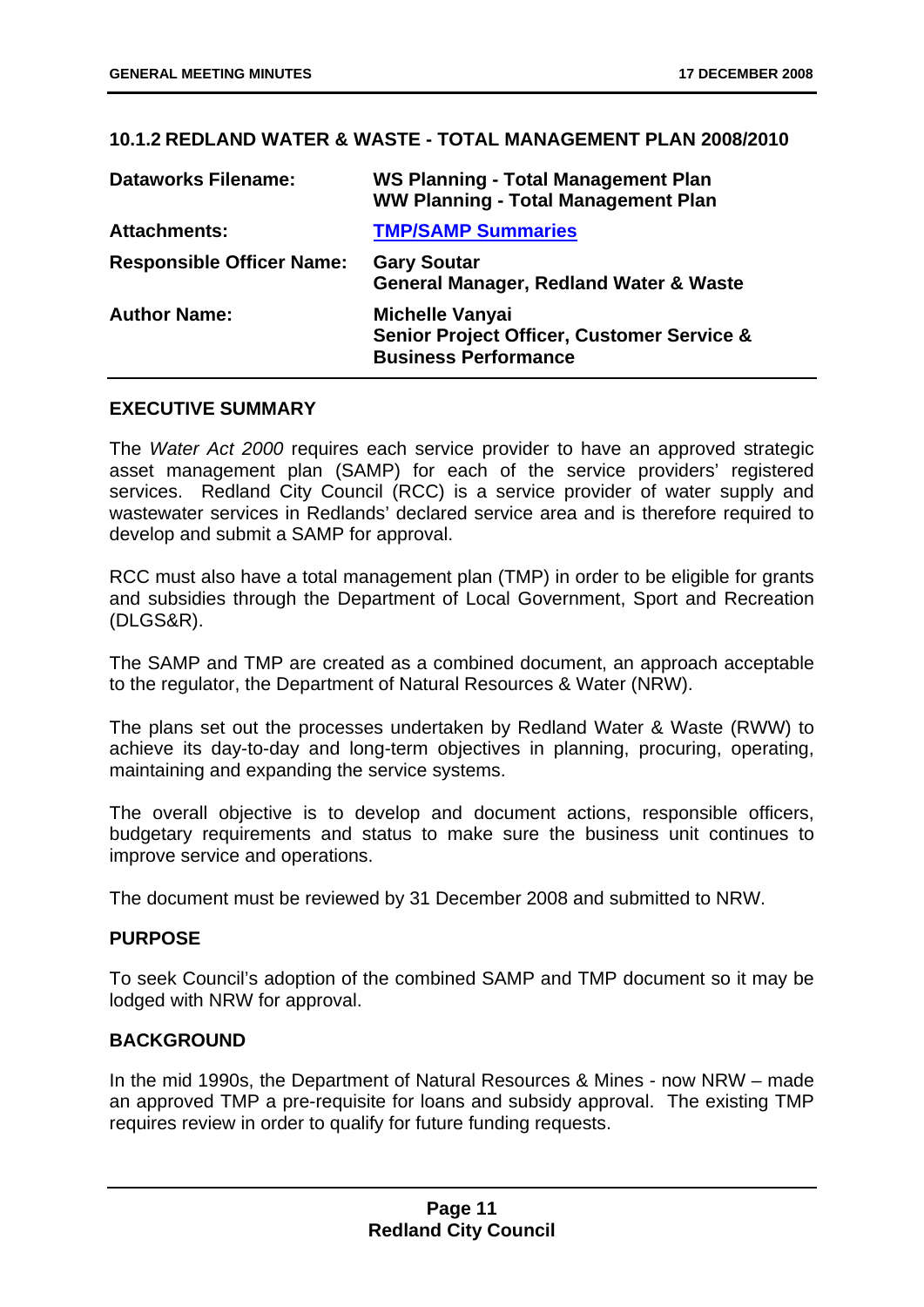There are 21 sub-plans making up the TMP. The TMP also includes an overview (Business Management Plan) - an executive summary of the SAMP sub-plans.

The *Water Act 2000* requires a SAMP to be developed and approved for each of the service providers' registered services. The SAMP requirements of the Act are addressed within a number of TMP sub-plans. The SAMP must be certified by a registered professional engineer prior to lodgement with NRW. Manager Treatment Operations, a Registered Professional Engineer, has certified the plans as required by the *Water Act 2000*.

Additionally, under the water reform south-east Queensland (SEQ) market rules, a draft copy of the SAMP must be lodged with the water grid manager (WGM) for comment. The draft SAMP was lodged with the WGM in the third week of November 2008.

#### **ISSUES**

The individual sub-plans are developed to satisfy a number of legislative requirements. The review of the TMP/SAMP documents also provides an opportunity to reassess current practices and initiatives and highlight priority areas.

Due to the water reform process and the uncertainty surrounding the life of the documents, a basic review was undertaken of the TMP/SAMP by:

- removing sections now covered by the bulk water and bulk trunk authorities;
- reviewing action plans and budget detail to match expected expenditure allocation while the reticulation and billing activities remain with Council;
- assuming an expected short life of the plans.

The matter of TMPs and SAMPs receiving limited review has been discussed with NRW. There is an understanding from NRW officers that many SEQ council's are not in a position to intensively review their TMP/SAMPs due to the water reforms and local government amalgamations.

Under the Council of Mayors' (COM) regional water reform project, a working group is working on a co-ordinated approach for SEQ council's to fulfil their TMP and SAMP responsibilities, particularly as they transition into the distribution business and in the medium term. Redlands is represented on this working group.

The specific objectives, status and key actions of each plan are summarised in the attachment to this report.

RWW is required to report annually to NRW on its performance against the SAMP. The reports must include an assessment of progress against action plans and service levels. The SAMPs may be audited in the future to make sure they reflect the manner in which RWW operates and that actions in the plans are being completed.

Additionally, under the water reform SEQ market rules, section 7.3(a), RCC as a distribution service provider (DSP) must provide a draft copy of its SAMP to the WGM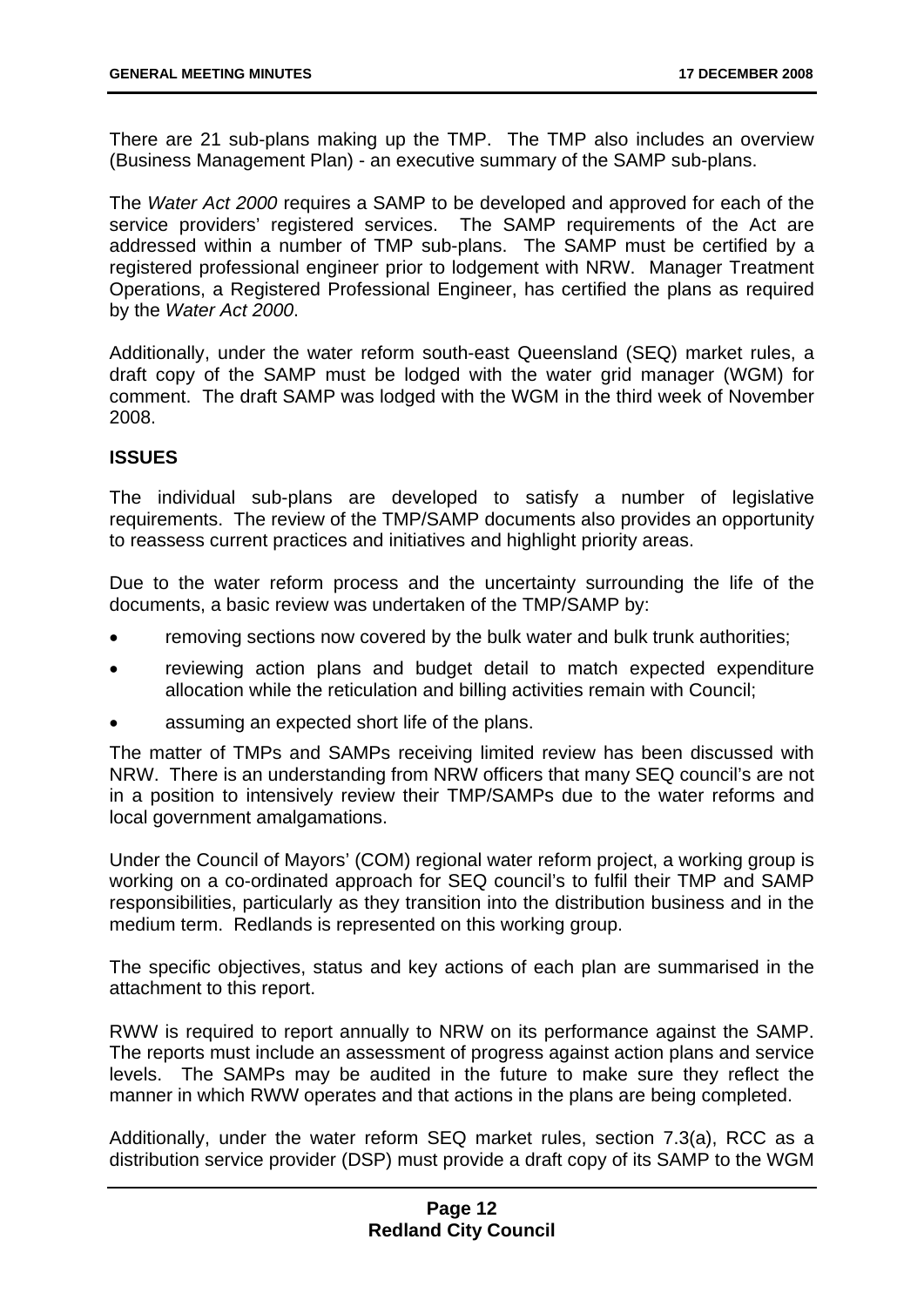no later than 30 business days before lodging for approval under the *Water Supply Act,* that is, by NRW.

The WGM has 15 business days after receiving the draft SAMP to provide the DSP with comments on the draft for its consideration. The market rules also require DSPs to lodge the approved SAMP with the WGM no later than 20 business days after the SAMP is approved in accordance with the *Water Supply Act*.

The draft SAMP was lodged with the WGM in the third week of November 2008.

The topic of the market rules requirement is also under discussion by the COM water reform TMP/SAMP working group.

#### **RELATIONSHIP TO CORPORATE PLAN**

The recommendation primarily supports Council's strategic priority to provide and maintain water and wastewater services and support the provision of infrastructure.

#### **FINANCIAL IMPLICATIONS**

The financial models developed in the TMP are reflective of the previously projected 10-year budgeting plan.

The financial commitments provided in the TMP update are part of the assessment procedure by NRW and influence the continuation of loans, grants and subsidies.

#### **PLANNING SCHEME IMPLICATIONS**

The Land Use Planning Group was not consulted as it is considered that the outcome of recommendations in this report will not require any amendments to the Redlands Planning Scheme.

#### **CONSULTATION**

The TMP and SAMP were developed in accordance with the guidelines provided by NRW.

Consultation took place with RWW staff including RWW senior management.

#### **OPTIONS**

#### **PREFERRED**

That Council resolve to receive and endorse the attached Redland Water & Waste Total Management Plans/Strategic Asset Management Plans.

#### **ALTERNATIVE**

That Council resolve to receive and endorse the attached Redland Water & Waste Total Management Plans/Strategic Asset Management Plans with amendments.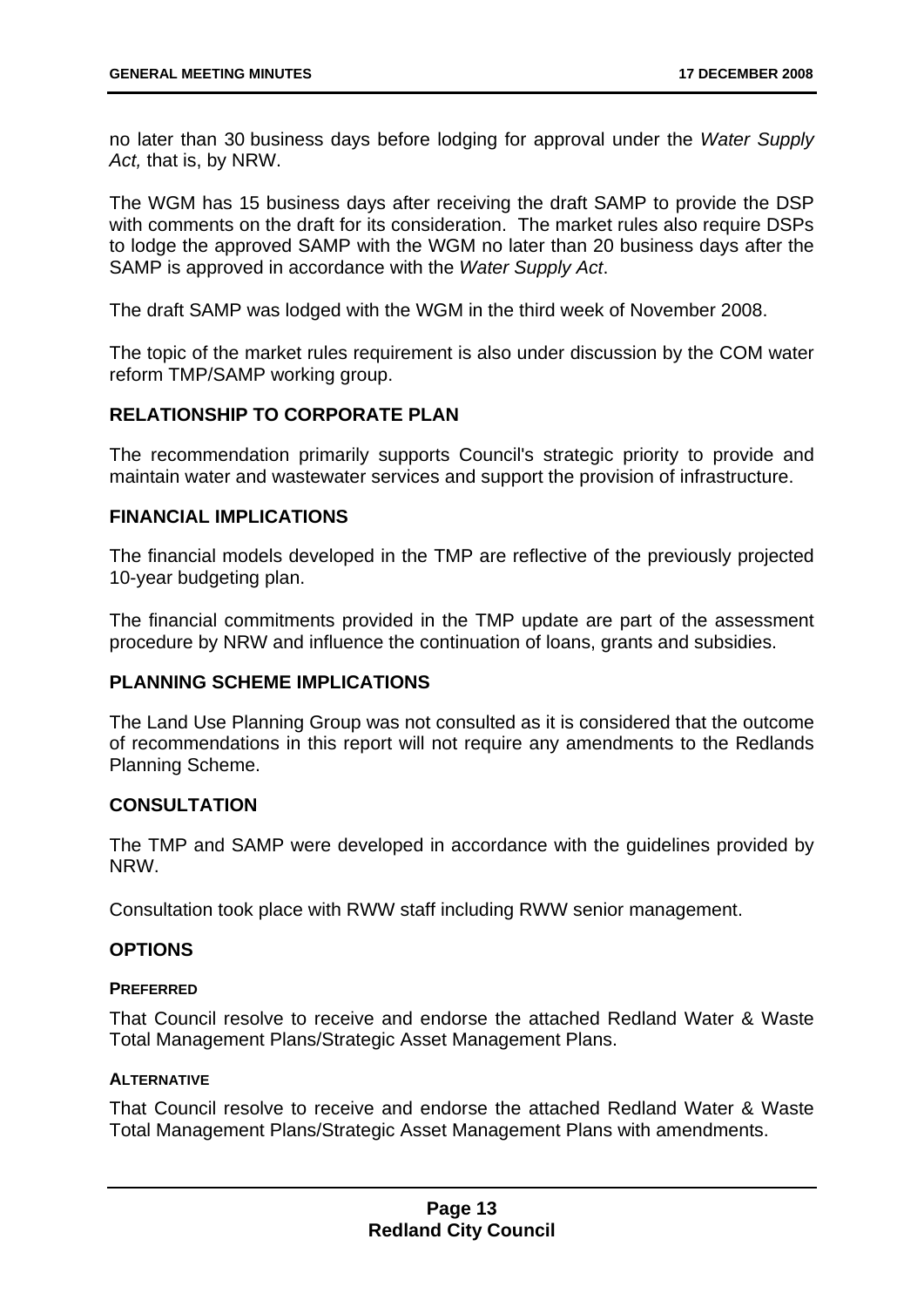#### 67B**OFFICER'S/COMMITTEE RECOMMENDATION/ COUNCIL RESOLUTION**

Moved by: Cr Henry Seconded by: Cr Townsend

**That Council resolve to receive and endorse the attached Redland Water & Waste Total Management Plans/Strategic Asset Management Plans.** 

#### **CARRIED**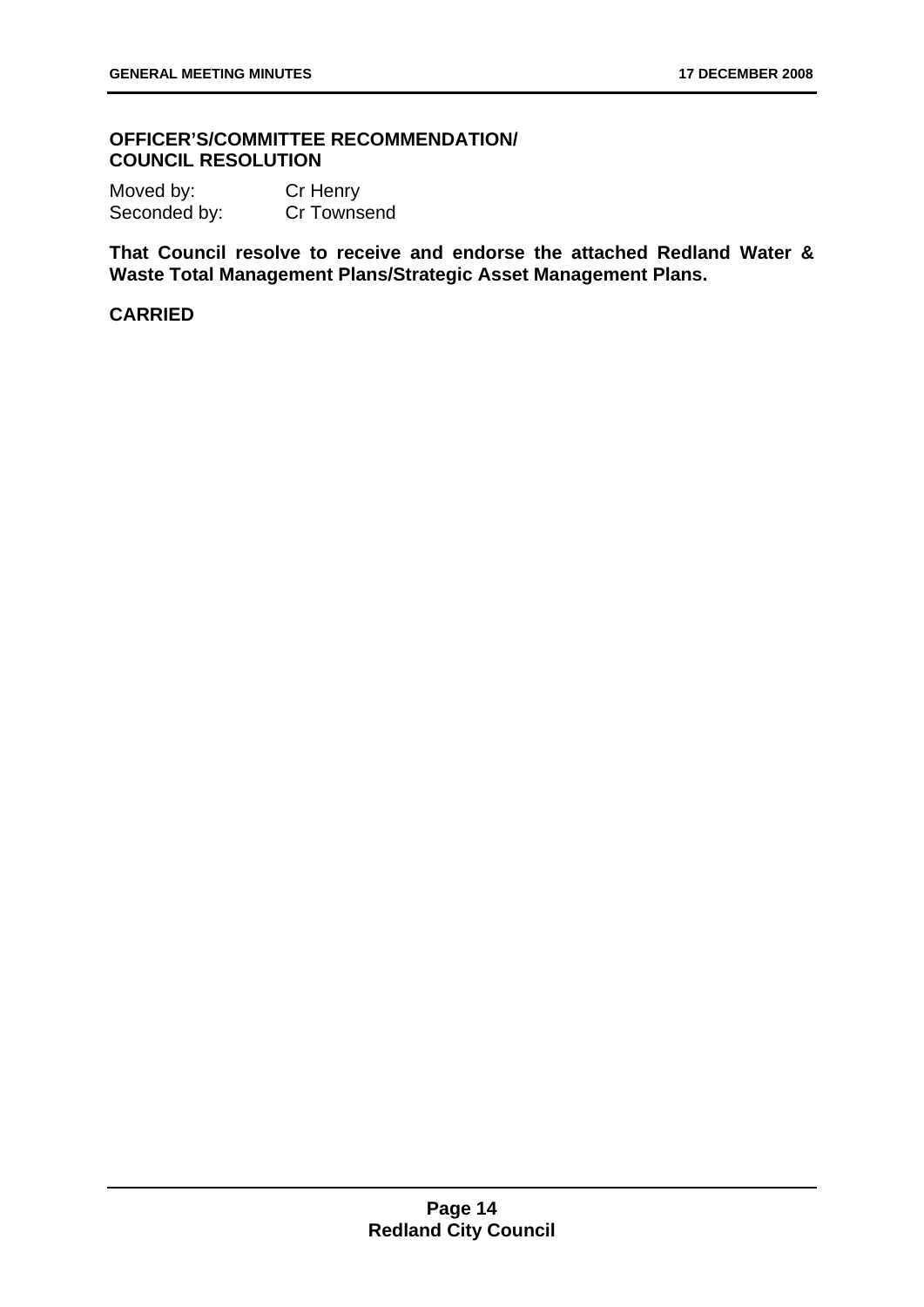#### 11 PLANNING & POLICY COMMITTEE 10/12/08 - RECEIPT AND ADOPTION **OF REPORT**

| Moved by:    | <b>Cr Bowler</b> |
|--------------|------------------|
| Seconded by: | Cr Henry         |

That the following Planning & Policy Committee Report of 10 December 2008 be received.

#### CARRIED

#### **DECLARATION OF OPENING**

Cr Bowler declared the meeting open at 9.00am.

#### **RECORD OF ATTENDANCE AND LEAVE OF ABSENCE**

| <b>Members Present</b>   |                                                |
|--------------------------|------------------------------------------------|
| Cr T Bowler              | Chair, Deputy Mayor and Councillor Division 6  |
| Cr W Boglary             | <b>Councillor Division 1</b>                   |
| Cr D Henry               | <b>Councillor Division 3</b>                   |
| Cr P Dowling             | Councillor Division 4 – entered at 9.02am      |
| Cr B Townsend            | <b>Councillor Division 5</b>                   |
| <b>Cr K Reimers</b>      | <b>Councillor Division 8</b>                   |
| Cr K Williams            | Councillor Division 9 – entered at 9.12am      |
| <b>Committee Manager</b> |                                                |
| Mr G Underwood           | <b>General Manager Planning and Policy</b>     |
| <b>Officers</b>          |                                                |
| Mr G Stevenson PSM       | <b>Chief Executive Officer</b>                 |
| Mr G Photinos            | <b>Manager Environmental Management</b>        |
| Mr T Green               | Senior Advisor Environmental Health            |
| Ms R Bonnin              | <b>Manager Community &amp; Social Planning</b> |
| Ms K Petrik              | <b>Manager Marketing &amp; Communications</b>  |
| Ms A Wright              | Senior Advisor Open Space Planning             |
| <b>Minutes</b>           |                                                |
| Mrs J Parfitt            | Corporate Meetings & Registers Officer         |
| <b>LEAVE OF ABSENCE</b>  |                                                |

| Moved by:    | <b>Cr Reimers</b> |
|--------------|-------------------|
| Seconded by: | Cr Townsend       |

That leave of absence from today's meeting be approved for Crs Hobson, Murray and Ogilvie who are attending the 2008 Constitutional Summit of Local Government in Melbourne.

#### CARRIED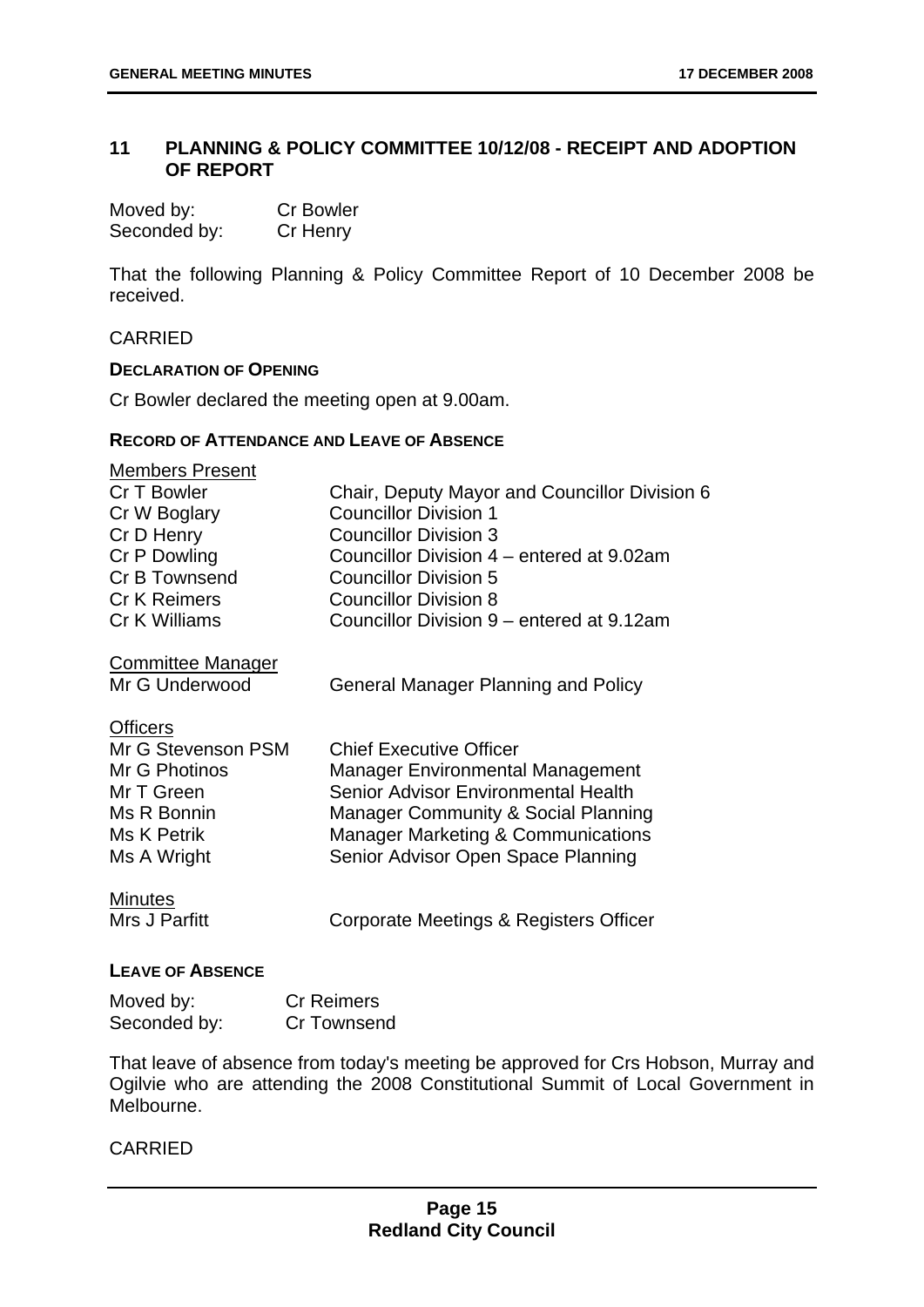#### **APOLOGY**

An apology was noted for Cr M Elliott, Councillor Division 7.

#### **PUBLIC PARTICIPATION AT MEETING**

| Moved by:    | <b>Cr Reimers</b>  |
|--------------|--------------------|
| Seconded by: | <b>Cr Townsend</b> |

That the meeting be adjourned to allow for a public participation segment.

#### CARRIED

1. Mr J Back, of Belford Drive, addressed Committee in relation to the proposed Starkey Street Dog Off leash area in Wellington Point.

| Moved by:    | <b>Cr Dowling</b> |
|--------------|-------------------|
| Seconded by: | Cr Williams       |

That the public participation segment be extended to allow Ms Hughes to continue her address to Committee.

#### CARRIED

2. Ms K Hughes, Friends of Serpentine Creek Road Cemetery Group, addressed Committee in relation to Council's proposed Serpentine Creek Cemetery Site and Habitat Management Plan 2008-2028.

Moved by: Cr Dowling Seconded by: Cr Reimers

That the meeting resume.

#### CARRIED

#### **DECLARATION OF INTEREST**

- 1. Cr Williams declared a conflict of interest in Item 1.3 *Proposed Festivals Office Redlands Lawn Tennis Association Sub-Lease to Redland Spring Festival Inc – as* she is an executive member of the Redland Spring Festival Committee. Cr Williams remained in the Chamber for discussion and vote on this item, voting in the affirmative.
- 2. Cr Boglary declared a material person interest in Item 1.11 *Vegetation Protection Order Confirmation – 257-259 Wellington Street, Ormiston* – as the owner of the property. Cr Boglary remained in the Chamber for discussion and vote on this item, voting in the affirmative.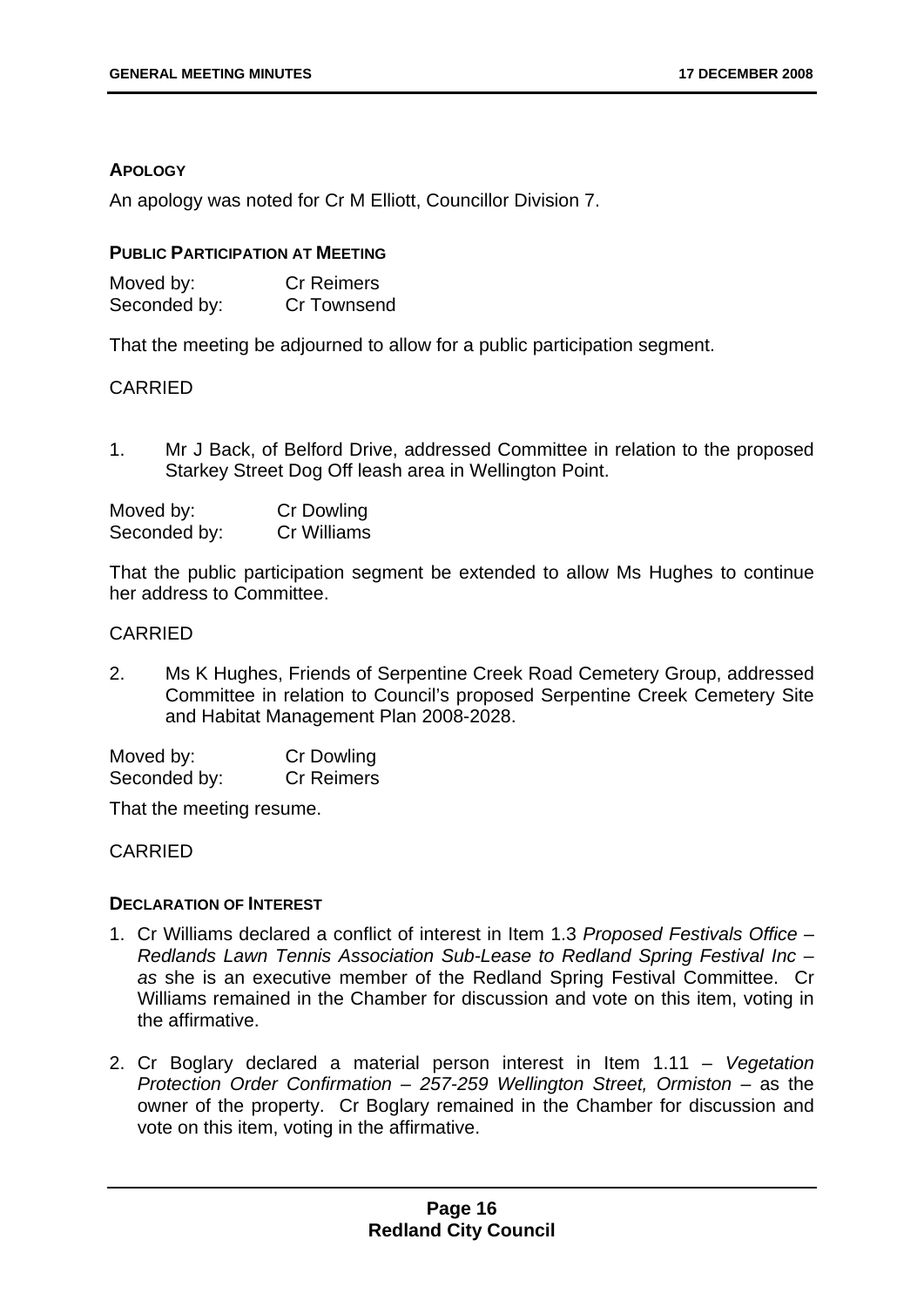#### **MOTION TO ALTER THE ORDER OF BUSINESS**

| Moved by:    | Cr Boglary |
|--------------|------------|
| Seconded by: | Cr Dowing  |

That Item 1.8 – *Starkey Street Wellington Point Dog Off-Leash Area Trial* – be brought forward and discussed as the first item of business.

#### CARRIED

It was noted that Item 1.7 – *Making of Local Law 18 (Control of Residential Nuisance 2008)* had been withdrawn.

[The following is a record of Councillor attendance at this committee meeting: Cr Dowling left the meeting during discussion on Item 1.2 at 10.03am and returned during discussion on item 1.3 at 10.07am.

Cr Dowling left the meeting at 10.12 during discussion of Item 1.4.]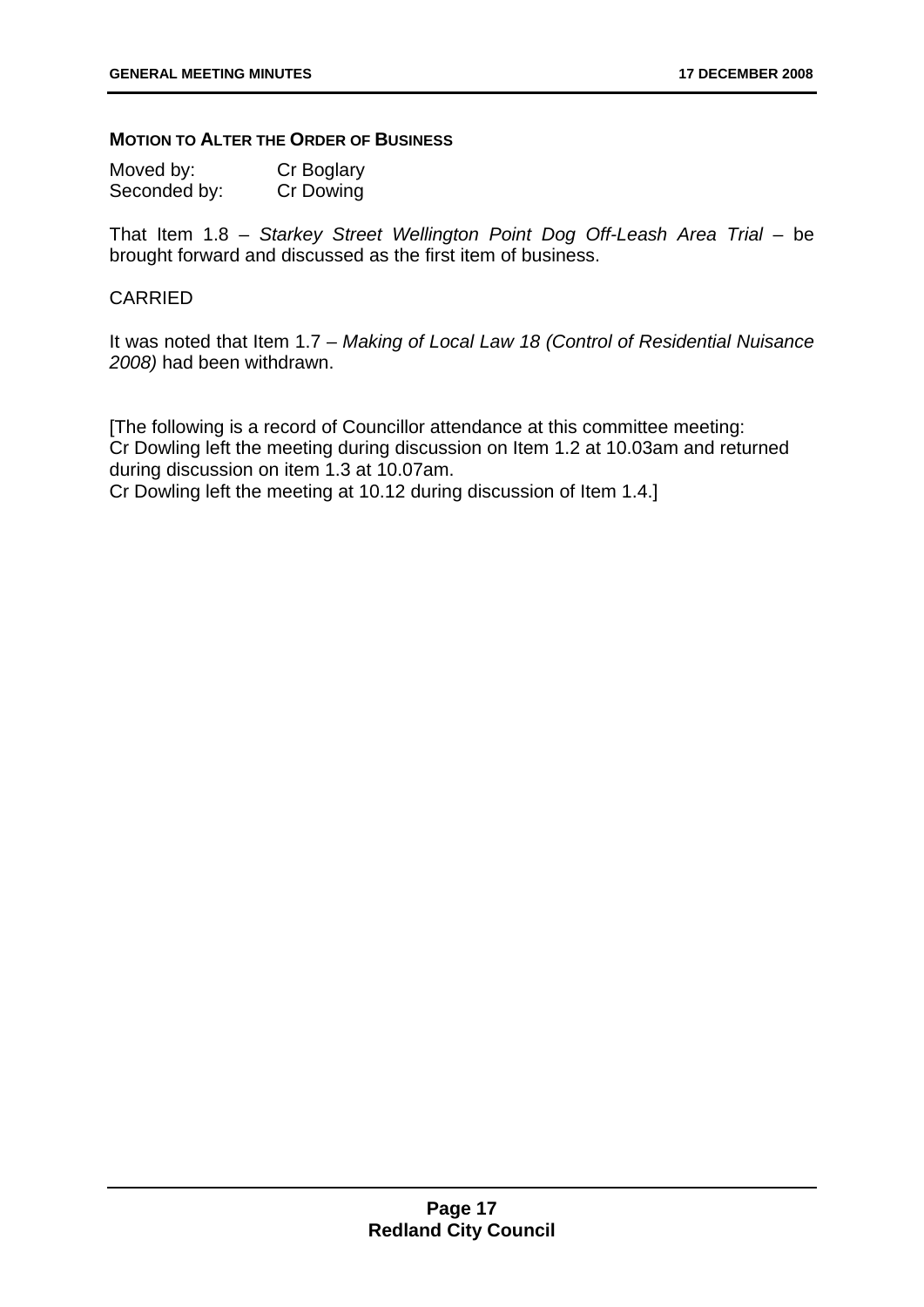#### **11.1 PLANNING AND POLICY**

#### 11.1.1 OPTION TO INCREASE THE PENALTY UNIT VALUE FOR LOCAL LAWS **FROM \$75 TO \$100**

| <b>Dataworks Filename:</b>       | <b>Local Law Review 2008</b>                                                            |
|----------------------------------|-----------------------------------------------------------------------------------------|
| <b>Responsible Officer Name:</b> | <b>Luke Wallace</b><br><b>Manager Corporate Planning Performance and</b><br><b>Risk</b> |
| <b>Author Name:</b>              | <b>Trevor Green</b><br><b>Senior Advisor Environmental Health</b>                       |

#### **EXECUTIVE SUMMARY**

Redland City Council has the opportunity to increase in line with State legislation the penalty unit value that applies to their local laws (from \$75 to \$100). To increase the penalty unit value Council must pass a resolution to "opt-in" to increase the penalty unit value and advise the Minister for Main Roads and Local Government that it wants the increase, by 19 December 2008. Should Council not advise the Minister, Council's penalty unit value will remain at \$75.

The last increase to the value of a penalty unit was in 1999. Official Australian Bureau of Statistics CPI data shows that if the penalty unit had been increased by CPI every year since 1999, its value would have been \$103.50 at the end of the September 2008 quarter. Council's enforcement costs have increased since 1999. Increasing the value of a penalty unit for Redland City Council Local Laws to \$100 will maintain parity with State legislation.

The report recommends that Council write to the Minister to have the penalty unit value relating to Council's local laws increased to \$100.

#### **PURPOSE**

For Council to resolve that (1) the value of a penalty unit under Redland City Council local laws should be increased to \$100, and (2) the Mayor advise the Minister for Main Roads and Local Government that Council wishes to "opt-in" and thereby have the increase in the value of a penalty unit (from \$75 to \$100) under the Penalties and Sentences Act 1992 applying to Redland City Council local laws.

#### **BACKGROUND**

The State government has recently introduced legislation to increase the value of a penalty unit prescribed under the *Penalties and Sentences Act 1992*. The value of a penalty unit will increase for all State legislation from \$75 to \$100 from 1 January 2009. Local governments have been given a choice on whether to "opt-in" and increase the penalty unit value that applies to their local laws.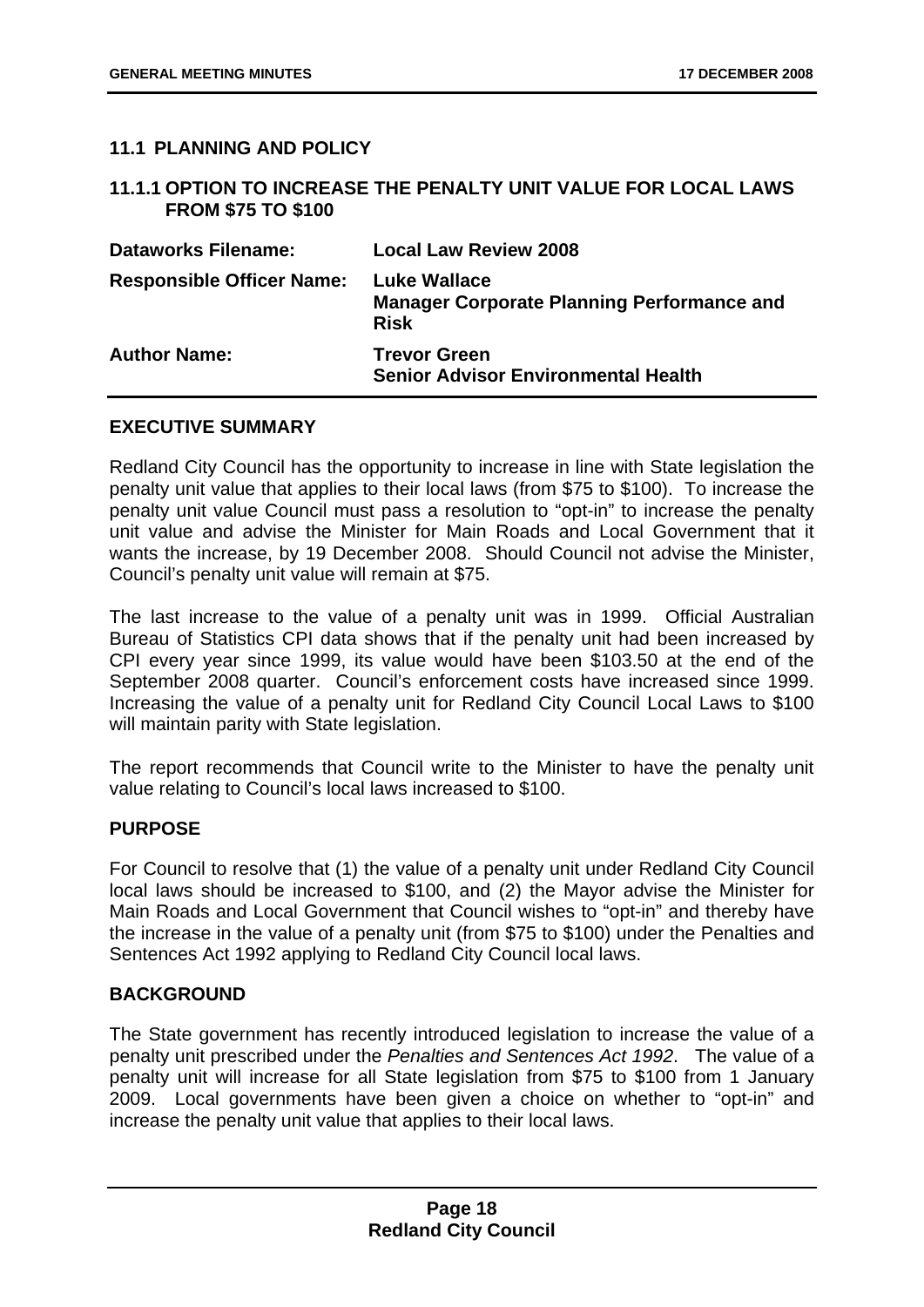For a local government to have their penalty unit value increased to \$100, the Council must pass a resolution to "opt-in" to increase the penalty unit value and advise the Minister for Main Roads and Local Government by 19 December 2008. If a local government does not advise the Minister by this date, it will be taken that the Council does not want the increase to apply to their local laws (wish to "opt-out") and the increase will not apply. Should a local government advise that they wish to "optin"; the increase will apply from 1 March 2009.

The last increase to the value of a penalty unit was in 1999.

#### **ISSUES**

- 1. Since the penalty unit value was last established in 1999, inflation has substantially eroded the deterrent posed by the existing penalty unit value, to those who may consider committing an offence under Council's local laws. Official Australian Bureau of Statistics CPI data shows that if the penalty unit had been increased by CPI every year since 1999, its value would have been \$103.50 at the end of the September 2008 quarter.
- 2. Council's enforcement costs have increased significantly since 1999.
- 3. Increasing the value of a penalty unit for Redland City Council Local Laws to \$100 will maintain parity with State legislation.
- 4. The State is still to advise on the procedure for Council should it decide not to increase at his time, but later decide to increase. This may require a separate amendment to the Act or a regulation which would possibly be a more detailed and longer process, than that on offer now.
- 5. If the penalty unit value is increased, any Council signage that refers to a maximum penalty in dollars would need to be amended. This is not considered onerous.

#### **RELATIONSHIP TO CORPORATE PLAN**

The recommendation primarily supports Council's strategic priority to provide effective organisational leadership through strategic planning and accountable and ethical standards of practice.

#### **FINANCIAL IMPLICATIONS**

Increasing the value of a penalty unit from \$75 to \$100 will reinstate parity for enforcement costs.

#### **PLANNING SCHEME IMPLICATIONS**

The Land Use Planning Group was consulted and it is considered that the outcome of recommendations in this report will not require any amendments to the Redlands Planning Scheme.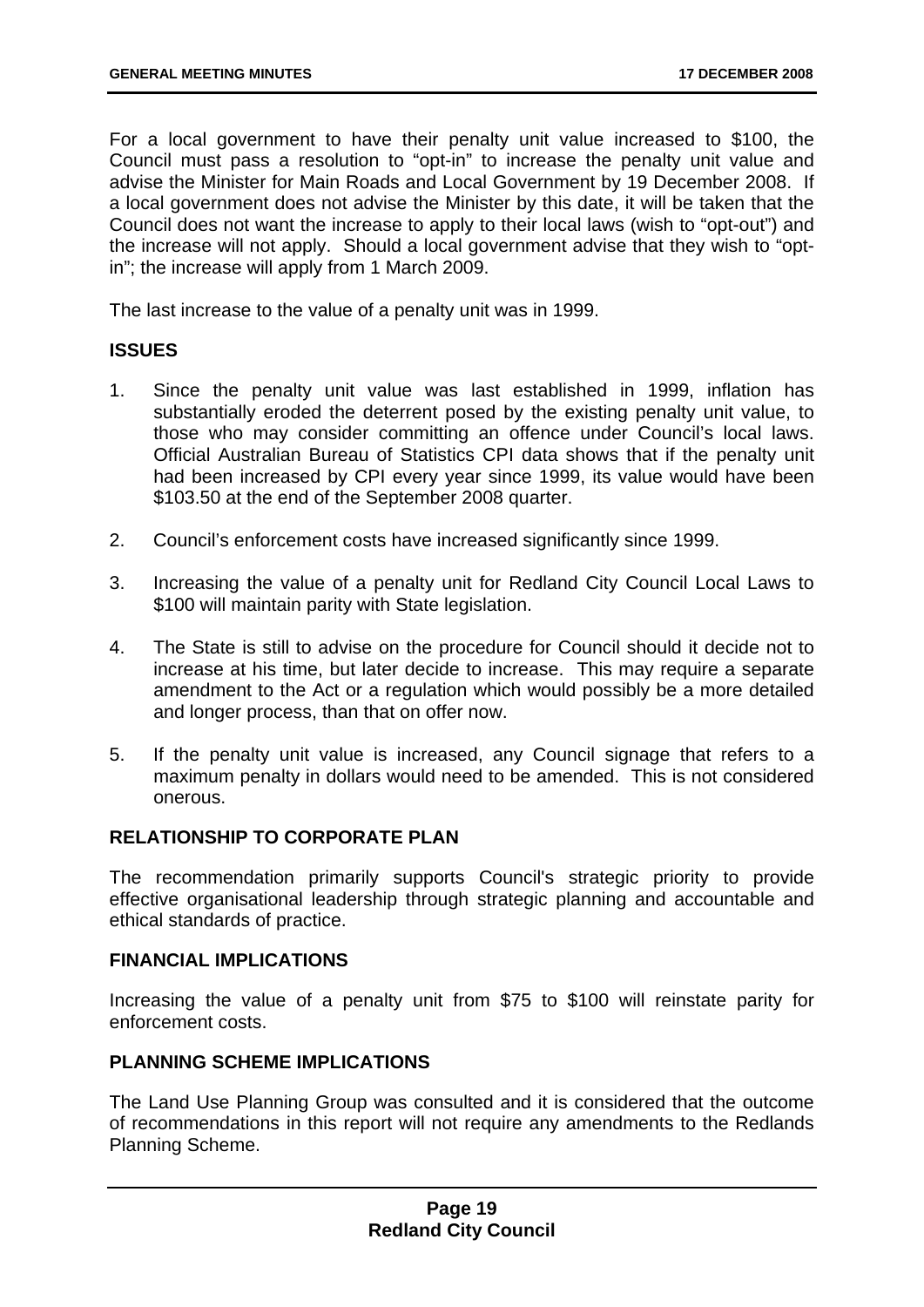#### **CONSULTATION**

Consultation has occurred with the Office of the Minister for Main Roads and Local Government; the Local Government Association of Queensland; the Office of the CEO; Legal Services; Infrastructure Planning, Land Use Planning, Environmental Management, Community and Social Planning, Assessment Services; Customer and Community Services; Project Delivery Operations and Maintenance and Treatment Operations Redland Water.

#### **OPTIONS**

#### **PREFERRED**

- 1. That the value of a penalty unit under Redland City Council local laws be increased to \$100, and
- 2. That the Mayor advise the Minister for Main Roads and Local Government that Council wishes to "opt-in" and thereby have the increase in the value of a penalty unit (from \$75 to \$100) under the *Penalties and Sentences Act 1992*  applying to Redland City Council local laws.

#### **ALTERNATIVE**

- 1. That the value of a penalty unit under Redland City Council local laws remain at \$75, and
- 2. That Redland City Council not respond to the Minister for Main Roads and Local Government, and Council "opt-out" on an increase in the value of a penalty unit (from \$75 to \$100) under the *Penalties and Sentences Act 1992* applying to Redland City Council local laws.

#### 68B**OFFICER'S/COMMITTEE RECOMMENDATION/ COUNCIL RESOLUTION**

| Moved by:    | <b>Cr Bowler</b> |
|--------------|------------------|
| Seconded by: | Cr Henry         |

#### **That Council resolve as follows:**

- **1. That the value of a penalty unit under Redland City Council local laws be increased to \$100, and**
- **2. That the Mayor advise the Minister for Main Roads and Local Government that Council wishes to "opt-in" and thereby have the increase in the value of a penalty unit (from \$75 to \$100) under the** *Penalties and Sentences Act 1992* **applying to Redland City Council local laws.**

#### **CARRIED**

A division was called for.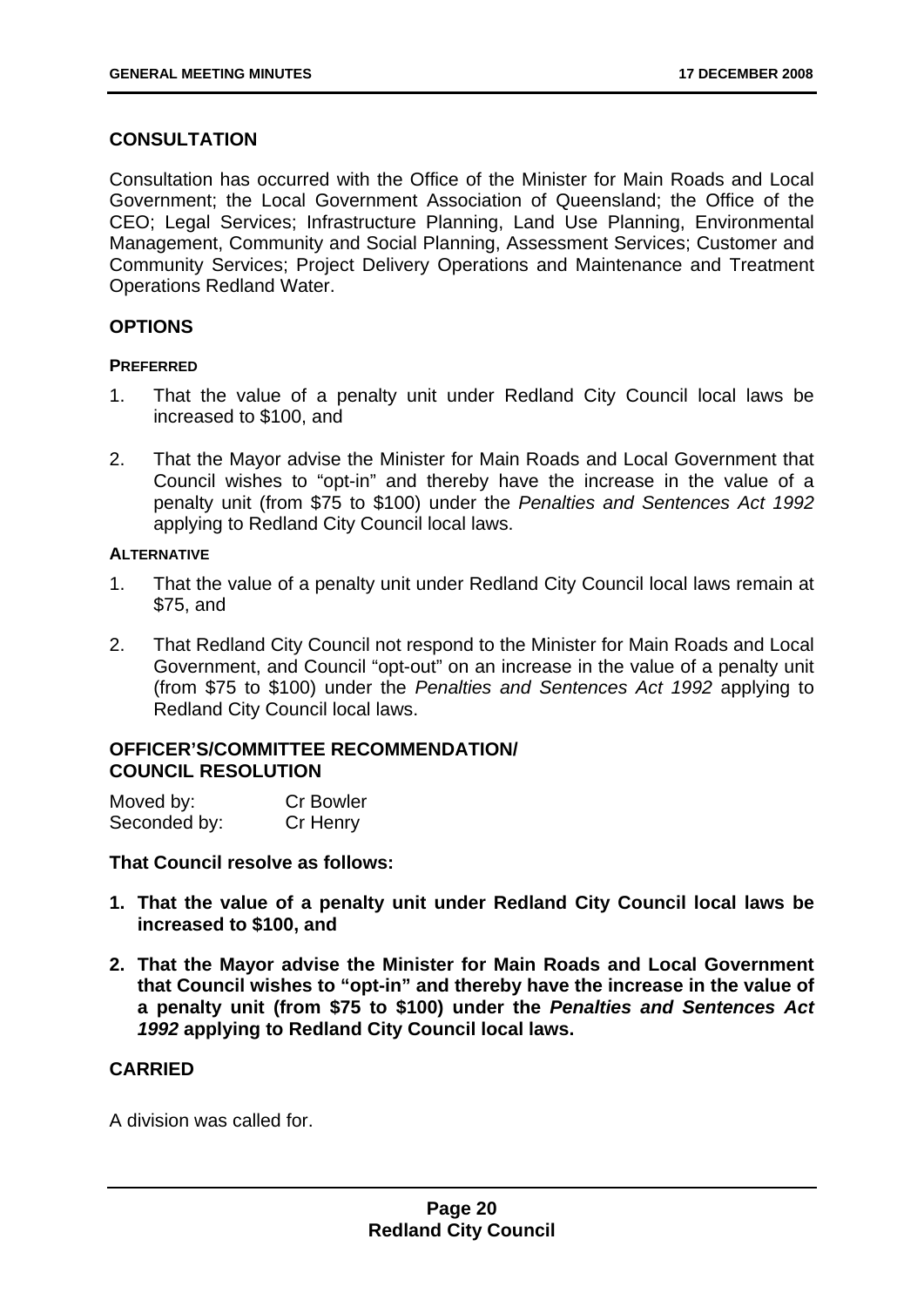Crs Boglary, Ogilvie, Henry, Bowler, Elliott, Murray, Townsend and Hobson voted in the affirmative.

Crs Dowling, Williams and Reimers voted in the negative.

The motion was declared by the Mayor as **CARRIED**.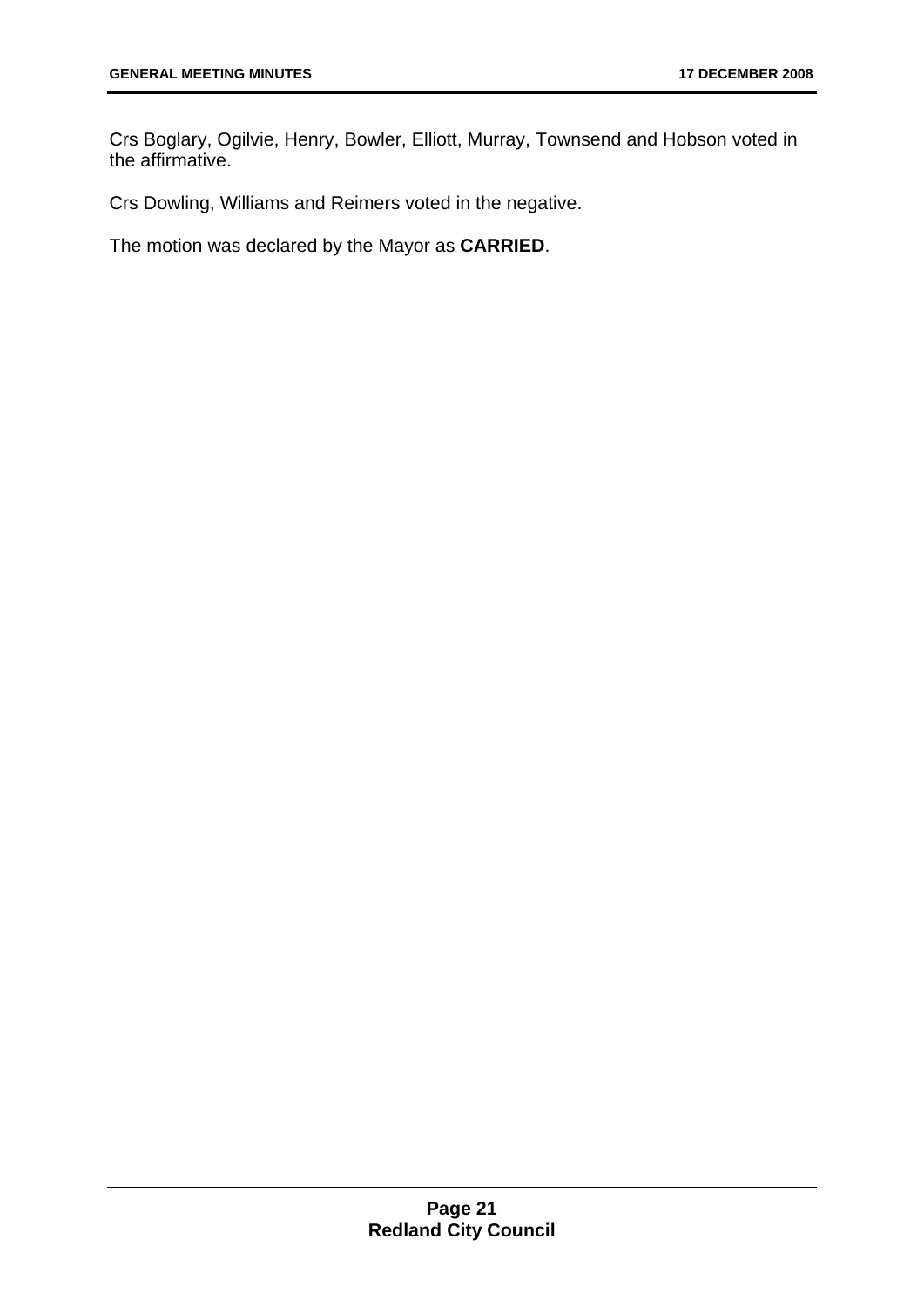#### **11.1.2 NORTH STRADBROKE ISLAND SPORT AND RECREATION FACILITIES AND SERVICES STRATEGY**

| <b>Dataworks Filename:</b>       | <b>R&amp;C NSI Sports Facilities and Services Strategy</b>                                     |
|----------------------------------|------------------------------------------------------------------------------------------------|
| <b>Attachments:</b>              | <b>North Stradbroke Island Sport and Recreation</b><br><b>Facilities and Services Strategy</b> |
| <b>Responsible Officer Name:</b> | Roberta Bonnin<br><b>Manager Community &amp; Social Planning</b>                               |
| <b>Author Name:</b>              | <b>Ellen Irving</b><br><b>Project Officer</b>                                                  |

#### **EXECUTIVE SUMMARY**

Council engaged consultants in August 2007 to assist Council to develop a sport and recreation facilities and services strategy for North Stradbroke Island. The aim of the strategy was to engage the community, government and non government stakeholders in the development of a cost effective 10 year implementation plan for current and future facilities and services on the Island.

The consultants conducted an extensive community engagement program which included both resident and non-resident landholders.

In summary the Strategy identified that there is adequate provision of open space, sport and recreation facilities and that there is a consolidated sport and recreation node servicing each of the island's three townships. However, the quality of these areas and the quality and the age of the infrastructure varies across the island. The primary issues for sport and recreation groups and the community is the ability to sustain a level of use and maintenance of facilities.

The most pressing recreation needs on the Island are the requirement for a safe cycling route linking the three townships and the upgrade of the Pt Lookout Hall. There is also community support for an indoor sports facility on the Island. Based in part on the outcomes of the community engagement program the consultants have prepared a list of key strategies which are accompanied by detailed and prioritised actions to implement the strategies across the Island.

#### **PURPOSE**

To seek Council endorsement of the draft North Stradbroke Island Sport & Recreation Facilities and Services Strategy in the future planning for North Stradbroke Island.

#### **BACKGROUND**

R.O.S.S Planning Consulting was engaged to undertake the development of the Sport and Recreation Facilities and Services Strategy for North Stradbroke Island in August, 2007. The development of the Strategy included the following elements: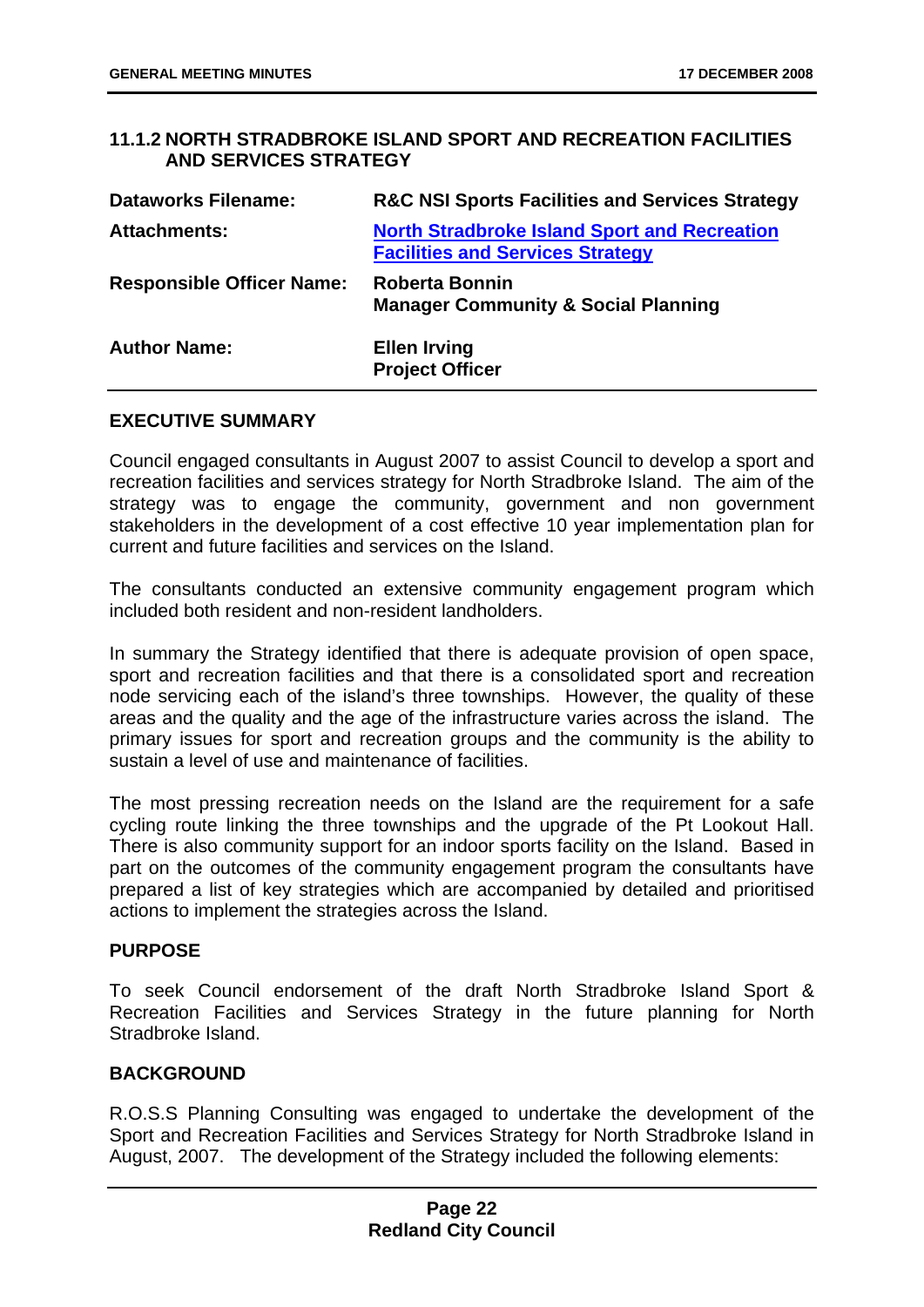#### LITERATURE REVIEW

The consultants undertook a comprehensive review of Council's corporate documents/policies and relevant State and Federal Government documents in order to gain an understanding of the planning and organisational context in which potential opportunities for North Stradbroke Island might be met. A list of documents which were reviewed is included in Section 3 of the Strategy document.

#### DEMOGRAPHIC PROFILE

The consultants also undertook a demographic profile of the Island which includes ABS Census data and population characteristics and the implications for sport and recreation planning. The consultants have highlighted within the Demographic Profile of the Strategy the fact that the population of each of the three townships has decreased between 2001 and 2006 according to the ABS Census data (figures based on people's normal place of residence and do not include visitors to the Island). The demographic profile also included an analysis of the age groups and the differences in characteristics between the three townships on the Island.

#### COMMUNITY ENGAGEMENT

A comprehensive community engagement program was conducted by the consultants which included:

- a survey sent to all resident and non-resident landholders of the Island
- Community forums (one at each township)
- Workshops which included a professional BMX demonstration at each township (good attendance by local youth)
- Playshops with students from Dunwich Primary and Secondary school
- Active Adult Photovoice (an exercise devised to engage the older Island residents)
- The consultants engaged Kelly McKellar-Nathan, an indigenous sport and recreation planner and ex international softball player to lead the indigenous consultation.

In addition, interviews were held with:

- Community groups
- Sporting groups
- Cultural Groups
- Local Police
- Indigenous Community Sport & Recreation Officer at Dunwich
- Health Service Groups at Dunwich
- Principal Dunwich State School
- North Stradbroke Island Tourism

In brief, the consultation revealed that the Island is not in need of many new venues for sport and recreation but existing facilities require improvements to make them more functional. In particular the Point Lookout Hall was identified by residents and user groups as a key site for community activities and events but the size and condition of this community facility no longer meets the needs of the community and

#### **Page 23 Redland City Council**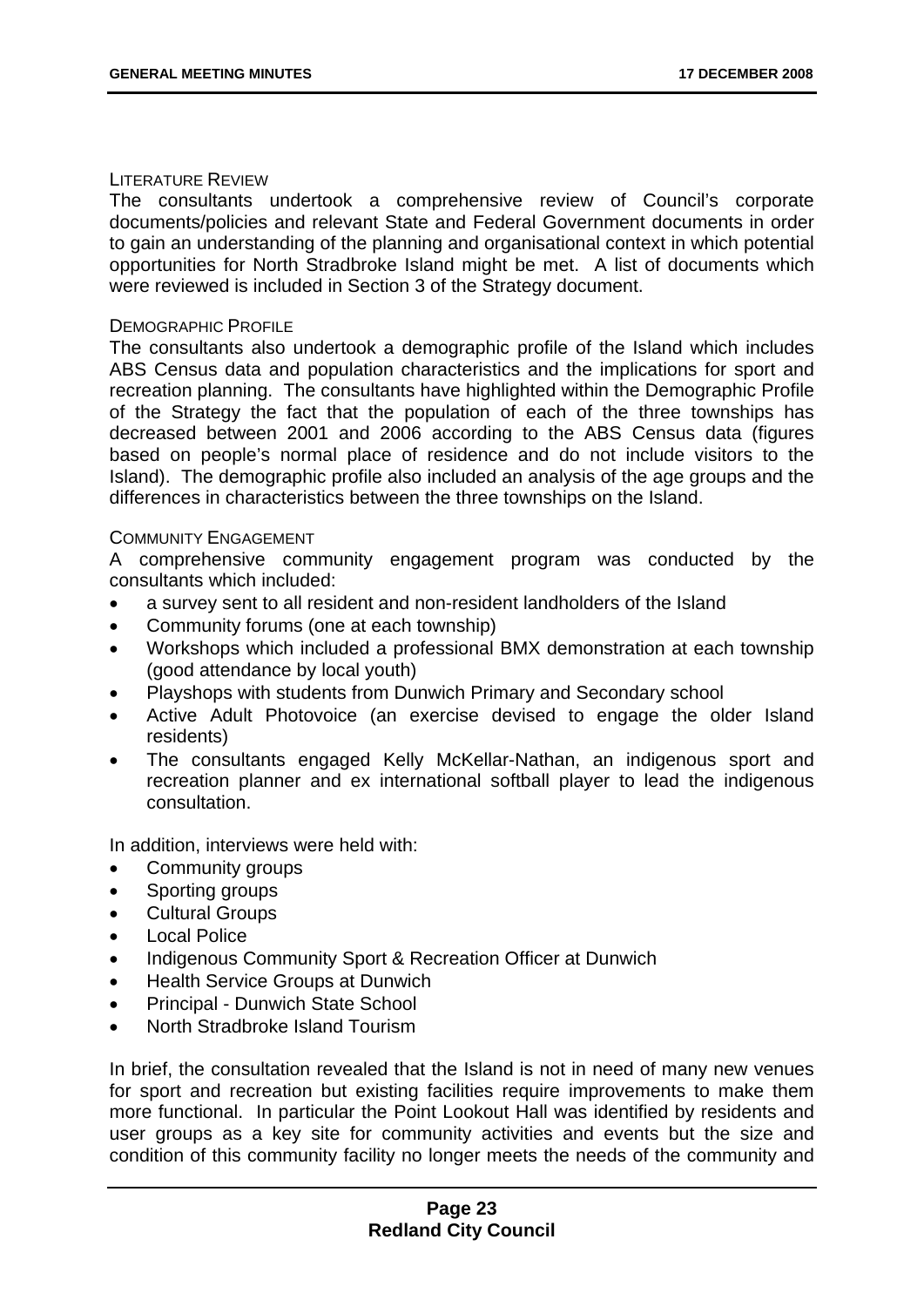requires expansion and refurbishment. The Strategy lists the redevelopment of the Pt Lookout Hall site as a 'high' priority.

Youth were particularly targeted in the consultation and their identified needs included facilities for skating, BMX and motorbike riding. Additionally, the need for a youth space and for sport opportunities for girls was highlighted. There is support for an indoor sport and youth centre on the island.

The most pressing recreation need on the Island is the requirement for a safe cycling route linking the three townships.

Detailed accounts of the community engagement comments can be found in Section 4 and Appendix One of the Strategy document.

#### **ISSUES**

- While the Island population growth does not reflect mainland growth figures, the spread of population across these townships and accessibility issues will need to be considered when planning for future facilities on the Island.
- The location of facilities in Dunwich and Point Lookout is of concern in that a number of parks and play areas are attached to campgrounds and some distance from residential areas which have led to the perception that Council is providing facilities for tourists rather than residents.
- An Indigenous Community Sport and Recreation Officer was appointed to work with indigenous youth on North Stradbroke Island in 2006. This position was funded in partnership by Sport and Recreation Queensland (under the Indigenous Community Development Program) and the Community Development Employment Project (North Stradbroke Island). The position no longer exists due to expiration of the funds. However, a new State Government PCYC funding model is proposed which will engage the services of an indigenous sport and recreation officer based on the mainland, to serve the Redlands indigenous community. The North Stradbroke Island indigenous community do not consider this model will adequately meet the sport and recreation needs of the North Stradbroke Island indigenous community.
- Pt Lookout Hall Delays in the finalisation of the hall design and difficulty in sourcing additional funding for the expansion and refurbishment of the hall have hindered commencement of this project.

#### KEY RECOMMENDATIONS

A number of strategies were developed to maintain and build upon North Stradbroke Island's diversity of sport and recreation facilities. The list below details the recommended strategies:.

#### **Viability of Sport & Recreation Groups**

- Provide support to the volunteer organisation and club sector to ensure the long term viability of sport and recreation provision on North Stradbroke Island.
- Ensure a strong working relationship across government sectors and between community based organisations.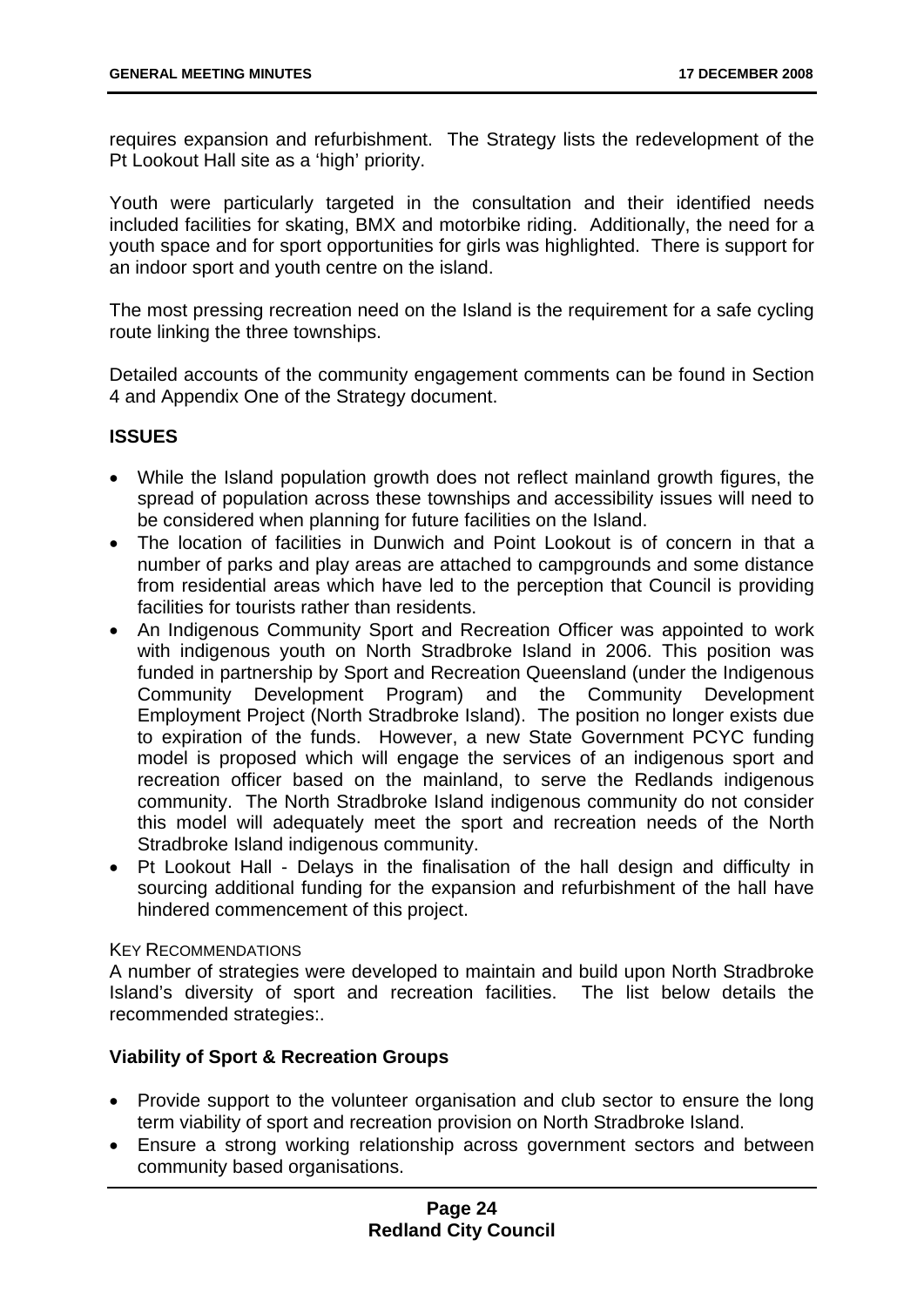• Ensure formal sporting opportunities exist for females

#### **Council policies, co-ordination and Management Arrangements**

- Ensure an appropriate level of resources is allocated and that planning and coordination are undertaken to achieve optimal sport and recreation outcomes.
- Ensure that community, sport and recreation programs are available to meet existing needs.
- Ensure Council policies protect and encourage maximum utilisation of assets.

#### **Maintenance and Improvement of Existing Facilities and Programs**

- Maintain a high standard of community facilities and services and improve these to cater for the needs of residents and visitors.
- Encourage and support sport and recreation organisations in applying for grants from external funding sources to develop and improve facilities and opportunities.
- Continue the implementation of a well designed and connected pedestrian and cycle network for residents and visitors.
- Improve parks, sporting and recreation facilities to meet a diverse range of user group needs and have safe and quality embellishments.

#### **New Facilities, Programs and Initiatives**

- Ensure that community, sport and recreation facilities are available to meet youth needs.
- Ensure that sport, recreation and physical activity programs are available to meet community demand and population changes.
- Improve access to sport and recreation activities.
- Increase the outcomes and value of obtaining external funding by Council and the community.

#### **Information and Awareness**

- Improve communication channels with Council and awareness by community organisations of their roles and responsibilities.
- Assist the community to develop communication of on-Island activities.

Section 2 of the attached North Stradbroke Island Sport & Recreation Facilities and Services Strategy document provides a comprehensive list of prioritised actions to implement the strategies above over a 10 year timeframe. Appendix 2 of the Strategy document provides details of potential funding opportunities for future budgeting purposes.

#### **RELATIONSHIP TO CORPORATE PLAN**

The recommendation primarily supports Council's strategic priority to build safe, strong and self reliant communities with access to community services, infrastructure and opportunities for participation in community life.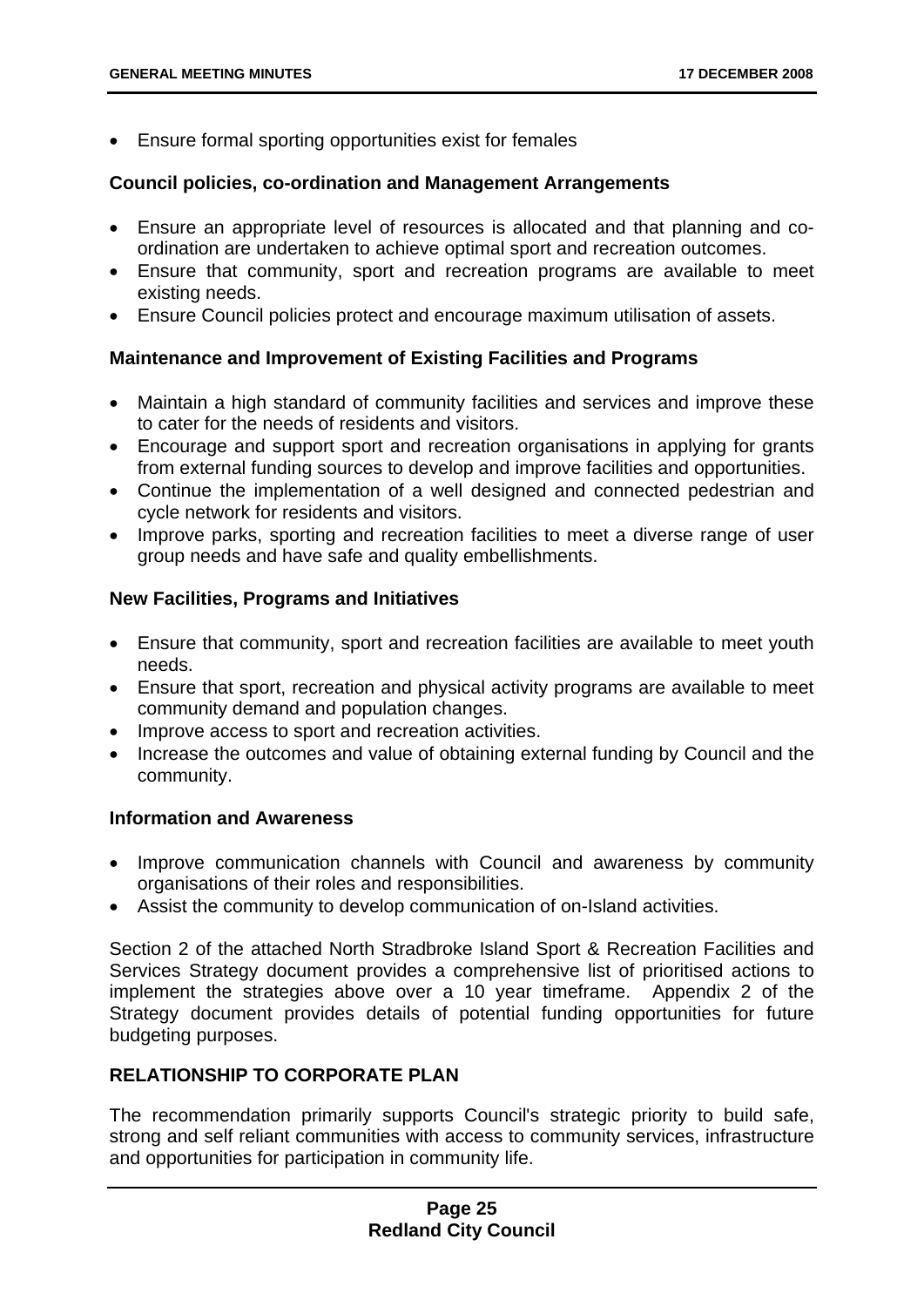#### **FINANCIAL IMPLICATIONS**

- This report does not incur any direct financial implications for Council as the Strategy will be used for planning purposes only and individual projects will be submitted for Council consideration during budget deliberations.
- The report does have direct implications on allocated time by officers of Leisure and Recreation, Community Development, Environmental Management and Community & Social Planning to support delivery of the recommendations.
- There is an existing financial commitment to the refurbishment of the Pt Lookout Hall (approved in Council's 2008/2009 capital works budget). However, delays in the finalisation of the design and difficulty in sourcing additional funding have hindered commencement of the project. External funds are currently being sought and the financial requirements reviewed for further budget consideration.

#### **PLANNING SCHEME IMPLICATIONS**

The Land Use Planning Group was consulted and it is consider that the recommendations in this report will not require any amendments to the Redlands Planning Scheme. However, further advice should be sought in the event of any proposed extensions to existing facilities in the future.

#### **CONSULTATION**

A Project Group was established to oversee and provide direction to consultants in the development of the Strategy. Project Group members included:

- Qld Health Officers
- Sport & Recreation Qld Indigenous officer
- Manager, Community & Social Planning
- Manager, Environmental Management
- Senior Advisor Natural Environment
- Senior Advisor Sport & Recreation
- Senior Advisor Landscape Design
- Recreation Officer
- Senior Advisor Open Space
- Project Officer (Project Coordinator)

Consultation also occurred with the following Council staff:

- Division 2 Councillor
- Youth Development Officer
- Senior Advisor Cycling and Public Transport
- Senior Advisor Cultural Services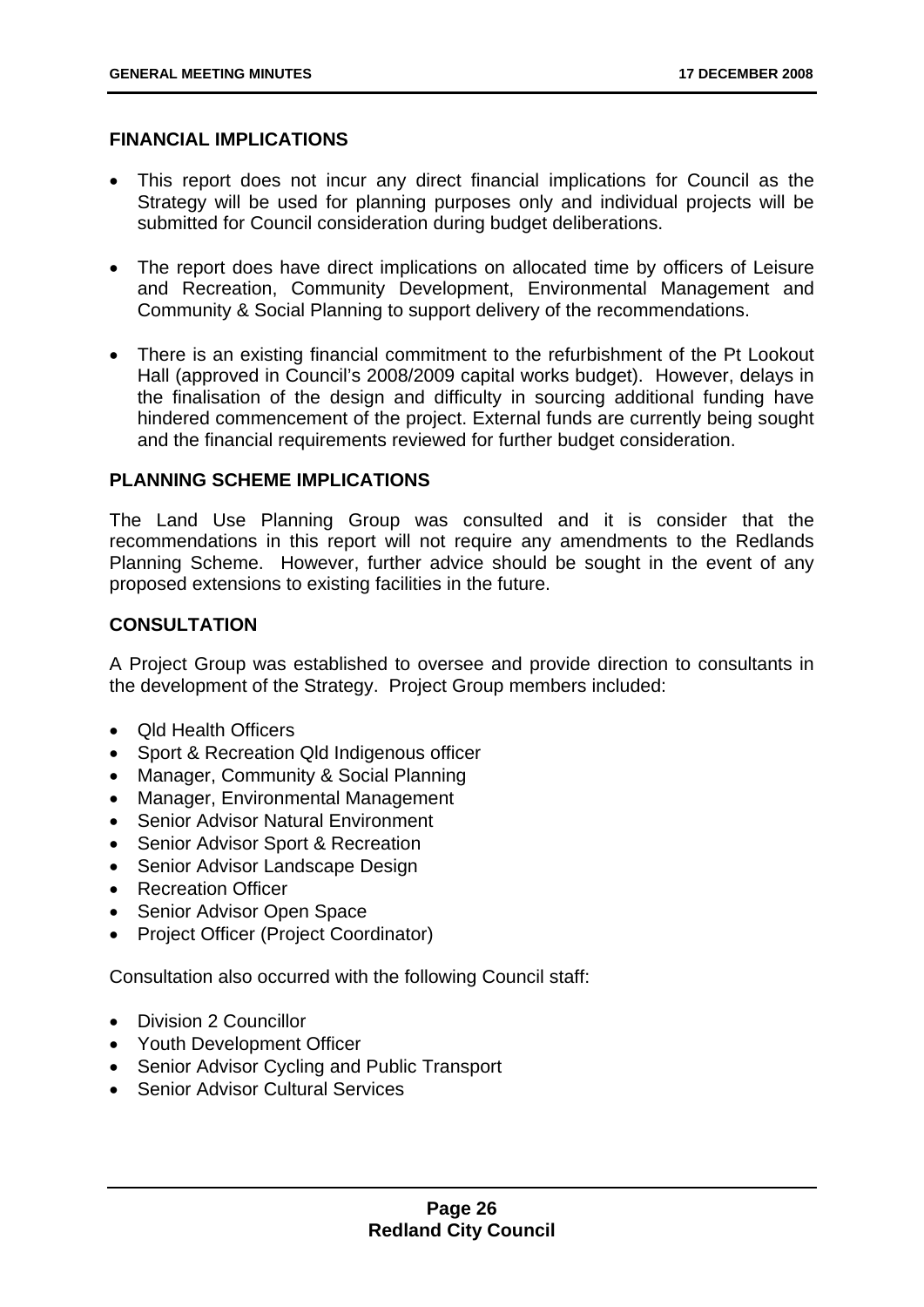#### **OPTIONS**

#### **PREFERRED:**

That Council resolve to endorse the North Stradbroke Island Sport and Recreation Facilities and Services Strategy for the purposes of future planning for North Stradbroke Island.

#### **ALTERNATIVE:**

The Council does not endorse the Sport and Recreation Facilities and Services Strategy for North Stradbroke Island in its current form and requests further investigation of identified matters.

#### 69B**OFFICER'S/COMMITTEE RECOMMENDATION/ COUNCIL RESOLUTION**

| Moved by:    | <b>Cr Townsend</b> |
|--------------|--------------------|
| Seconded by: | <b>Cr Elliott</b>  |

**That Council resolve to endorse the North Stradbroke Island Sport and Recreation Facilities and Services Strategy for the purposes of future planning for North Stradbroke Island.** 

#### **CARRIED**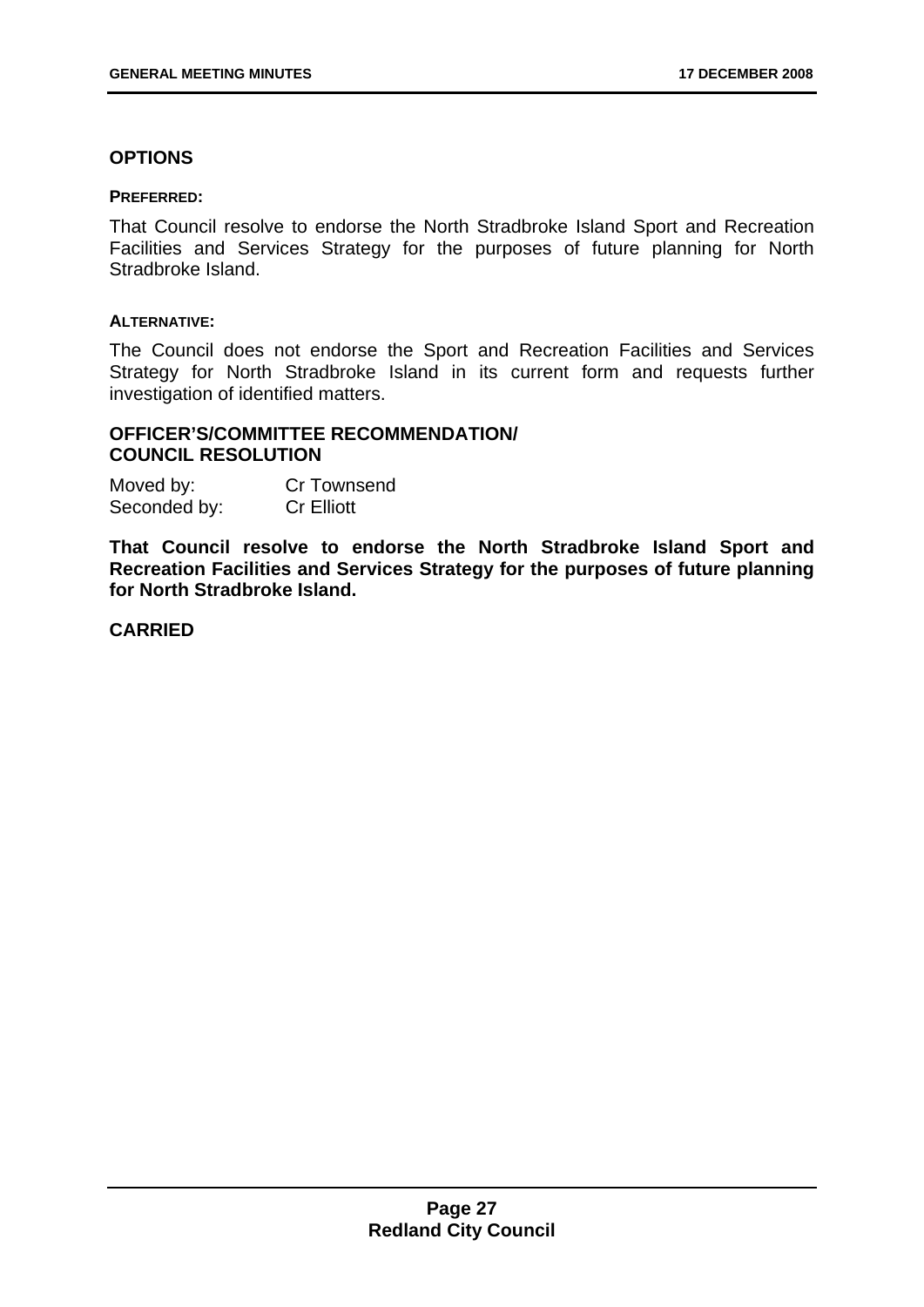Cr Williams declared a conflict of interest in the following Item as she is an executive member of the Redland Spring Festival Committee. Cr Williams remained in the Chamber for discussion and vote on this item, voting in the affirmative.

#### **11.1.3 PROPOSED FESTIVALS OFFICE - REDLANDS LAWN TENNIS ASSOCIATION SUB-LEASE TO REDLAND SPRING FESTIVAL INC**

| <b>Dataworks Filename:</b>       | R & C Spring Festival                                                   |
|----------------------------------|-------------------------------------------------------------------------|
| <b>Responsible Officer Name:</b> | <b>Roberta Bonnin</b><br><b>Manager Community &amp; Social Planning</b> |
| <b>Author Name:</b>              | <b>Ellen Irving</b><br><b>Project Officer</b>                           |

#### **EXECUTIVE SUMMARY**

Redlands Lawn Tennis Association Inc (Tennis Club) holds a 20 year lease over State land held in trust by Redland City Council (described as part of Lot 1 on CP864383) within the Cleveland Showground site which expires in 2023. The Tennis Club has requested Council approval to enter into a sub-lease agreement with Redland Spring Festival Inc to occupy part of the Tennis Club's old clubhouse (which the Tennis Club vacated upon completion of their new adjacent clubhouse in 2004) which will provide a Festivals Office for the use of the Redlands Spring Festival and other event organisations.

The old Tennis clubhouse has recently undergone a major refurbishment to provide a 'Festivals Office' which includes much needed office space for the Spring Festival organisers and other event organisations. The project has been a collaborative effort involving the Tennis Club, Redland Spring Festival, Boystown and Council.

It is recommended that approval be granted to the Redlands Lawn Tennis Association to enter into a sub-lease agreement with the Redland Spring Festival Inc for the use of part of the refurbished tennis clubhouse for a period up until 2023 to provide event organisations with functional office space.

#### **PURPOSE**

Under the terms of the existing lease between Council and the Tennis Club any intention to transfer any interest or any part interest in the lease requires the written consent of both the lessor (Redland City Council) and the Department of Natural Resources & Water. This report seeks Council approval for the Redlands Lawn Tennis Association to enter into a sub lease agreement with Redland Spring Festival Inc to occupy part of the old tennis clubhouse to provide event organisations with functional office space.

#### **BACKGROUND**

The Cleveland Showground Master Plan (adopted by Council in 2005) identified the need for a more suitable and permanent space for the organisers of the Redlands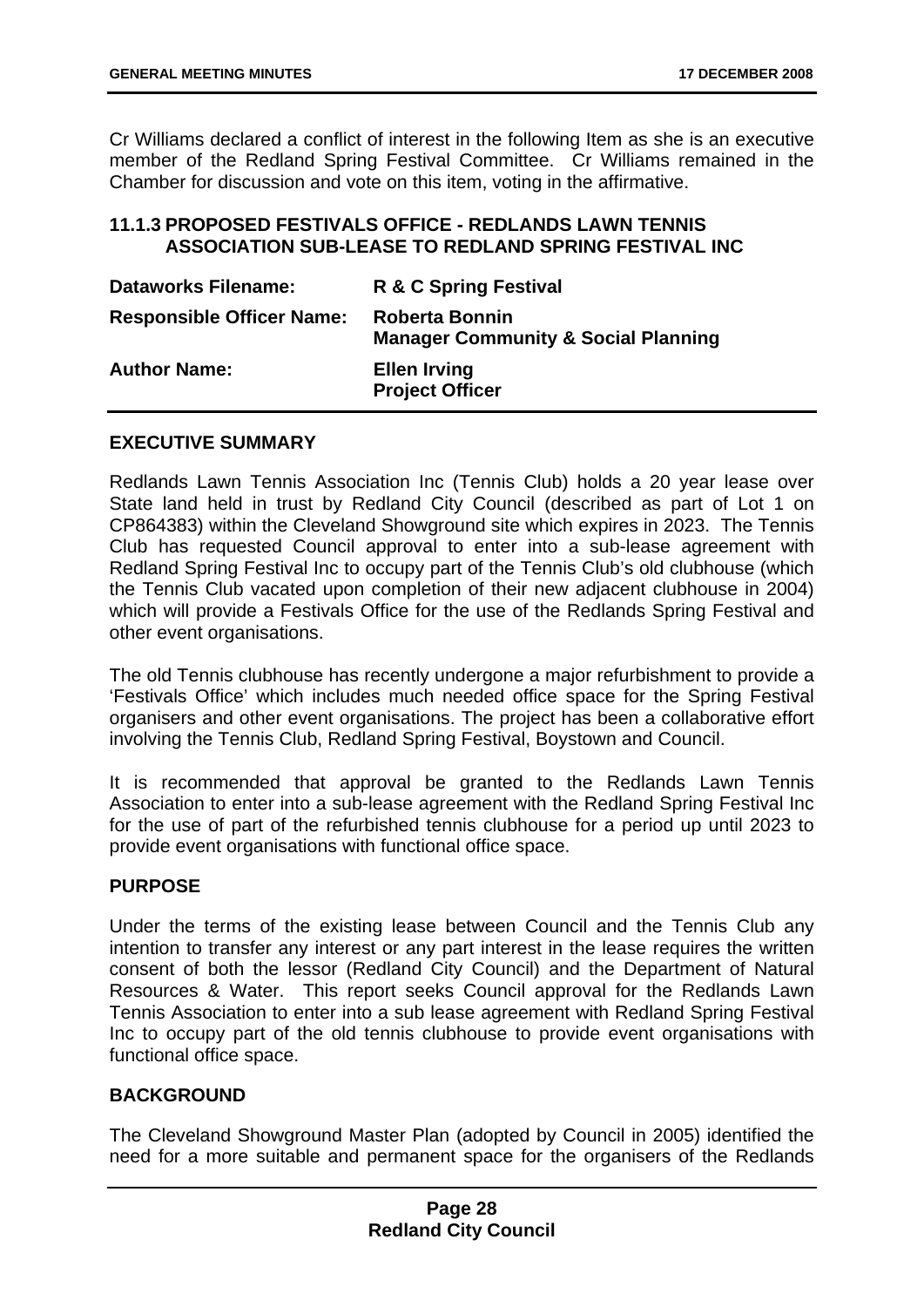Spring Festival and other event organisers. The current Festivals Office was made redundant during the redevelopment of the Cleveland Showground into a premier venue for sport and recreation and a venue for large festivals and community and cultural events. The purpose of the "Festivals Office" is to provide the Spring Festival and other event organisations with functional office space to assist in administering and delivering their activities.

The Redland Tennis Club has offered the use of their old clubhouse, and through the joint efforts of the Tennis Club, Redlands Spring Festival Inc, Boystown and Council, the building has been refurbished and will provide valuable office space for not only the Spring Festival organisers but also other arts and cultural groups within the Redlands.

#### **ISSUES**

Under the terms of the existing lease between Council and the Tennis Club any intention to transfer any interest or any part interest in the lease requires the written consent of both the lessor (Redland City Council) and the Department of Natural Resources & Water.

#### **RELATIONSHIP TO CORPORATE PLAN**

The recommendation primarily supports Council's strategic priority to build safe, strong and self reliant communities with access to community services, infrastructure and opportunities for participation in community life.

#### **FINANCIAL IMPLICATIONS**

All costs associated with the establishment of the sub lease will be borne by Redland Spring Festival Inc.

#### **PLANNING SCHEME IMPLICATIONS**

The Land Use Planning Group was consulted and it is considered that the outcome of recommendations in this report will not require any amendments to the Redlands Planning Scheme.

#### **CONSULTATION**

Community & Social Planning has consulted with the representatives from Redlands Spring Festival Inc and Redland Lawn Tennis Association. Consultation has also occurred with:

- King & Company Solicitors
- Property Services Manager
- Manager Legal Services
- Divisional Councillor
- Redlands Arts Council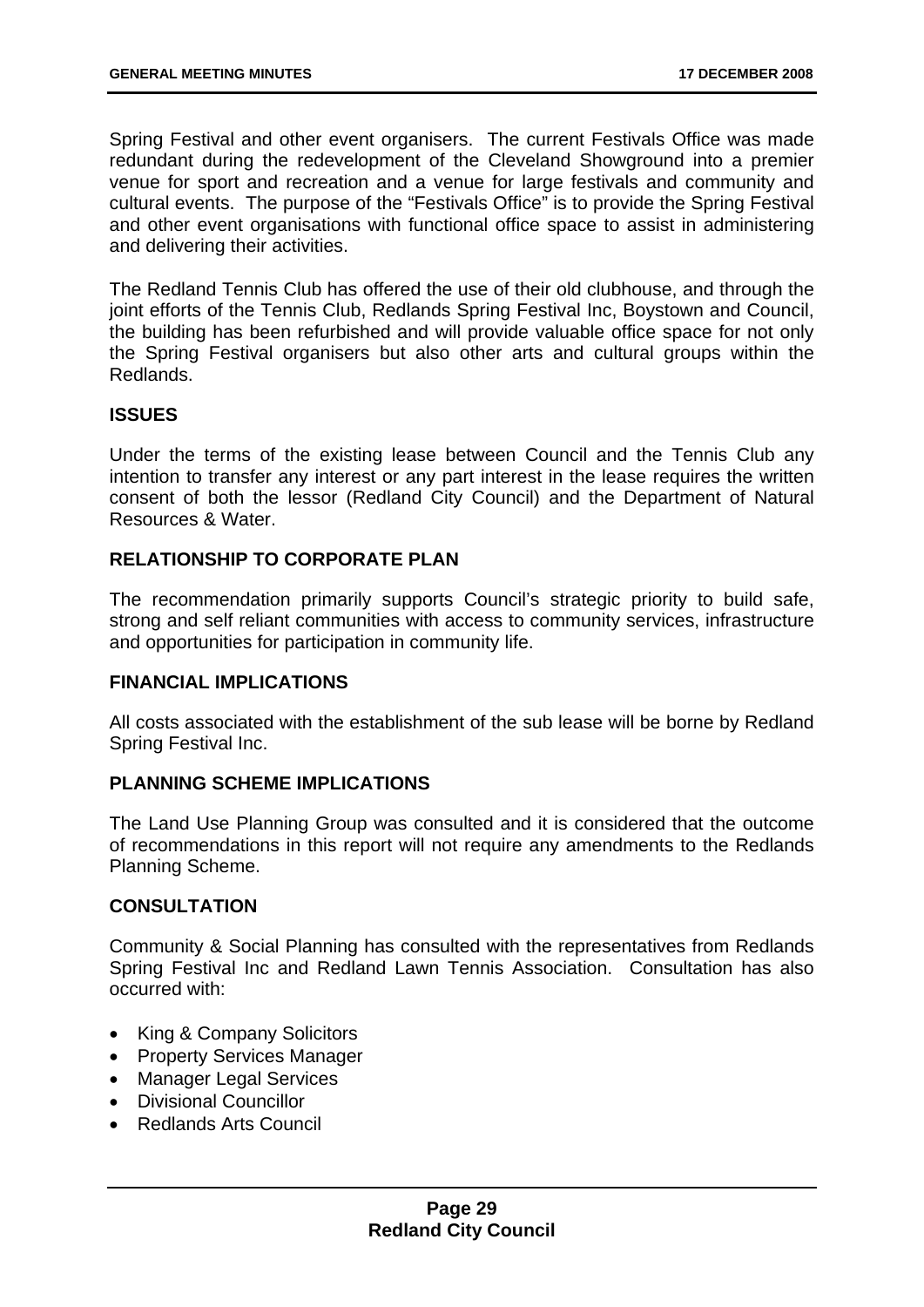#### **OPTIONS**

#### **PREFERRED**

That Council agrees to:

- 1. Grant approval to Redlands Lawn Tennis Association to enter into a sub lease agreement with Redland Spring Festival Inc to occupy part of the old tennis clubhouse situated on land described as part of Lot 1 on CP864383 under terms and conditions satisfactory to Redland City Council; and
- 2. Authorise the Chief Executive Officer to
	- (a) seek the Department of Natural Resources & Water's In Principle approval to the issue of a sub lease to Redland Spring Festival Incorporated; and
	- (b) sign all relevant documentation.

#### **ALTERNATIVE**

That Council not grant approval to the Redlands Tennis Club to enter into a sublease agreement with Redland Spring Festival Incorporated to occupy the newly refurbished clubhouse until further specific information has been provided to Council.

#### 70B**OFFICER'S/COMMITTEE RECOMMENDATION/ COUNCIL RESOLUTION**

| Moved by:    | <b>Cr Bowler</b> |
|--------------|------------------|
| Seconded by: | Cr Henry         |

#### **That Council resolve to:**

- **1. Grant approval to Redlands Lawn Tennis Association to enter into a sub lease agreement with Redland Spring Festival Inc to occupy part of the old tennis clubhouse situated on land described as part of Lot 1 on CP864383 under terms and conditions satisfactory to Redland City Council; and**
- **2. Authorise the Chief Executive Officer to:** 
	- **(a) seek the Department of Natural Resources & Water's In Principle approval to the issue of a sub lease to Redland Spring Festival Incorporated; and**
	- **(b) sign all relevant documentation.**

#### **CARRIED**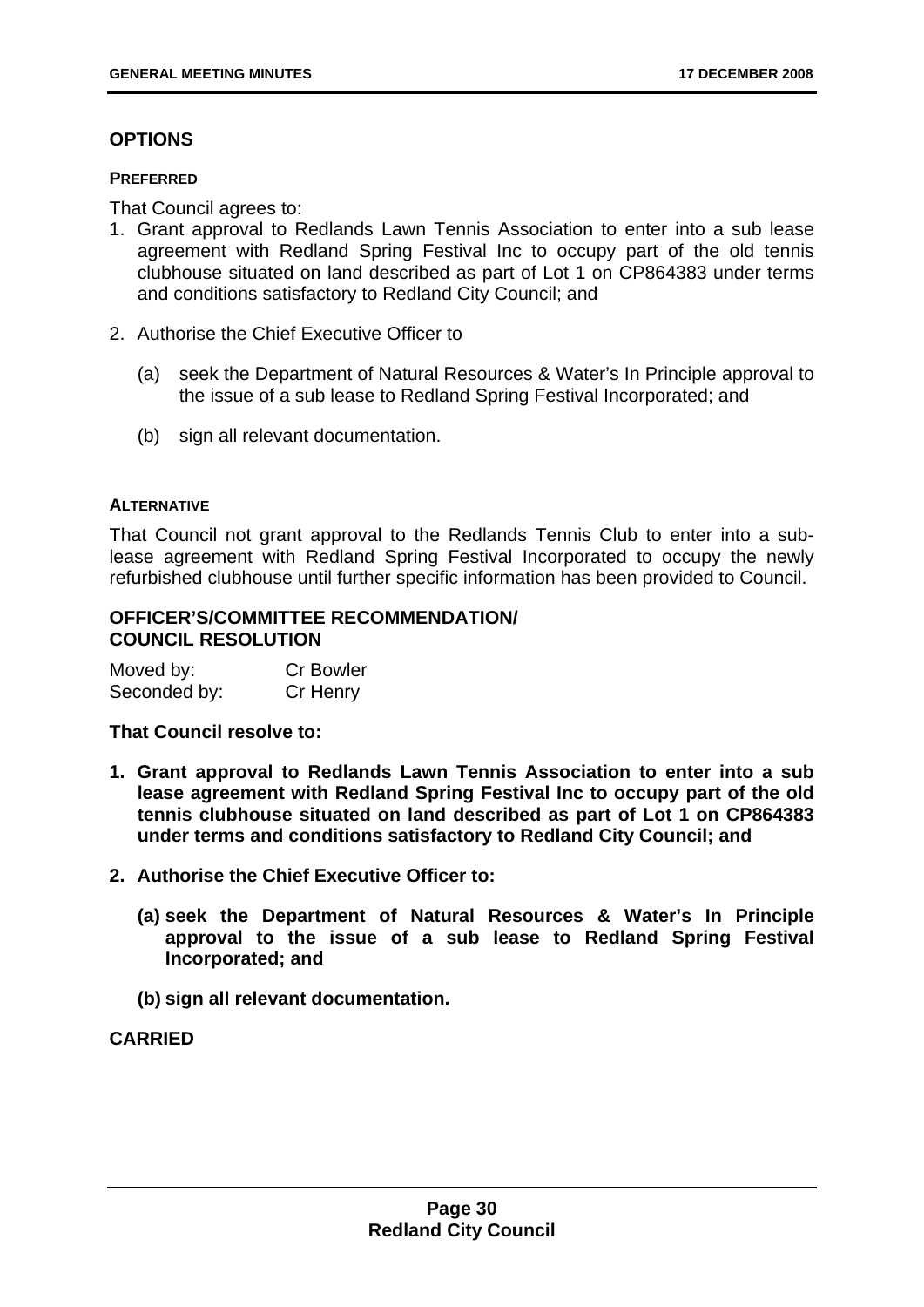#### **11.1.4 COMMUNITY PLAN INCEPTION REPORT**

| <b>Dataworks Filename:</b>       | <b>Redland City Community Plan</b>                                                                                                                                                                                                             |
|----------------------------------|------------------------------------------------------------------------------------------------------------------------------------------------------------------------------------------------------------------------------------------------|
| <b>Attachments:</b>              | Attachment A – Review of the Implementation of<br>Vision 2005 & Beyond<br>Attachment B - Breakdown of Vision 2005 &<br><b>Beyond Outcomes at Action Level</b><br><b>Attachment C - Actions Removed from Vision</b><br><b>2005 &amp; Beyond</b> |
| <b>Responsible Officer Name:</b> | <b>Roberta Bonnin</b><br><b>Manager Community &amp; Social Planning</b>                                                                                                                                                                        |
| <b>Author Name:</b>              | <b>Colette Torrance</b><br><b>Community Plan Project Manager</b>                                                                                                                                                                               |

#### **EXECUTIVE SUMMARY**

Redland City Council has commenced to prepare a new Community Plan for the City that will set a strategic vision for the Redlands to 2030. It will articulate the community's values, aspirations and goals and will form the basis for Council's next Corporate Plan and other stakeholder plans.

*Vision 2005 & Beyond* was the last Redland Shire community plan. This plan has been audited and a summary of its findings has been collated. The information from this summary will be reported to the community and will set the scene for civic dialogue and education to create a new community plan.

The proposed name and tag line, *Redlands 2030* C*reating our Future,* are important branding elements of the new Community Plan. Concept designs for the logo and other tag lines will signify the stages of planning and the goals and direction of the new plan.

The community planning process will encompass all aspects of community life and will involve cross Council participation and leadership. Community engagement techniques are a crucial part of the success of this community plan. The community engagement strategy prepared for the new community plan is designed to be innovative, inclusive and reach into the fabric of the Redlands. To support this work Council will pilot three forms of community engagement networks in line with the Community Engagement Policy (POL) 3053 and Strategy endorsed by Council in 2006.

Project costs have been reviewed following the acceptance of the Phillips Group consultancy submission and further development of the engagement strategy. An increase in budget is required to fund the pilot Council engagement networks, the application of online technology and the distribution of community information updates.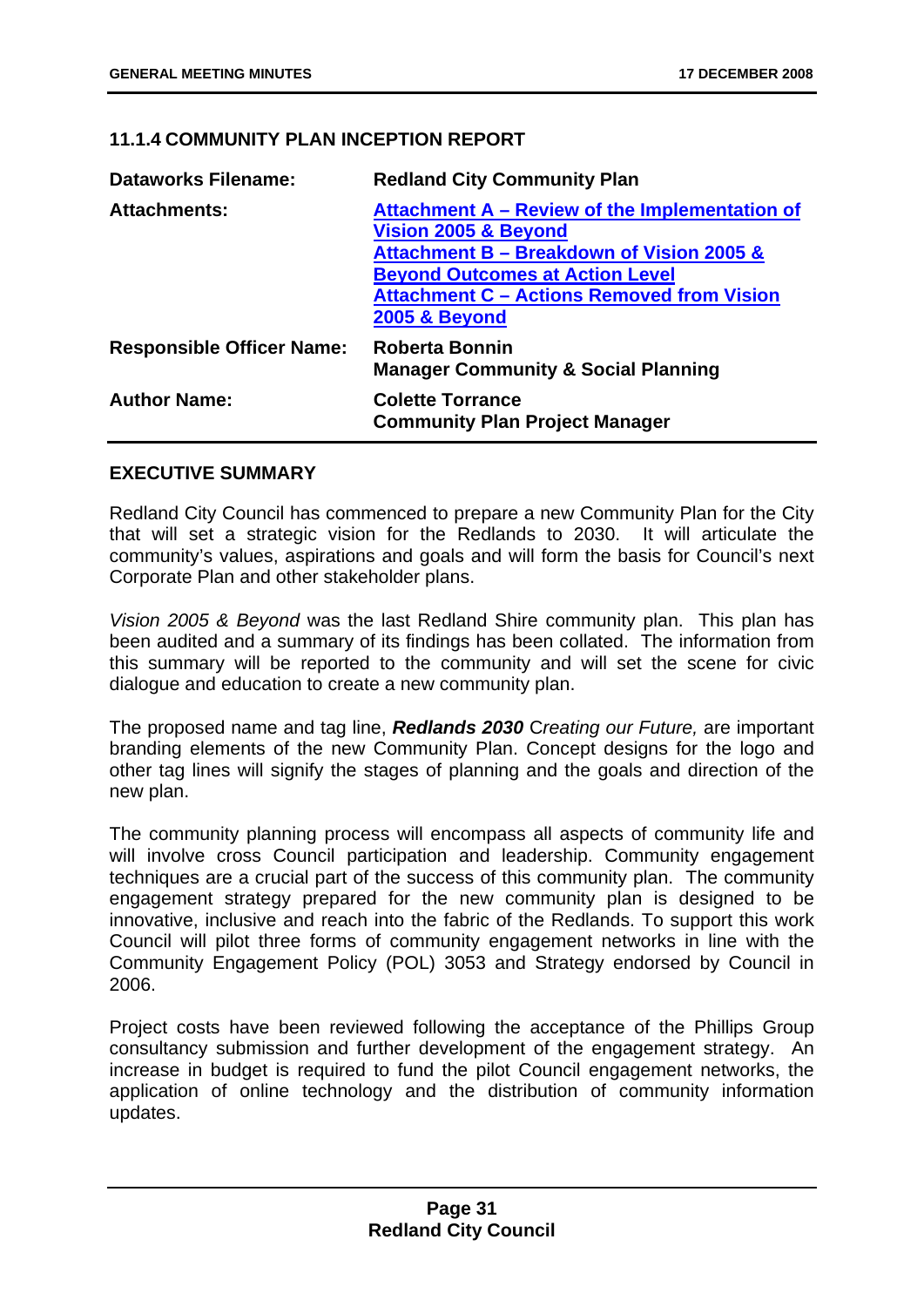# **PURPOSE**

The purpose of this report is for Council to approve recommendations made on the following:

- Public release of *Vision 2005 and Beyond* Audit summary
- Name of the new Community Plan
- Council engagement networks
- Budget

Once these decisions have been reached the project team will progress with the engagement strategy and the launch of the new Community Plan.

## **BACKGROUND**

The initial stages of Redland City Council's new Community Plan commenced in September 2008 with the appointment of the Phillips Group as consultants to deliver the plan. The Community Plan Project Control Group (PCG) and Working Group (WG) have been actively involved with The Phillips Group in determining how the project will be delivered.

The Senior Managers' Group (SMG) has provided direction on the themes and topics to be developed in planning for Redlands 2030 through a workshop, review sheets and interviews.

The Phillips Group has made two presentations to Council on the project stages and timelines and engagement strategy. An informal launch of the Community Plan process is scheduled to occur in mid December with the release of the *Vision 2005 and Beyond* Audit summary.

The formal launch of the community plan is scheduled to take place in late January 2009.

## **ISSUES**

## **Vision 2005 & Beyond**

Vision 2005 & Beyond was the culmination of a significant amount of input from the community, Councillors and Council staff.

It is important to provide outcome-based feedback on the contents of *Vision 2005 & Beyond* to assist all stakeholders (the community, Councillors, staff and contractors)to understand what was achieved from the previous planning exercise and what needs to be considered in the development of the 2030 Community Plan.

An audit of *Vision 2005 and Beyond* has been carried out by Corporate Planning, Performance and Risk, providing an evaluation of the extent to which each Theme, Goal and Strategy was achieved.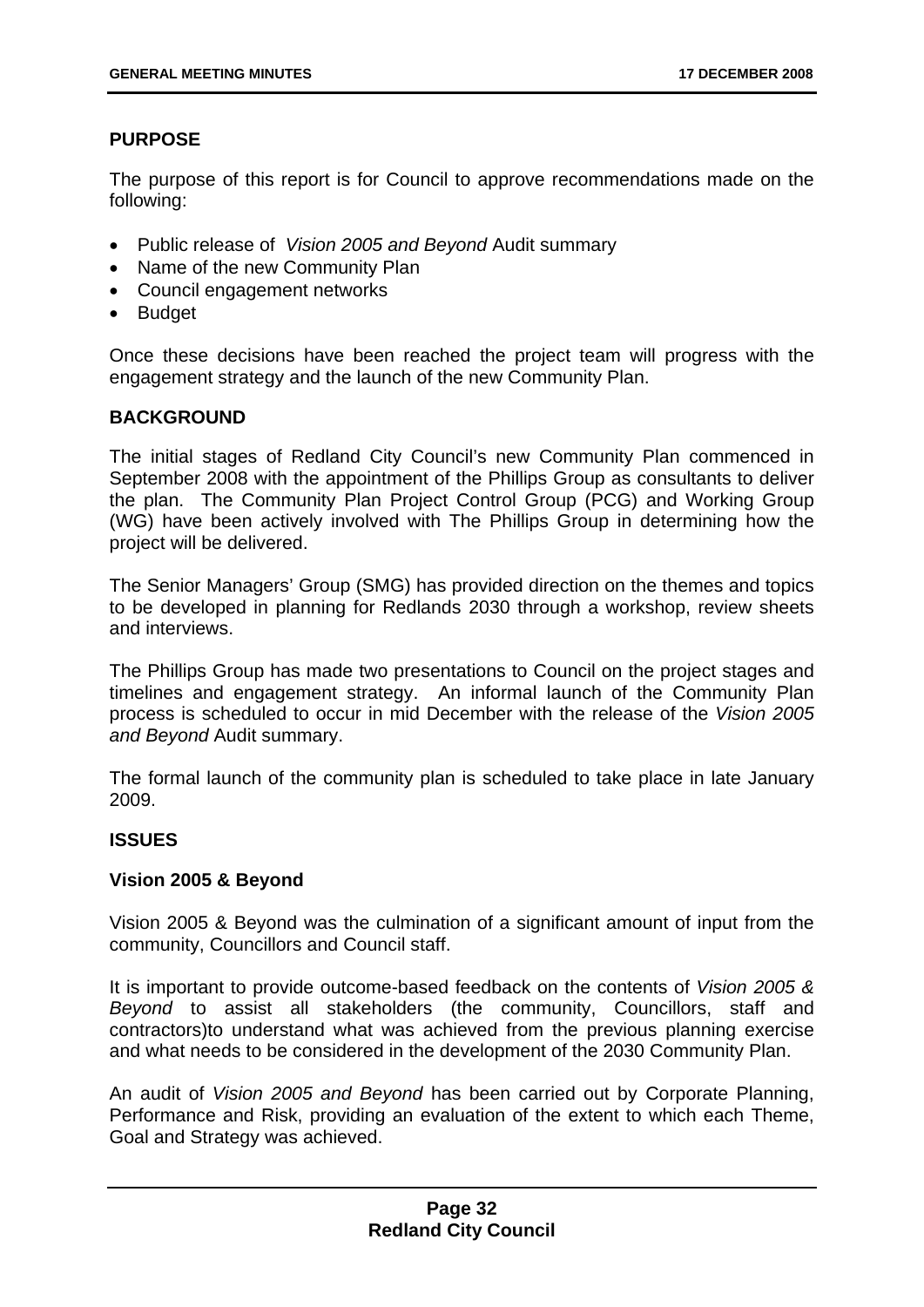Included within this evaluation are details on all actions not implemented and a review on some of the key lessons learned during the planning process.

The Plan identified 22 goals across its six main themes, 119 strategies and 780 individual actions. A complete review of the actions has been undertaken indicating that 638 (85.18%) actions were implemented. The table below provides a high-level overview of Vision 2005 & Beyond and Attachments A to C provide further details.

| Vision 2005 & Beyond<br>Theme                                                    | Total<br><b>Goals</b><br>within<br><b>Theme</b> | <b>Total</b><br><b>Strategies</b><br>within<br><b>Theme</b> | Total<br><b>Actions</b><br>within<br><b>Theme</b> | <b>Total Actions</b><br><b>Implemented</b><br>$(\% )$ |
|----------------------------------------------------------------------------------|-------------------------------------------------|-------------------------------------------------------------|---------------------------------------------------|-------------------------------------------------------|
| <b>Community Character</b><br>and Lifestyle                                      | $\overline{2}$                                  | 9                                                           | 73                                                | 70 (95.89%)                                           |
| <b>Business, Employment</b><br>& Economic                                        | 5                                               | 24                                                          | 145                                               | 129 (88.97%)                                          |
| <b>Natural Environment</b>                                                       | 5                                               | 23                                                          | 173                                               | 149 (86.13%)                                          |
| <b>Quality Essential</b>                                                         | 3                                               | 11                                                          | 126                                               | 104 (82.54%)                                          |
| <b>Efficient, Effective and</b><br><b>Sustainable Transport</b><br><b>System</b> | $\overline{4}$                                  | 32                                                          | 172                                               | 138 (80.23%)                                          |
| Safe, Equitable &<br><b>Supportive Community</b>                                 | 3                                               | 20                                                          | 60                                                | 48 (80.00%)                                           |
| <b>TOTALS</b>                                                                    | 22                                              | 119                                                         | 749                                               | 638 (85.18%)                                          |

Attachment A provides an overview of the implementation of each theme by breaking the themes down to their related goals and strategies.

Whilst an overall implementation of 85% of Vision 2005 & Beyond actions is considered a good outcome, the review reveals that there are some significant challenges still facing the community that Vision 2005 and Beyond was not able to effectively resolve. These include, but are not limited to:

- Housing choice and affordability
- Promotion and protection of agricultural and horticultural land in the Redlands
- Transport issues including reducing the number of cars on the road, enhancing public transport options, better integrating public transport with other transport modes etc

These issues were clearly evident in the review and more detail on these and other matters can be found in Attachments A and B.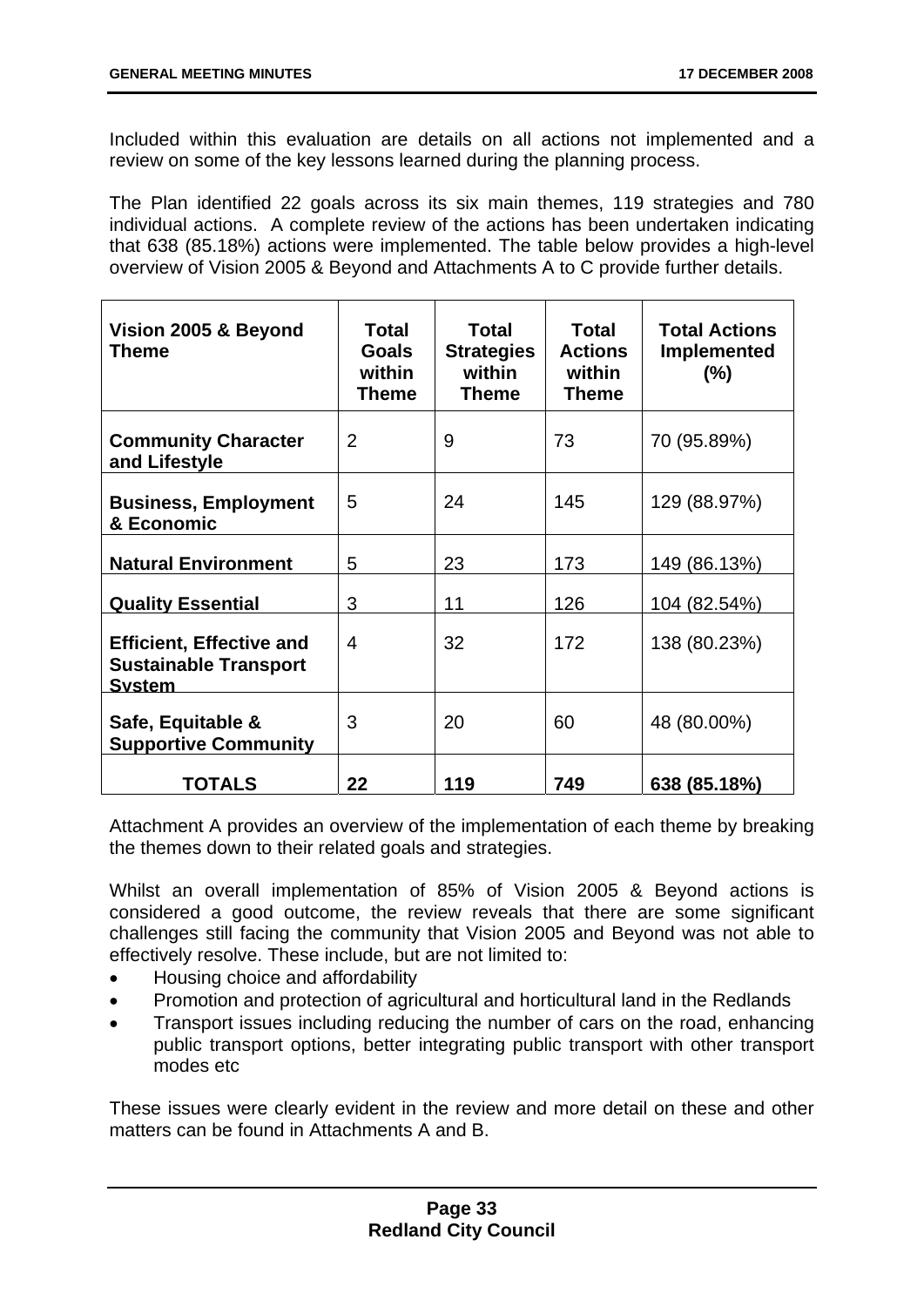In analysing Vision 2005 & Beyond and its implementation several lessons can be learned that will enhance the consultation, delivery and governance processes surrounding the 2030 Community Plan. These include:

- The need to deliver a balance between ideas, flair and innovation and what stakeholders, including Council can realistically strive to achieve
- The need to ensure the 2030 Community Plan is presented in a way that is relatively simple to comprehend and deliver
- The need to ensure that Council's core governance mechanisms adequately support the delivery of the 2030 Community Plan (eg well integrated internal planning and performance management processes)

It should also be noted that performance indicators not detailed action plans will be contained in and used to guide the implementation and measure progress of the new Community Plan 2030.

A more thorough examination of these and other issues can be found in Attachments A, B and C and a review of those documents is recommended to ensure a thorough understanding of the implementation of Vision 2005 & Beyond along with the key links between the last Community Plan and the community planning project about to be undertaken. These documents will be prepared by Marketing and Communications for public access to coincide with the informal launch of the Community Planning process.

## **Name of the new Community Plan**

**Redlands 2030** has been proposed as the name for the Community plan with the tag-line **Creating our Future** to strengthen the name. The name was discussed by the PCG and Phillips Group and it was agreed that it should be short and descriptive of the purpose of the Plan. Other tag-lines will be used according to the stages of the planning process and the target groups, for example:

- Redland 2030 Shaping our Future
- Redland 2030 Building our Future
- Redland 2030 Delivering our future

So that residents and stakeholders can distinguish between the various planning and master planning exercises that Council has done or is about to embark on, Redlands 2030 will have a distinct logo and brand which are currently being developed by Marketing and Communications ready for the mid December informal launch.

# **Community Engagement Networks**

Council's Community Engagement Policy 3053 and Strategy, endorsed in 2006 contain recommendations for the establishment of online community involvement through a residents' panel and an online community engagement gateway. The community engagement networks proposed by the Marketing and Communications Team complement the engagement processes of the Community Plan. It is proposed that these networks are piloted through the community planning processes as they

## **Page 34 Redland City Council**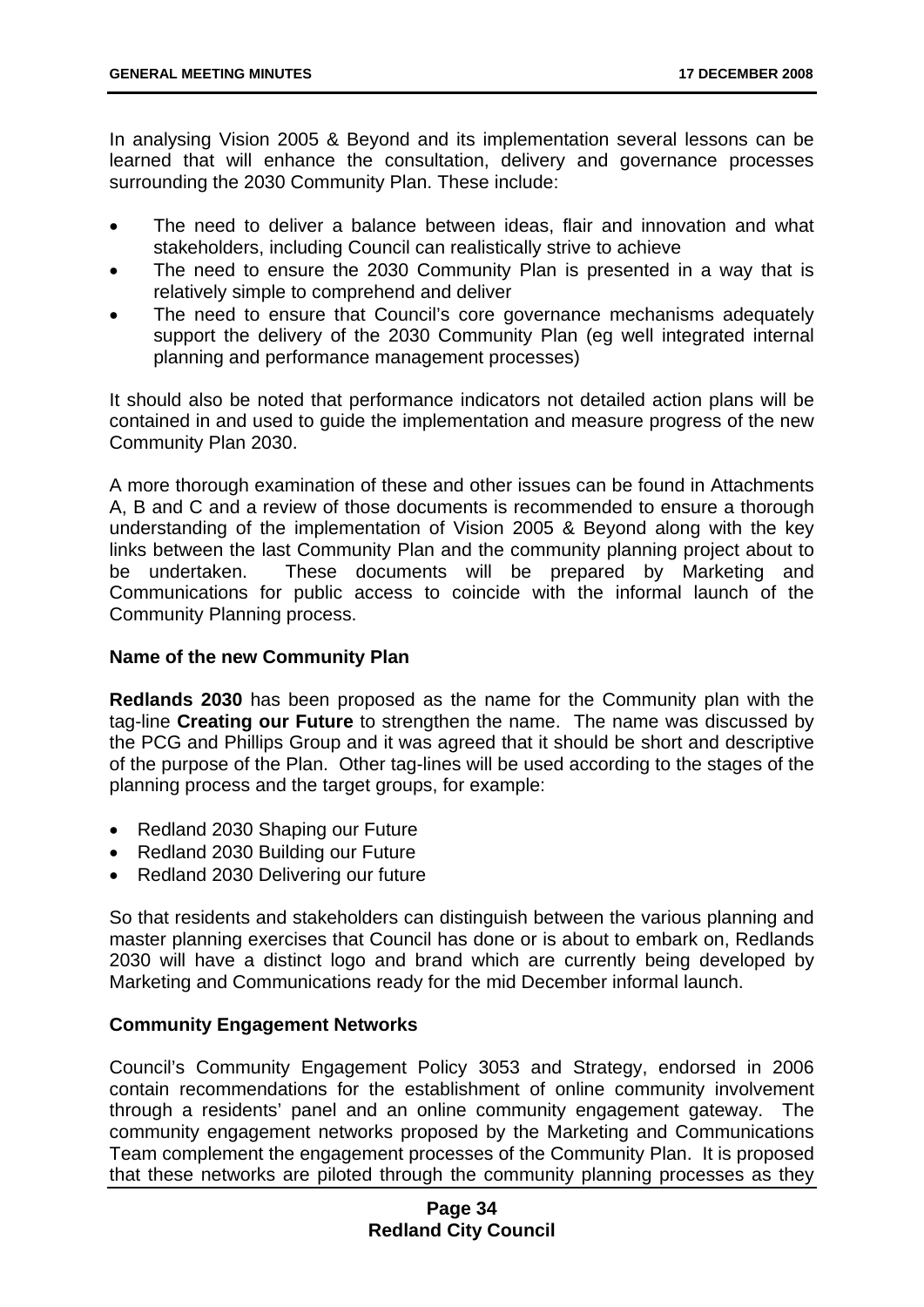have the potential for further Council-wide application and independent verification of results of significant engagement activities.

An open engagement internet portal will be established to encourage residents, community groups and businesses to participate using online technology. Participants register to join the portal and provide geographic and demographic information and optional information about areas of special interest (sport, environment, business, arts etc) which will allow Council to conduct targeted engagement. Through this portal there will be a range of online activities including information, discussion boards, quick poll surveys, online submission forms, links to the Community Plan cultural project, and youth specific activities.

A "verification" group of 300 / 500 city residents will be recruited by an independent contractor for a Resident Feedback Register representing the Redlands' population profile. This panel will represent division and population catchment area, as well as demographic profiles. It will be used to ground truth areas of discussion and engagement that takes place.

A group of 30 selected representatives will be established as the Community Plan Advisory Group and will consist of representatives from external networks, organisations and localities throughout the community.

Further budget will be required to establish and pilot these engagement networks which will be monitored and evaluated to determine their success in delivering Council's Community engagement strategy in addition to enabling a wider group of residents to participate in the Community Plan.

## **RELATIONSHIP TO CORPORATE PLAN**

The recommendation primarily supports Council's strategic priority to build safe, strong and self-reliant communities with access to community services, infrastructure and opportunities for participation in community life.

## **FINANCIAL IMPLICATIONS**

The 2007 project proposal for the Community Plan recognised that project costs would need to be reviewed following acceptance of a consultancy submission. The allocation of \$250,000 budget to Stage 1 of the Community Plan has now been reviewed in line with costings required to deliver the project.

Updated requirements and costings have been provided by Marketing and Communications, Information Management and the Phillips Group. Further budget is required to deliver the following:

Community Engagement Network – set up and management costs for 3 elements Information technology - Online database management, IT workflow & bandwidth, site support

Community information updates – newspaper inserts, island specific distribution, City-wide pick-up points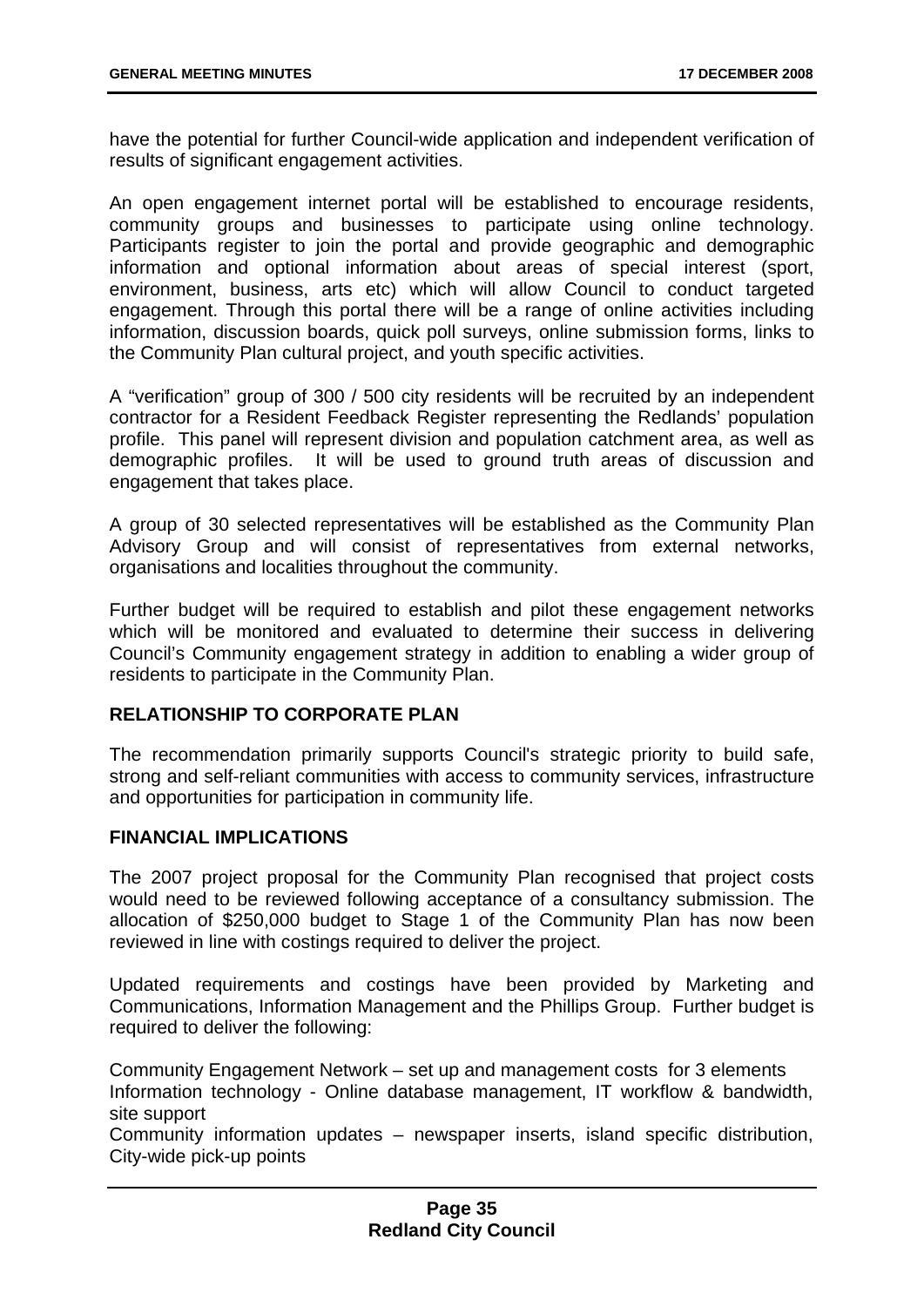The increase in budget, indicatively \$75,000, will be proposed at the Q2 budget review.

## **PLANNING SCHEME IMPLICATIONS**

The Land Use Planning Group was consulted and it is considered that there are no current implications to the planning scheme at this point.

## **CONSULTATION**

Manager Marketing and Communication Manager Information Management Manager Corporate Performance Planning and Risk Community Engagement Adviser Senior Adviser (Web) Marketing and Communications Adviser Senior Adviser Cultural Services Senior Adviser Community Development Principal Adviser City Wide Planning Phillips Group

## **OPTIONS**

## **PREFERRED**

That Council resolve to

- 1. Support the public release of the Audit of *Vision 2005 and Beyond;*
- 2. Endorse **Redlands 2030 Creating our Future** as the name of the new Community plan with various other tag-lines proposed for the process;
- 3. Pilot three community engagement networks as part of the Community Plan; and
- 4. Consider the budget increase at the Q2 budget review.

# **OFFICER'S/COMMITTEE RECOMMENDATION/ COUNCIL RESOLUTION**

| Moved by:    | Cr Henry    |
|--------------|-------------|
| Seconded by: | Cr Townsend |

## **That Council resolve to:**

- **1. Support the public release of the Audit of** *Vision 2005 and Beyond;*
- **2. Endorse Redlands 2030 Creating our Future as the name of the new Community plan with various other tag-lines proposed for the process;**
- **3. Pilot three community engagement networks as part of the Community Plan; and**
- **4. Consider the budget increase at the Q2 budget review.**

# **CARRIED**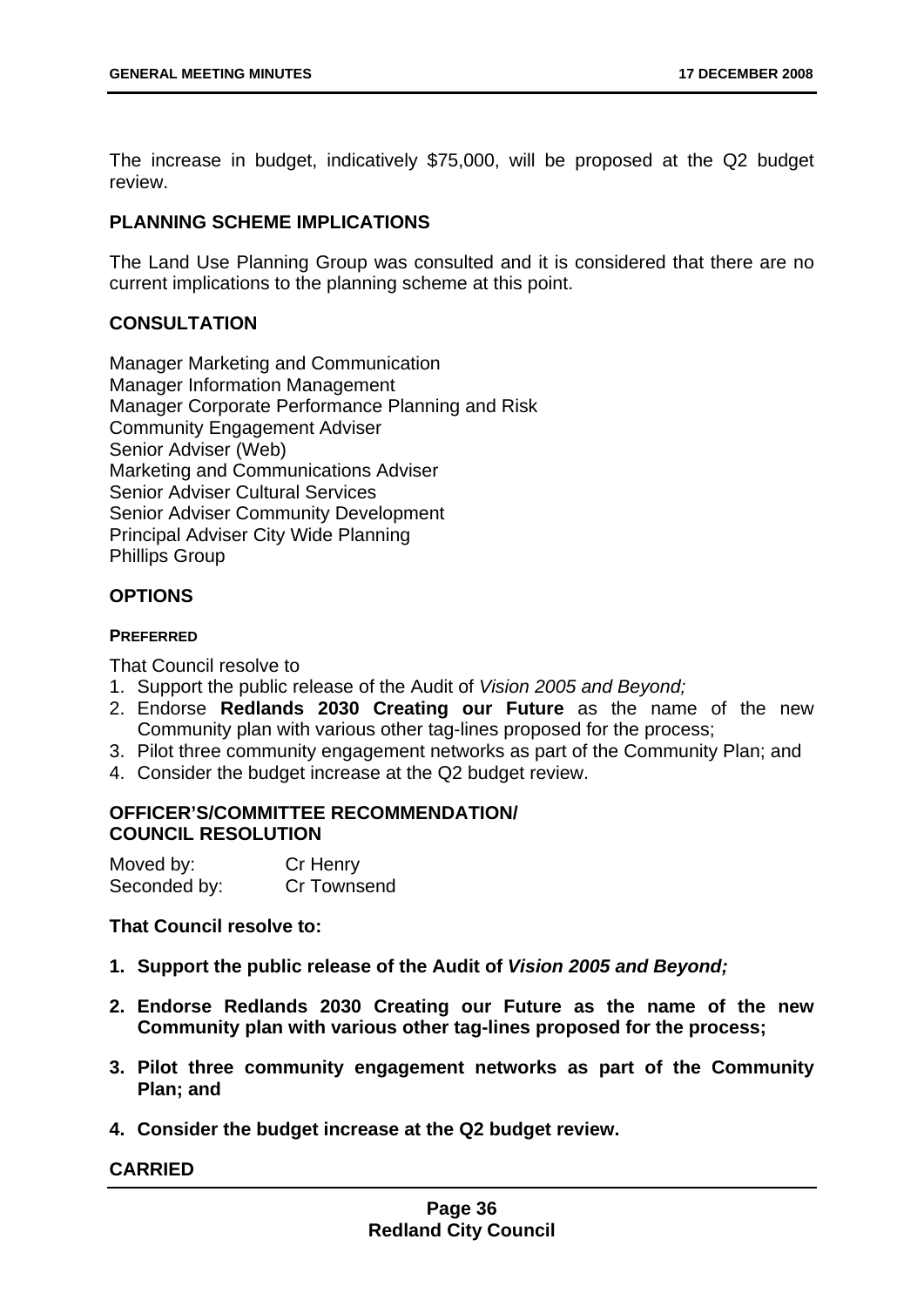# **11.1.5** 42B**PURCHASE OF LAND COAST ROAD MACLEAY ISLAND**

| <b>Dataworks Filename:</b>       | P&R Planning - Division 05 Planning                             |
|----------------------------------|-----------------------------------------------------------------|
| <b>Attachments:</b>              | 79 & 81 Coast Road Macleay Island Aerial Photo                  |
| <b>Responsible Officer Name:</b> | <b>Gary Photinos</b><br><b>Manager Environmental Management</b> |
| <b>Author Name:</b>              | Angela Wright<br><b>Open Space Planning</b>                     |

## **EXECUTIVE SUMMARY**

Council adopted the Southern Moreton Bay Islands Open Space Plan (SMBI OSP) 28 March 2007 and agreed that negotiations commence for the acquisition of privately owned land parcels by means of a land exchange.

During the course of these negotiations the Property Services Unit, who are responsible for the land acquisitions, have been offered parcels of land on a purchase only basis as opposed to the exchange process.

In addition, the owners of two properties have a preference to sell their whole lot as opposed to an excision of 20m of the water front edge of the property being made as recommended in the SMBI open space plan.

The land parcels in question specifically relate to Site 20 in the SMBI OSP or Sandpiper Beach Park. The report recommends that all eight privately owned lots in Site 20 also be acquired by direct purchase should land exchange not be able to be negotiated. This expedites in a timely manner both SMBI OPS Plan recommendations and supports findings from the draft SMBI Sport and Recreation Strategy.

Funds are available in the SMBI capital reserves to acquire these properties.

## **PURPOSE**

That Council resolved to consider acquisition, through both land exchange and direct purchase, properties that have identified in the SMBI Open Space Plan that were originally to be acquired through a land exchange process only. The recommendation currently only relates to Site 20 in the SMBI Open Space Plan.

## **BACKGROUND**

Council adopted the SMBI OSP on  $28<sup>th</sup>$  March 2007 with a recommendation that included proceeding with negotiating the acquisition of all privately owned lots or part lots, through a land exchange program using Council owned SMBI residential zoned lots.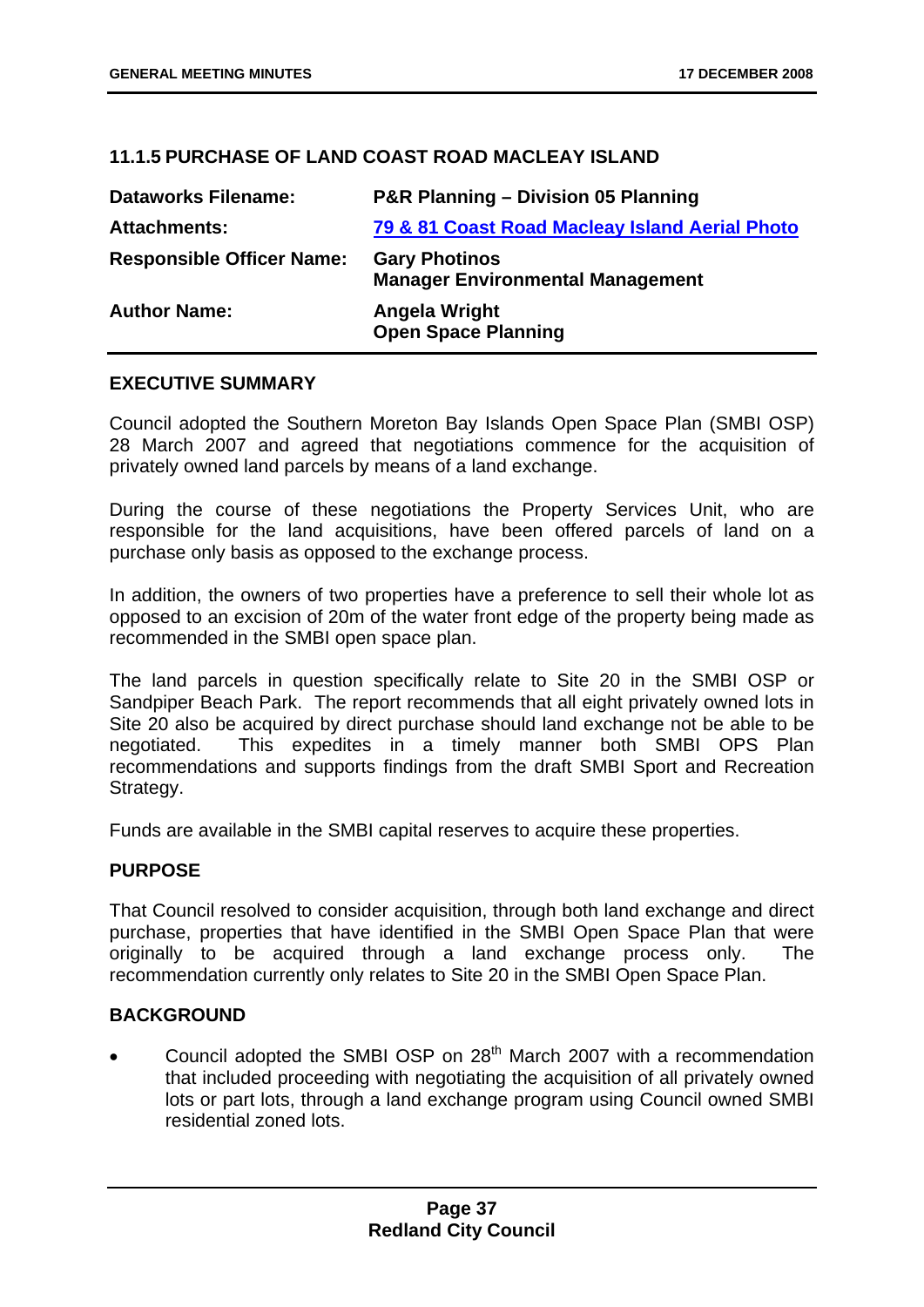- The Property Service Unit under delegated authority have been actively negotiating with land owners to acquire the sites identified in the open space plan and have now provided advice that some properties will only be acquired by direct purchase as land owners are not interested in a land exchange.
- SMBI Sport and Recreation Strategy 2008 (currently in draft) has made the following conclusions:
	- a) Water based recreation plays a significant role in the lifestyle of island residents, particularly beaches, foreshore parks and boat ramps for boating fishing and swimming
	- b) The need to establish low-key access points at suitable sites where parkland and beach or public open space provides an interface with the local road network
	- c) Supports the progressive implementation of the SMBI Open Space Plan 2007.

## **ISSUES**

#### <sup>U</sup>THE SANDPIPER BEACH SITE, COAST ROAD MACLEAY ISLAND (SITE 20 SMBI OSP)

The SMBI OSP was prepared by Council primarily in response to the submissions received on the draft planning scheme in 2005. Its main purpose is to provide recommendations with details and priorities of all parcels of land that Council should retain, acquire or develop as public recreational areas on the islands. The plan will strive to provide 57 new parks or sites for recreational and sporting purposes.

One of the proposed new parks provides frontage to Sandpiper Beach and is referred to as Site 20 in the SMBI OSP. It is formed by 18 parcels of land of which 9 are owned by Council, one (I) parcel is part road reserve, and the other 8 parcels are privately owned. Of the 8 privately owned parcels the SMBI OSP suggested that Council acquire a 20 metre strip across the water front of 5 parcels.

Council resolved in March 2007 that all land acquisitions will be undertaken by land exchange.

#### DESCRIPTION OF SITE 20 SANDPIPER BEACH PARK

The specific land descriptions are listed below and it should be noted that all lots are either zoned conservation or open space:

- 1. \*Lot 279 RP31212; 26 Benowa Street, Macleay Island, Council owned park
- 2. \*Lot 280 RP31212; 26 Benowa Street, Macleay Island, Council owned park
- 3. \*Lot 281 RP31212; 26 Benowa Street, Macleay Island, Council owned park
- 4. \*Lot 282 RP31212; 26 Benowa Street, Macleay Island, Council owned park
- 5. \*Lot 283 RP31212; 26 Benowa Street, Macleay Island, Council owned park
- 6. \*Lot 284 RP31212; 93-95 Coast Rd, Macleay Island, Council owned park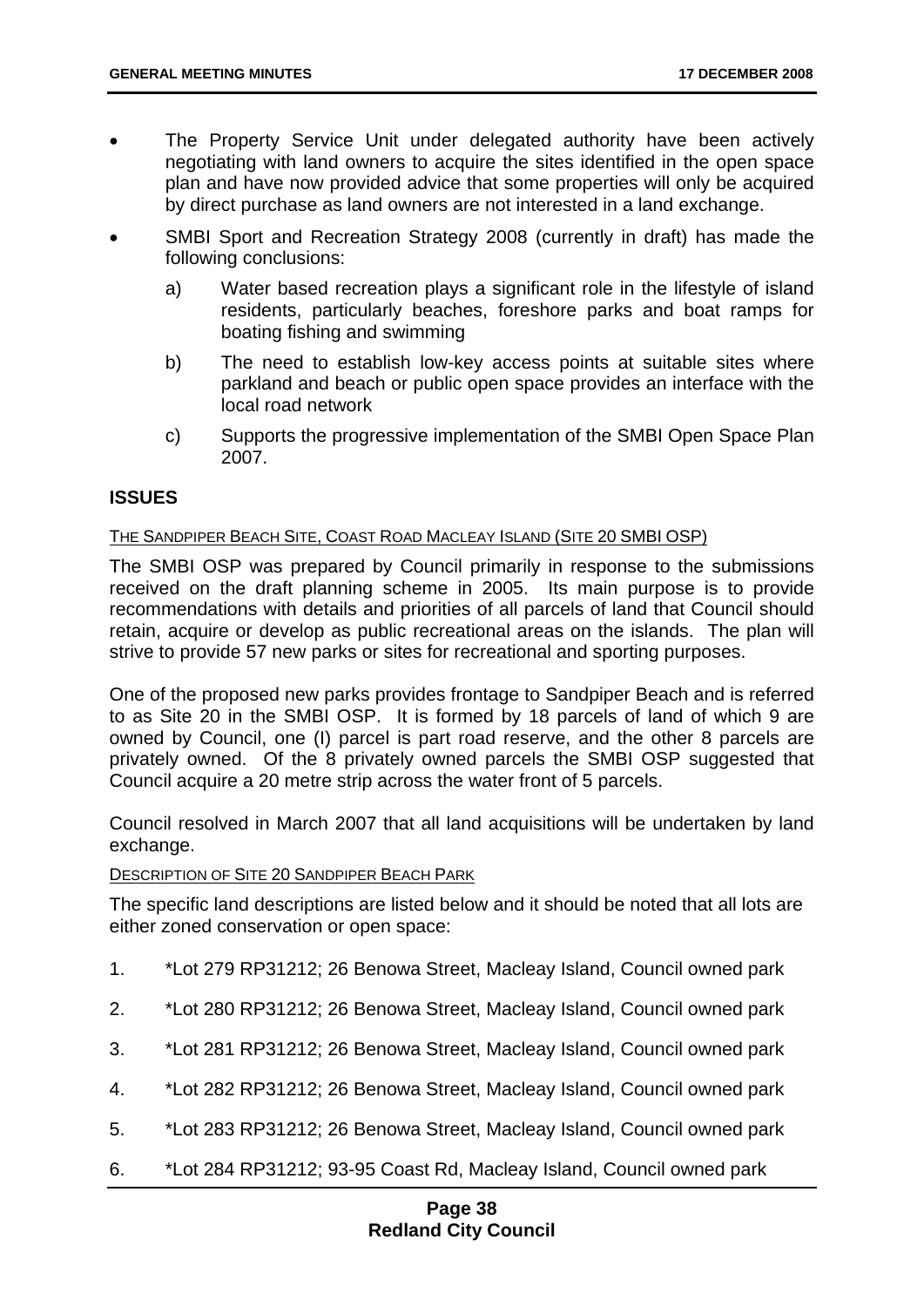- 7. \*Lot 285 RP31212; 93-95 Coast Rd, Macleay Island, Council owned park
- 8. \*Lot 286 RP31212; 91 Coast Rd, Macleay Island, Council owned park
- 9. Lot 287 RP31212; 89 Coast Rd, Macleay Island, private vacant land
- 10. Lot 288 RP31212; 87 Coast Rd, Macleay Island, private vacant land
- 11. Lot 289 RP31212; 85 Coast Rd, Macleay Island, private vacant land
- 12. \*Lot 290 RP31212; 83 Coast Rd, Macleay Island, Council owned vacant land
- 13. \*Part road reserve, Kestrel Street between Coast Road and foreshore
- 14. Lot 291 RP31212; 79 Coast Rd, Macleay Island, private vacant land, 20 metre waterfront strip
- 15. Lot 292 RP31212; 81 Coast Rd, Macleay Island, private vacant land, 20 metre waterfront strip
- 16. Lot 293 RP31212; 83 Coast Rd, Macleay Island, private vacant land, 20 metre waterfront strip
- 17. Lot 294 RP31212; 85 Coast Rd, Macleay Island, private vacant land, 20 metre waterfront strip
- 18. Lot 295 RP31212; 87 Coast Rd, Macleay Island, private vacant land, 20 metre waterfront strip

Part of Site 20 Sandpiper Beach Park is leased to the Tingara Boat Club and the Macleay Island Arts Council. The remainder of the site is undeveloped, with an access track at the northern end leading down an embankment from Benowa Street towards the Macleay Island Bowls Club. The undeveloped component of the site is relatively flat along the foreshore with cleared understorey.

It offers an attractive setting with access to Sandpiper Beach and could be suitable for a district park. Council will need to ensure and negotiate with leasees to ensure building footprints and lease areas are consolidated and public access to the foreshore is maximised for parkland. Part of this site is included in regional ecosystems mapping as remnant vegetation 12.2.7 (of concern).

Residents have become increasingly concerned over the years that access to the water is diminishing as people construct water front homes on the SMBI thus privatising the foreshores and restricting access. Sandpiper Beach is one of the most popular beach locations with local residents but with poor access and is the beach area adjacent to the proposed new parkland.

# **NEGOTIATIONS TO DATE**

Property owners along Coast Road have recently been approached as part of the acquisition program for the SMBI OSP. The eight land owners have been asked to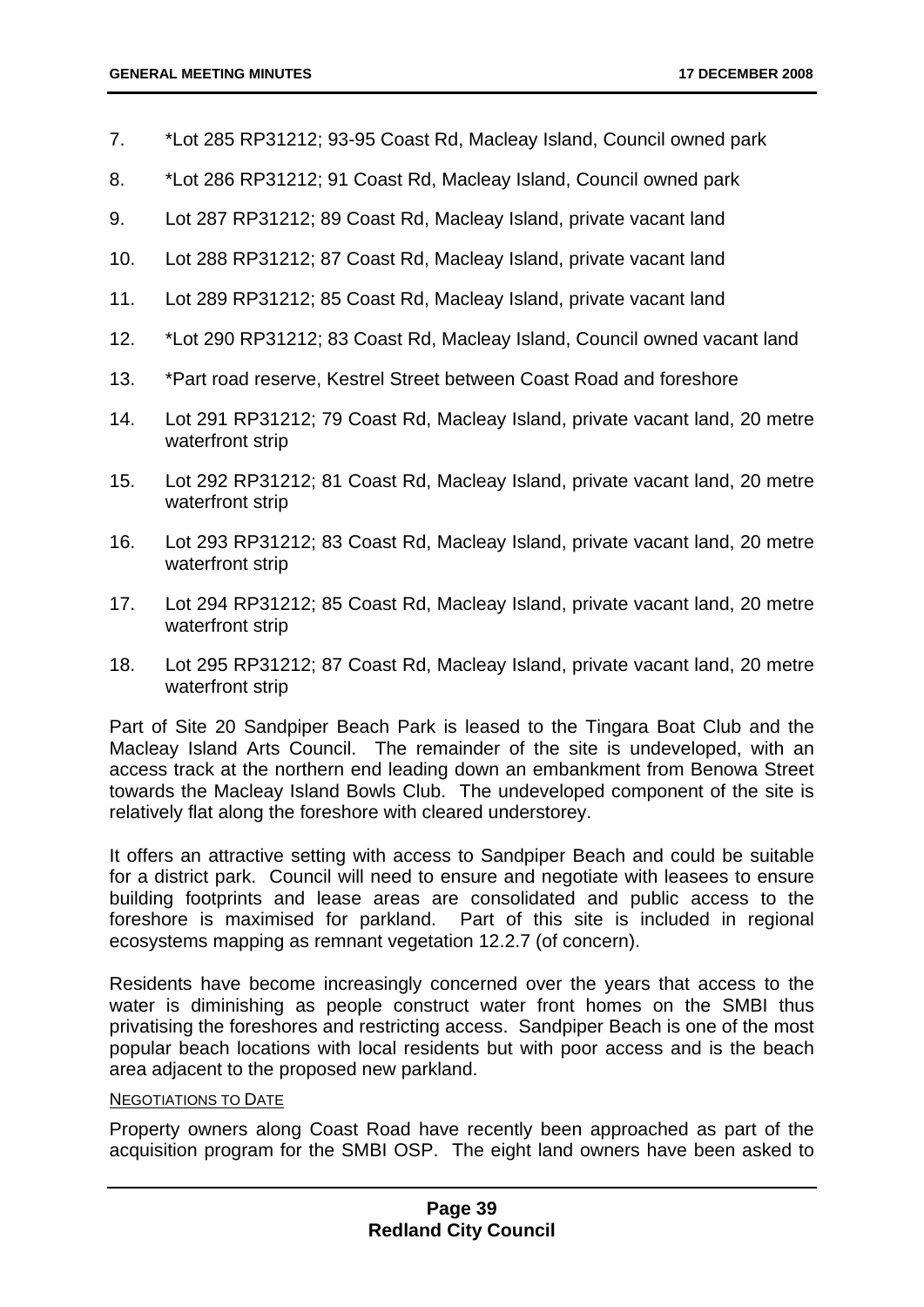exchange either the front 20m of their property or their whole property for the purposes of improving foreshore access to Sandpiper Beach for the public.

Two such property owners have offered the whole of their lots for sale and not exchange, namely;

- Lot 291 RP31212; 81 Coast Rd, Macleay Island
	- a) Owner has been approached regarding the 20m property acquisition
	- b) Owner has offered Council the whole lot
	- c) Lot has been independently valued
	- d) Owner would like to sell Council the lot and does not want to exchange it for another residential lot on Macleay Island
- Lot 292 RP31212; 79 Coast Rd, Macleay Island
	- e) Owner has been approached regarding the 20m property acquisition
	- f) Owner has offered Council the whole lot
	- g) Lot has been independently valued
	- h) Owner would like to sell Council the lot and does not want to exchange it for another residential lot on Macleay Island

It is proposed that Council now acquire the whole of these parcels with funds from the SMBI Capital Reserve.

OPPORTUNITY TO CONSOLIDATE AND PROVIDE IMPROVED WATER ACCESS.

- Opportunity to acquire the whole of Site 20 Sandpiper Beach Park may be achieved sooner if the option of acquiring the land parcels either by land exchange or direct purchase with funds being made available from the SMBI Capital Reserve it approved.
- Opportunity to provide a larger area of foreshore district level recreational parkland by acquiring the whole of the land parcels. The total size of the proposed district park would be 1.42 hectares if only a 20 metre waterfront strip is acquired for 5 of the lots in comparison to 2.1 hectares if the whole of the 5 land parcels are acquired.
- Opportunity to deliver an outcome for both the SMBI Open Space Plan and the SMBI Sports and Recreation Study 2008 where improved access to the water will be achieved if all land parcels are acquired and developed.

## **RELATIONSHIP TO CORPORATE PLAN**

The recommendation primarily supports Council's strategic priority to build safe, strong and self reliant communities with access to community services, infrastructure and opportunities for participation in community life.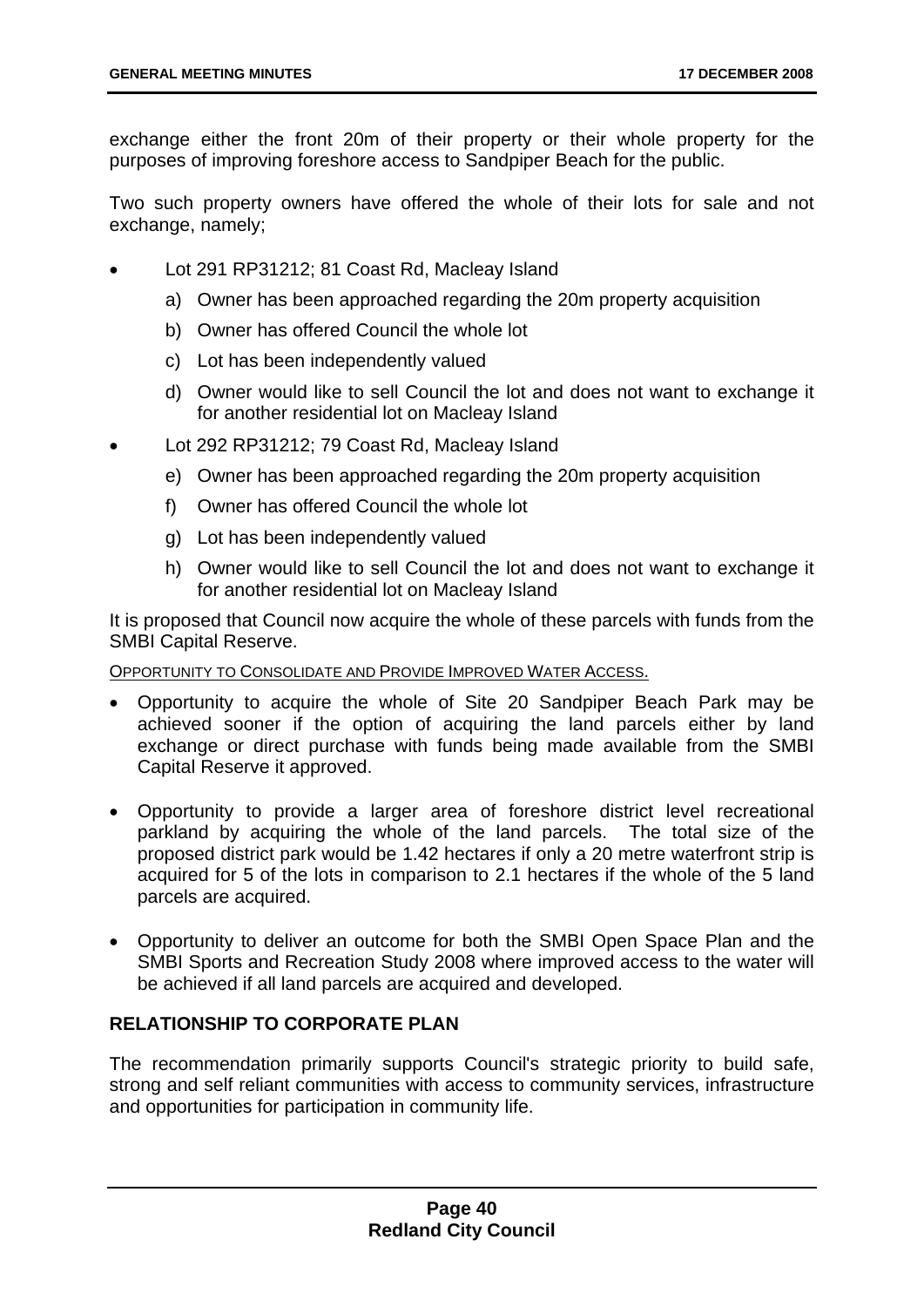## **FINANCIAL IMPLICATIONS**

Land valuations have been sought on both properties from Brian Hall and Associates. Property owners would be offered fair market value for these lots should the direct land purchase option be pursued. Funding for the acquisitions is from the SMBI Capital Reserve.

## **PLANNING SCHEME IMPLICATIONS**

The Land Use Planning Group was consulted and it is considered that the outcome of recommendations in this report will not require any amendments to the Redlands Planning Scheme. The lots acquired would maintain their current zoning, however some lots may need minor amendments where road is closed.

## **CONSULTATION**

Consultation occurred during the development of the SMBI Open Space Plan 2006. The plan was adopted at the General Meeting of 28 March 2007. The Property Services Manager supports this report.

## **OPTIONS**

## **PREFERRED**

That Council resolve as follows;

- 1. To acquire the whole of the following land parcels through a land exchange program using Council owned SMBI Residential zoned lots in the first instance, or by direct purchase at fair market value:
	- a) Lot 287 RP31212; 89 Coast Rd, Macleay Island;
	- b) Lot 288 RP31212; 87 Coast Rd, Macleay Island;
	- c) Lot 289 RP31212; 85 Coast Rd, Macleay Island;
	- d) Lot 291 RP31212; 79 Coast Rd, Macleay Island;
	- e) Lot 292 RP31212; 81 Coast Rd, Macleay Island;
	- f) Lot 293 RP31212; 83 Coast Rd, Macleay Island;
	- g) Lot 294 RP31212; 85 Coast Rd, Macleay Island; and
	- h) Lot 295 RP31212; 87 Coast Rd, Macleay Island; and
- 2. Delegated authority to the Chief Executive Officer to sign the relevant documentation to finalise the contracts of sale.

## **ALTERNATIVE**

The Council resolve to continue to acquire lots as per the SMBI OSP as per the original resolution of Council, that by land exchange only.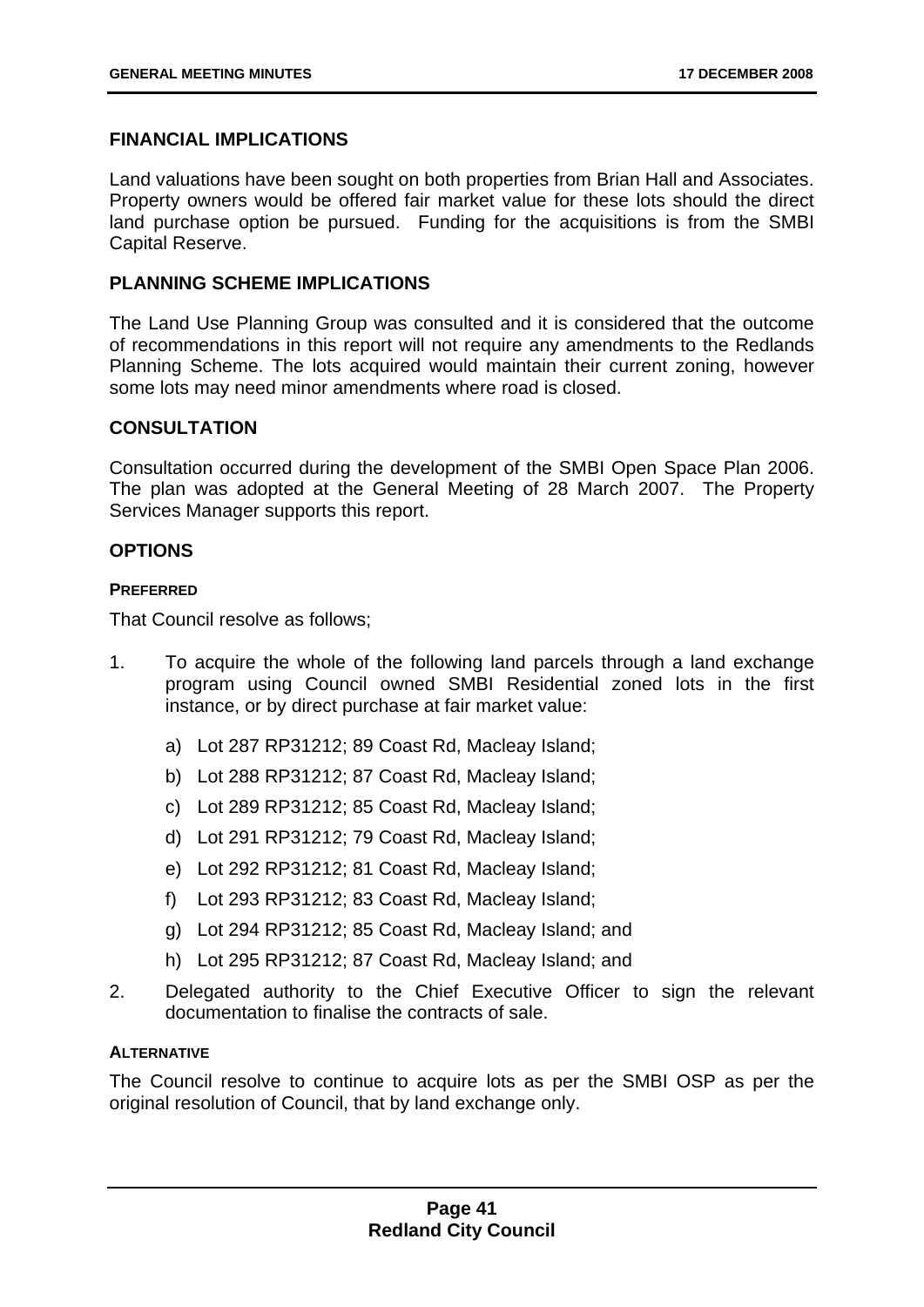# **OFFICER'S RECOMMENDATION**

That Council resolve as follows:

- 1. To acquire the whole of the following land parcels through a land exchange program using Council owned SMBI Residential zoned lots in the first instance, or by direct purchase at fair market value:
	- a) Lot 287 RP31212; 89 Coast Rd, Macleay Island;
	- b) Lot 288 RP31212; 87 Coast Rd, Macleay Island;
	- c) Lot 289 RP31212; 85 Coast Rd, Macleay Island;
	- d) Lot 291 RP31212; 79 Coast Rd, Macleay Island;
	- e) Lot 292 RP31212; 81 Coast Rd, Macleay Island;
	- f) Lot 293 RP31212; 83 Coast Rd, Macleay Island;
	- g) Lot 294 RP31212; 85 Coast Rd, Macleay Island; and
	- h) Lot 295 RP31212; 87 Coast Rd, Macleay Island; and
- 2. Delegated authority to the Chief Executive Officer to sign the relevant documentation to finalise the contracts of sale.

## **COMMITTEE DISCUSSION**

It was noted that house number descriptions for points d), e), f), g) & h) in Officer's Recommendation 1 were listed incorrectly and were amended accordingly.

## **COMMITTEE RECOMMENDATION/ COUNCIL RESOLUTION**

| Moved by:    | Cr Townsend      |
|--------------|------------------|
| Seconded by: | <b>Cr Bowler</b> |

## **That Council resolve as follows:**

- **1. To acquire the whole of the following land parcels through a land exchange program using Council owned SMBI Residential zoned lots in the first instance, or by direct purchase at fair market value:** 
	- **a) Lot 287 RP31212; 89 Coast Rd, Macleay Island;**
	- **b) Lot 288 RP31212; 87 Coast Rd, Macleay Island;**
	- **c) Lot 289 RP31212; 85 Coast Rd, Macleay Island;**
	- **d) Lot 291 RP31212; 81 Coast Rd, Macleay Island;**
	- **e) Lot 292 RP31212; 79 Coast Rd, Macleay Island;**
	- **f) Lot 293 RP31212; 77 Coast Rd, Macleay Island;**
	- **g) Lot 294 RP31212; 75 Coast Rd, Macleay Island; and**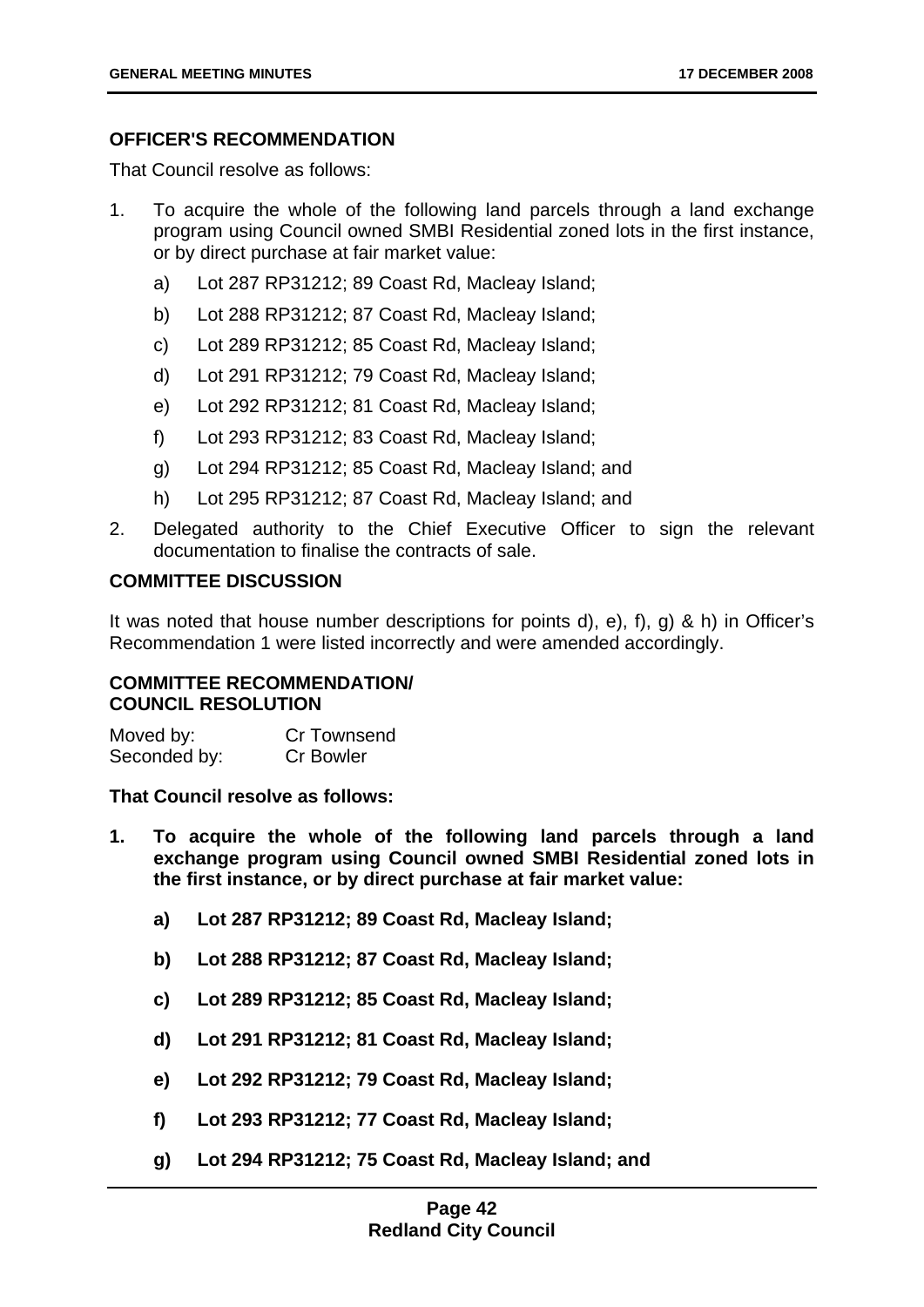- **h) Lot 295 RP31212; 73 Coast Rd, Macleay Island; and**
- **2. Delegated authority to the Chief Executive Officer to sign the relevant documentation to finalise the contracts of sale.**

**CARRIED**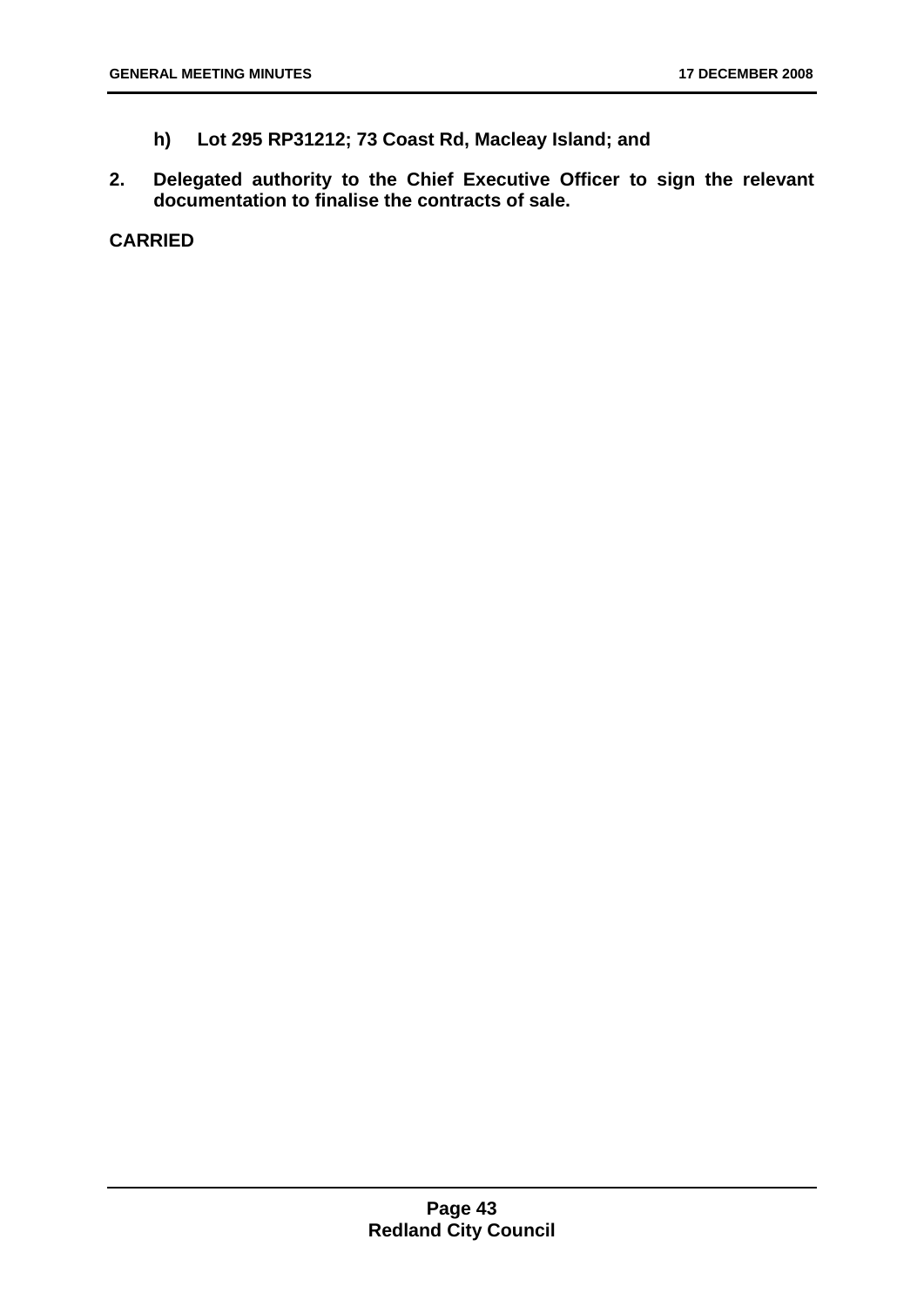# **11.1.6 NEW PROPERTIES FOR ACQUISITION USING ENVIRONMENT LEVY**

| <b>Dataworks Filename:</b>       | <b>EM Environmental Charge Acquisitions 07/08</b>                      |
|----------------------------------|------------------------------------------------------------------------|
| <b>Responsible Officer Name:</b> | <b>Gary Photinos</b><br><b>Manager, Environmental Management Group</b> |
| <b>Author Name:</b>              | <b>Richard Collins</b><br><b>Advisor Biodiversity Planning</b>         |

## **EXECUTIVE SUMMARY**

The Land Acquisition Policy POL-3077 enables Council to raise the Environment Separate Charge specifically for the purchase and management of land to protect habitat for koalas in particular and biodiversity in general.

This report recommends a number of properties that have been assessed using the Guidelines GL-3077-001 and GL-3077-002 for purchase over the next ten years.

A number of these properties are recommended for approval by Council to purchase this financial year. This includes one property which is recommended for immediate acquisition. If negotiation is unsuccessful, the acquisition of this property may require compulsory resumption.

An additional property that has been offered to Council by the State to act as trustee.

# **PURPOSE**

- That Council resolves to undertake the compulsory resumption of a property, after the completion of the negotiation period in February 2009. This property is identified in the confidential attachment "Environment Separate Charge: Acquisitions List December 2008".
- That Council resolves to accept the offer from the Department of Natural Resources & Water to become the trustees of a property for 'environmental purposes'. This property is identified in the confidential attachment "Environment Separate Charge: Acquisitions List December 2008".
- That Council resolves to acquire an additional 4 properties during the financial year 2008-2009. These are identified in the confidential attachment "Environment Separate Charge: Acquisitions List December 2008".
- That Council approve the commencement of negotiations with landowners for the future purchase of 38 properties for the protection of koalas and biodiversity. These are identified in the confidential attachment "Environment Separate Charge: Acquisitions List December 2008".

# **BACKGROUND**

Council has been pursuing a proactive strategy of assessing properties for potential purchase using the Environment Separate Charge Acquisition funds.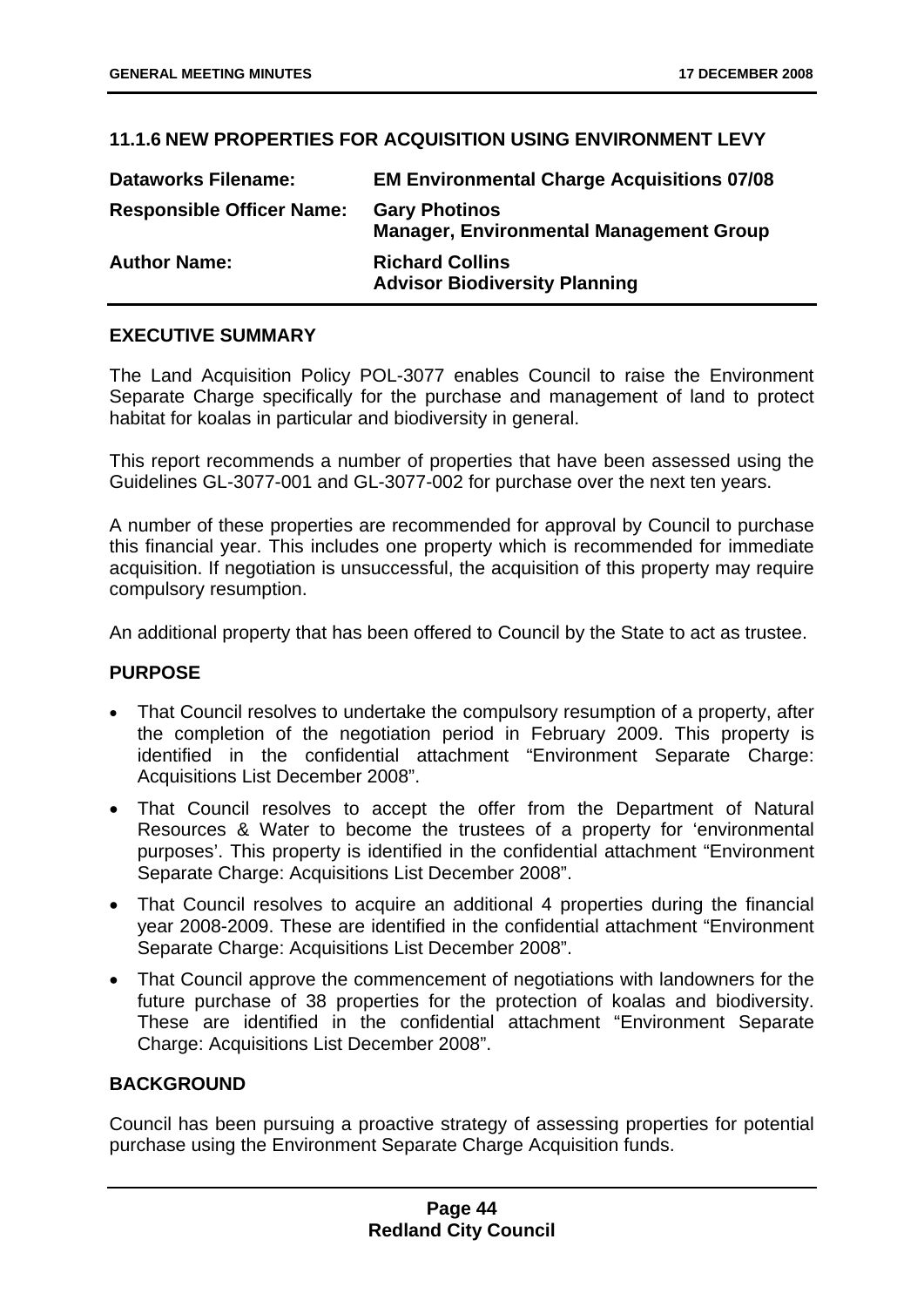- August 2004 In-house assessment of 561 properties commenced.
- April 2005 The first round of properties recommended for purchase under the Environment Separate Charge fund included 13 properties in five recommendations adopted by the Council (Item No 11.1.1) at the General Meeting. The recommendations were detailed in a confidential attachment to the previous Planning and Policy Committee meeting. Some 75 properties mainly of lesser significance for purchase were held over to a second round of assessments to be finalized at a later date.
- November 2005 An update on progress with purchases was presented in a confidential attachment to the Planning and Policy Committee. Negotiations with many landowners have not been successful.
- December 2005 Council resolved to take an alternative approach to purchase of a 14<sup>th</sup> property, which relied on more negotiation with landowners prior to committing Council to prospective purchase.
- March 2006 Report to Council indicated that of the 75 properties held over to a second round of assessment, 55 properties were short-listed as a "watchlist" that would be considered for future purchase due to their high environmental values and potential development threat.
- March 2007 Council approved to acquire 2 lots on West Mount Cotton Road, Sheldon by compulsory resumption if negotiations to purchase at "fair market value" were not successful within 6 months.
- May 2007 Council approved the revised Environment Charge Acquisition and Management Policy (POL-3057). Guideline documents that are used to assess properties are documented in GL-3057-001 (now GL-3077-001).
- June 2007 "Watchlisted" properties have been assessed using these guidelines and several properties are currently sought for purchase. Some properties remain on the watchlist for future purchase and several have been removed.
- September 2007 Council updated with current negotiations, and approved additional new properties for acquisition from 2007 to 2012. Three properties were successfully purchased.
- May 2008 Workshop with Councillors. Council later resolved to purchase "part of lot" at 20-24 Jones Road, Capalaba.
- July 2008 Council approved to repeal Land Acquisition Policy POL-3057 and replace it with POL-3077 to include urban properties for increased protection of koala habitat. New urban koala properties now assessed using guidelines GL-3077-002.

# **ISSUES**

This report includes the confidential attachment "Environment Separate Charge: Acquisitions List December 2008" which lists the properties that Council expects to acquire in the next ten years. It provides the details of each of the properties, their estimated cost and the year in which it is intended to make the purchase.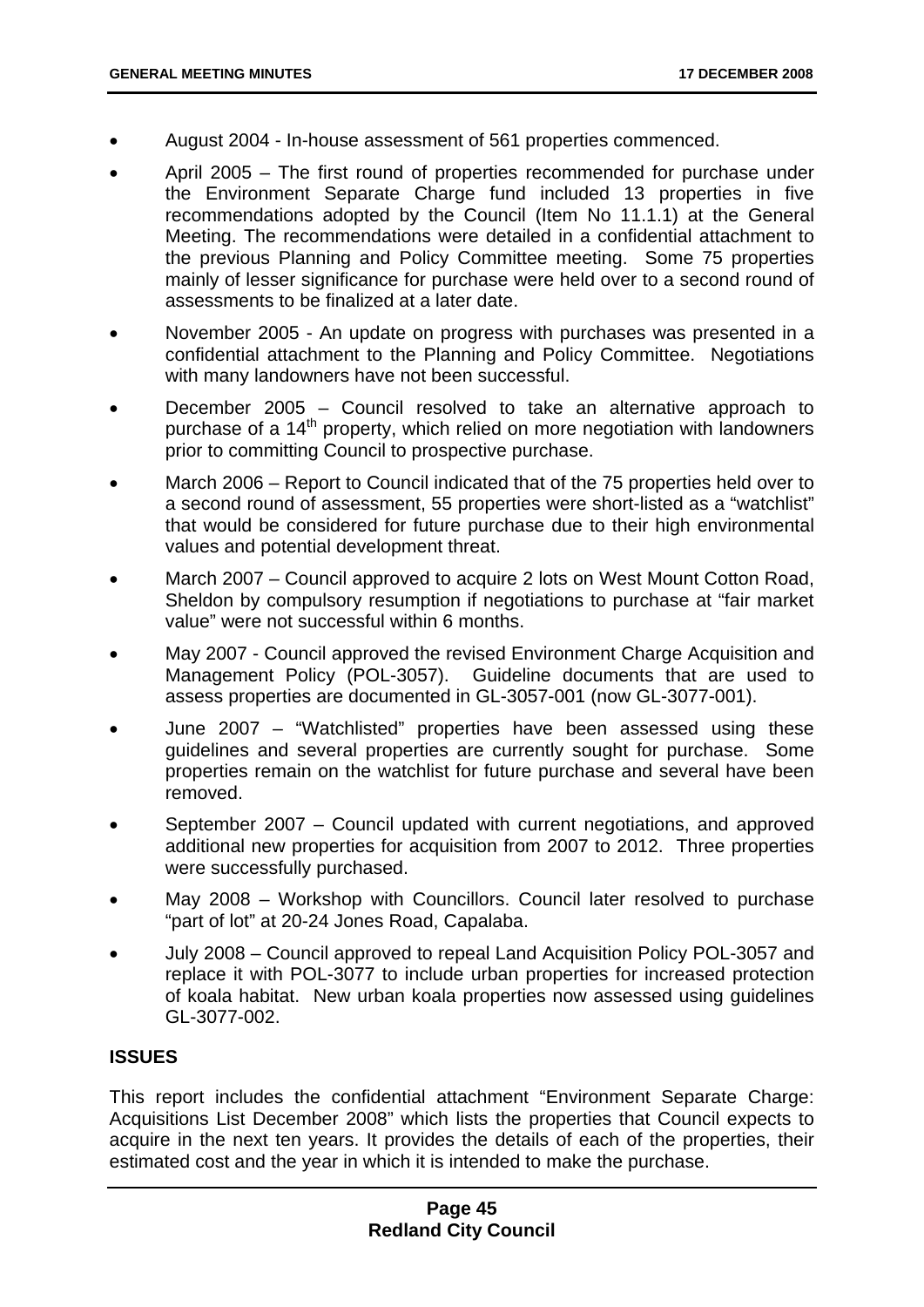Each property has been assessed using the guidelines GL-3077-001 and GL-3077- 002 to ensure that it conforms with the Land Acquisition Policy POL-3057 in the purchasing of land for the conservation of biodiversity and koalas.

The three lists of properties previously presented to Council have been consolidated into a single list ("Environment Separate Charge: Acquisitions List December 2008").

A ten year cash flow projection has been use to model the purchasing of all of the properties on the list to ensure the sustainable management of the budget.

Six properties are identified to be acquired in the remainder of the financial year 2008 – 2009 and amount to a total estimated cost of \$2,965,000. These are described as Properties 1 – 6 on the attachment. This report recommends, and seeks approval for, the immediate commencement of negotiation and purchase of these priority properties.

Included in these properties is one offered to Council by the Department of Natural Resources & Water. Their letter of 19 November 2008 suggests that Council becomes the trustee of the property for 'environmental purposes'. This report recommends the acceptance of this offer. This property is described as Property 6 on the attachment "Environment Separate Charge: Acquisitions List December 2008".

The highest priority property will facilitate the creation of a koala underpass. As a consequence of the importance of this property it is recommended that Council approves the process of undertaking compulsory resumption after the completion of the negotiation period in February 2009. This property is described as Property 1 on the confidential attachment "Environment Separate Charge: Acquisitions List December 2008".

For the remaining properties  $(7 - 44)$  on the confidential attachment it is recommended that preliminary work should commence, such as land valuation, to enable negotiation and purchase in the appropriate year. From this work, the attachment will be updated and a new list of priority properties will be presented to Council with a recommendation for purchase in the financial year 2009 – 2010.

## **RELATIONSHIP TO CORPORATE PLAN**

The recommendation primarily supports Council's strategic priority to ensure the enhancement of biodiversity including koala habitat, bushland, greenspace, waterways, catchments, air and coastal ecosystems in recognition of our unique location on Moreton Bay.

# **FINANCIAL IMPLICATIONS**

In developing the "Environment Separate Charge: Acquisitions List December 2008" Environmental Management Group officers have utilised a ten year cash flow model that was presented to Council in budget deliberations in the last financial year. The model identifies;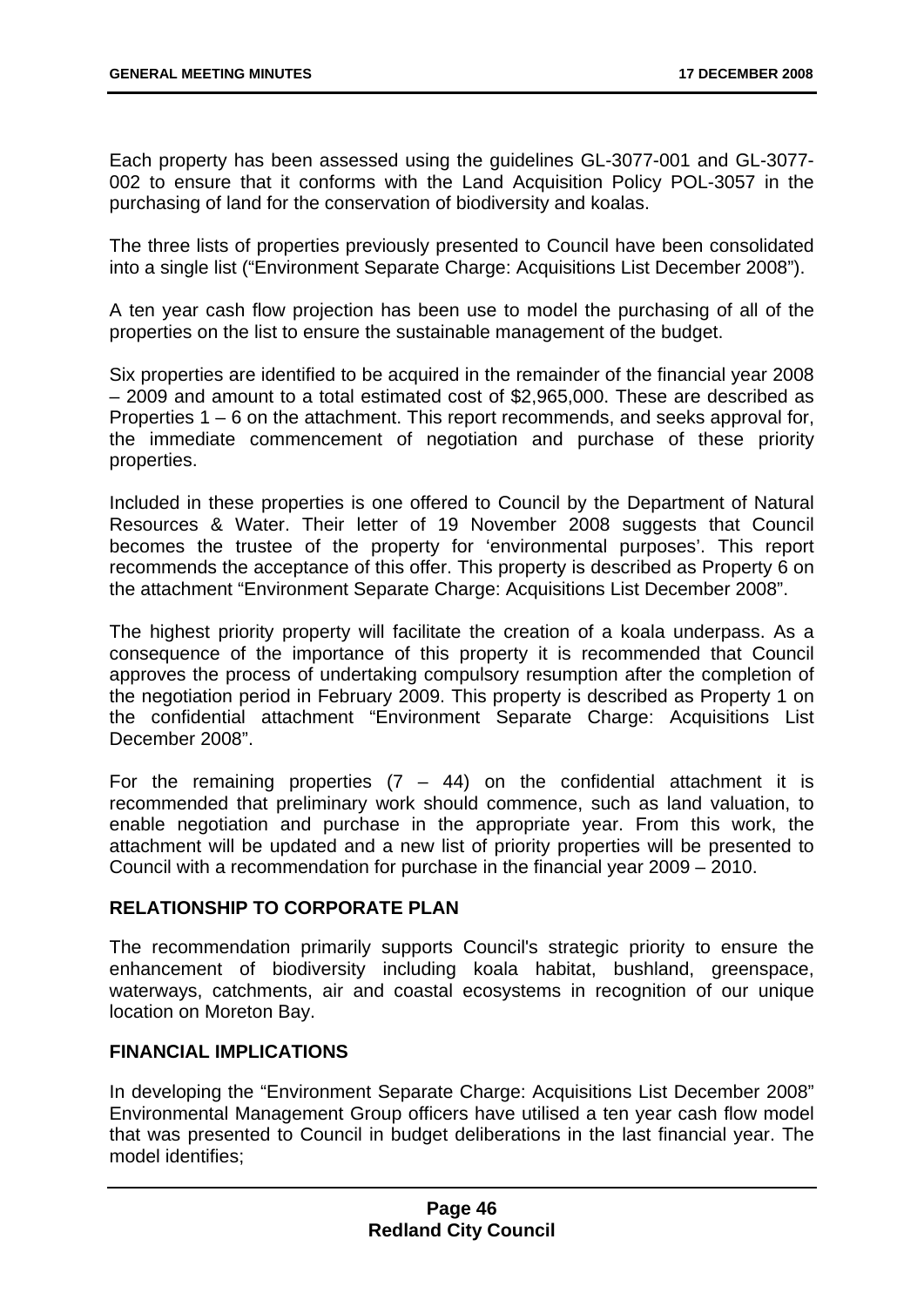- the reserve revenue and reserve expenditure forecast for the next ten years;
- the properties that Council can afford to purchase in each financial year; and
- the financial year in which Council expects acquire the properties.

For the remainder of this financial year Council has \$3,418,043 available in reserves with an anticipated expenditure of \$2,965,000. Given the complexities of negotiation and acquisition, it may be necessary to roll-over some of these funds into the following financial year budget until successful completion on the particular properties.

It is worth noting that Council, along with other Councils in the region, are in the process of approaching the Commonwealth Government for funding from the National Reserve System. If successful, two thirds of the purchase price of a property maybe reimbursed to Council.

## **PLANNING SCHEME IMPLICATIONS**

The Land Use Planning Group was consulted and it is considered that the outcome of recommendations in this report will result in possible amendments to the Redlands Planning Scheme. These amendments may include changes to zones to ensure long term protection and conservation.

## **CONSULTATION**

The following Council officers have been consulted in the development of this report and its attachment. The Property Services Manager provided valuable advice on the methodology and timing of the acquisition strategy.

- General Manager of Planning and Policy;
- Property Services Manager:
- Manager of Environmental Management;
- Manager of Land Use Planning; and
- Natural Area Management Officers.

In addition, Logan City Council and Brisbane City Council will be advised of our general purchasing intentions to coordinate cross boundary acquisition and reserve management through the Koala Coast Conservation Agreement MOU.

# **OPTIONS**

## **PREFERRED**

That Council resolve as follows;

1. To commence, if necessary after the completion of the negotiation period in February 2009, the compulsory resumption of the property identified as 'Property 1' in the confidential attachment "Environment Separate Charge: Acquisitions List December 2008";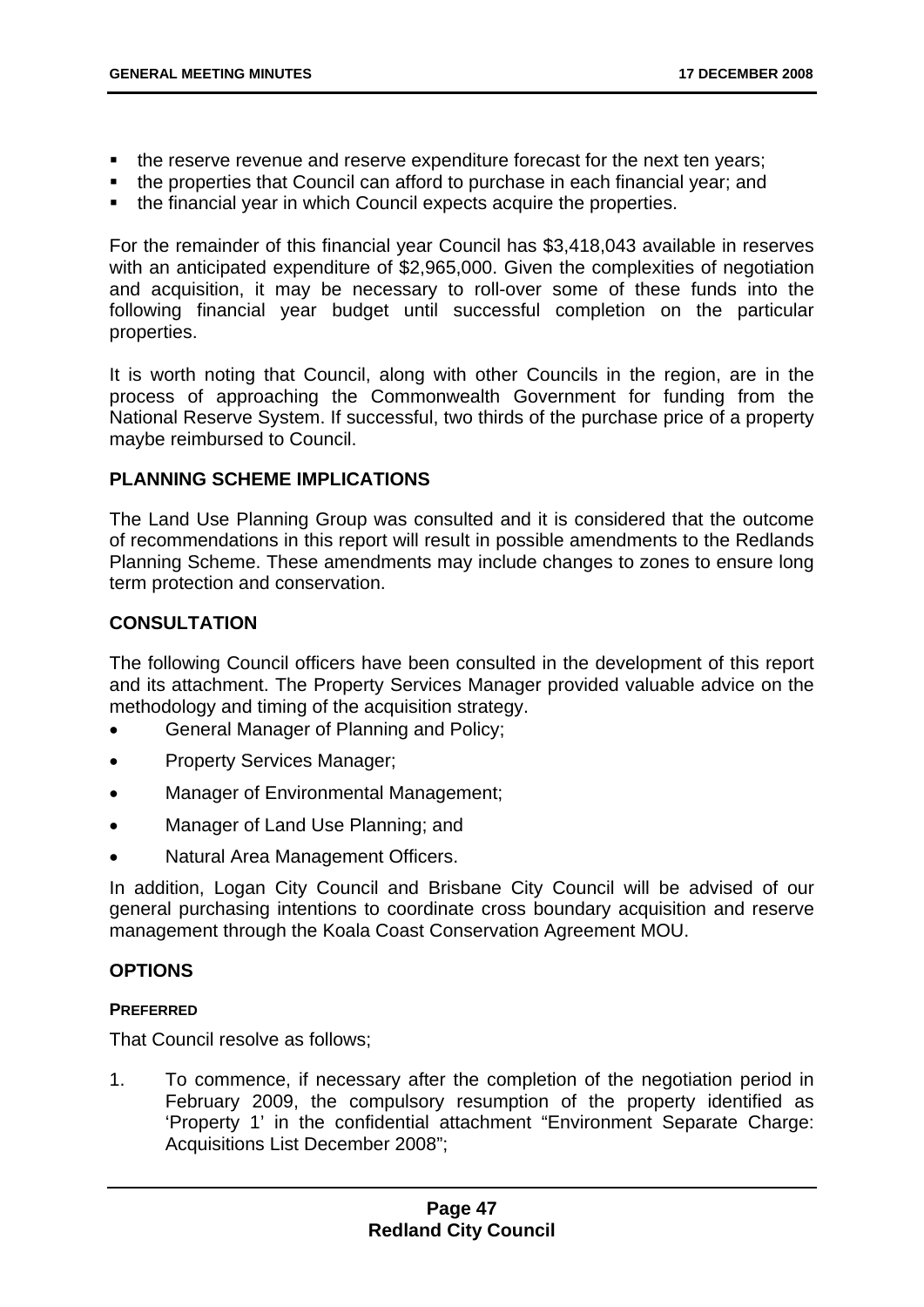- 2. To accept the offer from the Department of Natural Resources & Water to become the trustees of the property identified as 'Property 6' in the confidential attachment "Environment Separate Charge: Acquisitions List December 2008";
- 3. To enter into negotiations with property owners for the purchase of the properties identified as 'Properties  $2 - 5$ ' in the confidential attachment "Environment Separate Charge: Acquisitions List December 2008" in the financial year 2008 – 2009;
- 4. To approve the commencement of negotiations with landowners for future purchases of the properties identified as 'Properties  $7 - 44$ ' in the confidential attachment "Environment Separate Charge: Acquisitions List December 2008";
- 5. Delegate its powers under Section 36(2)(b) of the Local Government Act to the Chief Executive Officer to acquire, hold and deal with these properties subject to these properties being acquired at "fair market value" and sufficient funds available in the budget at the time of the acquisition;
- 6. Using the Environment Separate Charge, to fund the securing of the these properties including fencing, signage, and undertake initial management such as clean up and track works up to 5% of purchase costs;
- 7. That the attachment detailing these acquisitions remain confidential until such time as Council has successfully negotiated the acquisition; and
- 8. That the Chief Executive Officer be authorised to sign all documentation associated with acquisition of these properties.

## **ALTERNATIVE 1**

That Council advise Officers on the additional properties to negotiate for purchase.

## **ALTERNATIVE 2**

That Council resolves not to enter into negotiations with the property owners.

# 73B**OFFICER'S/COMMITTEE RECOMMENDATION/**

That Council resolve as follows;

- 1. To commence, if necessary after the completion of the negotiation period in February 2009, the compulsory resumption of the property identified as 'Property 1' in the confidential attachment "Environment Separate Charge: Acquisitions List December 2008";
- 2. To accept the offer from the Department of Natural Resources & Water to become the trustees of the property identified as 'Property 6' in the confidential attachment "Environment Separate Charge: Acquisitions List December 2008";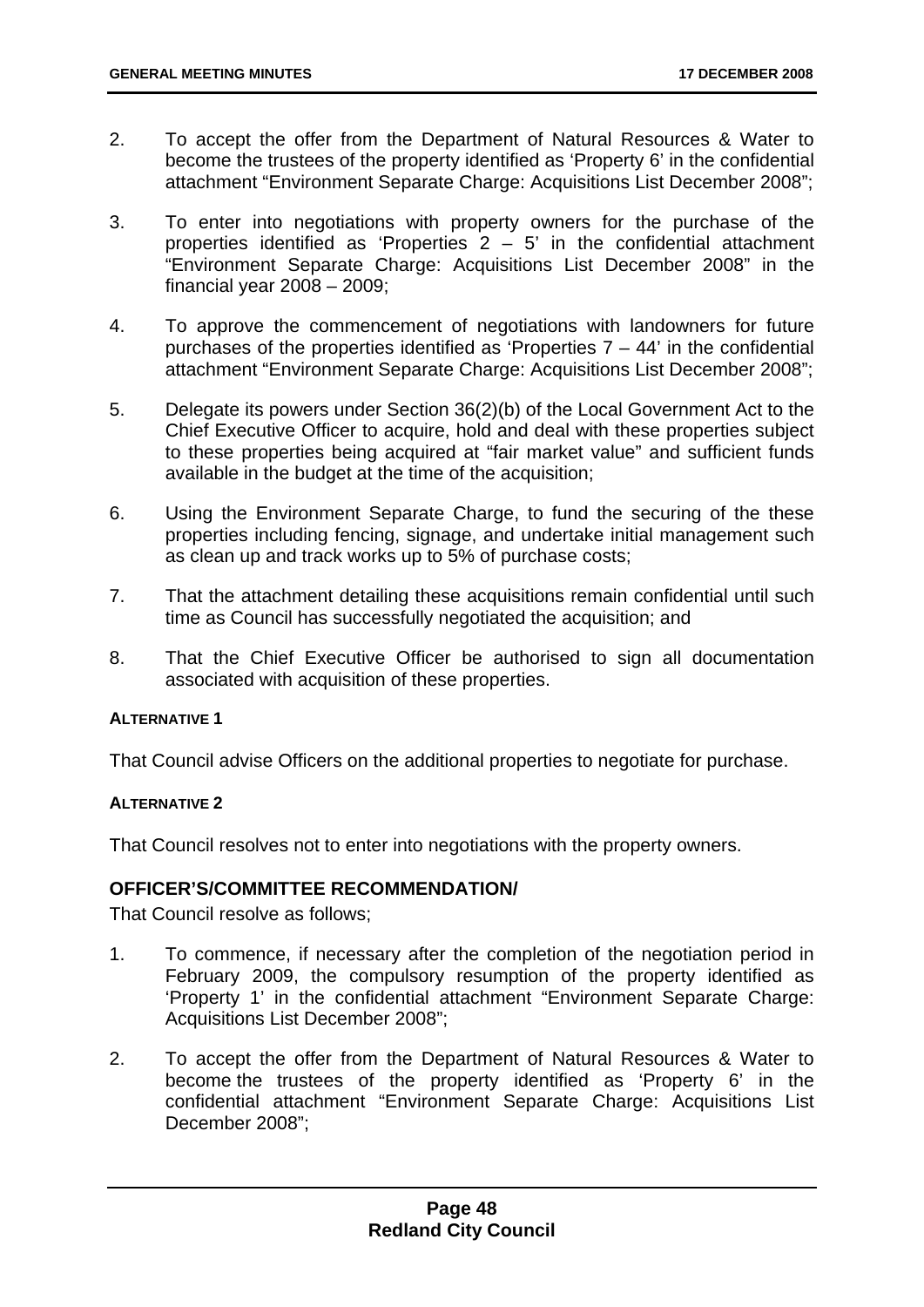- 3. To enter into negotiations with property owners for the purchase of the properties identified as 'Properties 2 – 5' in the confidential attachment "Environment Separate Charge: Acquisitions List December 2008" in the financial year 2008 – 2009;
- 4. To approve the commencement of negotiations with landowners for future purchases of the properties identified as 'Properties  $7 - 44$ ' in the confidential attachment "Environment Separate Charge: Acquisitions List December 2008";
- 5. Delegate its powers under Section 36(2)(b) of the Local Government Act to the Chief Executive Officer to acquire, hold and deal with these properties subject to these properties being acquired at "fair market value" and sufficient funds available in the budget at the time of the acquisition;
- 6. Using the Environment Separate Charge, to fund the securing of the these properties including fencing, signage, and undertake initial management such as clean up and track works up to 5% of purchase costs;
- 7. That the attachment detailing these acquisitions remain confidential until such time as Council has successfully negotiated the acquisition; and
- 8. That the Chief Executive Officer be authorised to sign all documentation associated with acquisition of these properties.

# **COUNCIL RESOLUTION**

| Moved by:    | <b>Cr Elliott</b> |
|--------------|-------------------|
| Seconded by: | <b>Cr Bowler</b>  |

**That Council resolve to adopt the Committee Recommendation with an addition of a new point 9. which reads as follows:** 

**9. That the Chief Executive Officer investigate and report on the purchase of the development rights for the property between properties 23 & 44.** 

**The motion was put as follows:** 

- **1. To commence, if necessary after the completion of the negotiation period in February 2009, the compulsory resumption of the property identified as 'Property 1' in the confidential attachment "Environment Separate Charge: Acquisitions List December 2008";**
- **2. To accept the offer from the Department of Natural Resources & Water to become the trustees of the property identified as 'Property 6' in the confidential attachment "Environment Separate Charge: Acquisitions List December 2008";**
- **3. To enter into negotiations with property owners for the purchase of the properties identified as 'Properties 2 – 5' in the confidential attachment "Environment Separate Charge: Acquisitions List December 2008" in the financial year 2008 – 2009;**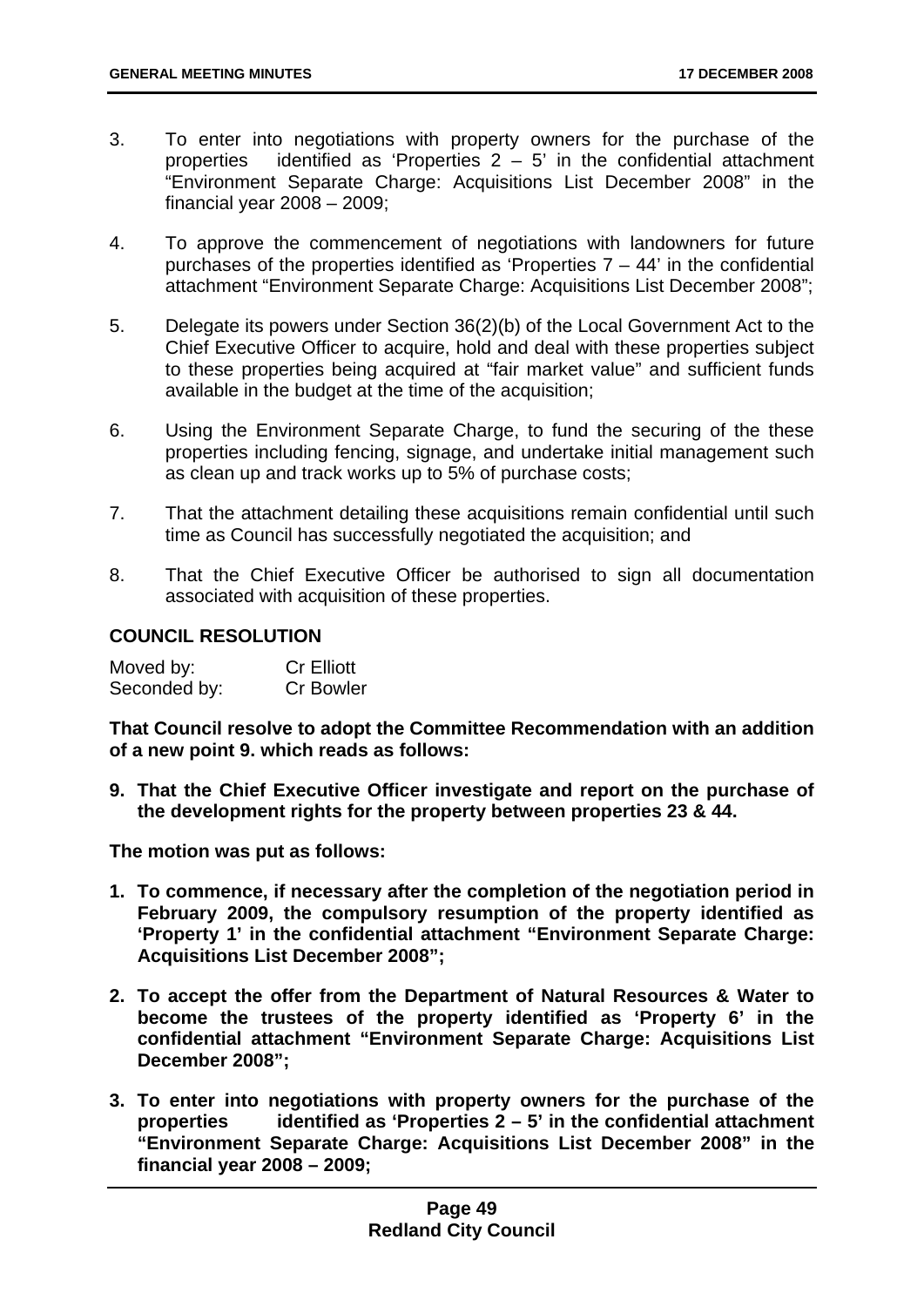- **4. To approve the commencement of negotiations with landowners for future purchases of the properties identified as 'Properties 7 – 44' in the confidential attachment "Environment Separate Charge: Acquisitions List December 2008";**
- **5. Delegate its powers under Section 36(2)(b) of the Local Government Act to the Chief Executive Officer to acquire, hold and deal with these properties subject to these properties being acquired at "fair market value" and sufficient funds available in the budget at the time of the acquisition;**
- **6. Using the Environment Separate Charge, to fund the securing of the these properties including fencing, signage, and undertake initial management such as clean up and track works up to 5% of purchase costs;**
- **7. That the attachment detailing these acquisitions remain confidential until such time as Council has successfully negotiated the acquisition;**
- **8. That the Chief Executive Officer be authorised to sign all documentation associated with acquisition of these properties; and**
- **9. That the Chief Executive Officer investigate and report on the purchase of the development rights for the property between properties 23 & 44.**

**CARRIED**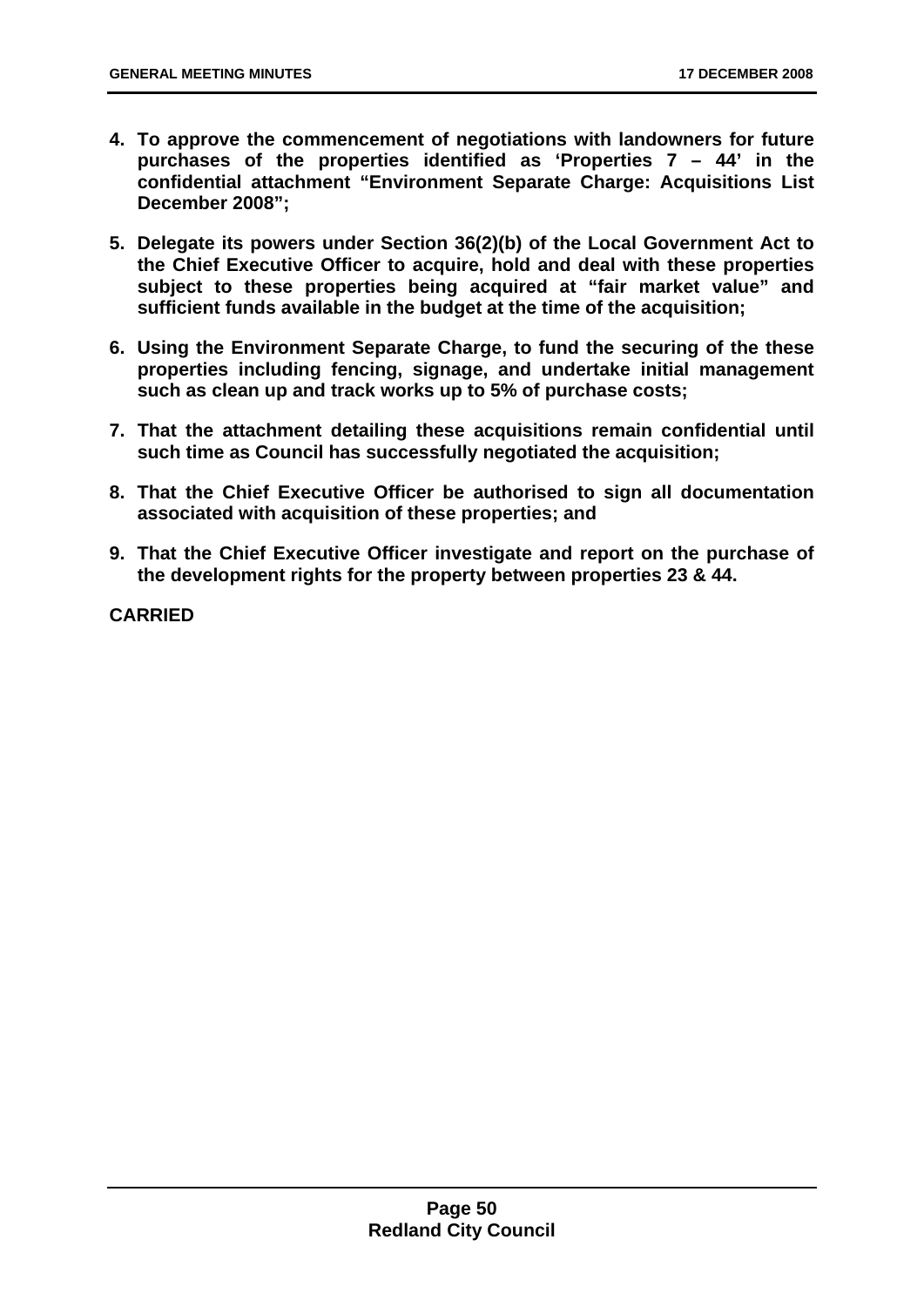# **11.1.7 MAKING OF LOCAL LAW 18 (CONTROL OF RESIDENTIAL NUISANCE 2008)**

This item was withdrawn.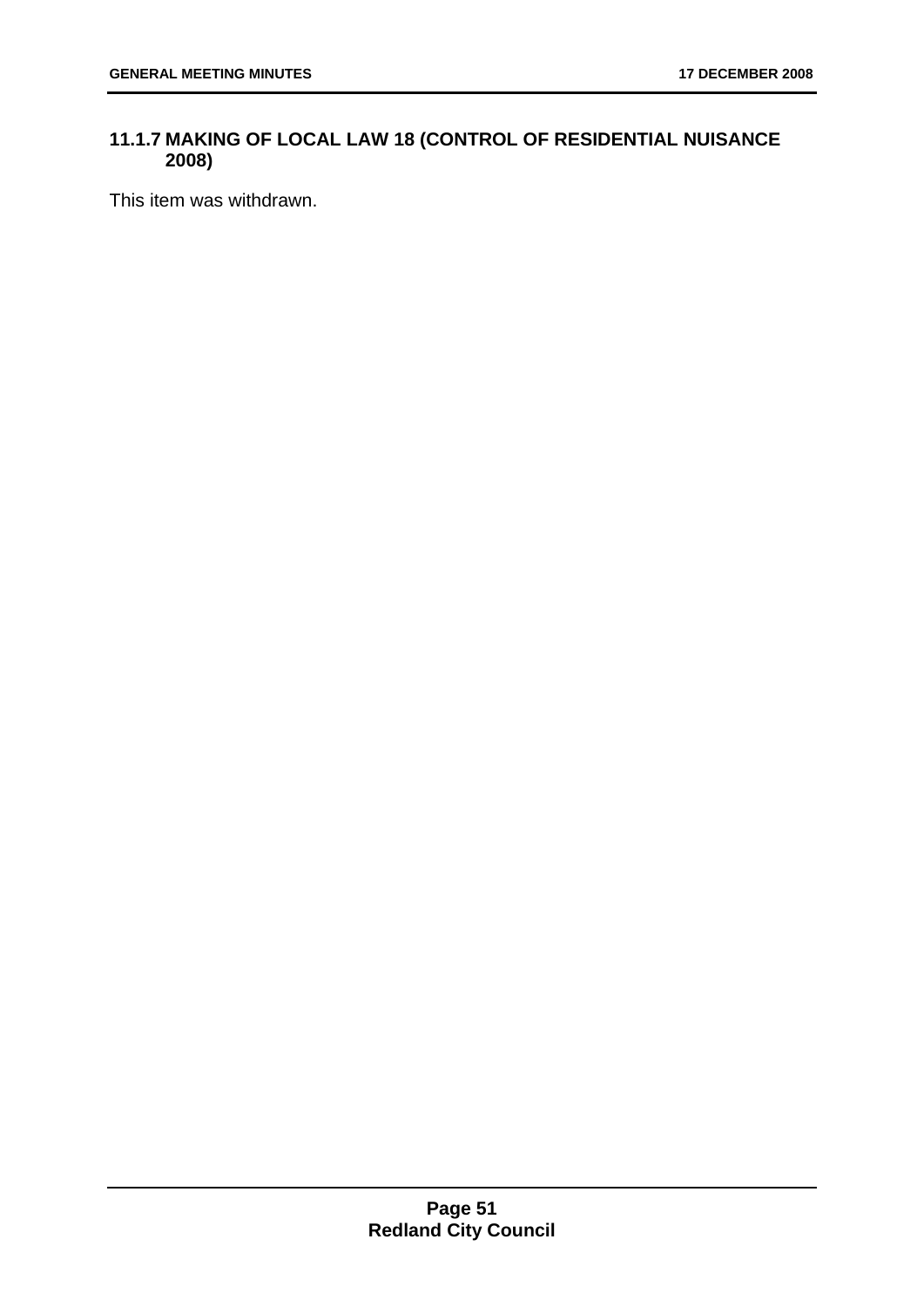# **11.1.8 STARKEY STREET WELLINGTON POINT DOG OFF LEASH AREA TRIAL**

| <b>Dataworks Filename:</b>       | P & R Dog Off Leash Areas                                                             |
|----------------------------------|---------------------------------------------------------------------------------------|
| <b>Attachments:</b>              | <b>Community Consultation Report</b><br><b>Starkey Street Dog Off Leash Area Plan</b> |
| <b>Responsible Officer Name:</b> | <b>Gary Photinos</b><br><b>Manager Environmental Management</b>                       |
| <b>Author Name:</b>              | <b>Annette Henderson</b><br><b>Technical Officer - Open Space Planning</b>            |

## **EXECUTIVE SUMMARY**

In March 2005, in response to a report on the usage of dog off leash areas; Council resolved to provide dog off leash areas and approved a 10 year plan (2006-2016) for planning purposes; that the off leash areas be a combination of fenced, partially fenced and unfenced spaces depending on the area identified, established criteria (as seen in previous reports) and the community response to a trial.

With 1,682 registered dogs in Wellington Point, the need was established for a dog off leash area based on the ratio of 1 off leash area to 1000 dog registrations. The Starkey Street, Wellington Point, dog off leash area trial was constructed as part of the delivery of 10 year program (2006-2016) for dog off leash areas based this on ratio.

The trial is the primary form of community engagement prior to formalising new off leash areas. It enables the community to experience the benefits and impacts of the space to determine if they are satisfied with its location and size. Feedback from the Starkey Street trial was received from 1 June until 31 October '08.

Intercept surveys have also been carried out by an independent company to obtain additional information as to how the open space on Starkey Street is used by the community.

It is proposed that the Dog Off Leash Area is constructed as a fully fenced facility in a location on the site that deals with the noise issues. A landscape design for the park has been developed and to date some landscape works have been carried out.

## **PURPOSE**

That Council resolve to determine if the Starkey Street, Wellington Point dog off leash area should be formalised on the community purpose land where the trial is currently located at 74-78 Starkey Street, Wellington Point.

# **BACKGROUND**

• In March 2005, Council approved by resolution, a 10 year program for dog off leash areas based on dog registrations and a determined standard of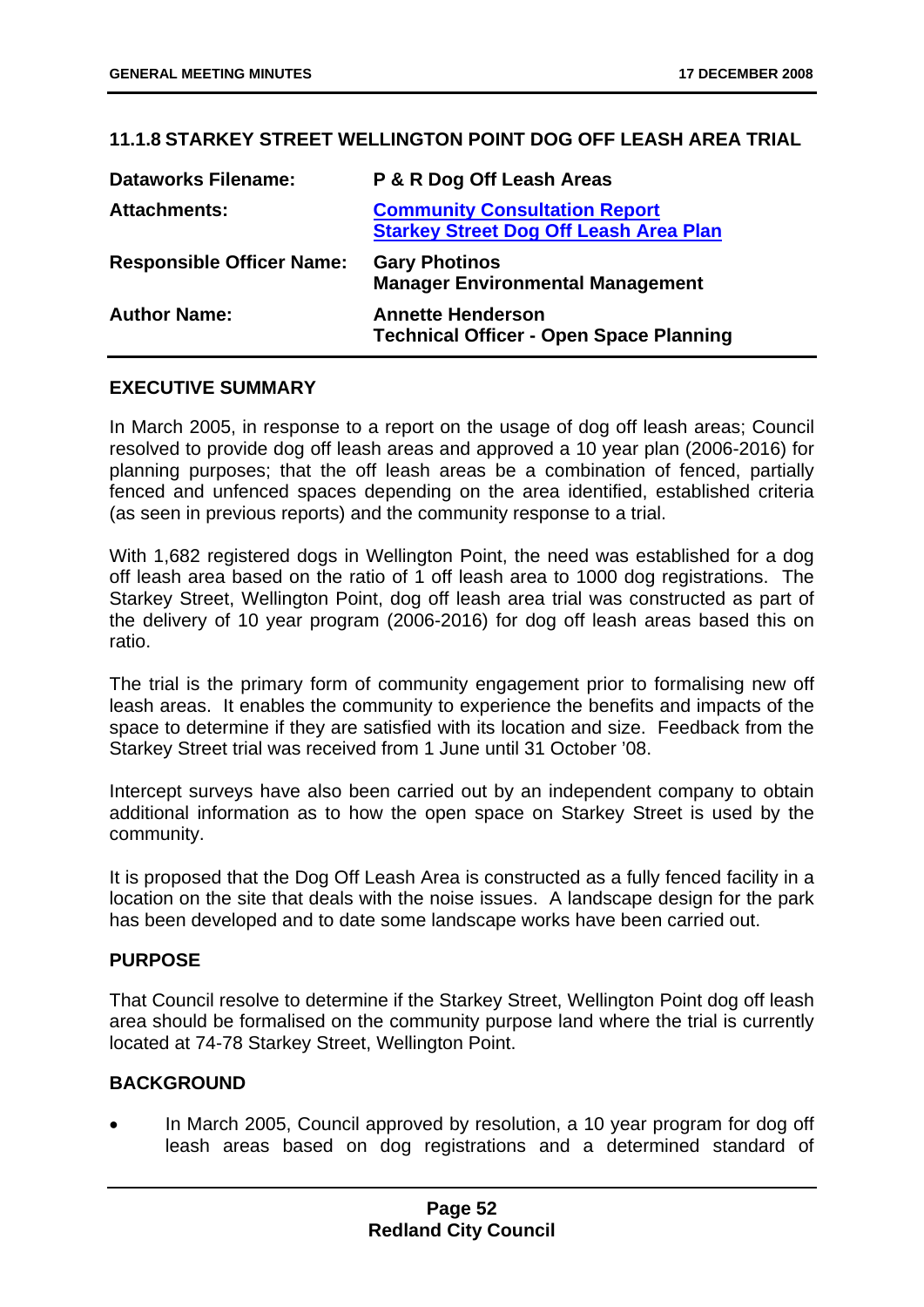provision – currently set at 1 off leash area to 1,000 dog registrations. (2006- 2016)

- Open Space Planning Unit is currently implementing this program through the Environmental Management Capital Works program.
- Wellington Point (Starkey Street) dog off leash area is shown in the current year budget (2008/2009).
- The dog off leash area trial at Starkey Street commenced on 2 June and was originally for three months until 1 September '08.
- At the end of August '08 the dog off leash area was extended until 31 January '09 because of insufficient and conflicting feedback from the community.
- Council resolved at the General Meeting on 28<sup>th</sup> November 2008, that a report be presented to the General Meeting in December on the trial dog park at Starkey Street, Wellington Point, due to the length of the trial and the negative community impacts.

## **ISSUES**

- On 16 May '08 letters, with an attached plan showing the landscaping and fencing, were sent to the 25 residents surrounding the parkland at 74-78 Starkey Street, Wellington Point advising of the proposed trial commencing on 2 June 2008.
- 30 May '08 letters with an updated plan showing the dog off leash area trial partially fenced were sent to the same 25 residents.
- 3 September '08 letters were sent to the same residents and to residents who had provided feedback, advising:
	- o That the trial has been extended until 31 January 2009 and
	- o that Intercept Surveys will be carried out by an independent company to obtain additional information as to how the open space is used by the community and
	- o perimeter planting will be carried out to beautify the park and to delineate the dog off leash area.
- Landscape enhancement planting was carried out at the dog off leash area trial at the end of October '08 to enhance the park.
- 150 dog bags per week have been used regularly at the Starkey Street dog off leash area trial.
- During the trial and up to 31 October '08, feedback from the community showed:
	- o 7 out of 12 people supported the dog off leash area in this location.
	- o 7 out of 12 people requested the area be fully fenced.

## <sup>U</sup>**RESULTS OF INTERCEPT SURVEYS** (REFER ATTACHMENT COMMUNITY CONSULTATION REPORT)

• 48 residents and park users were interviewed as part of the consultation process to determine community needs.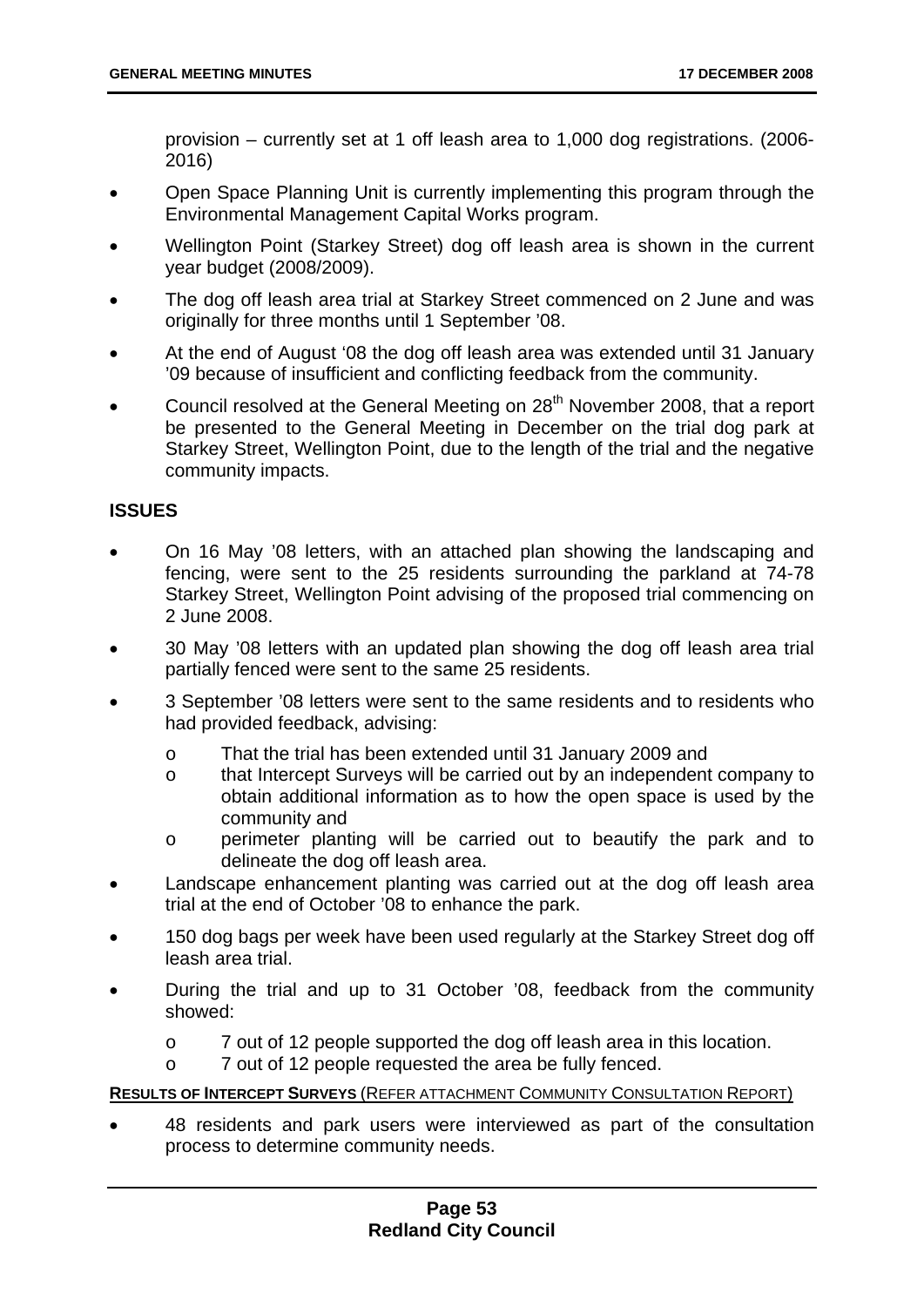- 81% of resident survey respondents supported the continuation of the dog off leash area, 12% did not support its continuation. 7% of respondents were unsure if the dog off leash area should or should not continue.
- 69% of survey respondents had not seen koalas or other wildlife in the dog off leash area & 31% had. Those who had seen koalas had noted them moving through the site or perched in the Eucalyptus near the dog bin. Other wildlife noted were plovers, magpies and crows.
- Many dog owners (13) indicated that they do not use the area because it isn't fully fenced. Many commented that a fully fenced area should be located a good distance from the adjoining house fences to minimise neighbourhood dogs barking when a dog using the park came too close to their property.
- If formalised, landscaping will ensure screening from local residents and local dogs.
- Planting koala food trees outside the dog off leash area will ensure koalas are considered and catered for.
- Fully fencing the area with koala proof fencing would ensure maximum usage by the community.
- Dog training could be offered to residents with barking dogs. This could be followed up if the dog off leash area trial is formalised in this location.

#### LACK OF OPEN SPACE TO LOCATE RECREATION OPPORTUNITIES

It should also be noted that the original location for the dog off leash area was Stevens Place Ormiston. Ormiston is also under supplied in off leash areas. Steven's Place was deemed to be too small, adjoining important wetlands, too isolated for users and in a cul-de-sac.

The first trial was then constructed in Dundas Street Ormiston on new parkland, still on maintenance with the developer. The trial area was fenced but was small, very rough under foot and the street provided little or no parking. The trial was removed from this area due to lack of use and critical feedback.

Starkey Street, which was originally recommended to the previous Divisional Councillor, was not supported by him. With a new elected Councillor the Starkey Street area was revisited again.

For dog off leash areas to be successful they need to be large (100m x 50m) to ensure plenty of space for all types of dogs and too minimise conflict. Dog off leash areas are extremely popular community facilities and are great community building spaces. They also tend to be used by the largest number of people at the same time every day. They also have the capacity to alienate other uses from public parkland and need to be carefully located in areas that don't already have high mixed community recreation use.

Starkey Street community use land is considered to be an excellent location for an off leash area. It has a comprehensive system of footpaths and pathways leading to the area, it is a large flat space suitable to most people under foot. It has good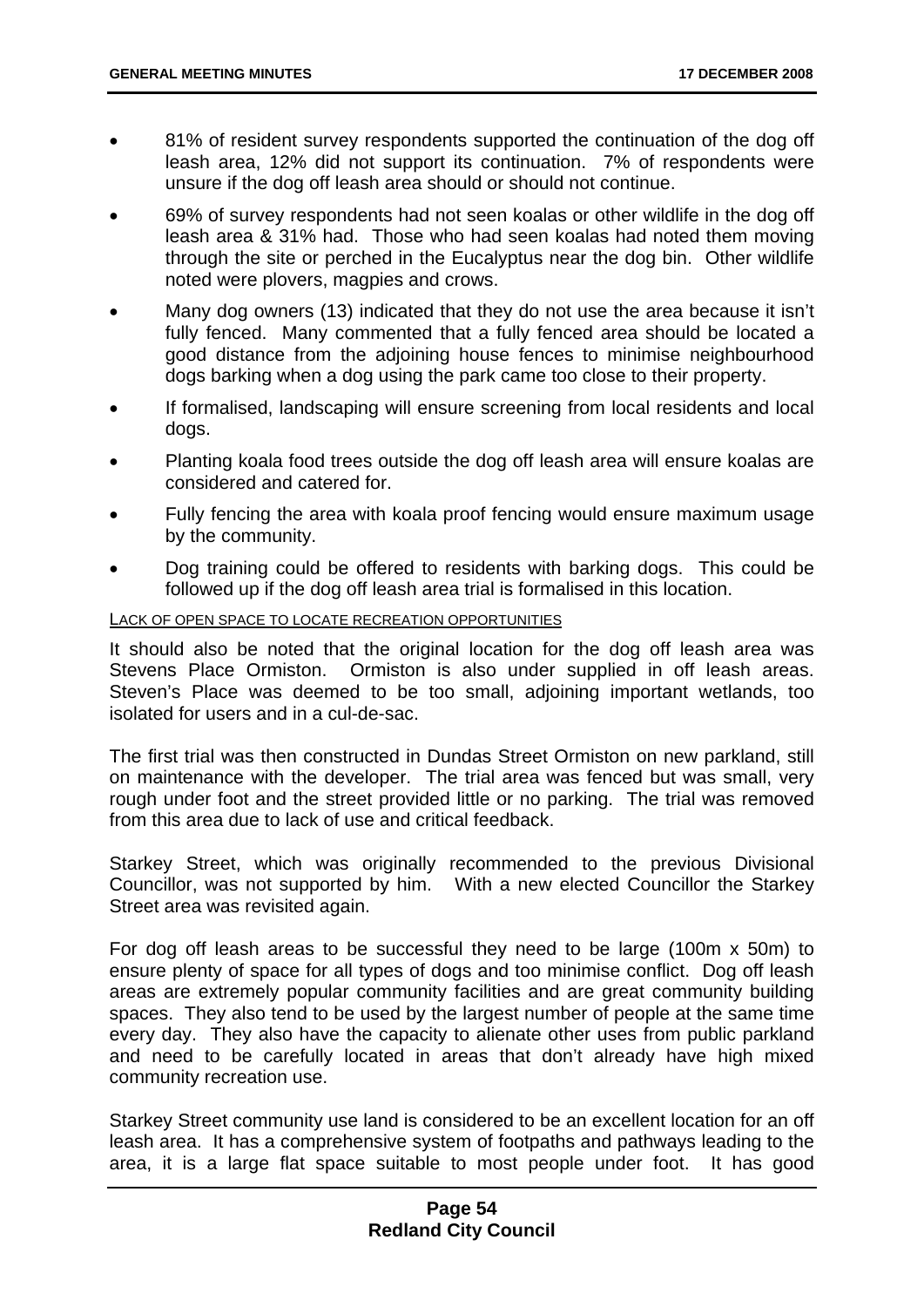community surveillance thus making it safe for use by all ages. The original design for Starkey Street was a fully fenced off leash area with screen planting and shade trees. It was located in an area where it was calculated it would have the least impact on residents. (see attached drawing).

# **RELATIONSHIP TO CORPORATE PLAN**

The recommendation primarily supports Council's strategic priority to Build safe, strong and self reliant communities with access to community services, infrastructure and opportunities for participation in community life.

# **FINANCIAL IMPLICATIONS**

The cost of constructing a fully fenced dog off leash area with seating and water bubbler with dog bowl is \$40,000.

## **PLANNING SCHEME IMPLICATIONS**

The Land Use Planning Group advised as to the zoning of the land at 74-78 Starkey Street, Wellington Point.

- Lot 90 on SP 458663 CP7 zone Community Purpose freehold Council owned land.
- Community Purpose is described as future Transport/Greenspace/Trail Corridor which may include roads, pedestrian and cycle paths and associated facilities such as public transport infrastructure, open space.
- Transport modelling work undertaken as part of Priority Transport Infrastructure Planning (PTIP) Study did not identify the need of the additional road/transport link along this corridor by 2021.

# **CONSULTATION**

- 16 May '08 letters with an attached plan showing the landscaping and fencing were sent to the 25 residents and owners surrounding the parkland at 74-78 Starkey Street, Wellington Point advising of the proposed trial commencing 2 June until 1 September2008.
- 30 May '08 letters with an updated plan showing the dog off leash area trial partially fenced were sent to the same 25 residents advising of modifications to the original design.
- 3 September '08 letters were sent to the same 25 residents advising:
	- o That the trial has been extended until 31 January 2009 and
	- o During this time, Intercept Surveys will be carried out by an independent company to obtain additional information as to how the open space is used by the community and
- During the trial, feedback from local residents has been collected and collated. (Please refer table below)
- The feedback is acknowledged with a standard letter of response and the feedback documented.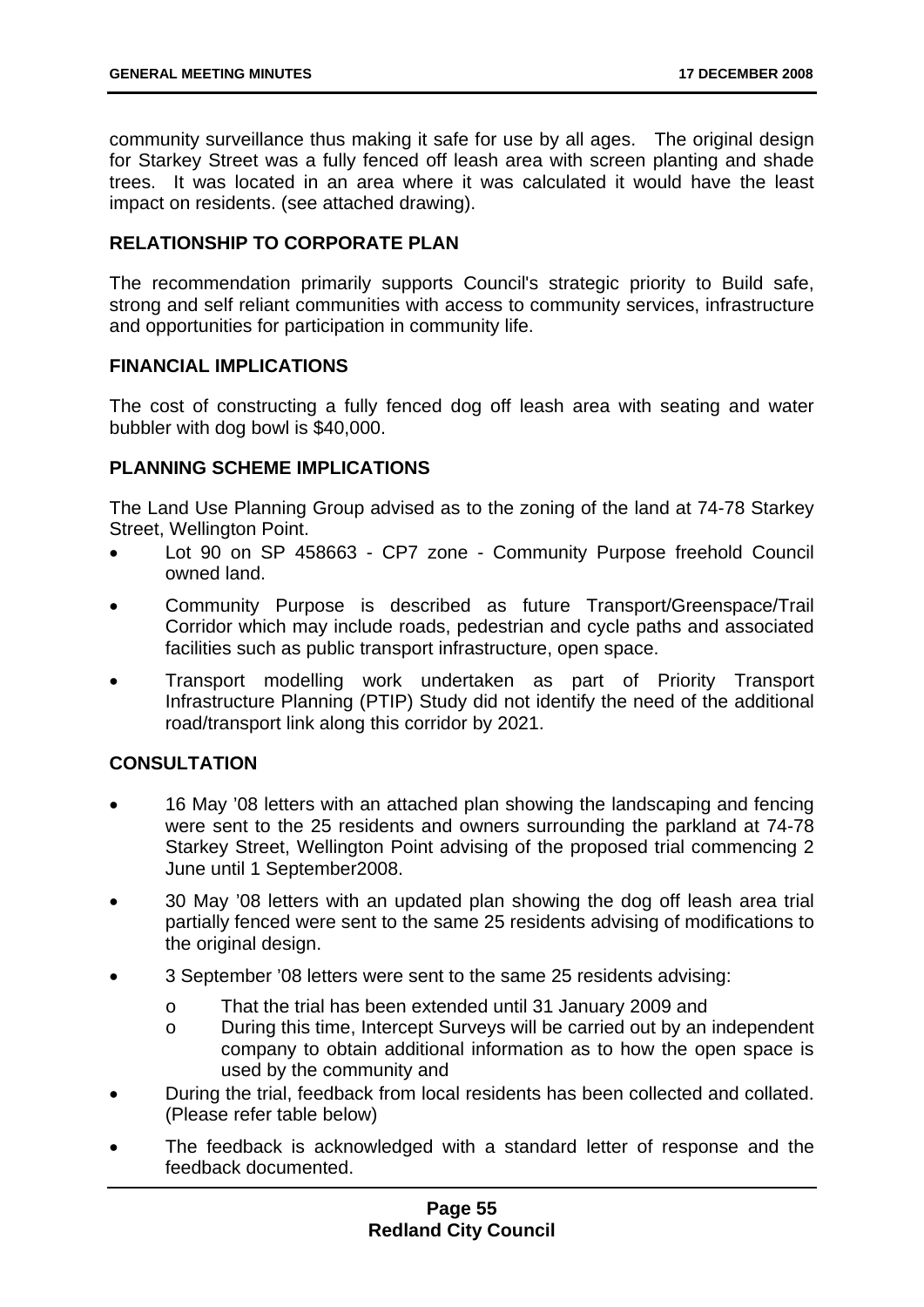- Discussions with the Divisional Council have been numerous before and during the trial.
- The Parks and Conservation Services Manager, the Senior Strategic Planner Land Use Planning, Manager Infrastructure Planning, Manager Environmental Management were consulted as to the location of the Starkey Street, Wellington Point dog off leash area trial.
- The Divisional Councillor has clearly indicated that she does not support the continuation of the trial or the construction of a dog off leash area in at this location.

## **OPTIONS**

#### **PREFERRED**

That Council resolve that a fully fenced dog off leash area be formalised at 74-78 Starkey Street, Wellington Point based on positive public response to the trial and intercept survey.

#### **ALTERNATIVE**

That the dog off leash area trial at 74-78 Starkey Street, Wellington Point be removed and not formalised.

# **OFFICER'S RECOMMENDATION**

That Council resolve that a fully fenced dog off leash area be formalised at 74-78 Starkey Street, Wellington Point based on positive public response to the trial and intercept survey.

## **COMMITTEE DISCUSSION**

Due to the level of negative reaction to this proposal, Committee agreed to adopt the Officer's alternative option and investigate the site at 594-596 Main Road, Wellington Point as a possible dog off leash area.

## **COMMITTEE RECOMMENDATION/ COUNCIL RESOLUTION**

| Moved by:    | Cr Murray  |
|--------------|------------|
| Seconded by: | Cr Boglary |

**That the Officer's Recommendation not be adopted and that Council resolve as follows:** 

- **1. That the dog off leash area trial at 74-78 Starkey Street, Wellington Point be removed and not formalised; and**
- **2. That a dog off leash area at 594-596 Main Road, Wellington Point be investigated.**

## **CARRIED**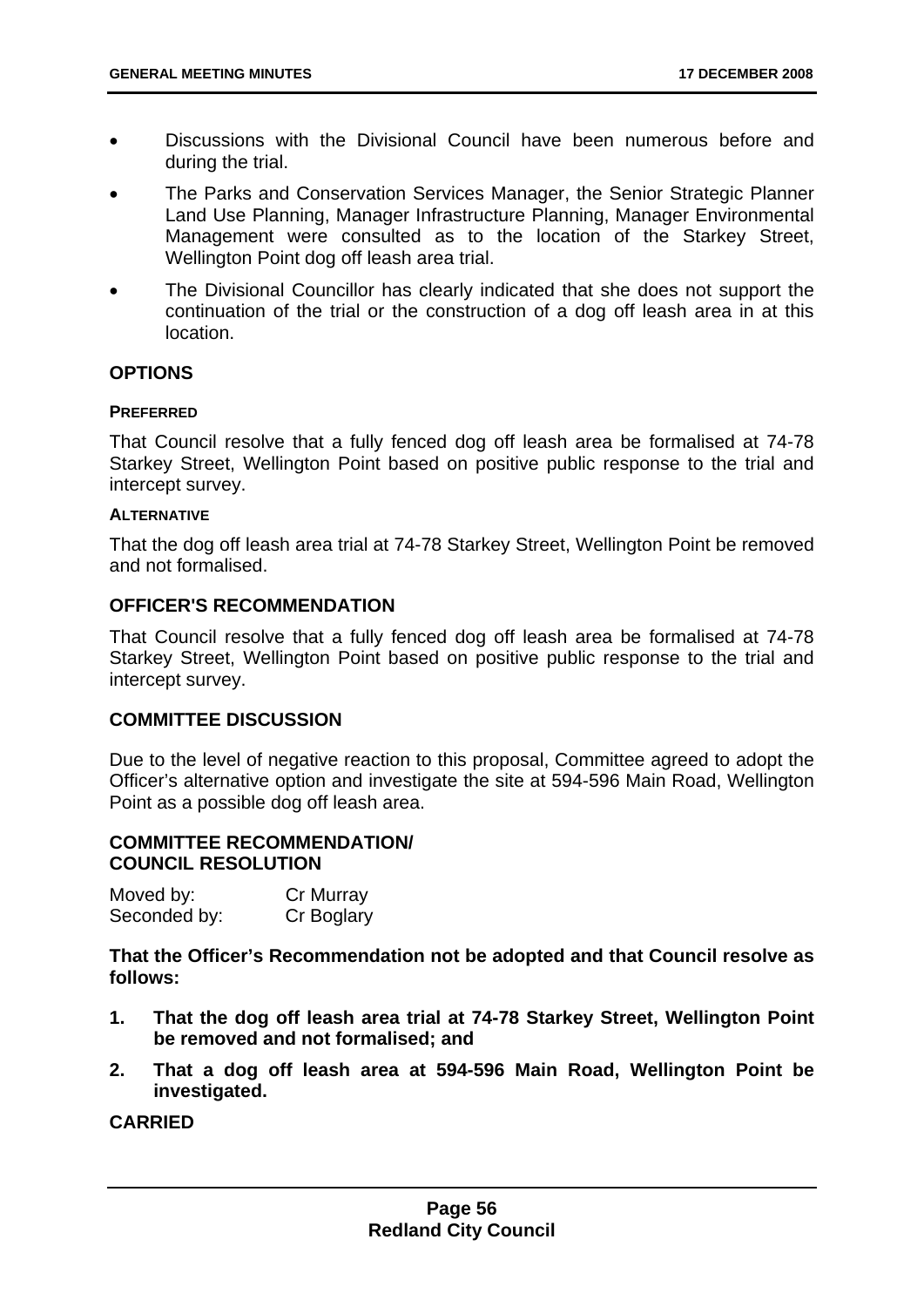## **11.1.9 VEGETATION PROTECTION ORDER CONFIRMATION - 100 BIRKDALE ROAD BIRKDALE**

| <b>Dataworks Filename:</b>       | <b>EM Vegetation Protection</b>                                                                                                                                                                    |
|----------------------------------|----------------------------------------------------------------------------------------------------------------------------------------------------------------------------------------------------|
| <b>Attachment:</b>               | <b>Attachment 1: Expert Report</b><br>Attachment 2: Submission and Tree Assessment and<br><b>Management Plan</b><br>Attachment 3: Photograph of the Tree<br><b>Attachment 4: Aerial Photograph</b> |
| <b>Responsible Officer Name:</b> | <b>Gary Photinos</b><br><b>Manager - Environmental Management</b>                                                                                                                                  |
| <b>Author Name:</b>              | <b>Candy Daunt</b><br><b>Advisor - Habitat Protection</b>                                                                                                                                          |

## **EXECUTIVE SUMMARY**

A request had been received from the Councillor for Division 10 for vegetation protection to apply to a mature Blue Gum (*Eucalyptus tereticornis)* tree on the north east corner (adjacent to Birkdale Road) on Lot 23 RP 847852 situated at 100 Birkdale Road, Birkdale.

Council resolved on the  $27<sup>th</sup>$  of August, 2008 to make an Interim Vegetation Protection Order (VPO) under the provision of Local Law 6 (Protection of Vegetation).

This report outlines the outcomes of the expert report, public submissions and officer recommendations regarding the confirmation of a Full Vegetation Protection Order for the tree.

## **PURPOSE**

That Council resolve to confirm the Vegetation Protection Order under the provision of Local Law No. 6 "Protection of Vegetation" on the mature *Eucalyptus tereticornis* tree on Lot 23 RP 847852 situated at 100 Birkdale Road, Birkdale.

# **BACKGROUND**

- Council's Local Law 6 (Protection of Vegetation) provides for the protection of vegetation through Vegetation Protection Orders.
- Council officers had noted the significance of the mature koala habitat tree and recommended that action commence for its protection under a Vegetation Protection Order.
- Council resolved on the  $27<sup>th</sup>$  of August, 2008 to make an Interim Vegetation Protection Order under the provision of Local Law 6 (Protection of Vegetation).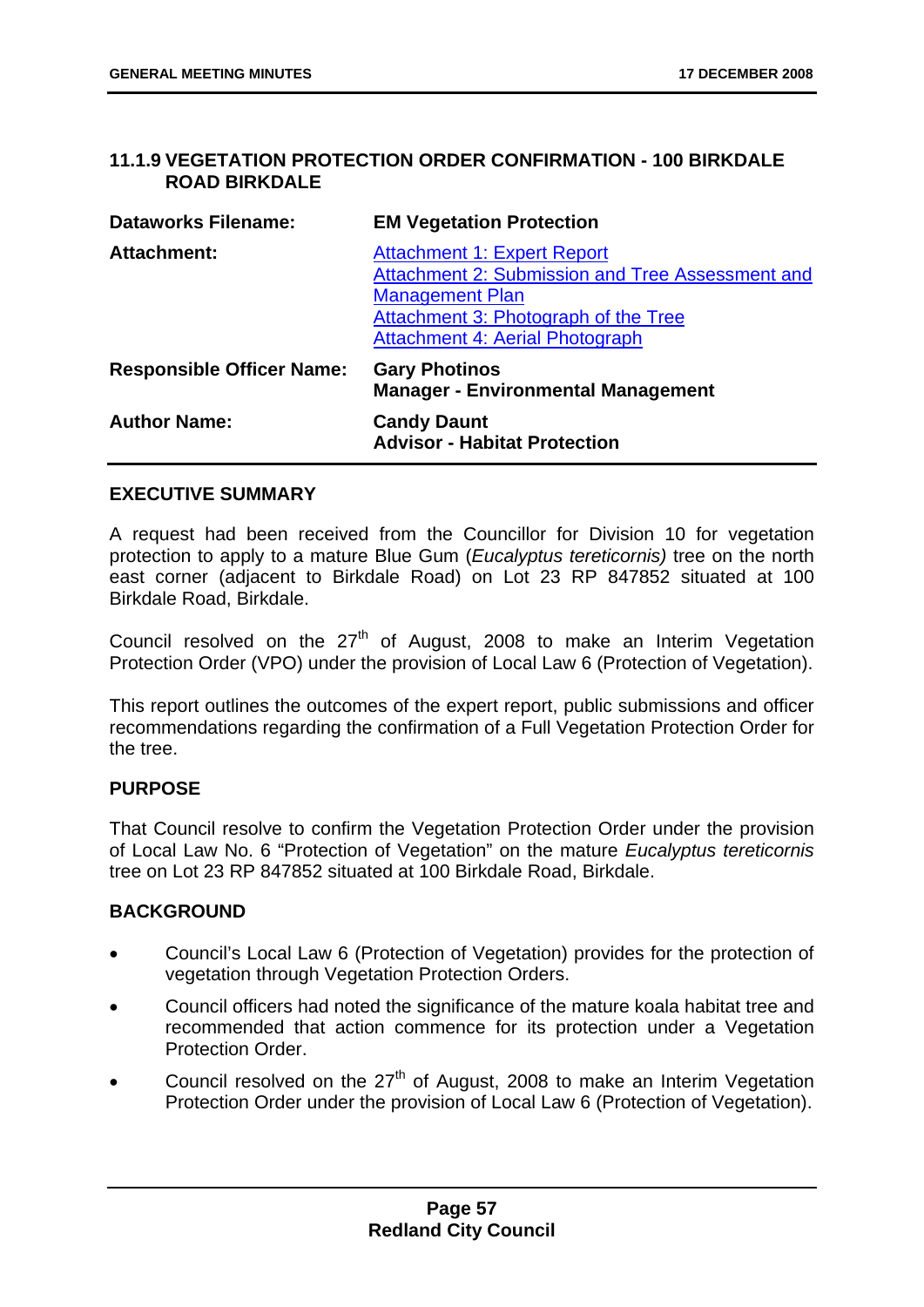- A letter was sent via registered mail on the  $29<sup>th</sup>$  August, 2008 notifying the owners (Sherrin Residential) that an interim Vegetation Protection Order had been placed on the mature Blue Gums (*Eucalyptus tereticornis)* tree.
- Council Officers discussed the Vegetation Protection Order process with a representative of the Sherrin Residential on the 10th of September, 2008.
- An expert report for the mature Blue Gums (*Eucalyptus tereticornis)* tree has been undertaken by Biodiversity Assessment and Management Pty Ltd (BAAM) and has been received by Council.
- Public Notification of the Vegetation Protection Order was advertised in the 'Redland Times' on Friday the 12<sup>th</sup> of September, 2008. A period of at least 21 days has been allocated for receiving public submission, with the close date for public submissions being Friday the  $3<sup>rd</sup>$  October, 2008. This has occurred as per provisions of Local Law 6. One submission was received.
- Expert report completed in September, 2008 as part of the requirement of making a vegetation protection order.

## **ISSUES**

### MAKING OF AN INTERIM VEGETATION PROTECTION ORDER UNDER LOCAL LAW 6 (PROTECTION OF VEGETATION)

Council has resolved to apply an Interim VPO, however it only remains in place for 6 months, while the requirements for establishing a VPO can be undertaken. These include public notification and the calling of public submissions and the commissioning of an expert report. The interim order ensures that the vegetation is protected during this time. Once Council has considered all the necessary information it may at a subsequent meeting confirm or revoke the vegetation protection order.

## CONFIRMING THE VEGETATION PROTECTION ORDER

An expert report was commissioned and attached. It concludes that the vegetation is significant using the criteria in Local Law 6 and recommends that the retention of the subject trees. In addition the report concludes that the trees provide what could be considered an important 'stepping stone' link to the surrounding bushlands areas.

One submission was received for this application.

Based on the outcomes of the expert report it is recommended that Council now confirm the vegetation protection order.

It would be a condition under a Vegetation Protection Order that damage to the vegetation can only occur where Council has issued a permit for such works.

#### Submission

The owners of the property, Sherrin Residential Pty Ltd (Sherrin) made a submission through their lawyers, Holding and Redlich. This submission includes a Tree Assessment and Management Plan prepared by Andrew Stovell of Landzone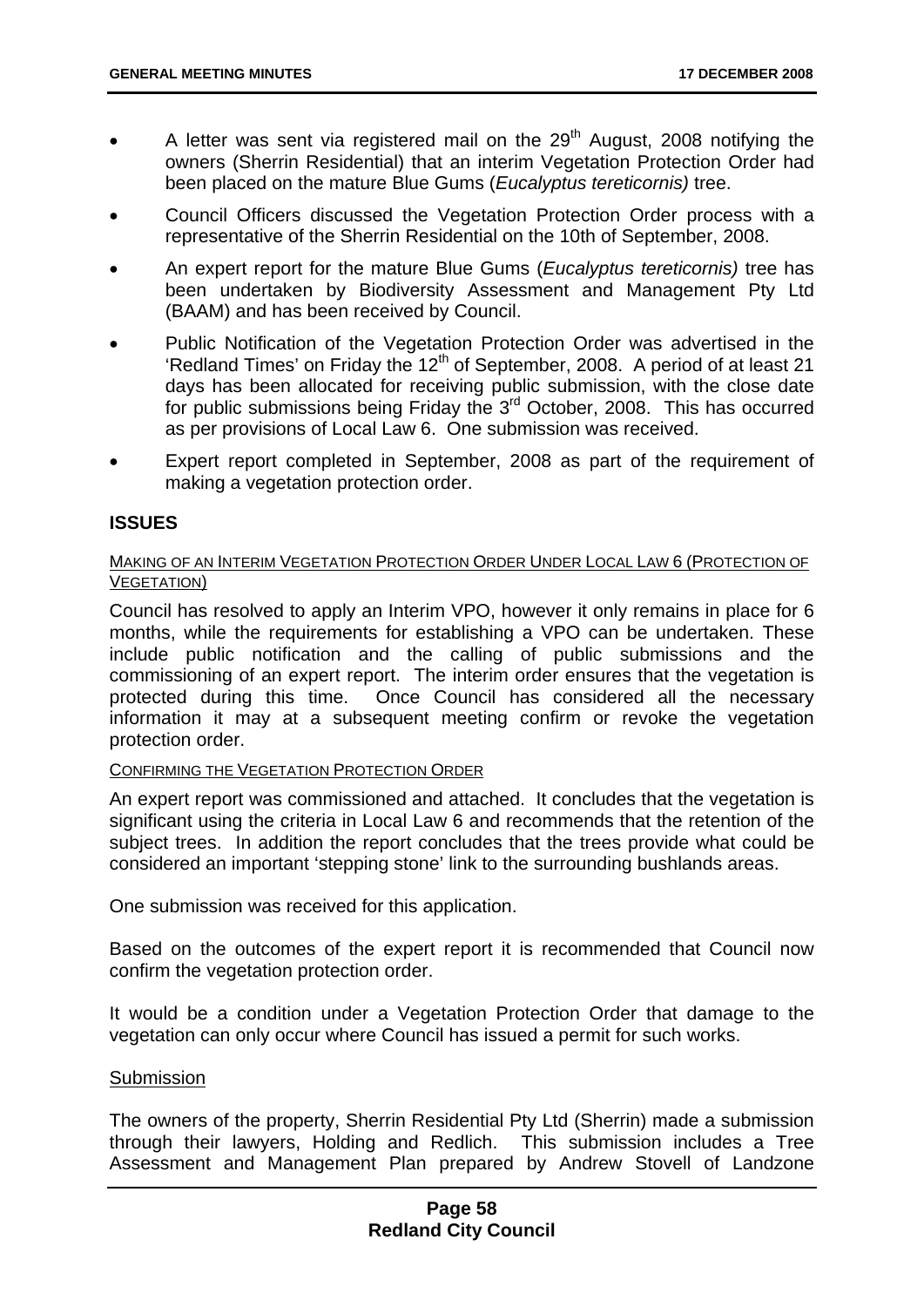Regional Ecosystem Services for their client Holding Redlich Lawyers. (Attachment 2)

The table below provides the outcome of the submissions process and the expert report and officer response.

The table below provides the outcome of the submissions process and the expert report and officer response.

| <b>Public Submission</b>                                                                                                                                                                                                                                                                                                                                                                                                    | <b>Expert Report</b>                                                                                                                                                                                                                            | <b>Officer Response</b>                                                                                                                                                                                           |
|-----------------------------------------------------------------------------------------------------------------------------------------------------------------------------------------------------------------------------------------------------------------------------------------------------------------------------------------------------------------------------------------------------------------------------|-------------------------------------------------------------------------------------------------------------------------------------------------------------------------------------------------------------------------------------------------|-------------------------------------------------------------------------------------------------------------------------------------------------------------------------------------------------------------------|
| Submission 1: the VPO should not be made                                                                                                                                                                                                                                                                                                                                                                                    |                                                                                                                                                                                                                                                 |                                                                                                                                                                                                                   |
| 1. Sherrin's primary submission<br>is that the VPO should not be<br>made.                                                                                                                                                                                                                                                                                                                                                   | BAAM's recommendation is<br>that a Vegetation Protection<br>Order should be placed on<br>the Eucalyptus tereticornis<br>located at 100 Birkdale<br>Road, Birkdale.<br>The Landzone report<br>indicates that these trees<br>should be protected. | Council officer's<br>recommendation is that a<br><b>Vegetation Protection Order</b><br>should be placed on the<br>Eucalyptus tereticornis<br>located at 100 Birkdale Road,<br>Birkdale.                           |
| 2. Sherrin submits that a<br><b>Vegetation Protection Order</b><br>over one mature Eucalyptus<br>tereticornis at 100 Birkdale<br>Road, Birkdale is not necessary<br>and is inconsistent with<br><b>Redland City Council's</b><br><b>Vegetation Enhancement</b><br>Strategy (November 2007).                                                                                                                                 | Both the Landzone and<br>BAAM reports acknowledge<br>the tree should be protected.                                                                                                                                                              | This VPO is not inconsistent<br>with the VES.                                                                                                                                                                     |
| 3. The Vegetation Enhancement<br><b>Strategy notes that Eucalyptus</b><br>tereticornis attracts fauna, in<br>particular birds, bees and<br>possums and that it is a Koala<br>Food Tree. We note, however,<br>that the Queensland<br><b>Environmental Protection</b><br><b>Agency Nature Conservation</b><br>(Koala) Conservation Plan 2006<br>confirms that 100 Birkdale Road<br>is not located in a Koala Habitat<br>Area. | Both the Landzone and<br>BAAM reports acknowledge<br>the tree is used by a variety<br>of fauna, including koalas,<br>possums and birds.                                                                                                         | The grounds of order for a<br>VPO are listed in the Local<br>Law 6 (Protection of<br>Vegetation). Koala habitat<br>mapping does not impact on<br>the grounds of order for a<br>VPO.<br>Criteria 'h' is confirmed. |
| 4. This Eucalyptus tereticornis is<br>not unique or unusual to the<br>landscape of the immediate<br>vicinity. A perusal of<br>photographs of the area                                                                                                                                                                                                                                                                       | The BAAM report indicated<br>that the subject tree would be<br>considered unique in the<br>locality, as few mature<br>Eucalypts have survived                                                                                                   |                                                                                                                                                                                                                   |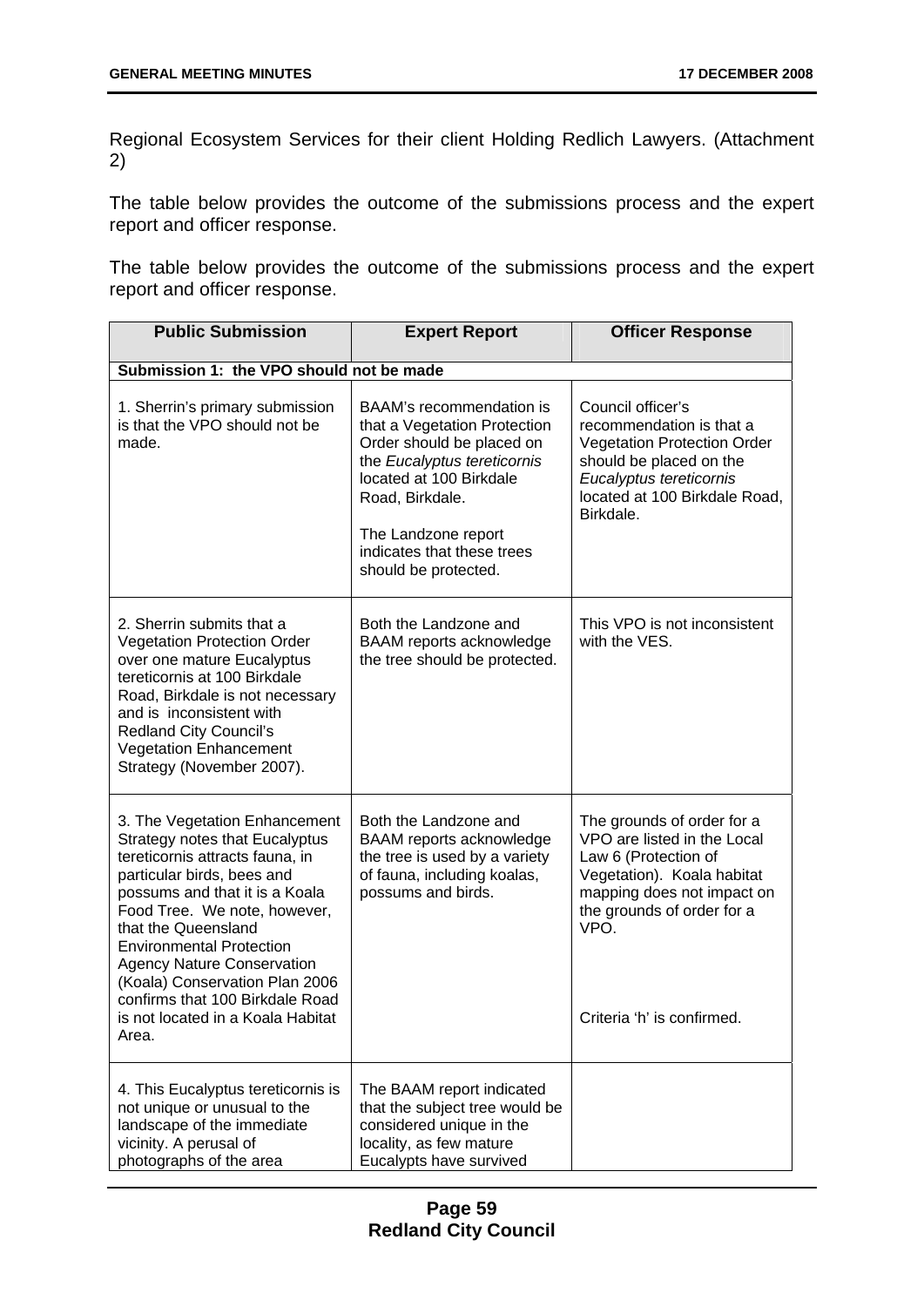| <b>Public Submission</b>                                                                                                                                                                                                                                                                                                                                                                                                                                                                                                                                                                                                                                                                   | <b>Expert Report</b>                                                                                                                                                                             | <b>Officer Response</b>                                                                                                                                                                                                                                                                                                                             |
|--------------------------------------------------------------------------------------------------------------------------------------------------------------------------------------------------------------------------------------------------------------------------------------------------------------------------------------------------------------------------------------------------------------------------------------------------------------------------------------------------------------------------------------------------------------------------------------------------------------------------------------------------------------------------------------------|--------------------------------------------------------------------------------------------------------------------------------------------------------------------------------------------------|-----------------------------------------------------------------------------------------------------------------------------------------------------------------------------------------------------------------------------------------------------------------------------------------------------------------------------------------------------|
| indicates that numerous similar<br>trees are located in the area,<br>several of which are located a<br>short distance to the north along<br>the Birkdale Road frontage of<br>adjoining and nearby properties.<br>Therefore, the tree is not<br>considered to be significant<br>habitat for native animals, given<br>the numerous other trees in this<br>locality which also attract fauna.                                                                                                                                                                                                                                                                                                 | recent urban development in<br>the surrounding areas.<br>Both the Landzone and<br>BAAM reports acknowledge<br>the tree is used by a variety<br>of fauna, including koalas,<br>possums and birds. | Criteria 'o' is confirmed.                                                                                                                                                                                                                                                                                                                          |
| 5. The tree in question is stated<br>to be approximately 21 metres in<br>height. A perusal of photographs<br>of the tree indicates that the<br>lowest branches are several<br>metres above ground level. The<br>noise impact assessment report<br>prepared by Palmer Acoustics,<br>which formed part of the recent<br>development application for a<br>Material Change of Use, make<br>no mention of the tree and<br>appears that its presence does<br>not assist with the abatement of<br>traffic noise from Birkdale Road.<br>In addition, the height of the<br>branches is such that the tree<br>does not provide a visual buffer<br>except to the extent of the width<br>of the trunk. |                                                                                                                                                                                                  | Comment acknowledged                                                                                                                                                                                                                                                                                                                                |
| 6. While the tree may have<br>aesthetic value and a beneficial<br>effect on the locality, the safety<br>of people and property should<br>be an over-riding concern. Due<br>to the imposing size of the<br>Eucalyptus tereticornis and the<br>inherent danger from falling<br>branches, the Vegetation<br><b>Enhancement Strategy</b><br>recommends that this species<br>should only be planted in areas<br>where there will be no significant<br>impact on residents.                                                                                                                                                                                                                      | BAAM indicates this tree is<br>greater than 40 years old.<br>The Landzone report states<br>the tree is 'a good structured<br>specimen with no major<br>structural problems visible.'             | The VES discusses<br>managing plants for risk on<br>private property and also<br>council managed and owned<br>lands. The provisions under<br>the VES are aimed at new<br>plantings. This tree already<br>exists and should be<br>managed appropriately for<br>risk as per other existing<br>mature trees in the City.<br>Criteria 'm' is confirmed. |
| 7. The position of the tree<br>adjacent to the road reserve and<br>paved footpath presents a<br>danger to pedestrians, as<br>eucalypts are well known for                                                                                                                                                                                                                                                                                                                                                                                                                                                                                                                                  | This tree is greater than 40<br>years old.<br>The Landzone report states<br>the tree is 'a good structured                                                                                       | The VES discusses<br>managing plants for risk on<br>private property and also<br>council managed and owned<br>lands. This tree already                                                                                                                                                                                                              |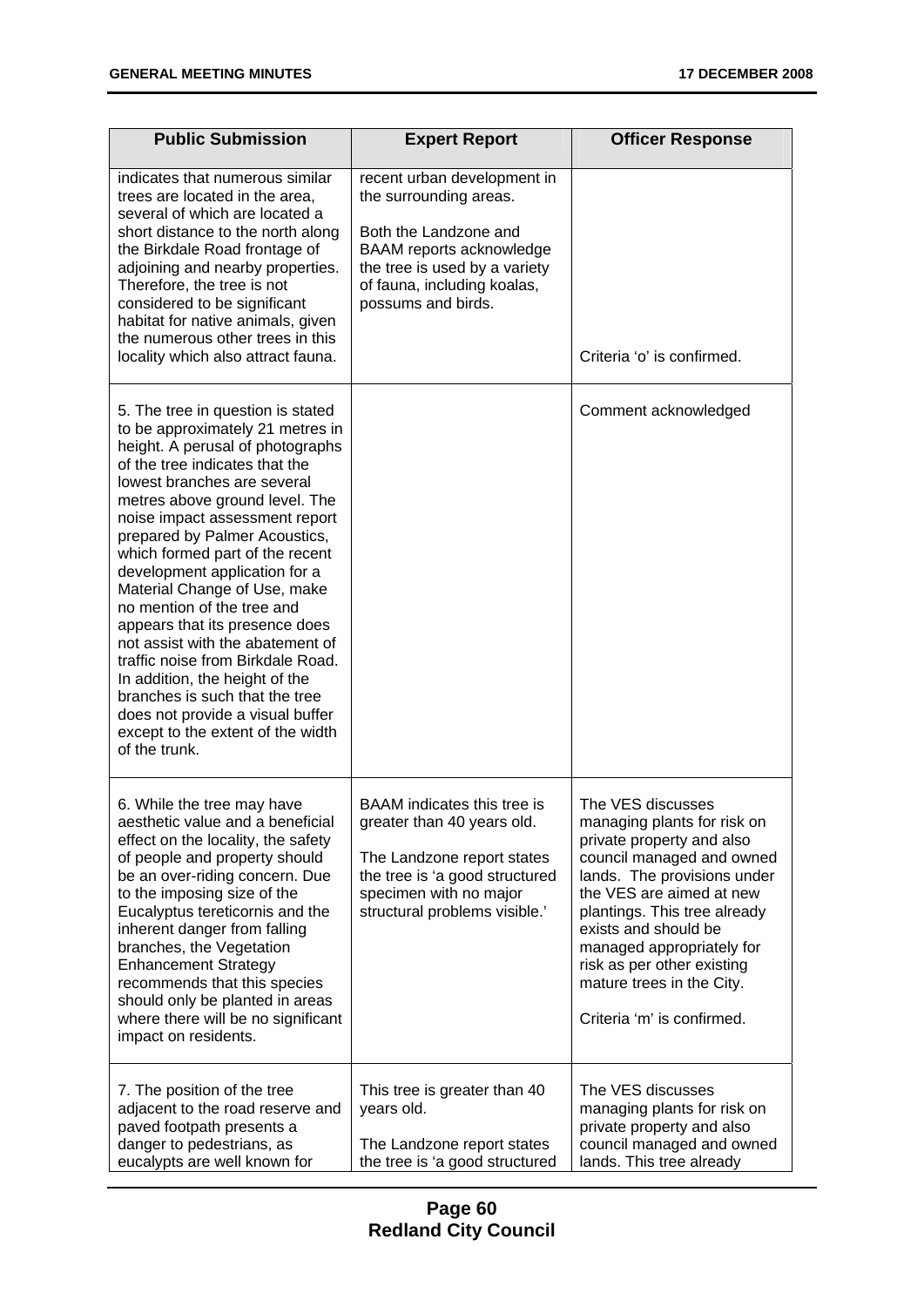| <b>Public Submission</b>                                                                                                                                                                                                                                                                                                                                                                                                                                                                          | <b>Expert Report</b>                                    | <b>Officer Response</b>                                                                                      |
|---------------------------------------------------------------------------------------------------------------------------------------------------------------------------------------------------------------------------------------------------------------------------------------------------------------------------------------------------------------------------------------------------------------------------------------------------------------------------------------------------|---------------------------------------------------------|--------------------------------------------------------------------------------------------------------------|
| dropping large branches as they<br>mature. The Vegetation<br><b>Enhancement Strategy states</b><br>the "Council's priority is to<br>protect life, property and the<br>environment".                                                                                                                                                                                                                                                                                                               | specimen with no major<br>structural problems visible.' | exists and should be<br>managed appropriately for<br>risk as per other existing<br>mature trees in the City. |
| 8. The Vegetation Enhancement<br>Strategy is a reference<br>document for any landscaping or<br>restoration work undertaken<br>within Redland. Its objectives<br>are to identify the risks that trees<br>pose to the community and<br>methods of methods of<br>minimising the risks.                                                                                                                                                                                                               |                                                         | No comment required                                                                                          |
| 9. One of the risk management<br>strategies proposed in the<br><b>Vegetation Enhancement</b><br>Strategy is that landscaping<br>along pedestrian paths be<br>restricted to ground covers and<br>shrubs at a height of 500 mm<br>and within 2 metres of either<br>side of the path. While removal<br>of an entire tree is considered by<br>the Vegetation Enhancement<br>Strategy to be a last resort,<br>heavy pruning of the tree is a<br>viable option to retain some<br>fauna or scenic value. |                                                         | This is an existing mature<br>tree. The submission<br>comment applies to new and<br>immature plantings.      |
| 10. Proper management of the<br>tree requires regular inspection,<br>removal or trimming of limbs<br>where appropriate, and removal<br>of the tree if it were considered<br>unacceptably hazardous. This<br>process is preferable to a<br>Vegetation Protection Order as it<br>allows flexibility of management<br>of the tree, given Council's<br>stated aim of reducing the risk<br>that trees, in particular<br>Eucalyptus tereticornis, can<br>pose to an individual or the<br>community.     |                                                         | Appropriate risk management<br>should be undertaken at<br>regular intervals.                                 |
| 11. We intend to provide with<br>this submission a report<br>prepared by Andrew Stovell of                                                                                                                                                                                                                                                                                                                                                                                                        |                                                         | No comment required                                                                                          |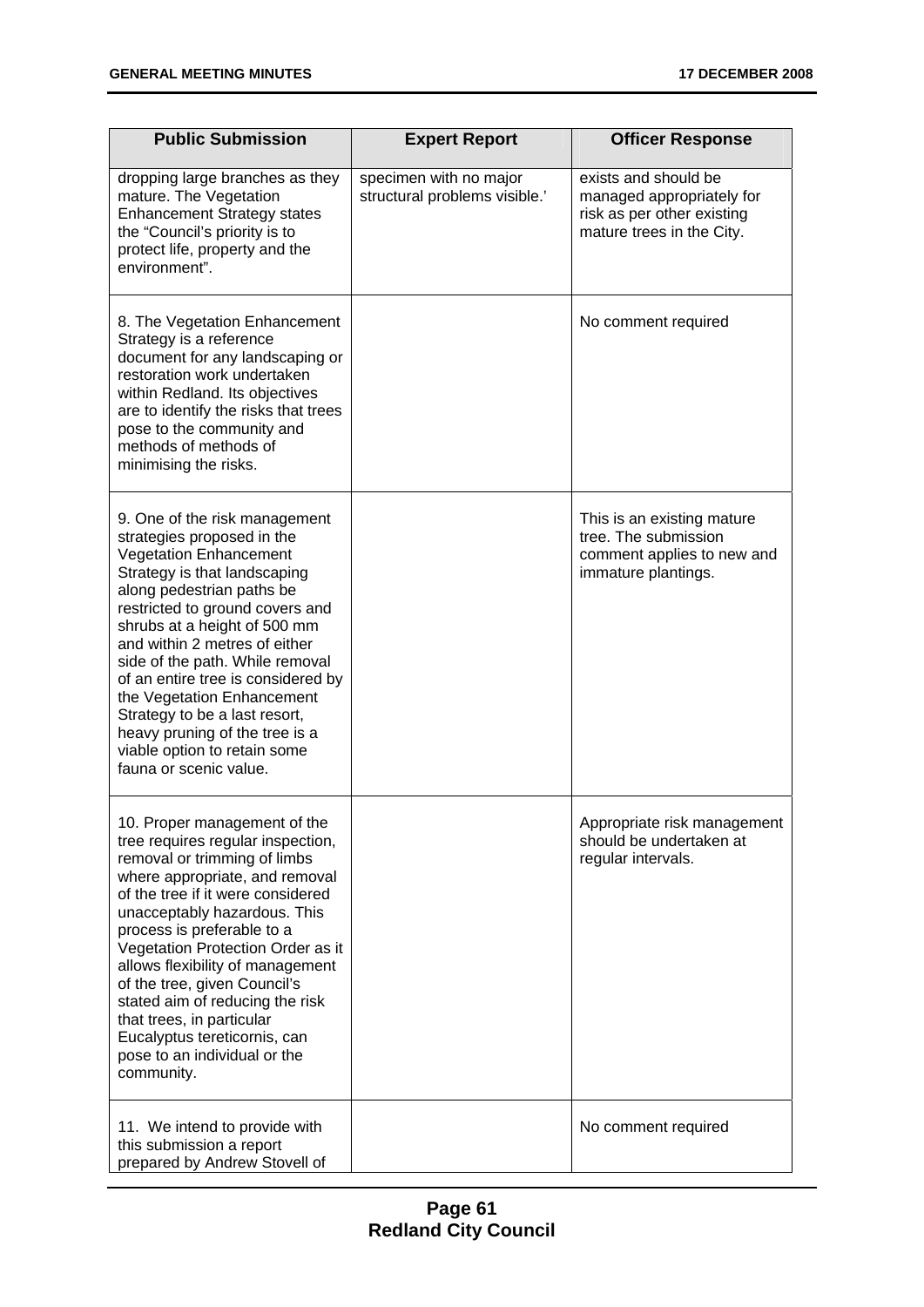| <b>Public Submission</b>                                                                                                                                                                                                                                                                                                                                                                                                                                 | <b>Expert Report</b> | <b>Officer Response</b>                                                                                                                                                                 |  |  |
|----------------------------------------------------------------------------------------------------------------------------------------------------------------------------------------------------------------------------------------------------------------------------------------------------------------------------------------------------------------------------------------------------------------------------------------------------------|----------------------|-----------------------------------------------------------------------------------------------------------------------------------------------------------------------------------------|--|--|
| Landzone Regional Ecosystem<br>Services and expect that this will<br>be delivered to Council's offices<br>by close of business 3 October<br>2008.                                                                                                                                                                                                                                                                                                        |                      |                                                                                                                                                                                         |  |  |
| Submission 2: If a VPO is given, then damage to the tree should be permitted in wider<br>categories than only section 27 (J) of the Local Law Policy No.6Su                                                                                                                                                                                                                                                                                              |                      |                                                                                                                                                                                         |  |  |
| 12. The resolution of the Council<br>on 27 August 2008 granting an<br>interim VPO provides that<br>damage is only permitted under<br>section 27 (J) of the Local Law<br>Policy No.6.                                                                                                                                                                                                                                                                     |                      | No comment required                                                                                                                                                                     |  |  |
| 13. Sherrin's secondary<br>submission (if the primary<br>submission is not accepted, see<br>above) is that, if a VPO is to be<br>ordered, then the categories of<br>permitted damage should be<br>wider than only section 27 (J) of<br>the Local Law Policy No.6.                                                                                                                                                                                        |                      | No comment required                                                                                                                                                                     |  |  |
| 14. In particular, Sherrin has<br>lodged a development<br>application over the subject<br>property. That DA is currently<br>subject to appeal. However, if<br>the DA is approved, it is likely<br>that the DA will allow Sherrin to<br>conduct certain development<br>work on that property and the<br>Integrated Planning Act 1997<br>(IPA) allows for reasonable<br>conditions to be imposed,<br>including the management of<br>flora on the property. |                      | No comment required                                                                                                                                                                     |  |  |
| 15. Accordingly, Sherrin<br>submits that, if a VPO is to be<br>given, then the VPO should<br>allow permitted damage under<br>27 (J) of the LLP No.6, which<br>provides:<br>"if the damage is reasonably<br>necessary for carrying out work<br>authorised or required under an<br>Act-<br>Examples:-                                                                                                                                                      |                      | Local Law 6 (Protection of<br>Vegetation) Section 27 (j)<br>states that:<br>"If the damage is allowed<br>under a permit issued by<br>Council under the provisions<br>of this Local Law" |  |  |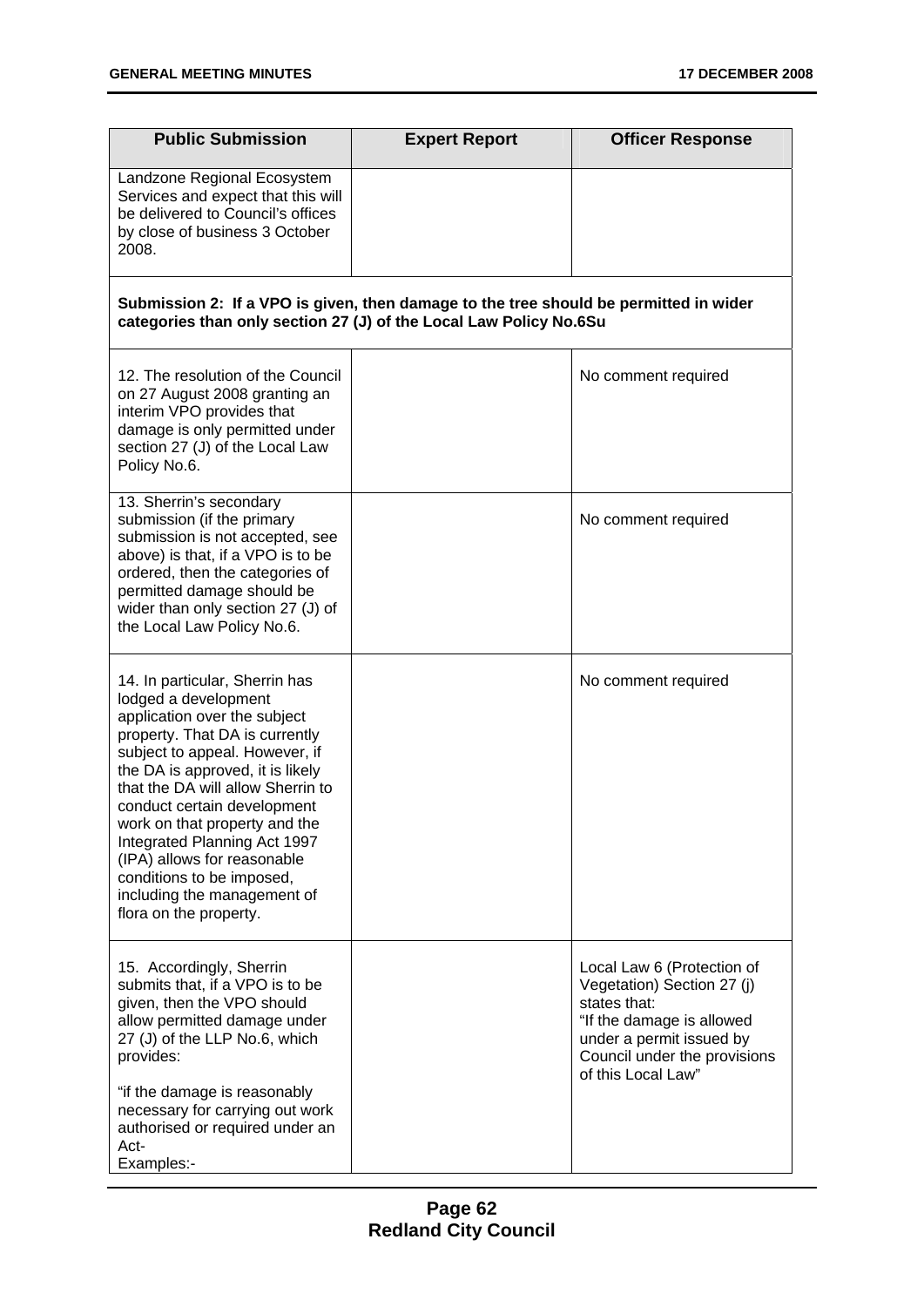| <b>Public Submission</b>                                                                                                                                               | <b>Expert Report</b> | <b>Officer Response</b> |
|------------------------------------------------------------------------------------------------------------------------------------------------------------------------|----------------------|-------------------------|
| Road, water supply, sewerage<br>or drainage work for which all<br>necessary statutory approvals<br>have been obtained;<br>Work authorised by<br>development approval." |                      |                         |

# **RELATIONSHIP TO CORPORATE PLAN**

The recommendation primarily supports Council's strategic priority to 'ensure the enhancement of biodiversity including koala habitat, bushland, greenspace, waterways, catchments, air and coastal ecosystems in recognition of our unique location on Moreton Bay; as well as supporting Council's strategic priority to preserve a balance of urban, rural, bushland, village, coastal and island character of the Redlands by managing growth.'

## **FINANCIAL IMPLICATIONS**

#### **Redland City Council**

There are minor financial implications with this application associated with in-kind (advice) to the owners when required.

## Owner

There are costs to owners and/or applicants of \$125 application fee associated for a permit to damage protected vegetation.

## **PLANNING SCHEME IMPLICATIONS**

The Land Use Planning Group was consulted and it is considered that the outcome of recommendations in this report will not require any amendments to the Redlands Planning Scheme.

## **CONSULTATION**

Consultation has been undertaken with the owner of the property Sherrin Group. Sherrin Group has provided a written submission against the Vegetation Protection Order being placed on the tree.

Consultation was also undertaken with Environmental Management; Development Assessment; Operations and Maintenance; Legal Services; BAAM (external consultants) and the general public, through the public notification process.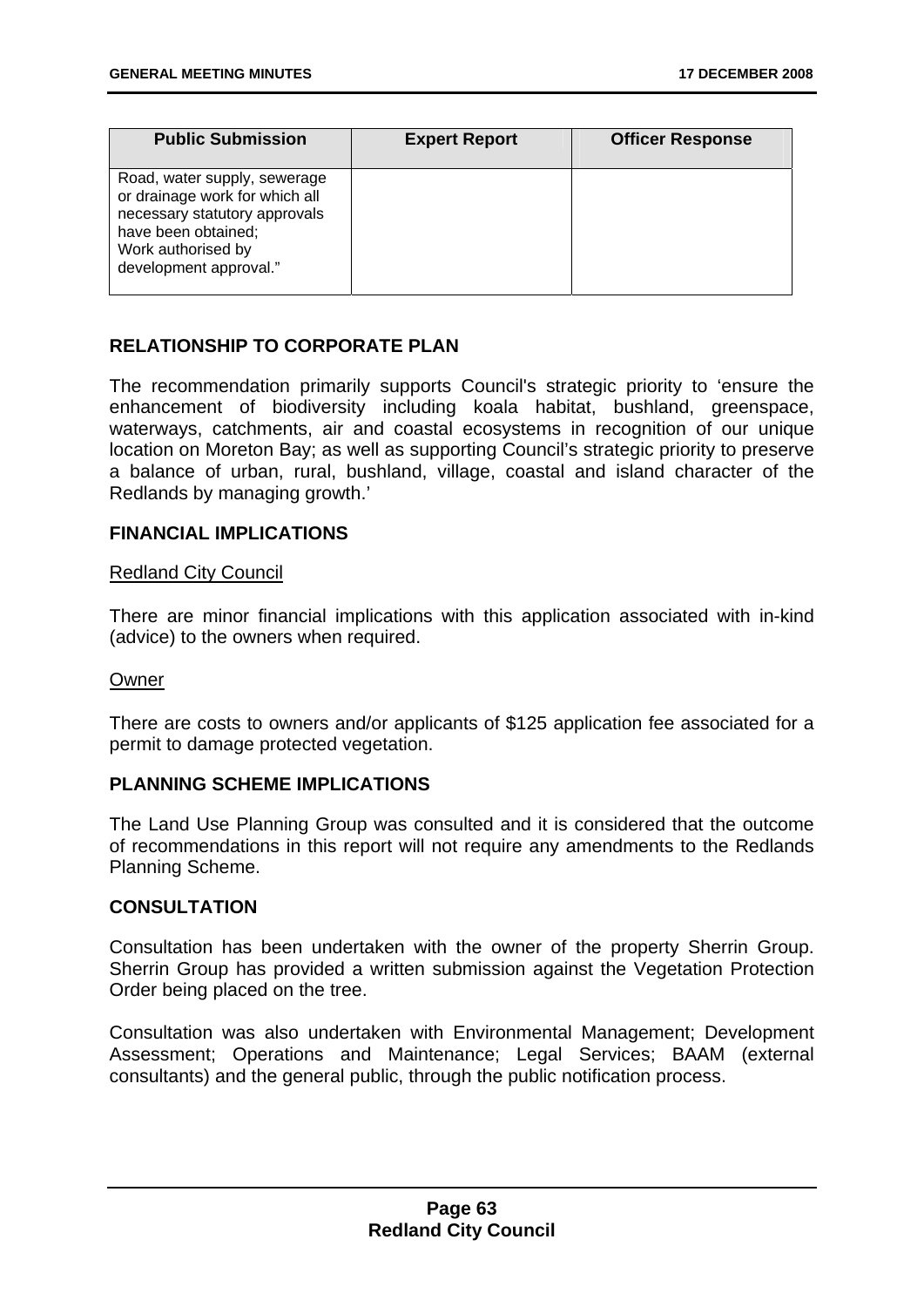## **OPTIONS**

### **PREFERRED**

- 1. That Council resolve to confirm the Vegetation Protection Order under the provision of Local Law No. 6 (Protection of Vegetation) on the mature *Eucalyptus tereticornis* tree on Lot 23 RP 847852 situated at 100 Birkdale Road, Birkdale; and
- 2. That damage to the vegetation is only permitted under Section 27 (j) of Local Law No. 6 (Protection of Vegetation) "if the damage is allowed under a permit issued by Council under the provisions of this Local Law".

## **ALTERNATIVE**

That Council resolve **not** to confirm the Vegetation Protection Order under the provision of Local Law No. 6 (Protection of Vegetation) on the mature Eucalyptus tereticornis tree on Lot 23 RP 847852 situated at 100 Birkdale Road, Birkdale.

## 76B**OFFICER'S/COMMITTEE RECOMMENDATION/ COUNCIL RESOLUTION**

| Moved by:    | Cr Townsend       |
|--------------|-------------------|
| Seconded by: | <b>Cr Elliott</b> |

**That Council resolve as follows:** 

- **1. That Council resolve to confirm the Vegetation Protection Order under the provision of Local Law No. 6 "Protection of Vegetation" on the mature**  *Eucalyptus tereticornis* **tree on Lot 23 RP 847852 situated at 100 Birkdale Road, Birkdale; and**
- **2. That damage to the vegetation is only permitted under Section 27 (j) of Local Law No. 6 (Protection of Vegetation) "if the damage is allowed under a permit issued by Council under the provisions of this Local Law".**

## **CARRIED**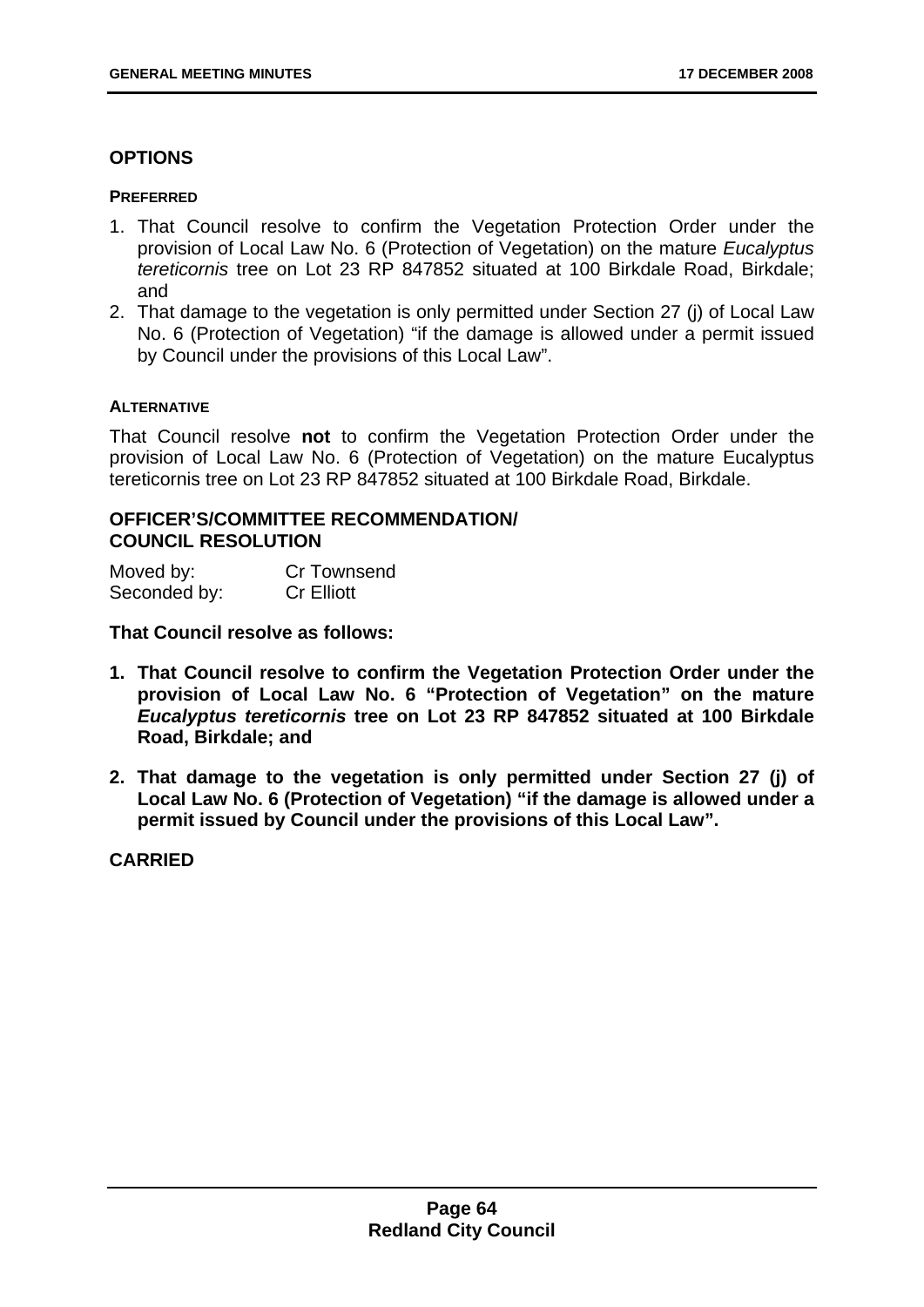# **11.1.10 VEGETATION PROTECTION ORDER CONFIRMATION - 11 PISTACHIO COURT BIRKDALE**

| <b>Dataworks Filename:</b>       | <b>EM Vegetation Protection</b>                                   |
|----------------------------------|-------------------------------------------------------------------|
| <b>Attachment:</b>               | <b>VP 4 Expert Report</b>                                         |
| <b>Responsible Officer Name:</b> | <b>Gary Photinos</b><br><b>Manager - Environmental Management</b> |
| <b>Author Name:</b>              | <b>Candy Daunt</b><br><b>Advisor - Habitat Protection</b>         |

### **EXECUTIVE SUMMARY**

A request had been received from Council Officers for vegetation protection to apply to three mature Blue Gums (*Eucalyptus tereticornis)* trees on the eastern boundary adjacent to Birkdale Road on Lot 22 RP 854160 situated at 11 Pistachio Court, Birkdale.

Council resolved on the  $27<sup>th</sup>$  of August, 2008 to make an Interim Vegetation Protection Order (VPO) under the provision of Local Law 6 – Protection of Vegetation.

This report outlines the outcomes of the expert report, public submissions and officer recommendations regarding the confirmation of a Full Vegetation Protection Order for the trees.

## **PURPOSE**

That Council resolve to confirm the Vegetation Protection Order under the provision of Local Law No. 6 "Protection of Vegetation" on three *Eucalyptus tereticornis* trees on Lot 22 RP 854160 situated at 11 Pistachio Court, Birkdale.

## **BACKGROUND**

- Council's Local Law 6 (Protection of Vegetation) provides for the protection of vegetation through Vegetation Protection Orders.
- Council officers have noted the significance of the mature koala habitat trees and recommend that action commence for its protection under a Vegetation Protection Order.
- Council resolved on the  $27<sup>th</sup>$  of August, 2008 to make an Interim Vegetation Protection Order under the provision of Local Law 6 – Protection of Vegetation.
- A letter was sent to the owners via registered mail on the  $29<sup>th</sup>$  August, 2008 notifying the owners that an interim Vegetation Protection Order had been placed on the three mature Blue Gums (*Eucalyptus tereticornis)* trees.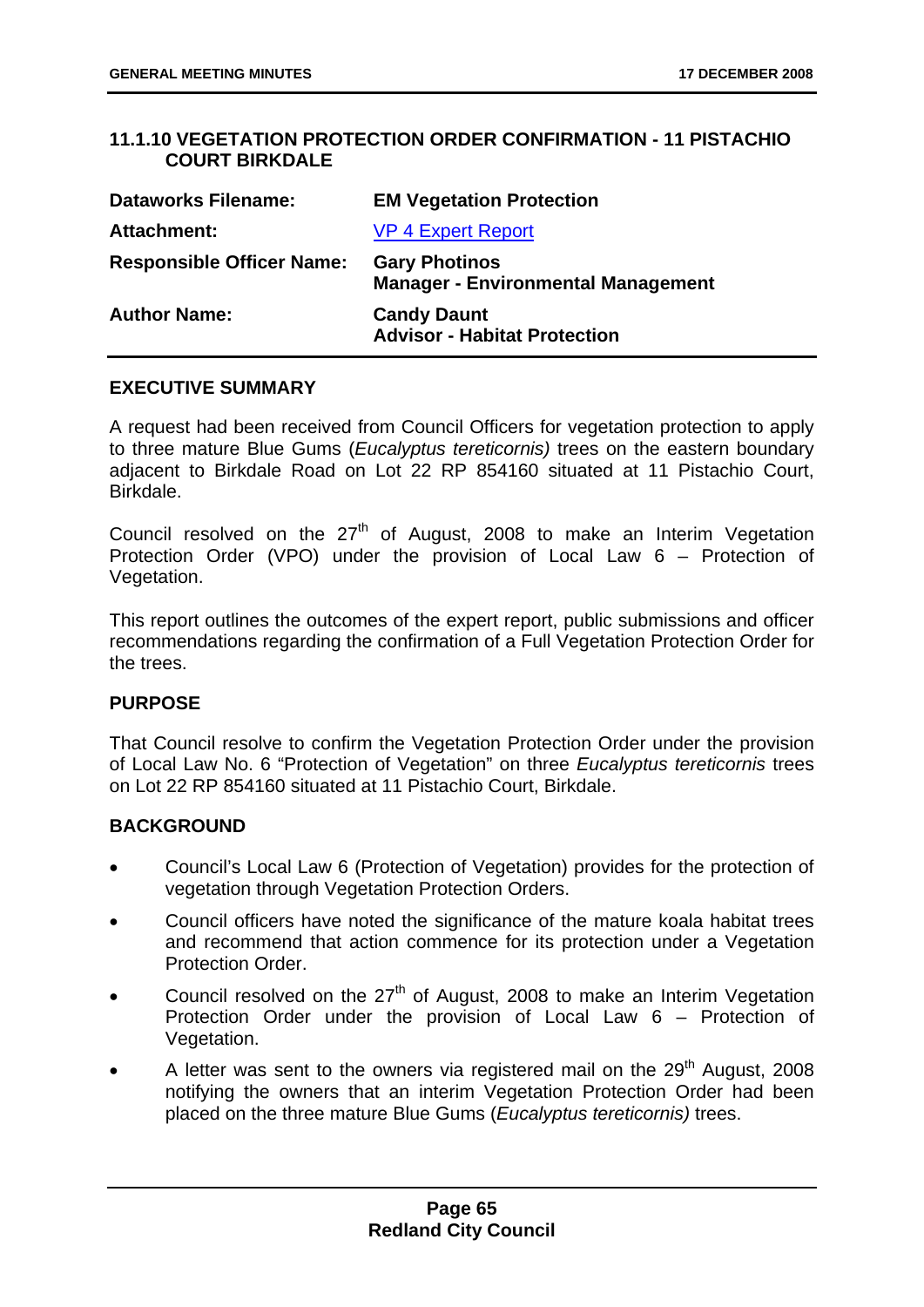- Discussions with the owner, Gaelle Black on the 11<sup>th</sup> of September, 2008 in relation to the Vegetation Protection Order process and the implications of the VPO was undertaken.
- An expert report for the three mature Blue Gums (*Eucalyptus tereticornis)* trees has been undertaken by Biodiversity Assessment and Management Pty Ltd (BAAM) and has been received by Council.
- Public Notification of the Vegetation Protection Order was advertised in the 'Redland Times' on Friday the  $12<sup>th</sup>$  of September, 2008. A period of at least 21 days has been allocated for receiving public submission, with the close date for public submissions being Friday the 3<sup>rd</sup> October, 2008. This has occurred as per provisions of Local Law 6. No submissions were received.

## **ISSUES**

### <sup>U</sup>MAKING OF AN INTERIM VEGETATION PROTECTION ORDER UNDER LOCAL LAW 6 (PROTECTION OF VEGETATION)

Council has resolved to apply an Interim VPO, however it only remains in place for 6 months, while the requirements for establishing a VPO can be undertaken. These include public notification and the calling of public submissions and the commissioning of an expert report. The interim order ensures that the vegetation is protected during this time. Once Council has considered all the necessary information it may at a subsequent meeting confirm or revoke the vegetation protection order.

## CONFIRMING THE VEGETATION PROTECTION ORDER

An expert report was commissioned and attached. It concludes that the vegetation is significant using the criteria in Local Law 6 and recommends that the retention of the subject trees. In addition the report concludes that the trees provide what could be considered an important 'stepping stone' link to the surrounding bushlands areas.

No public submissions were received for this application.

Based on the outcomes of the expert report it is recommended that Council now confirm the vegetation protection order.

It would be a condition under a Vegetation Protection Order that damage to the vegetation can only occur where Council has issued a permit for such works.

## **RELATIONSHIP TO CORPORATE PLAN**

The recommendation primarily supports Council's strategic priority to 'ensure the enhancement of biodiversity including koala habitat, bushland, greenspace, waterways, catchments, air and coastal ecosystems in recognition of our unique location on Moreton Bay; as well as supporting Council's strategic priority to preserve a balance of urban, rural, bushland, village, coastal and island character of the Redlands by managing growth.'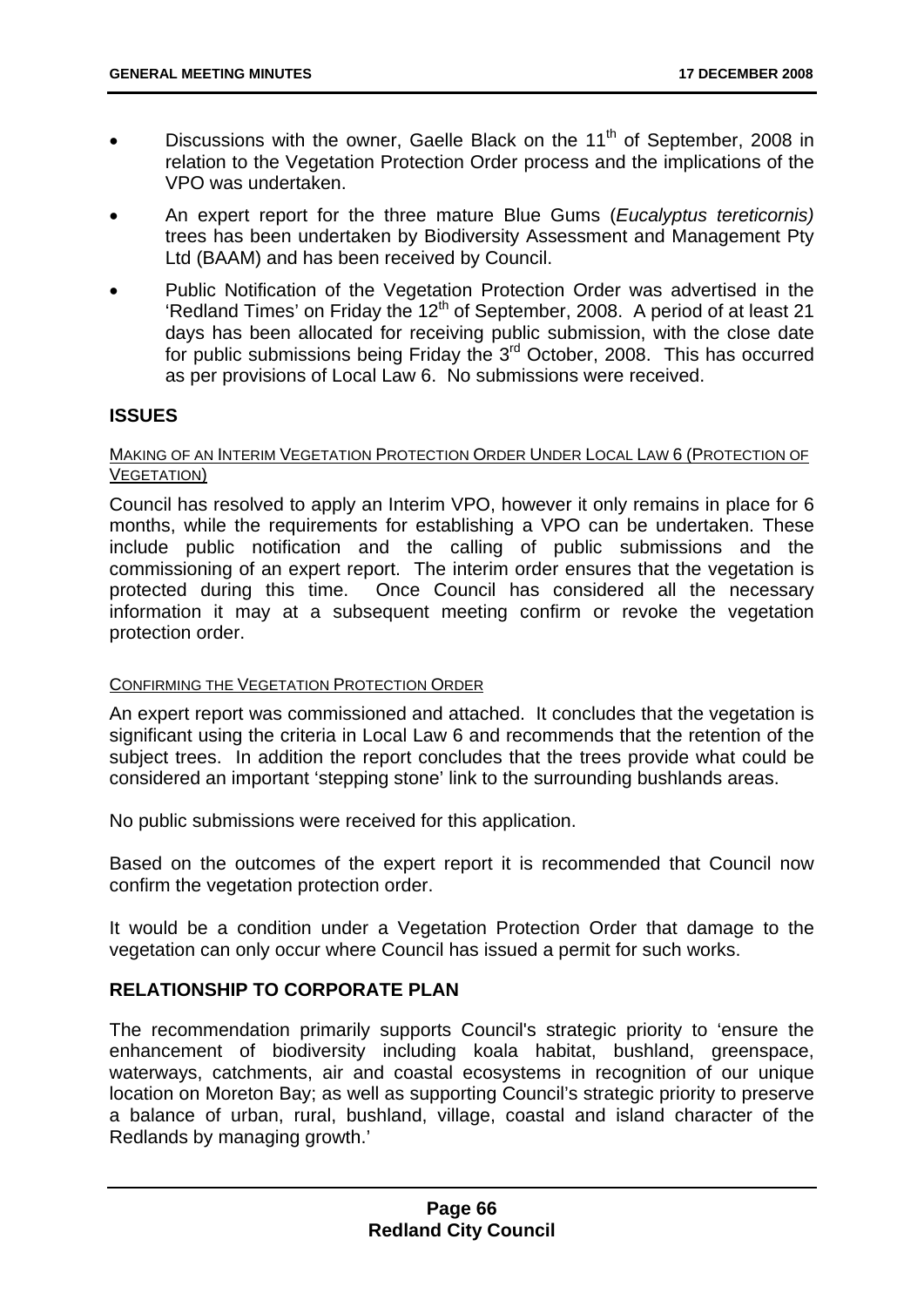## **FINANCIAL IMPLICATIONS**

### **Redland City Council**

There are minor financial implications with this application associated with in-kind (advice) to the owners when required.

### Owner

There are costs to owners and/or applicants of \$125 application fee associated for a permit to damage protected vegetation.

## **PLANNING SCHEME IMPLICATIONS**

The Land Use Planning Group was consulted and it is considered that the outcome of recommendations in this report will not require any amendments to the Redlands Planning Scheme.

## **CONSULTATION**

Consultation has been undertaken with Mrs Gaelle Black, owner of the property. Mrs Black did not provide any written submission for or against the VPO being placed on the tree.

Consultation was also undertaken with Environmental Management; Development Assessment; Operations and Maintenance; BAAM (external consultants) and the general public, through the public notification process.

## **OPTIONS**

#### **PREFERRED**

- 1. That Council resolve to confirm a Vegetation Protection Order under the provisions of Local Law No. 6 (Protection of Vegetation) on the three *Eucalyptus tereticornis* trees on Lot 22 RP 854160 situated at 11 Pistachio Court, Birkdale; and
- 2. That damage to the vegetation is only permitted under Section 27 (j) of Local Law No. 6 (Protection of Vegetation) "if the damage is allowed under a permit issued by Council under the provisions of this Local Law".

## **ALTERNATIVE**

That Council resolve **not** to confirm a Vegetation Protection Order under the provisions of Local Law 6 'Protection of Vegetation' on the three *Eucalyptus tereticornis* trees on Lot 22 RP 854160 situated at 11 Pistachio Court, Birkdale.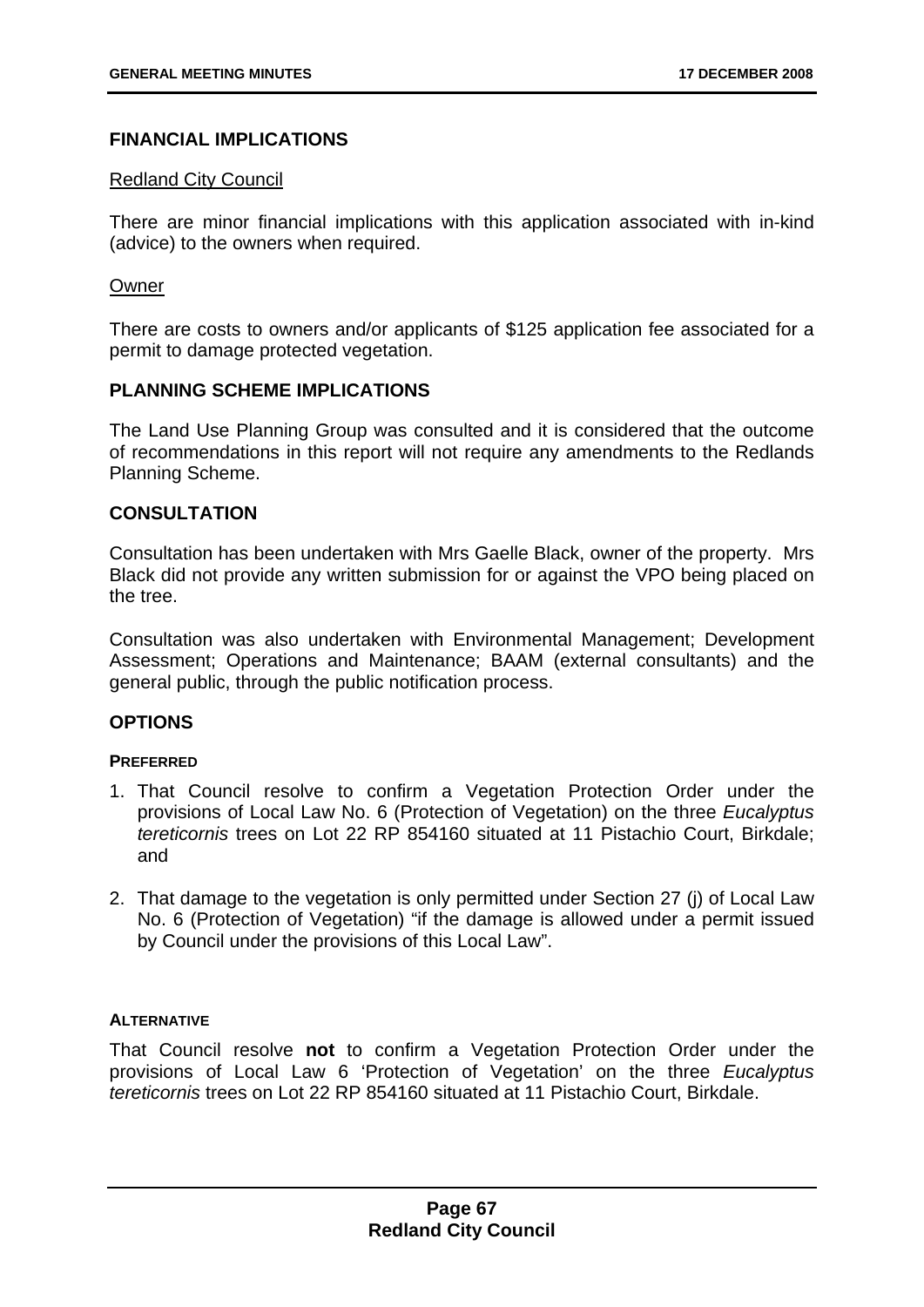# 7B**OFFICER'S/COMMITTEE RECOMMENDATION/ COUNCIL RESOLUTION**

| Moved by:    | <b>Cr Townsend</b> |
|--------------|--------------------|
| Seconded by: | <b>Cr Elliott</b>  |

#### **That Council resolve as follows:**

- **1. That Council confirm a Vegetation Protection Order under the provisions of Local Law No. 6 (Protection of Vegetation) on the three** *Eucalyptus tereticornis* **trees on Lot 22 RP 854160 situated at 11 Pistachio Court, Birkdale; and**
- **2. That damage to the vegetation is only permitted under Section 27 (j) of Local Law No. 6 (Protection of Vegetation) "if the damage is allowed under a permit issued by Council under the provisions of this Local Law".**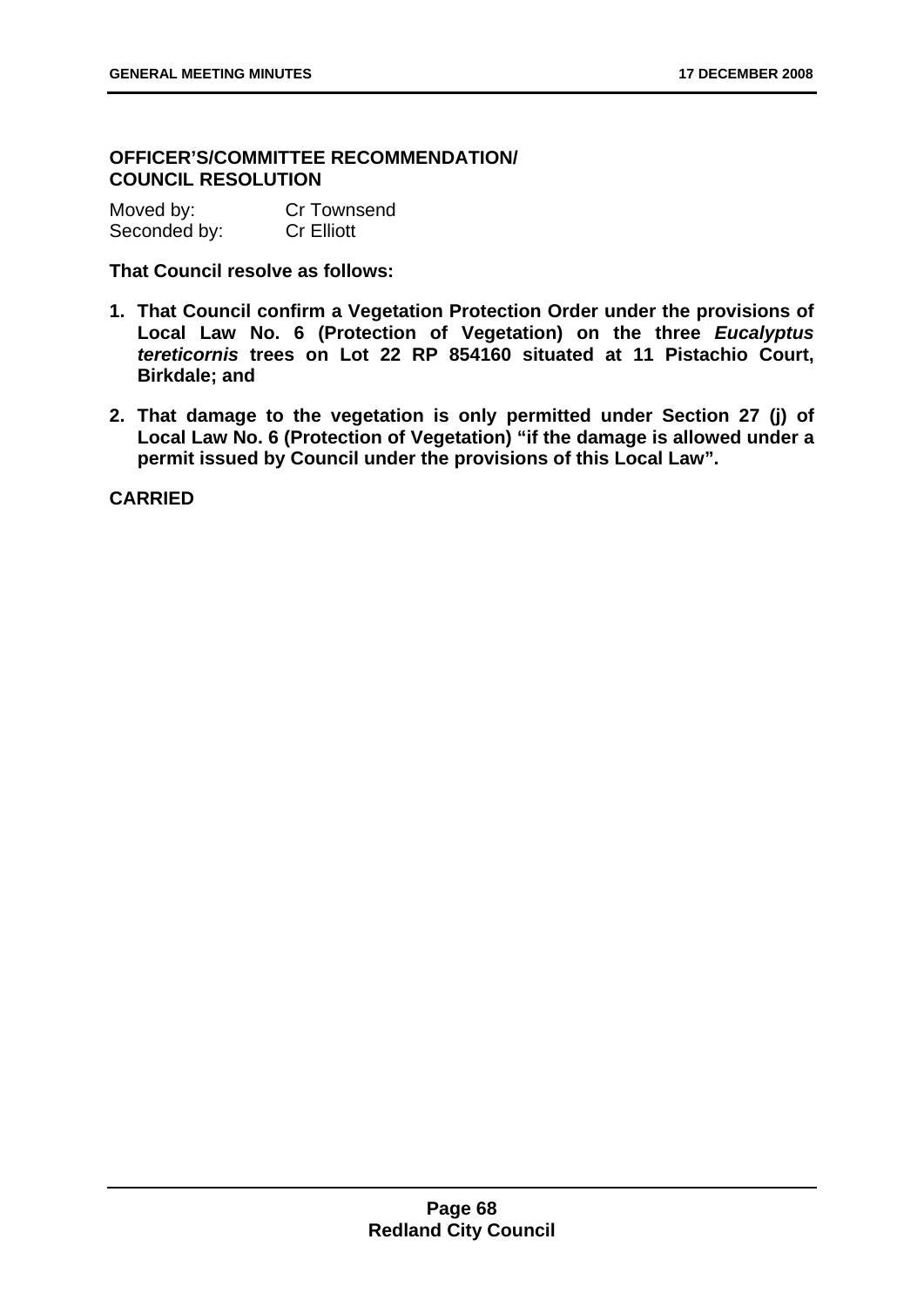Cr Boglary declared a material personal interest in the following Item as the owner of the subject property. Cr Boglary left the Chamber for discussion and decision on this item.

### **11.1.11** 48B**VEGETATION PROTECTION ORDER CONFIRMATION - 257-259 WELLINGTON STREET ORMISTON**

| <b>Dataworks Filename:</b>       | <b>EM Vegetation Protection</b>                                   |
|----------------------------------|-------------------------------------------------------------------|
| <b>Attachment:</b>               | $VP 6 - Expert Report$                                            |
| <b>Responsible Officer Name:</b> | <b>Gary Photinos</b><br><b>Manager - Environmental Management</b> |
| <b>Author Name:</b>              | <b>Candy Daunt</b><br><b>Advisor - Habitat Protection</b>         |

### **EXECUTIVE SUMMARY**

The owner of the property situated at 257-259 Wellington Street Ormiston had applied for Vegetation Protection Order for eight mature *Eucalyptus tereticornis,* and two *Melaleuca sp* including the large *Parsonsia straminea* growing on the two *Melaleucas* at the rear of the property.

Council resolved on the  $1<sup>st</sup>$  of October, 2008 to make an Interim Vegetation Protection Order (VPO) under the provision of Local Law 6 – Protection of Vegetation.

This report outlines the outcomes of the expert report, public submissions and the officer recommendation that the Vegetation Protection Order for the vegetation should be confirmed by Council.

#### **PURPOSE**

That Council resolve to confirm the Vegetation Protection Order under the provision of Local Law No. 6 (Protection of Vegetation) on eight *Eucalyptus tereticornis* trees and two *Melaleuca sp* including the large *Parsonsia straminea* growing on the two *Melaleucas* on Lot 186 RP 1709 situated at 257-259 Wellington Street, Ormiston.

## **BACKGROUND**

- Council's Local Law 6 (Protection of Vegetation) provides for the protection of vegetation through Vegetation Protection Orders.
- The property owners had noted the significance of the mature koala habitat trees and monkey rope vine and requested that protection under a Vegetation Protection Order on this vegetation.
- Council resolved on the  $1<sup>st</sup>$  October, 2008 to make an Interim Vegetation Protection Order under the provision of Local Law 6 – Protection of Vegetation.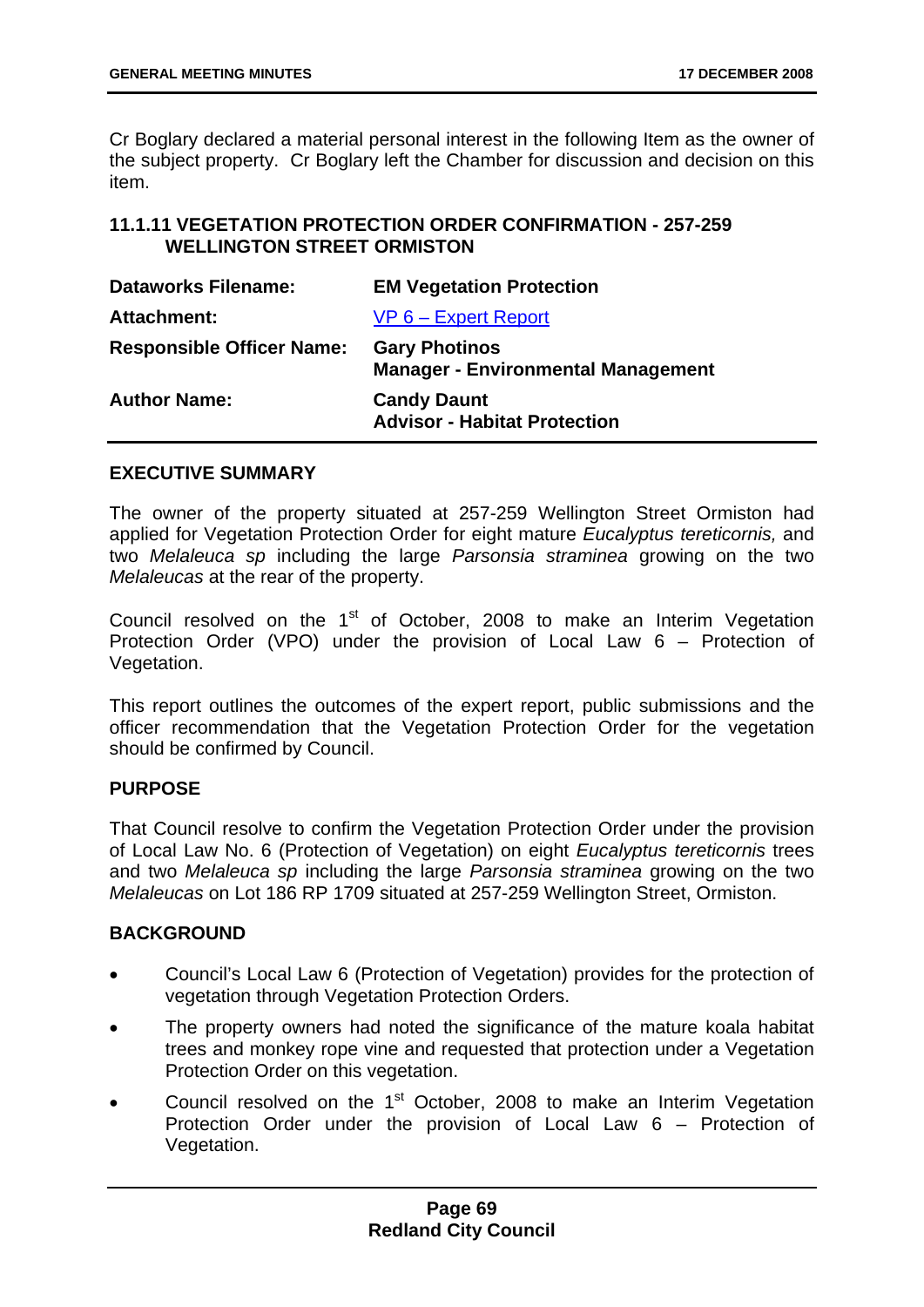- The owners where notified via mail on the  $7<sup>th</sup>$  of October, 2008 that they were successful in placing an interim Vegetation Protection Order on the eight mature *Eucalyptus tereticornis* and two *Melaleuca sp* including the large *Parsonsia straminea* growing on the two *Melaleucas.*
- Various discussions with the owners has been undertaken in relation to the Vegetation Protection Order process.
- An expert report for the eight mature *Eucalyptus tereticornis* and two *Melaleuca sp* including the large *Parsonsia straminea* growing on the two *Melaleucas.*has been undertaken by Biodiversity Assessment and Management Pty Ltd (BAAM) and has been received by Council.
- Public Notification of the Vegetation Protection Order was advertised in the 'Redland Times' on Friday the  $24<sup>th</sup>$  of October, 2008. A period of at least 21 days has been allocated for receiving public submission, with the close date for public submissions being Friday the  $14<sup>th</sup>$  of November, 2008. This has occurred as per provisions of Local Law 6. No submissions were received.

### **ISSUES**

#### MAKING OF AN INTERIM VEGETATION PROTECTION ORDER UNDER LOCAL LAW 6 (PROTECTION OF VEGETATION)

Council has resolved to apply an Interim VPO, however it only remains in place for 6 months, while the requirements for establishing a VPO can be undertaken. These include public notification and the calling of public submissions and the commissioning of an expert report. The interim order ensures that the vegetation is protected during this time. Once Council has considered all the necessary information it may at a subsequent meeting confirm or revoke the vegetation protection order.

#### CONFIRMING THE VEGETATION PROTECTION ORDER

An expert report was commissioned and attached. It concludes that the vegetation is significant using the criteria in Local Law 6 and recommends that the retention of the subject trees. In addition the report concludes that the trees provide what could be considered an important 'stepping stone' link to the surrounding bushlands areas.

No public submissions were received for this application.

Based on the outcomes of the expert report it is recommended that Council now confirm the vegetation protection order.

It would be a condition under a Vegetation Protection Order that damage to the vegetation can only occur where Council has issued a permit for such works.

#### **RELATIONSHIP TO CORPORATE PLAN**

The recommendation primarily supports Council's strategic priority to 'ensure the enhancement of biodiversity including koala habitat, bushland, greenspace, waterways, catchments, air and coastal ecosystems in recognition of our unique location on Moreton Bay; as well as supporting Council's strategic priority to preserve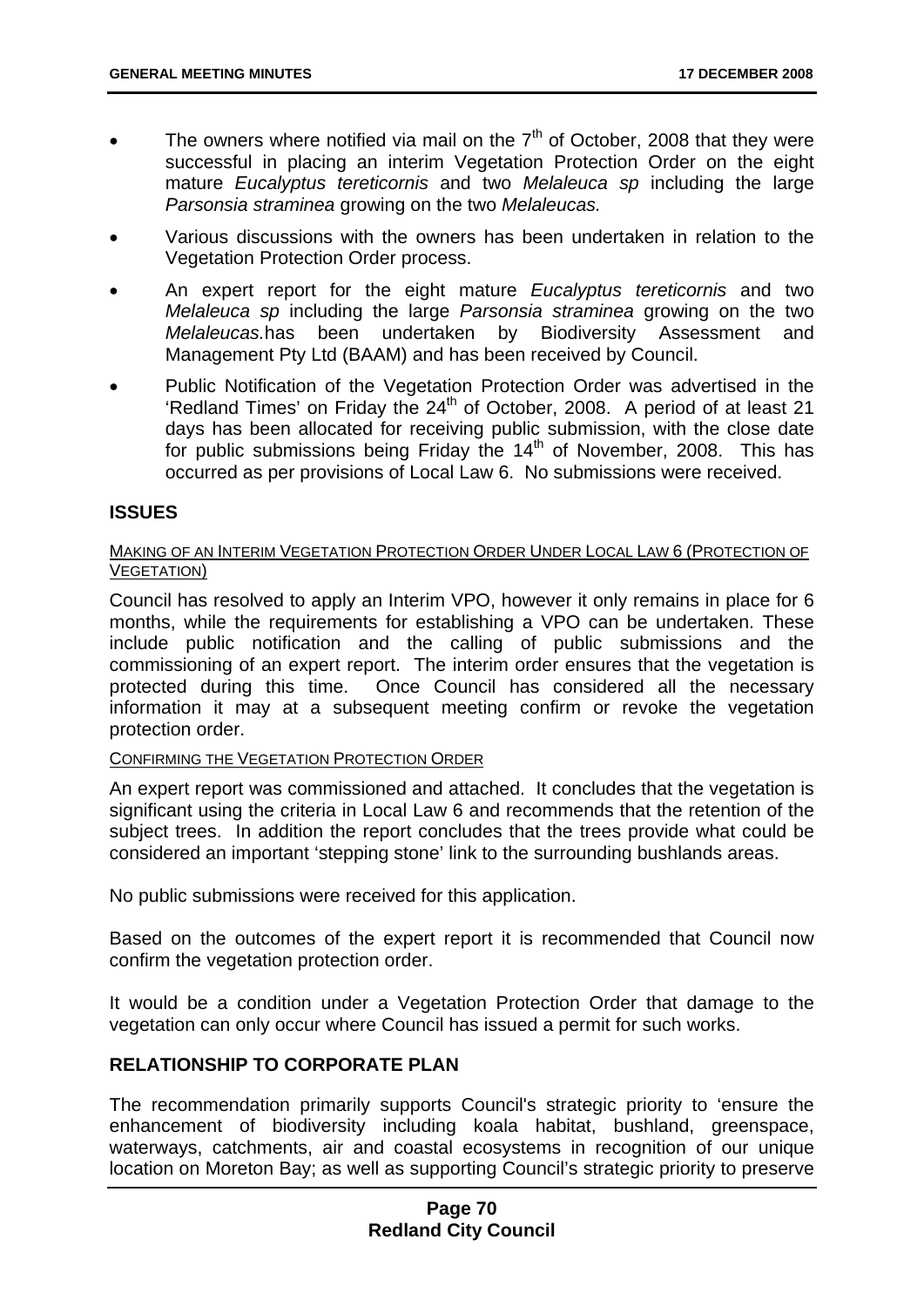a balance of urban, rural, bushland, village, coastal and island character of the Redlands by managing growth.'

### **FINANCIAL IMPLICATIONS**

Council has minor financial implications with the confirmation of the order associated with in-kind (advice) to the owners when required.

There are costs to owners and/or applicants of \$125 application fee associated for a permit to damage protected vegetation.

### **PLANNING SCHEME IMPLICATIONS**

The Land Use Planning Group was consulted and it is considered that the outcome of recommendations in this report will not require any amendments to the Redlands Planning Scheme.

### **CONSULTATION**

Consultation has been undertaken with Mr and Mrs Boglary, owners of the property. Mr and Mrs Boglary did not provide any written submission for or against the VPO being placed on the vegetation.

Consultation was also undertaken with Environmental Management; Development Assessment; Operations and Maintenance; BAAM (external consultants) and the general public, through the public notification process.

## **OPTIONS**

#### **PREFERRED**

- 1. That Council resolve to confirm the Vegetation Protection Order under the provision of Local Law No. 6 (Protection of Vegetation) on eight *Eucalyptus tereticornis* trees and two *Melaleuca sp* including the large *Parsonsia straminea* growing on the two *Melaleucas* on Lot 186 RP 1709 situated at 257- 259 Wellington Street, Ormiston; and
- 2. That damage to the vegetation is only permitted under Section 27 (j) of Local Law No. 6 (Protection of Vegetation) "if the damage is allowed under a permit issued by Council under the provisions of this Local Law".

#### **ALTERNATIVE**

That Council resolve not to confirm the Vegetation Protection Order under the provision of Local Law No. 6 (Protection of Vegetation) on eight Eucalyptus tereticornis trees and two Melaleuca sp including the large Parsonsia straminea growing on the two Melaleucas on Lot 186 RP 1709 situated at 257-259 Wellington Street, Ormiston.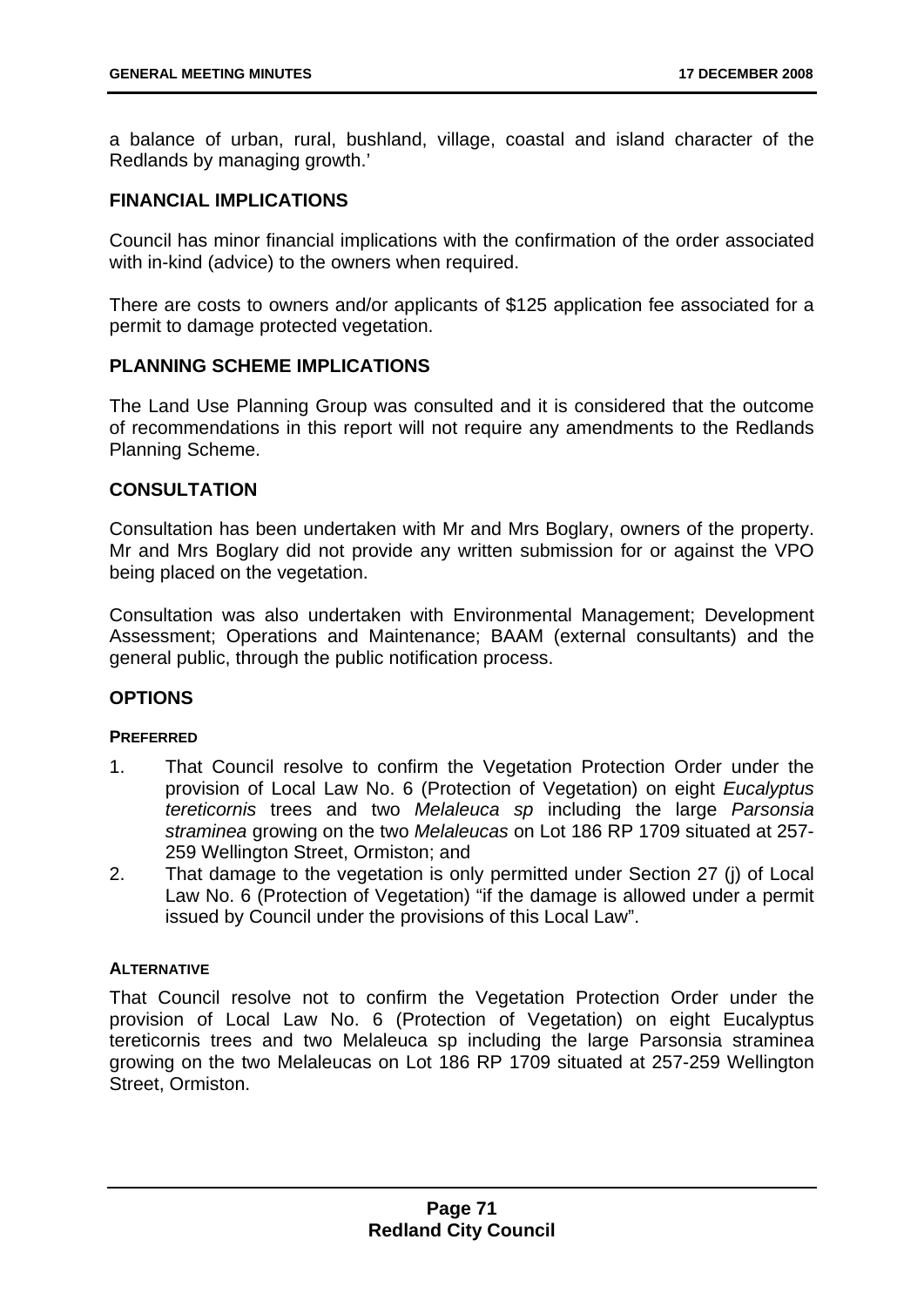### 78B**OFFICER'S/COMMITTEE RECOMMENDATION/ COUNCIL RESOLUTION**

| Moved by:    | <b>Cr Bowler</b> |
|--------------|------------------|
| Seconded by: | Cr Townsend      |

**That Council resolve as follows:** 

- **1. To confirm the Vegetation Protection Order under the provision of Local Law No. 6 (Protection of Vegetation) on eight Eucalyptus tereticornis trees and two Melaleuca sp including the large Parsonsia straminea growing on the two Melaleucas on Lot 186 RP 1709 situated at 257-259 Wellington Street, Ormiston; and**
- **2. That damage to the vegetation is only permitted under Section 27 (j) of Local Law No. 6 (Protection of Vegetation) "if the damage is allowed under a permit issued by Council under the provisions of this Local Law".**

# **CARRIED**

Cr Boglary returned to the meeting.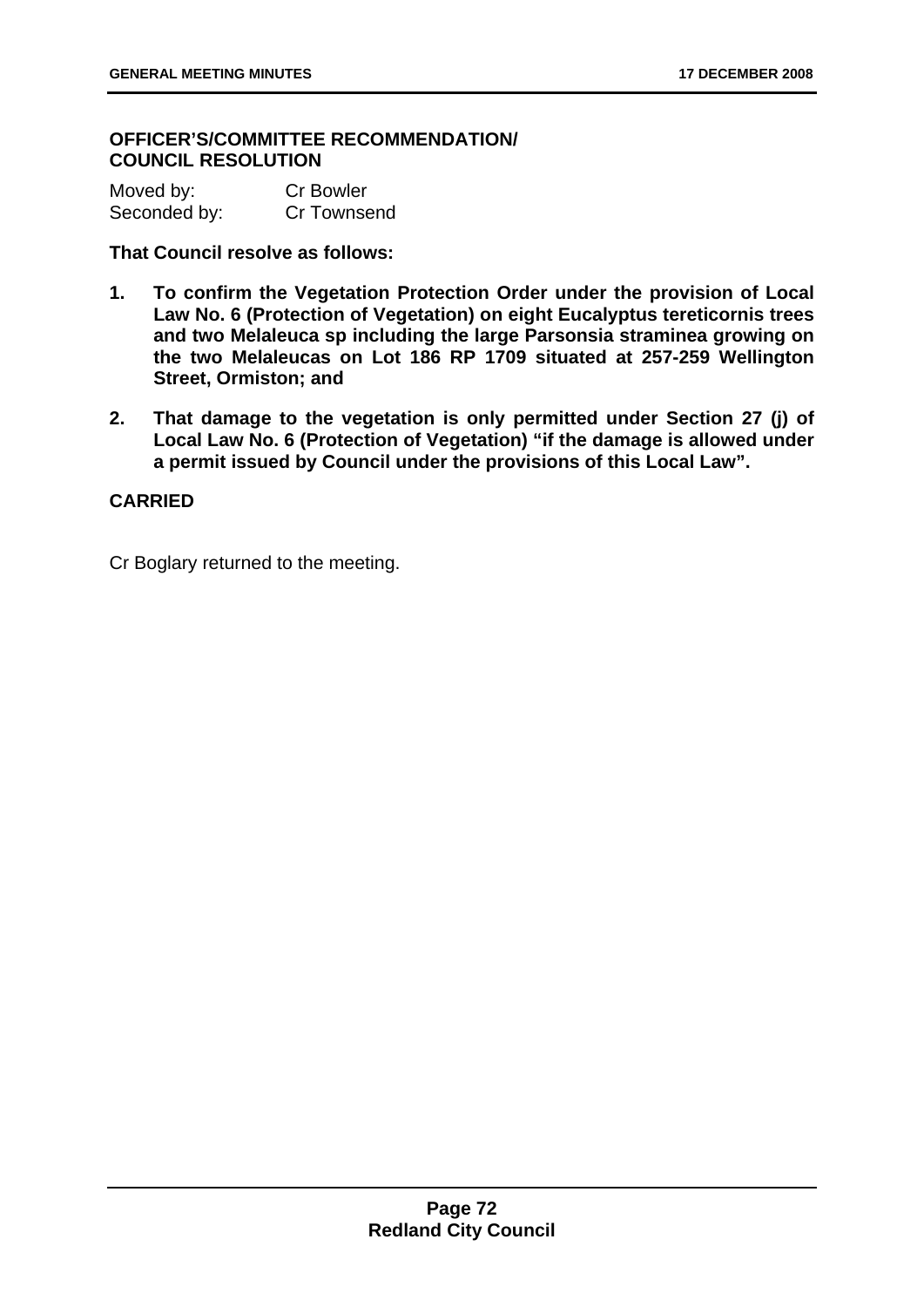# 12 FINANCE & CORPORATE MANAGEMENT COMMITTEE 16/12/2008 -**RECEIPT AND ADOPTION OF REPORT**

| Moved by:    | <b>Cr Townsend</b> |
|--------------|--------------------|
| Seconded by: | <b>Cr Reimers</b>  |

That the following Finance & Corporate Management Committee Report of 16 December 2008 be received.

#### CARRIED

#### **DECLARATION OF OPENING**

Cr Townsend declared the meeting open at 2.00pm.

#### **RECORD OF ATTENDANCE AND LEAVE OF ABSENCE**

| <b>Members Present</b>   |                                                    |
|--------------------------|----------------------------------------------------|
| Cr B Townsend            | <b>Chair and Councillor Division 5</b>             |
| Cr M Hobson PSM          | Mayor                                              |
| Cr W Boglary             | <b>Councillor Division 1</b>                       |
| Cr C Ogilvie             | <b>Councillor Division 2</b>                       |
| Cr D Henry               | <b>Councillor Division 3</b>                       |
| Cr P Dowling             | <b>Councillor Division 4</b>                       |
| Cr T Bowler              | Deputy Mayor and Councillor Division 6             |
| <b>Cr M Elliott</b>      | <b>Councillor Division 7</b>                       |
| <b>Cr K Reimers</b>      | <b>Councillor Division 8</b>                       |
| Cr K Williams            | <b>Councillor Division 9</b>                       |
| Cr H Murray              | <b>Councillor Division 10</b>                      |
| <b>Committee Manager</b> |                                                    |
| Mr R Turner              | <b>General Manager Corporate Services</b>          |
| <b>Officers</b>          |                                                    |
| Mr G Stevenson PSM       | <b>Chief Executive Officer</b>                     |
| Mr G Underwood           | <b>General Manager Planning and Policy</b>         |
| Mr L Smith               | <b>Acting General Manager Customer Services</b>    |
| Mr G Soutar              | General Manager Redland Water & Waste              |
| Mrs K Phillips           | <b>Manager Financial Services</b>                  |
| Mr M Elliott             | <b>Property Services Manager</b>                   |
| Mr T Donovan             | <b>Manager Assessment Services</b>                 |
| Mr G Jensen              | <b>Manager Customer &amp; Community Services</b>   |
| Mr B Salton              | <b>Acting Manager Project Delivery Group</b>       |
| Mr J Frew                | <b>Acting Manager Operations &amp; Maintenance</b> |
| Mr G Photinos            | <b>Manager Environmental Management</b>            |
| Mr L Wallace             | Manager Corporate Planning Performance & Risk      |
| <b>Minutes</b>           |                                                    |
| Mrs J Parfitt            | Corporate Meetings & Registers Officer             |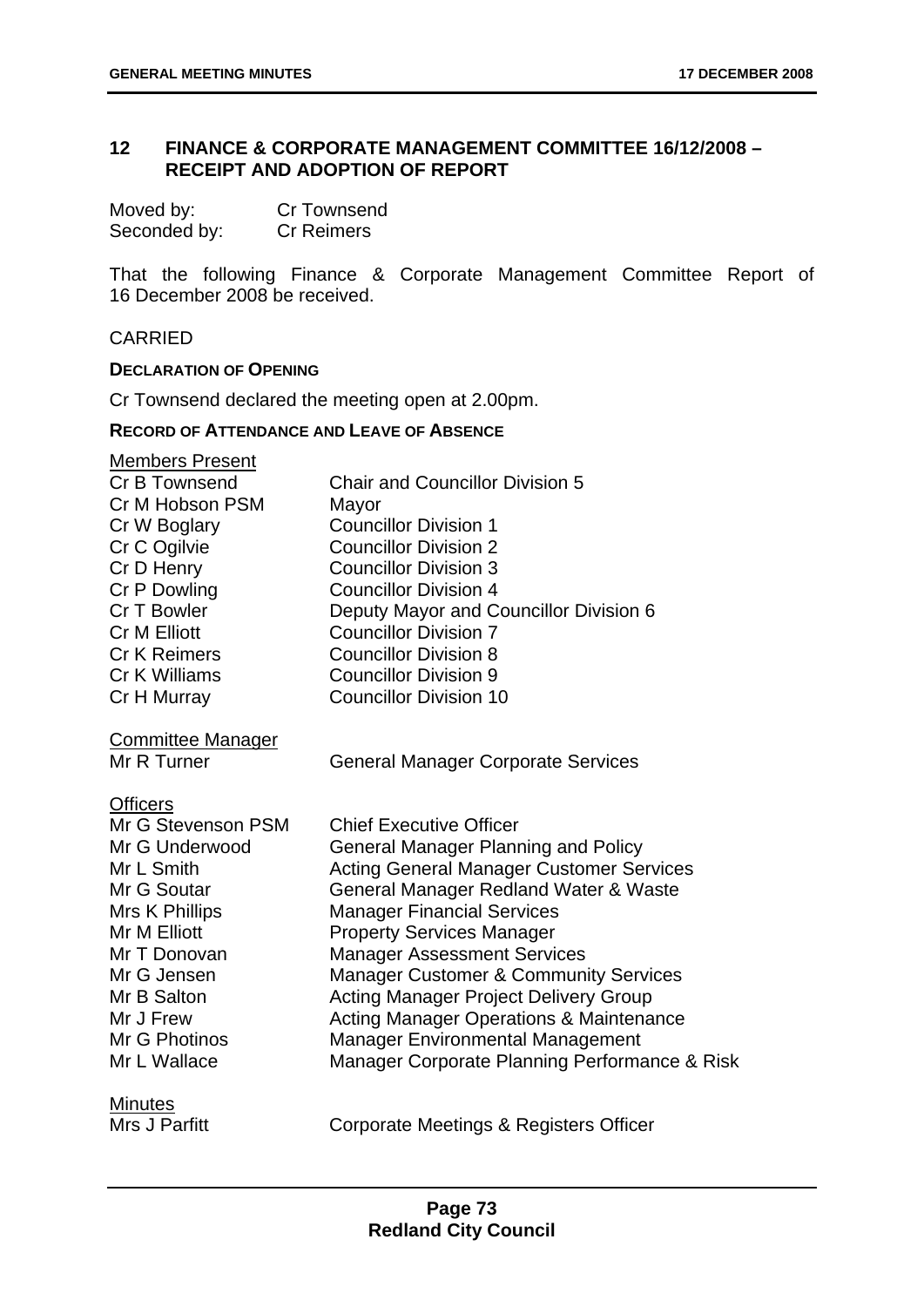### **PUBLIC PARTICIPATION AT MEETING**

Nil

**DECLARATION OF INTEREST**

Nil

## **MOTION TO ALTER THE ORDER OF BUSINESS**

Nil

[The following is a record of Councillor attendance at this committee meeting:

Cr Dowling left the meeting at 2.04pm during discussion on Item 1.2.

Cr Elliott left the meeting at 2.38pm during discussion on Item 3.1.

Cr Bowler left the meeting at 3.06pm during discussion on Item 3.3 and returned at 3.10pm during discussion on Item 3.4.

Cr Henry left the meeting at 3.26pm during discussion on Item 4.1.

Cr Bowler left the meeting at 3.36pm during discussion on Item 4.3 and returned at 3.50pm during discussion of Item 4.4.]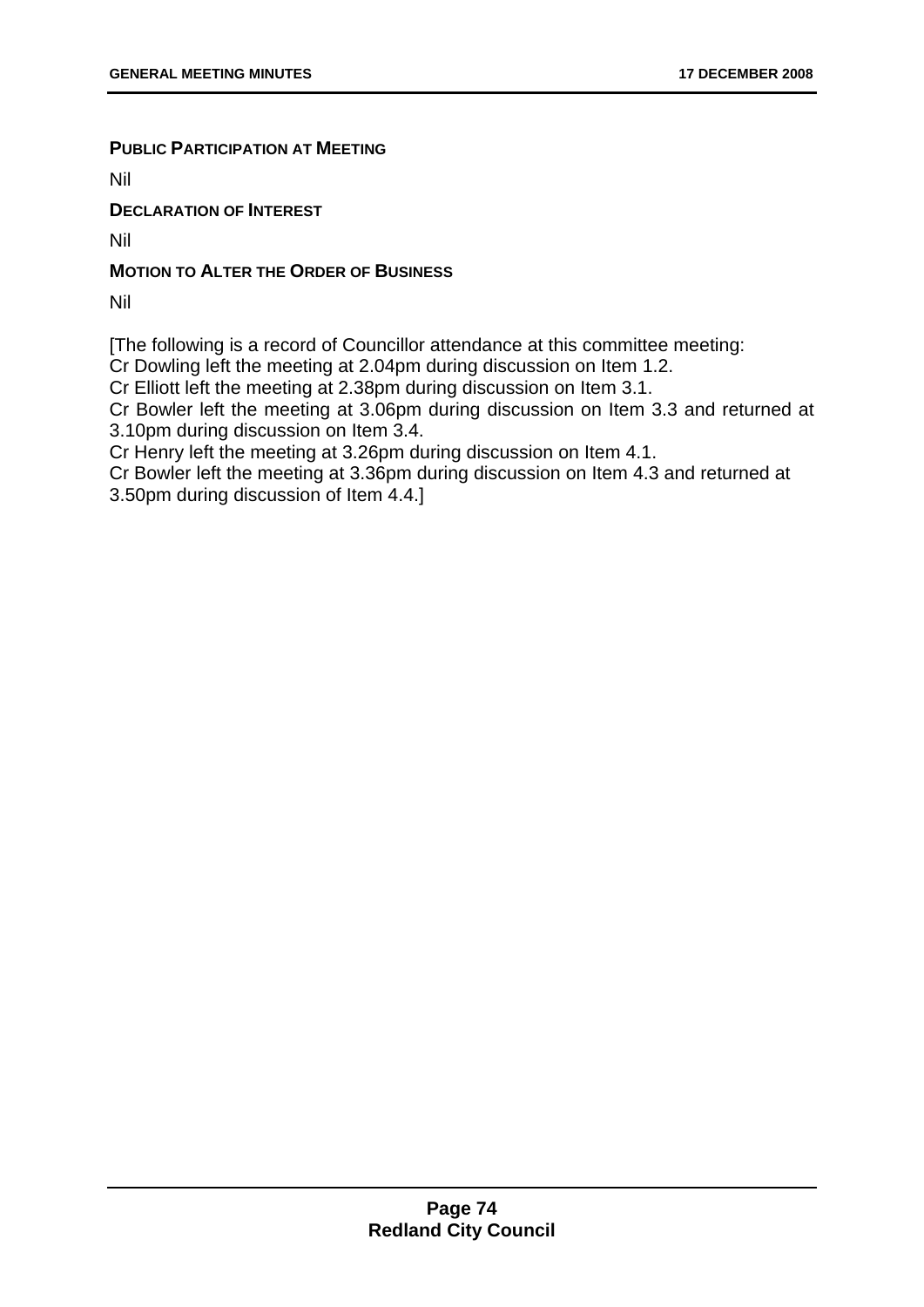## **12.1 OFFICE OF CEO**

#### **12.1.1 COUNCIL MEETING DATES 2009 AND DEVELOPMENT ASSESSMENT COMMITTEE DELEGATIONS DECEMBER 2008 TO JANUARY 2009**

| <b>Dataworks Filename:</b>       | <b>GOV Council Meeting Dates &amp; Information</b>                               |
|----------------------------------|----------------------------------------------------------------------------------|
| <b>Attachments:</b>              | <b>2009 Schedule of Meeting Dates</b>                                            |
| <b>Responsible Officer Name:</b> | <b>Gary Stevenson</b><br><b>Chief Executive Officer</b>                          |
| <b>Author Name:</b>              | <b>Thorbjorg Dunn</b><br><b>Team Leader - Corporate Meetings &amp; Registers</b> |

#### **EXECUTIVE SUMMARY**

Council is required under the *Local Government Act 1993* to set the dates and times of its Council and Committee meetings. The last Council meeting for 2008 is scheduled for 17 December.

The attached meeting schedule for January to December 2009 is attached for consideration, with a proposal to review the committee structure and schedule by the end of June 2009.

It is further recommended that Council delegate the existing powers of the Development Assessment Committee to the Mayor and Chief Executive Officer, conjointly, for the period after the last Council meeting for 2008 and the first scheduled meeting of this Committee in 2009.

#### **PURPOSE**

The purpose of this report is to recommend that Council adopts the meeting dates for 2009 as presented in the attachment, and that a review be undertaken on the existing committee structure by the end of June 2009, and to delegate the existing powers of the Development Assessment Committee to the Mayor and Chief Executive Officer from 18 December 2008 to 19 January 2009, inclusive.

#### **BACKGROUND**

- 1. Council is required under the *Local Government Act 1993* to set its committee and council meeting dates;
- 2. The last General Meeting of Council for 2008 is scheduled for 17 December;
- 3. A meeting schedule for January to December 2009 has been prepared and is presented to Council for consideration;
- 4. Councillors have requested that the existing committee structure and proposed meeting schedule be reviewed within six months;
- 5. The last meeting in 2008 of the Development Assessment Committee is scheduled for 16 December 2008 – to comply with IDAS timeframes and ensure continuity within this decision-making process, Council is requested to delegate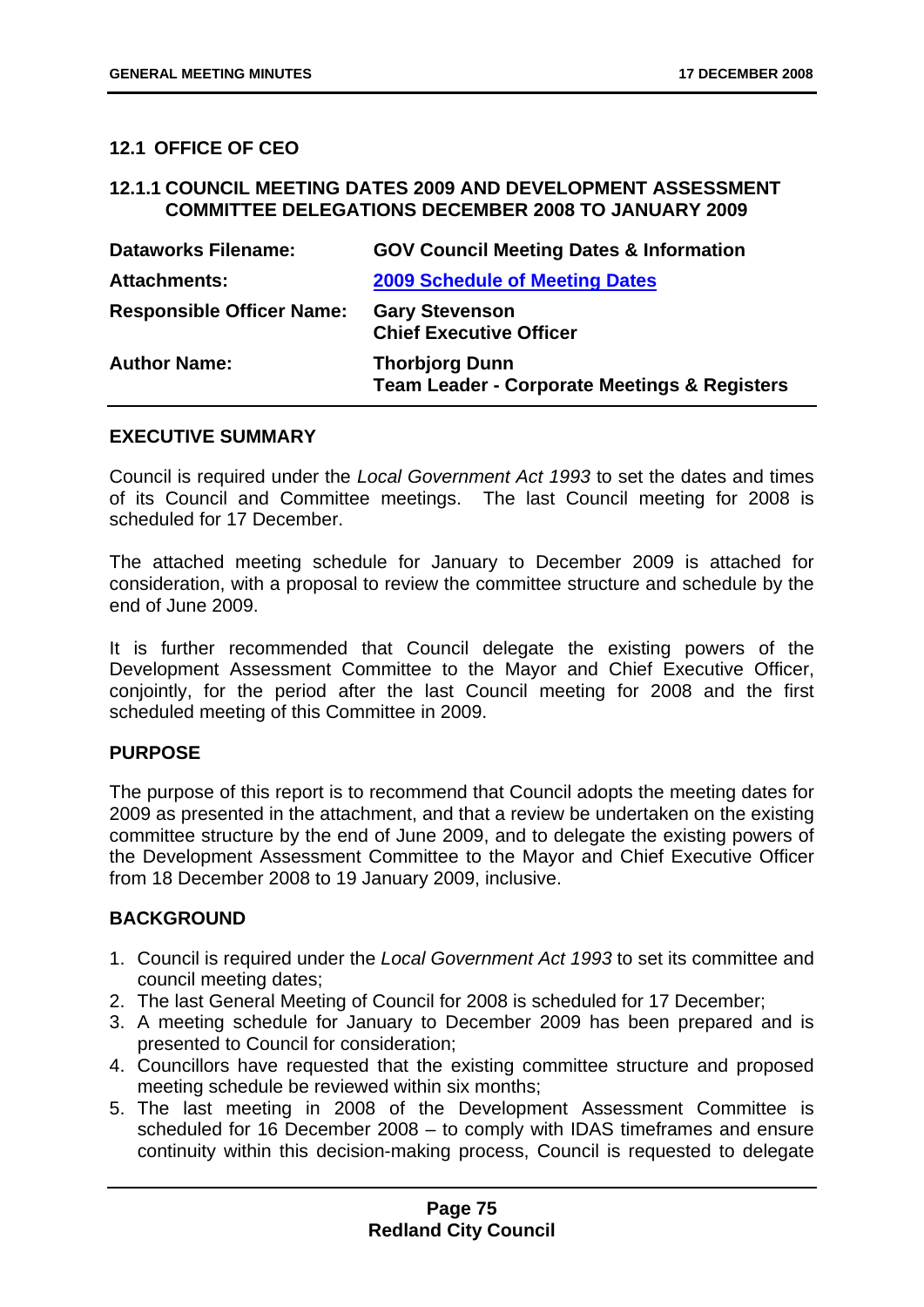the existing powers of the Development Assessment Committee to the Mayor and Chief Executive Officer from 18 December 2008 to 19 January 2009, inclusive.

#### **ISSUES**

#### Meeting Schedule 2009

Each year, Council adopts a schedule of meeting dates for its subsequent year, specifying the dates and times the statutory committee and council meetings are to be held. The attached meeting schedule is in line with the existing committee structure and schedule and shows the first round of meetings for 2009 as follows:

- 20 January at 10.00am, Development Assessment Committee;
- 20 January at 2.00pm, Redland Water & Waste Committee;
- 21 January at 9.00am, Planning & Policy Committee;
- 21 January at 2.00pm, Finance & Corporate Management Committee; and
- 28 January at 4.00pm, General Meeting.

At the April 2008 post-election meeting Council appointed these standing committees consistent with the previous structure. Council further appointed two alternating Chairs for the Planning & Policy Committee until further resolution regarding a review of this Committee's structure to consider dividing this into two standing committees. This report proposes that the Planning & Policy Committee remain as one committee, held fortnightly in accordance with the attached schedule.

Councillors have indicated that a review of the existing committee structure by the end of June 2009 would be appropriate. Pending the results of such a review, it is recommended that Council adopt the attached meeting schedule to December 2009 for administrative efficiency and consistency. Council, by resolution, may amend the meeting schedule at any time.

As outlined in the attached schedule, it is proposed that the Development Assessment Committee continue to meet fortnightly and that the Redland Water & Waste Committee and Finance & Corporate Management Committee, along with the General Meeting, continue to meet on a monthly basis.

#### <sup>U</sup>DEVELOPMENT ASSESSMENT COMMITTEE DELEGATIONS

It is proposed that the first Development Assessment Committee meeting be held on Tuesday, 20 January 2009, leaving a gap of 5 weeks for any potential decisions under the *Integrated Planning Act 1997*.

The existing powers conferred to the Development Assessment Committee are to decide development applications under the *Integrated Planning Act 1997* and provide instructions to legal Counsel for appeal matters actioned under Chapter 4 of the *Integrated Planning Act 1997*.

To comply with the Integrated Development Assessment System (IDAS) timeframes and ensure continuity within this decision-making process, it is proposed that Council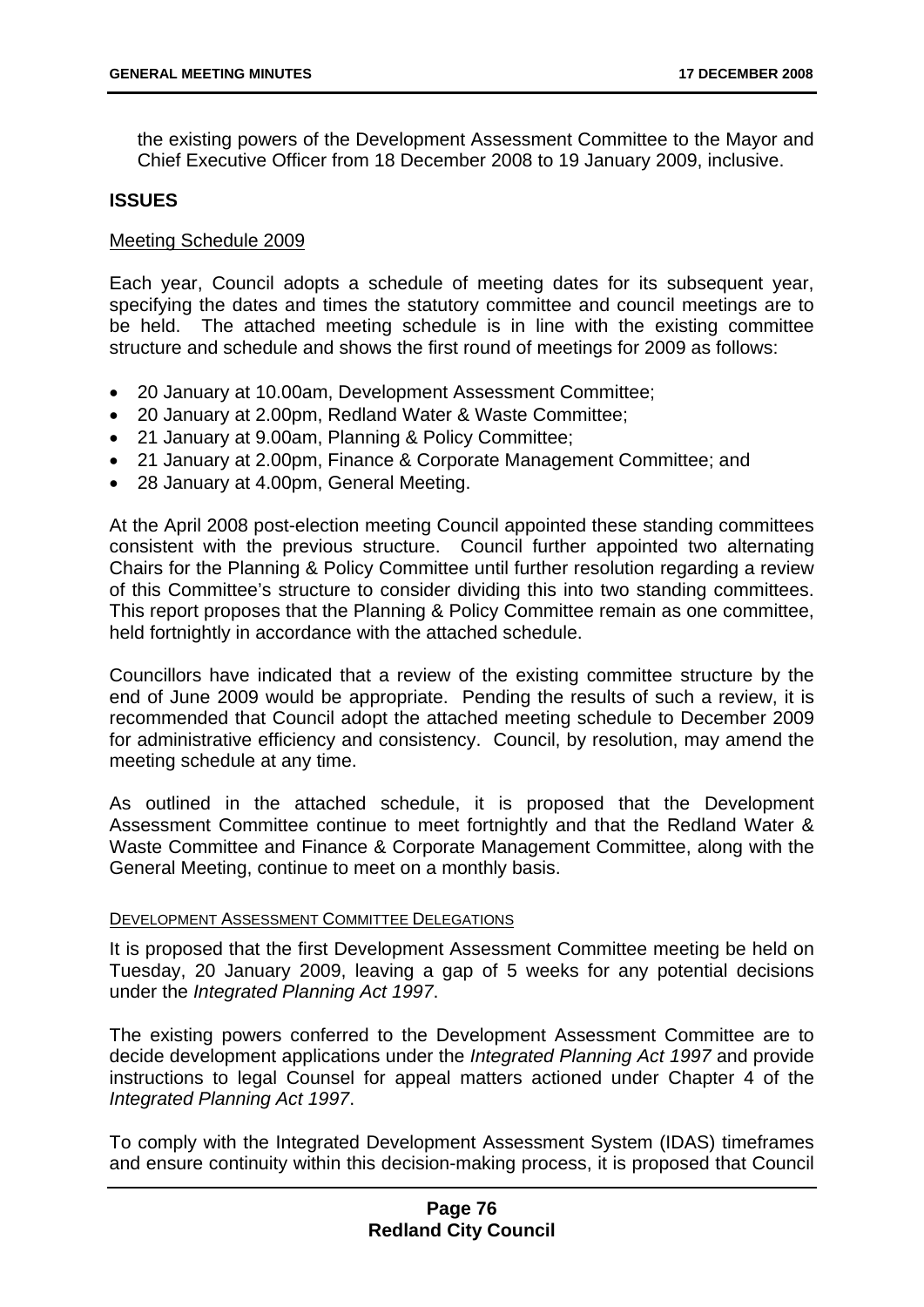delegates, under section 472 of the *Local Government Act 1993*, the powers conferred to the Development Assessment Committee, to the Mayor and Chief Executive Officer (conjointly), for the period 18 December 2008 to 19 January 2009 (inclusive), subject to the condition that this delegation can only be exercised where the Chair of the Development Assessment Committee and the relevant divisional Councillor have been:

- 1. personally provided with a copy of each development report that would normally be determined by the Development Assessment Committee; and
- 2. granted a period of three (3) business days from the receipt of the report in which to comment prior to that application being determined.

It is intended that a report be presented to the Development Assessment Committee on or before 17 February 2009, detailing all matters determined under delegated authority during the subject period.

## **RELATIONSHIP TO CORPORATE PLAN**

The recommendation in this report primarily supports Council's strategic priority to provide a clear organisational direction supported by effective leadership and a framework of policies, plans and strategies that are responsive to the community's needs and which promote accountable and ethical standards of practice.

#### **FINANCIAL IMPLICATIONS**

There are no financial implications associated with the recommendation in this report.

#### **PLANNING SCHEME IMPLICATIONS**

It is considered that the outcome of recommendations in this report will not require any amendments to the Redlands Planning Scheme.

#### **CONSULTATION**

Consultation has occurred with councillors who generally endorse the proposed schedule, subject to further discussion and review within six months.

#### **OPTIONS**

#### **PREFERRED**

That Council resolve as follows:

- 1. That the attached schedule of meeting dates and times for 2009 be adopted;
- 2. That a review be undertaken on the existing committee structure and a report on the outcome of this review presented to Council by the end of June 2009;
- 3. That for the period 18 December 2008 to 19 January 2009 (inclusive), the Mayor and Chief Executive Officer (conjointly) be delegated the existing powers of the Development Assessment Committee to:

### **Page 77 Redland City Council**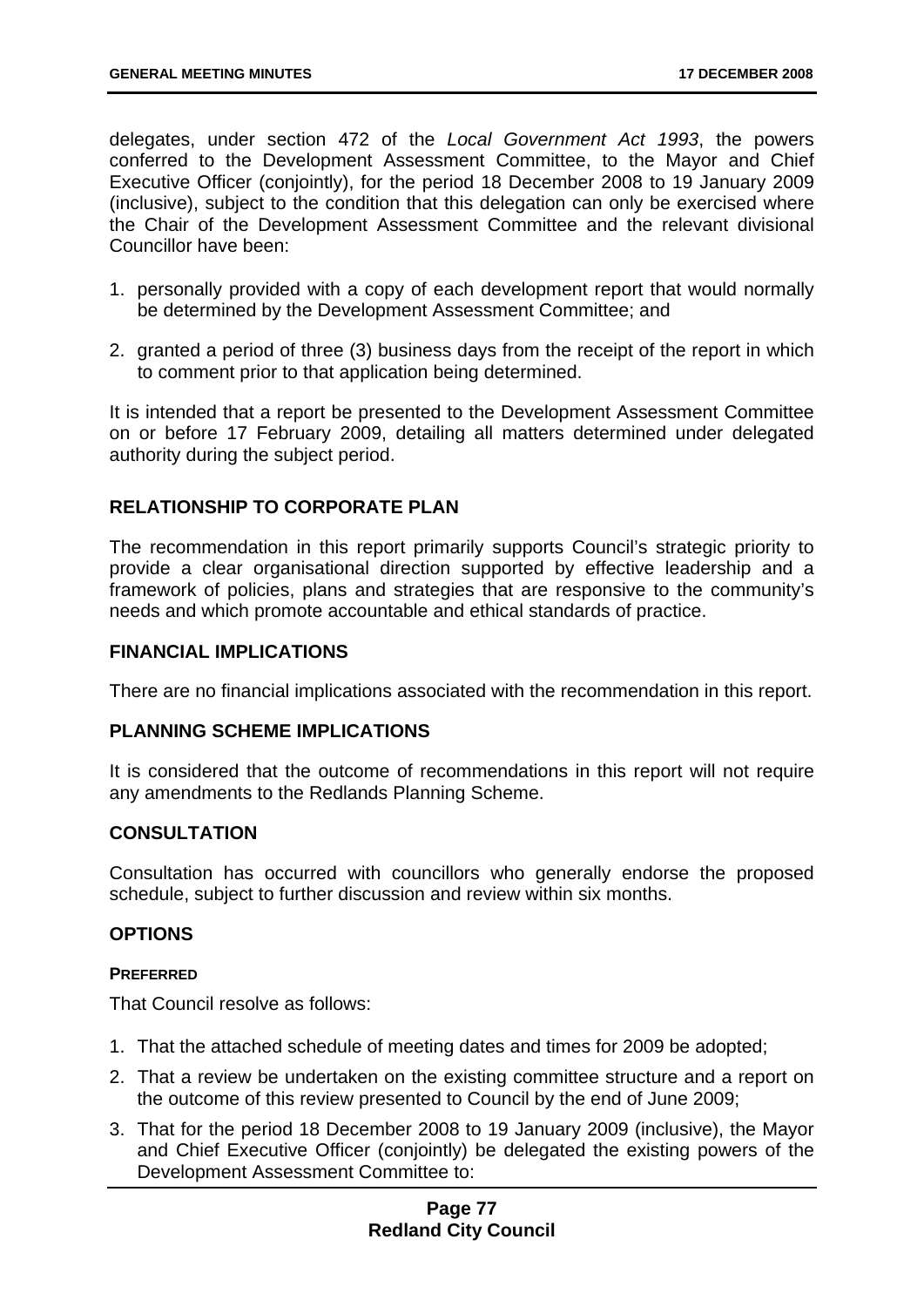- a. decide development applications under the *Integrated Planning Act 1997*; and
- b. provide instructions to legal Counsel for appeal matters actioned under Chapter 4 of the *Integrated Planning Act 1997*;
- 4. That the powers conferred in No 3 above be subject to the condition that this delegation can only be exercised where the Chair of the Development Assessment Committee and the relevant divisional Councillor have been:
	- a. personally provided with a copy of each development report subject to approval by the delegates, which would normally have been determined by the Committee; and
	- b. where the Chair and divisional Councillor have been granted a period of three (3) business days from the receipt of the report in which to comment, prior to the application being determined by the delegates.

#### **ALTERNATIVE**

That Council resolve to amend or not adopt the officer's recommendation and provide alternative resolution in this matter.

## **OFFICER'S RECOMMENDATION**

That Council resolve as follows:

- 1. That the attached schedule of meeting dates and times for 2009 be adopted;
- 2. That a review be undertaken on the existing committee structure and a report on the outcome of this review presented to Council by the end of June 2009;
- 3. That for the period 18 December 2008 to 19 January 2009 (inclusive), the Mayor and Chief Executive Officer (conjointly) be delegated the existing powers of the Development Assessment Committee to:
	- (a) decide development applications under the Integrated Planning Act 1997; and
	- (b) provide instructions to legal Counsel for appeal matters actioned under Chapter 4 of the Integrated Planning Act 1997;
- 4. That the powers conferred in No 3 above be subject to the condition that this delegation can only be exercised where the Chair of the Development Assessment Committee and the relevant divisional Councillor have been:
	- (a) personally provided with a copy of each development report subject to approval by the delegates, which would normally have been determined by the Committee; and
	- (b) where the Chair and divisional Councillor have been granted a period of three (3) business days from the receipt of the report in which to comment, prior to the application being determined by the delegates.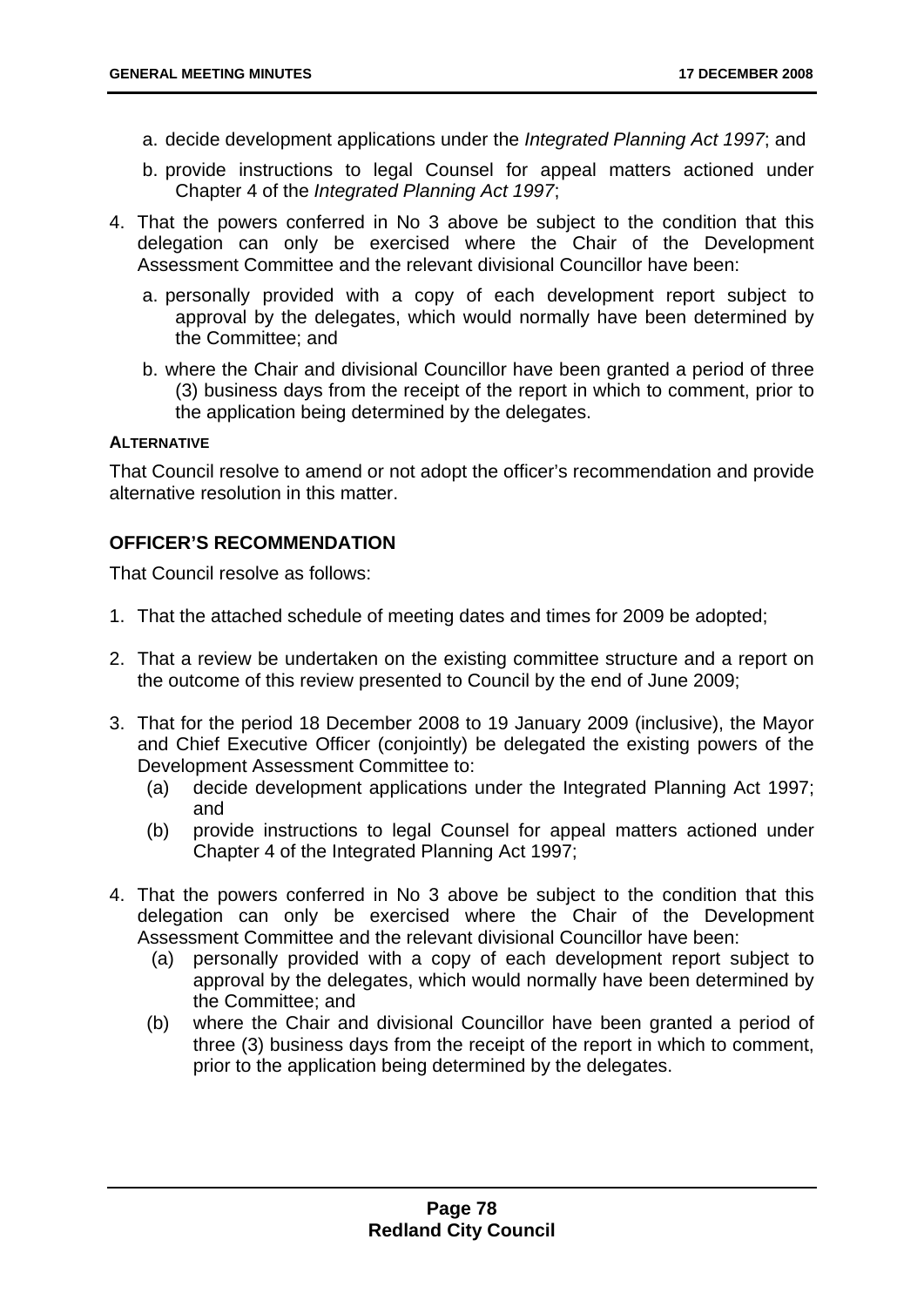### **COMMITTEE RECOMMENDATION/ COUNCIL RESOLUTION**

| Moved by:    | Cr Townsend       |
|--------------|-------------------|
| Seconded by: | <b>Cr Elliott</b> |

**That Council resolve as follows:** 

- **1. That the attached schedule of meeting dates and times for January and February 2009 be adopted;**
- **2. That a review be undertaken on the existing committee structure and a report on the outcome of this review presented to Council by the end of June 2009;**
- **3. That for the period 18 December 2008 to 19 January 2009 (inclusive), the Mayor and Chief Executive Officer (conjointly) be delegated the existing powers of the Development Assessment Committee to:** 
	- **(a) decide development applications under the Integrated Planning Act 1997; and**
	- **(b) provide instructions to legal Counsel for appeal matters actioned under Chapter 4 of the Integrated Planning Act 1997;**
- **4. That the powers conferred in No 3 above be subject to the condition that this delegation can only be exercised where the Chair of the Development Assessment Committee and the relevant divisional Councillor have been:** 
	- **(a) personally provided with a copy of each development report subject to approval by the delegates, which would normally have been determined by the Committee; and**
	- **(b) where the Chair and divisional Councillor have been granted a period of three (3) business days from the receipt of the report in which to comment, prior to the application being determined by the delegates.**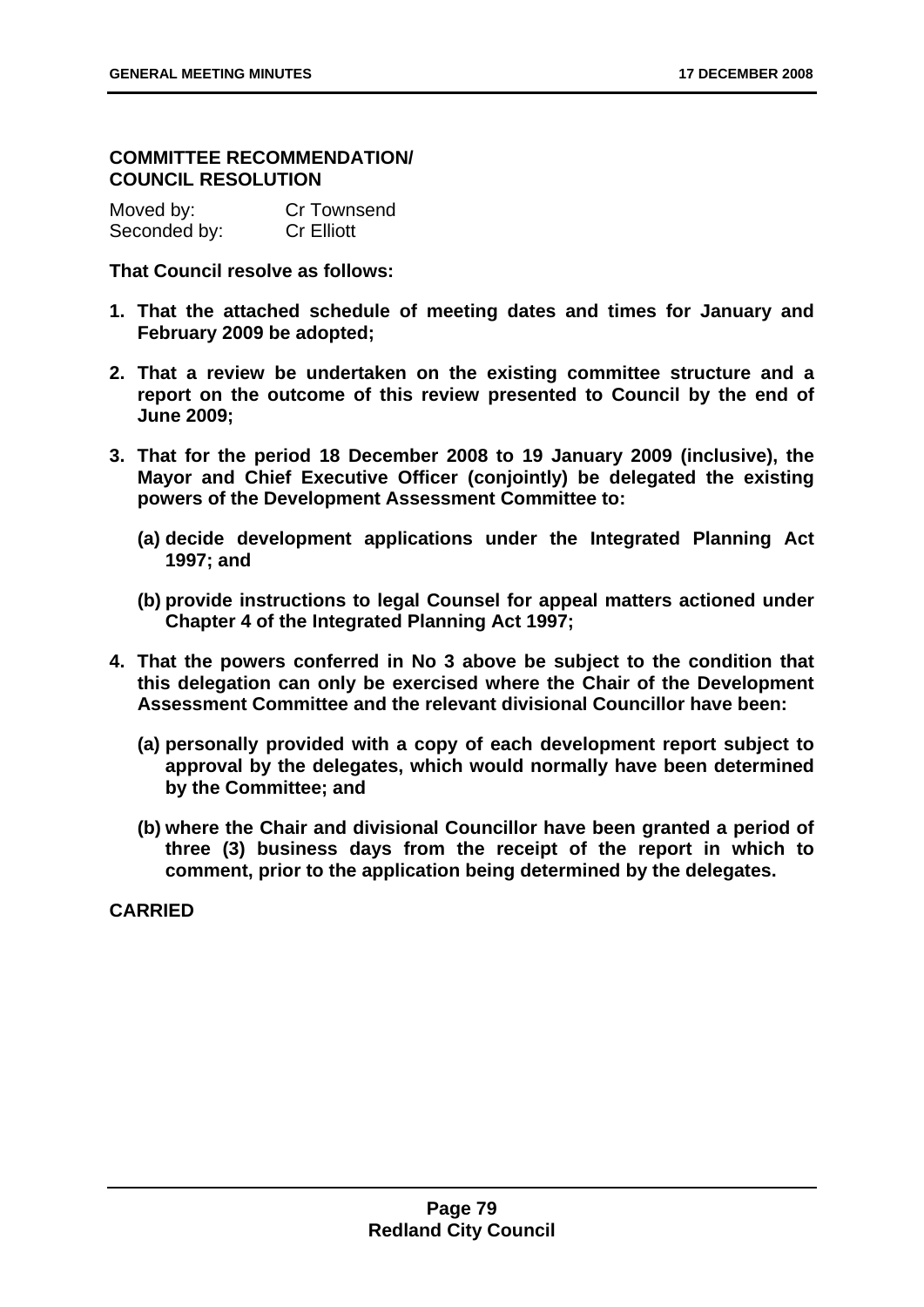### **12.1.2 EXPENSES REIMBURSEMENT AND PROVISION OF FACILITIES FOR COUNCILLORS**

| <b>Dataworks Filename:</b>       | <b>GOV Councillors - Expenses Reimbursement</b><br><b>Policy</b> |
|----------------------------------|------------------------------------------------------------------|
| <b>Attachment:</b>               | <b>POL-3076</b>                                                  |
| <b>Responsible Officer Name:</b> | <b>Gary Stevenson</b><br><b>Chief Executive Officer</b>          |
| <b>Author Name:</b>              | <b>Ray Turner</b><br><b>General Manager Corporate Services</b>   |

#### **EXECUTIVE SUMMARY**

At the General Meeting on the 29 October 2008, Council adopted changes to policy POL-3076 Expenses Reimbursement and Provision of Facilities for Councillors.

Council was advised verbally and by correspondence in July 2008 that the Director General of the Department of Local Government, Sport and Recreation was no longer required to approve changes to Councillors' expenses reimbursement policy prior to formal council adoption.

We have now been advised that this change will not apply until proposed amendments to the *Local Government Act* take effect in 2009.

Consequently, Director General approval for the policy adopted on 29 October 2008 was received on 25 November 2008.

Under the requirements of the *Local Government Act 1993*, the policy is now resubmitted to Council for approval.

Section 250 AT of the *Local Government Act 1993* requires that a public notice of the revised policy must be placed in the local newspaper. The full policy is available on Council's website.

## **PURPOSE**

The purpose of the report is to present POL-3076 Expenses Reimbursement and Provision of Facilities for Councillors to Council for approval.

#### **CONSULTATION**

Councillors have directed the changes to POL-3076.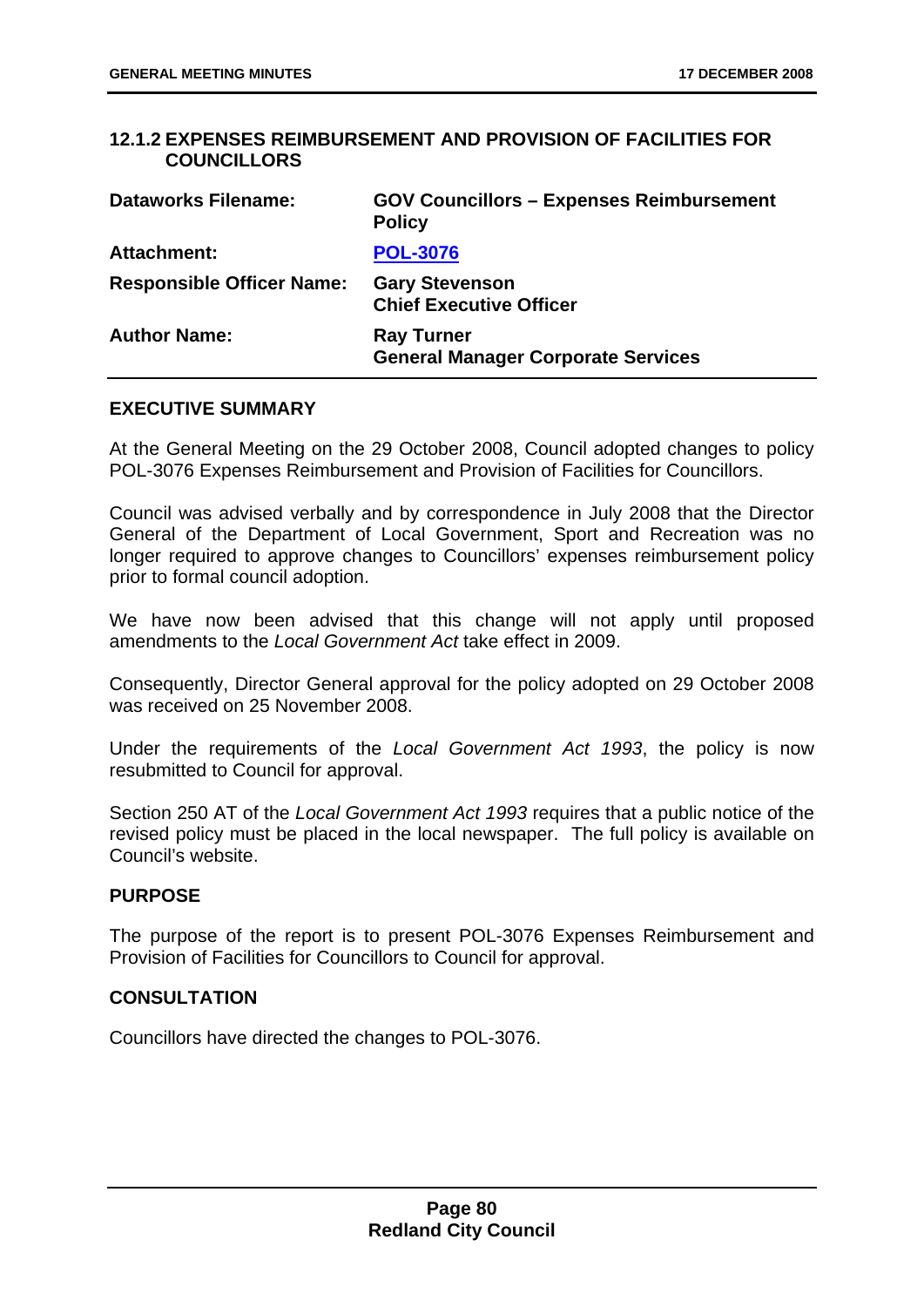### 80B**OFFICER'S/COMMITTEE RECOMMENDATION/ COUNCIL RESOLUTION**

Moved by: Cr Townsend Seconded by: Cr Elliott

**That Council resolve that the revised policy POL-3076 Expenses Reimbursement and Provision of Facilities for Councillors, as attached be adopted.**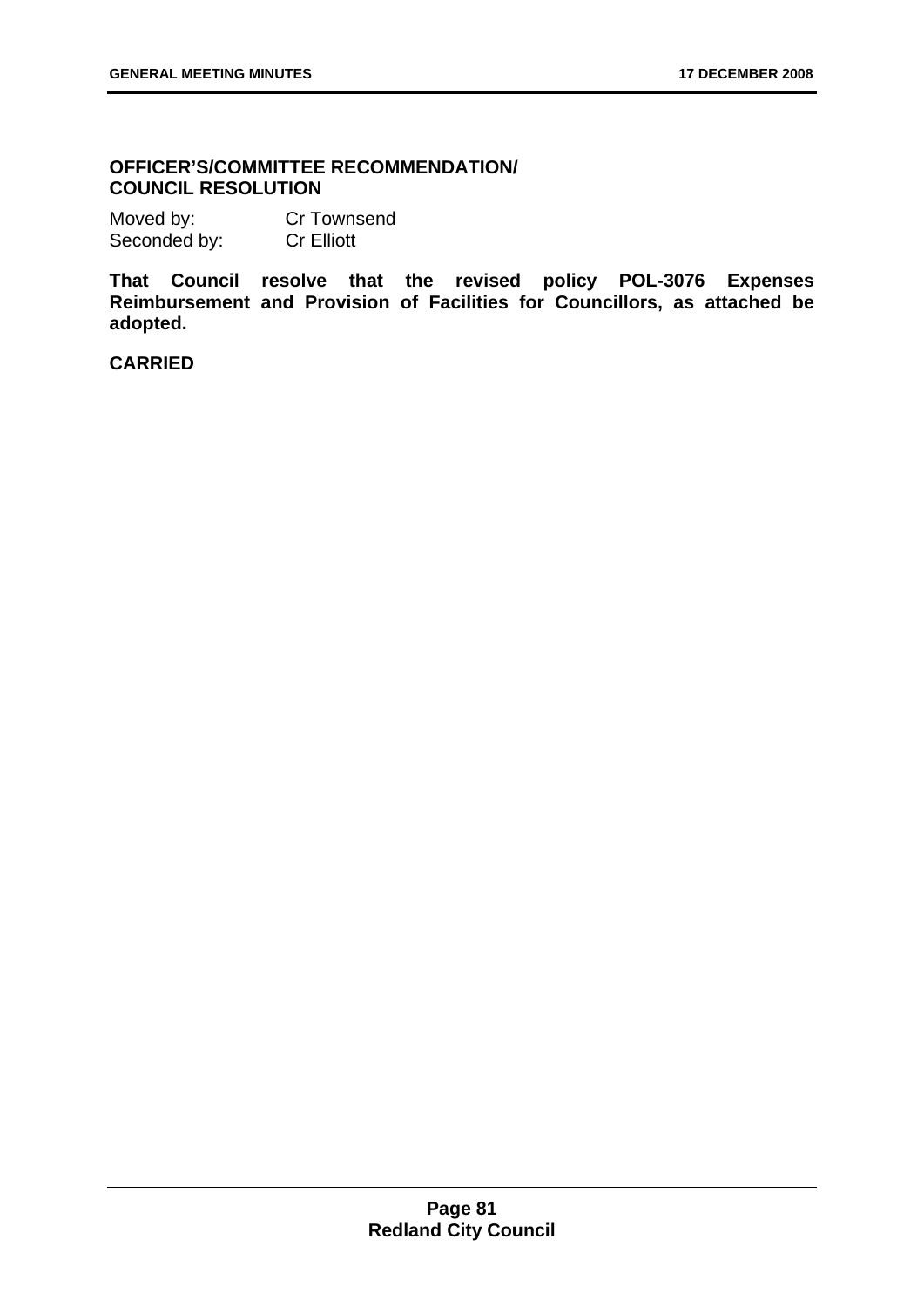### **12.2 CORPORATE SERVICES**

#### **12.2.1 NOVEMBER 2008 - MONTHLY FINANCIAL REPORTS**

| <b>Dataworks Filename:</b>       | <b>FM Monthly Financial Reports to Committee</b>                 |
|----------------------------------|------------------------------------------------------------------|
| Attachment:                      | <b>2008 November EOM Financial and Project</b><br><b>Reports</b> |
| <b>Responsible Officer Name:</b> | <b>Kerry Phillips</b><br><b>Manager Financial Services</b>       |
| <b>Author Name:</b>              | <b>Deborah Hall</b><br><b>Finance Officer</b>                    |

#### **EXECUTIVE SUMMARY**

Section 528(1) of the *Local Government Act 1993* requires that Council's statement of accounts be presented at an ordinary monthly meeting.

The attachments to this report present the November 2008 financial statement of accounts to Council and provide detailed analytical commentary. The revised budget figures in the attachment are following the Quarter 1 Budget Review.

All of the seven Key Financial Performance Indicators exceeded targets set at the beginning of the financial year. These are:

- level of dependence on general rate revenue;
- ability to pay our bills  $-$  current ratio;
- ability to repay our debt debt servicing ratio;
- cash balance;
- cash balances cash capacity in months;
- longer term financial stability debt to assets ratio; and
- operating performance.

Council's end of month operating financial result (Earnings Before Interest, Tax and Depreciation – EBITD) is ahead of budget by \$8.5 million, with operating expenditure favourable by \$8.7 million and operating revenue unfavourable by \$0.2 million.

The cash flow position for the year is ahead of original forecast levels by \$12.8 million, although we started the year with \$9.1 million more than was previously budgeted. The cash held is ahead of the target range of \$32 million to \$42 million at \$84.4 million.

#### **PURPOSE**

The purpose is to present the November 2008 report to Council and explain the content and analysis of the report. Section 528 of the *Local Government Act 1993*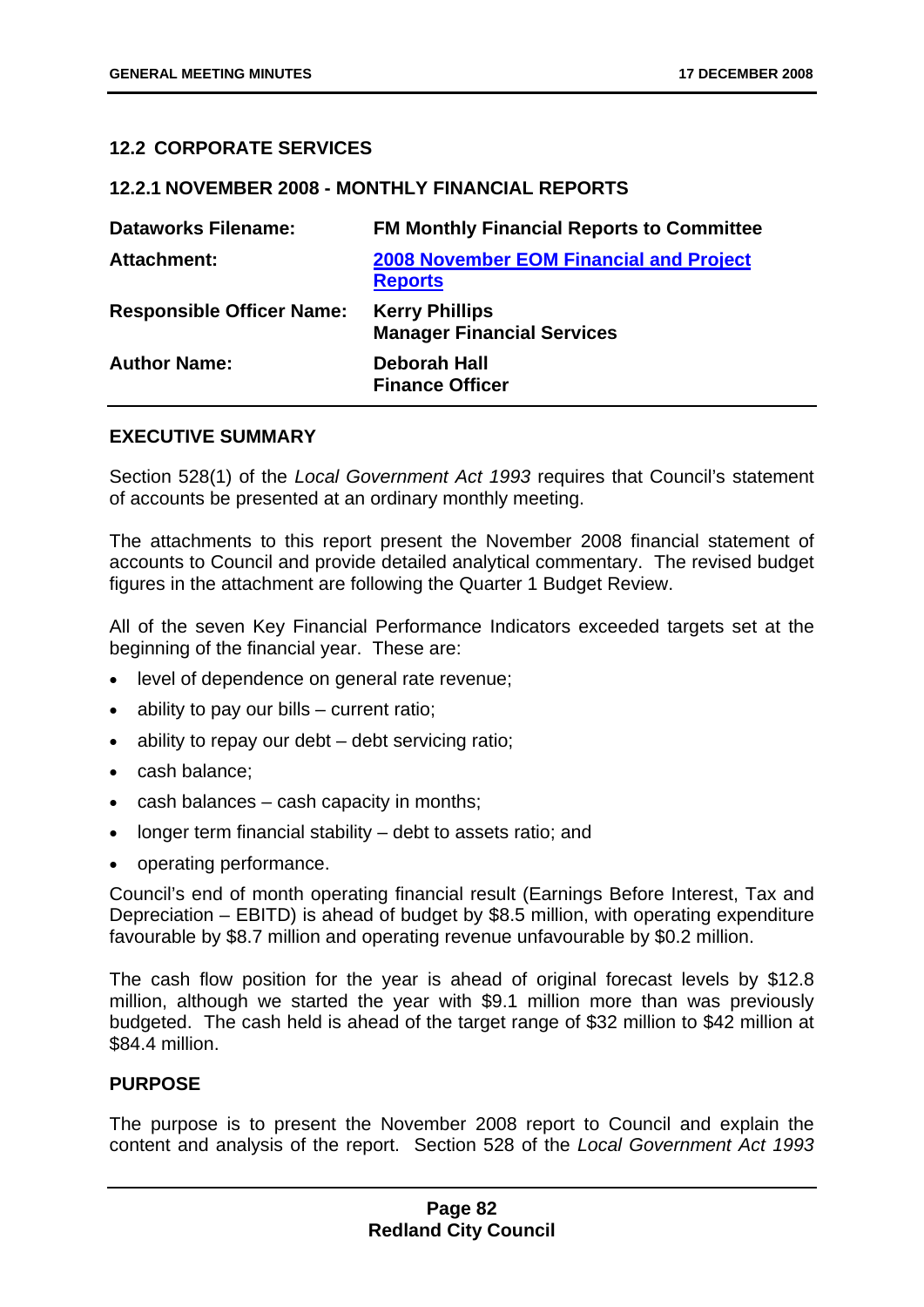requires the Chief Executive Officer of a local government to present statements of its accounts to the local government.

### **BACKGROUND**

The Corporate Plan contains a strategic priority to ensure the long term financial viability of Redland City and provide public accountability in financial management. For organisational effectiveness, it is important that Council receive and understand the monthly financial statements.

### **ISSUES**

The following elements, shown in the attachments, comprise the End of Month Financial Reports for November 2008:

### **Corporate Financial Report Card (A)**

- Operating Revenue compared with Budget;
- General Operating Costs compared with Budget;
- Capital Expenditure compared with Budget;
- Cash Position; and
- Employee Costs compared with Budget.

### **Report Card Analysis (B)**

Classifies variances between revised budget and actual results as being either timing or permanent variances as well as favourable or unfavourable. Timing variances are anticipated to disappear once 30 June 2009 figures are produced. Permanent variances imply the variance will remain into the next financial year.

## **Council Financial Report 1 (C)**

Shows the percentage variance of year to date actual results compared with year to date budget by colour indicators.

#### **Council Financial Report 2 (D)**

Shows year to date actual results compared with annual and year to date budgets. This report has a brief commentary on all year to date variances greater than \$20,000.

An **Operational Statement by Strategic Priority (E)**; a **Balance Sheet (F)**, an **Investment Summary (G)**, a **Statement of Cash Flows (H)**, **Financial Stability Ratios Report (I),** a **Community Benefit Fund Report (J)** and a **Fuel Consumption Report (K)** have been included to provide the complete picture of Council's finances.

#### **RELATIONSHIP TO CORPORATE PLAN**

The recommendation in this report primarily supports Council's strategic priority to support the organisation's capacity to deliver services to the community by building a skilled, motivated and continually learning workforce, ensuring assets and finances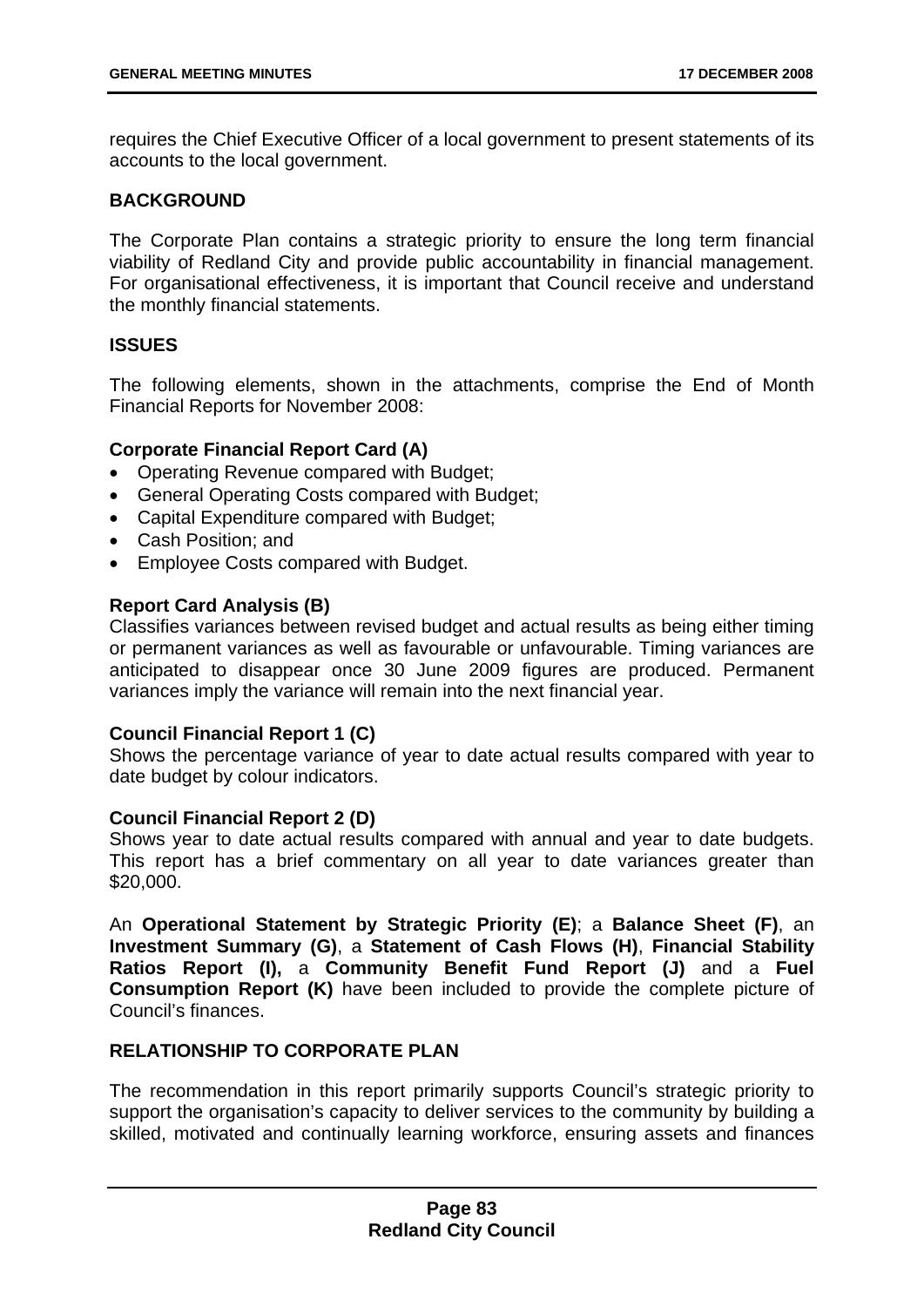are well managed, corporate knowledge is captured and used to best advantage, and that services are marketed and communicated effectively.

### **FINANCIAL IMPLICATIONS**

The overall financial position as at the end of November 2008 remains strong with EBITD of \$28.3 million (\$8.5 million ahead of budget). This result is due to total operating revenue of \$75.2 million (\$0.2 million behind budget) and total operating costs of \$46.9 million (favourable variance of \$8.7 million).

### **Operating Revenue**

Rates and utility charges are unfavourable by \$81,000, in the main due to water access and consumption. A permanent variance is environmental special charges \$36,000. Fees and charges are under budget by \$0.5 million due in part to the slowing of the market since the budget was adopted and the unfavourable variances are all timing variances at this stage. Operating grants and subsidies is under budget by \$0.1 million, timing variances in the main although of particular note is the Federal Assistance Grant which is a permanent positive variance. Interest rates and surplus funds have been higher than anticipated, resulting in a \$0.3 million variance in external interest to be addressed at the quarter 2 budget review. Other revenue is favourable by \$0.2 million due in the main to high volumes in both water and wastewater recoverable works.

### **Operating Expenditure**

Employee costs are under budget by \$0.4 million due to vacancies, goods and services is under budget by \$4.3 million, all are timing variances except for \$4.1 million favourable variance for the bulk water assets market value adjustment and \$40,000 reimbursement of RWW insurance payout.

#### **Capital Revenue**

Capital contributions and donations are over budget by \$0.8 million due to budget splits in the main. The unfavourable variance of \$0.9 million in capital grants and subsidies is expected to disappear by the end of the financial year.

#### **Capital Expenditure**

Capitalised goods and services is under budget at the end of November by \$3.0 million, all actuals are expected to come in line with budgeted amounts by year-end at this stage. Capitalised employee costs are under budget by \$0.3 million, all timing variances that are expected to disappear by 30 June 2009.

The investment of surplus funds for the month returned a weighted average rate of return of 7.58%, which is slightly behind the UBS Bank Bill Index of 7.86%. These returns are reported on a monthly weighted average return and Council benchmarks the funds against the UBS Australia Bank Bill Index. Interest return is reported on both an annual effective and nominal rate of return.

The cash balance exceeds the target range of \$32 million to \$42 million at the end of November 2008, at \$84.4 million which is equivalent to 8.3 months cash capacity.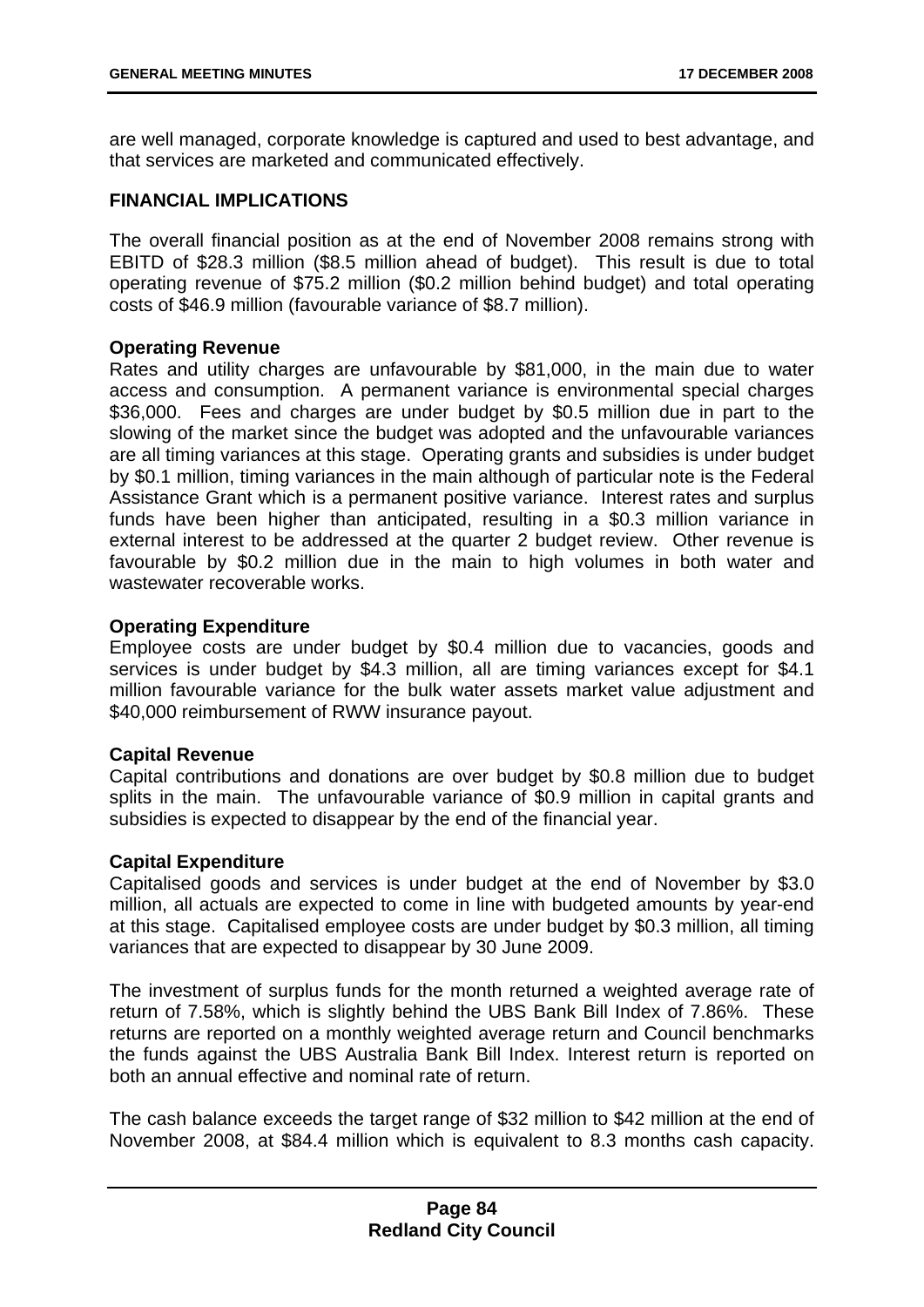Council is intentionally maintaining a higher balance than target whilst it monitors the impact of the structural reforms to the water business.

### **PLANNING SCHEME IMPLICATIONS**

It is considered that the outcome of recommendations in this report will not require any amendments to the Redlands Planning Scheme.

### **CONSULTATION**

Consultation has taken place amongst the Executive Leadership Group.

### **OPTIONS**

#### **PREFERRED**

That Council note the End of Month Financial Reports for November 2008 and explanations as presented in the attachments.

#### **ALTERNATIVE**

That Council requests additional information.

#### 81B**OFFICER'S/COMMITTEE RECOMMENDATION/ COUNCIL RESOLUTION**

Moved by: Cr Townsend Seconded by: Cr Elliott

**That Council resolve to note the End of Month Financial Reports for November 2008 and explanations as presented in the following attachments:** 

- **1. Corporate Financial Report Card;**
- **2. Report Card Analysis;**
- **3. First Council Financial Report;**
- **4. Second Council Financial Report;**
- **5. Operational Statement by Strategic Priority;**
- **6. Balance Sheet;**
- **7. Investment Summary;**
- **8. Statement of Cash Flows;**
- **9. Financial Stability Ratios Report;**
- **10. Community Benefit Fund Report; and a**
- **11. Fuel Consumption Report.**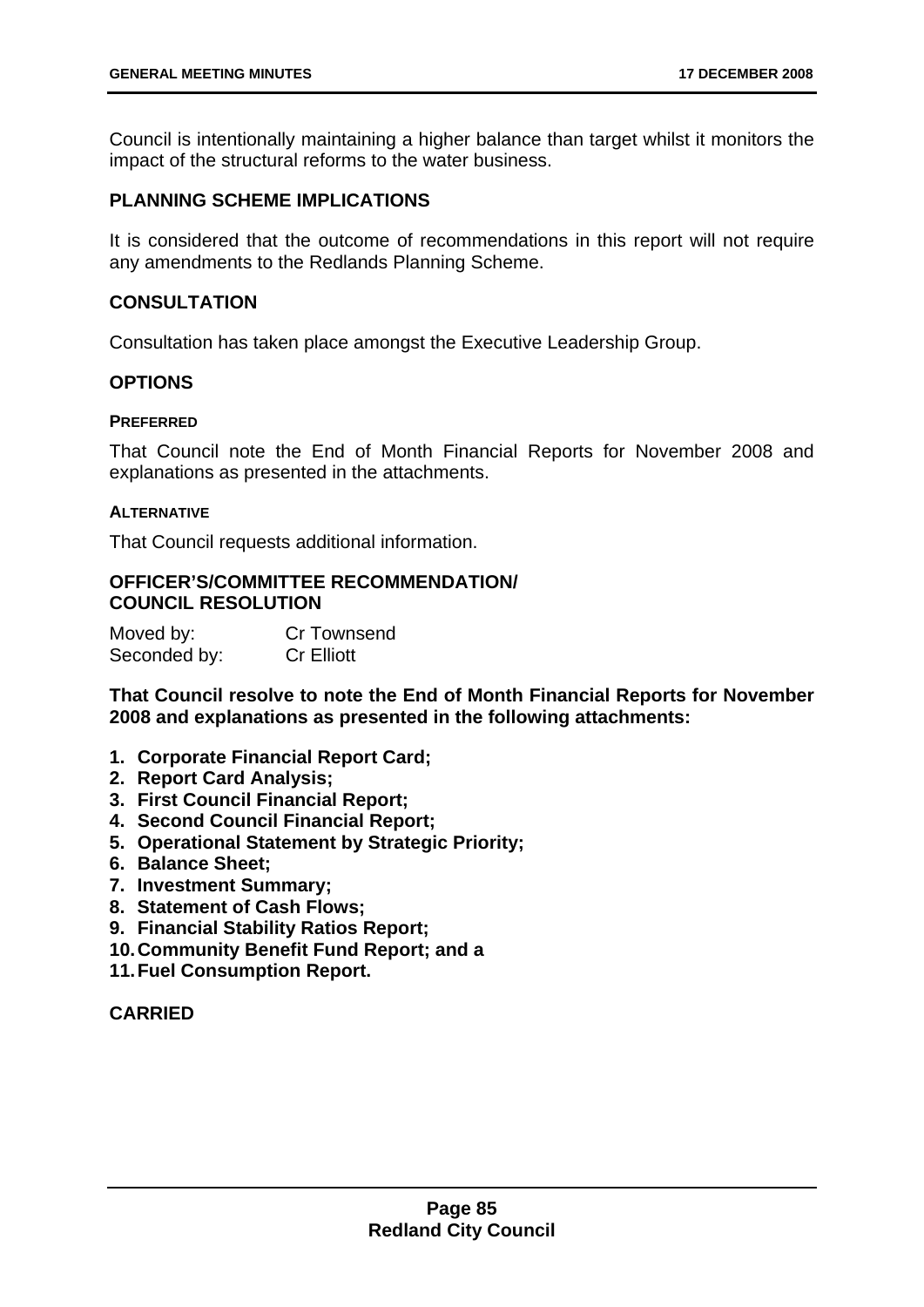# **12.2.2 LEASING OF COUNCIL PREMISES – 8 DOLLERY ROAD, CAPALABA**

| <b>Dataworks Filename:</b>       | P.312070                                                                 |
|----------------------------------|--------------------------------------------------------------------------|
| <b>Attachments:</b>              | <b>Site Plan</b>                                                         |
| <b>Responsible Officer Name:</b> | <b>Brian Lewis</b><br><b>Corporate Acquisitions Fleet and Facilities</b> |
| <b>Author Name:</b>              | <b>Mery Elliott</b><br><b>Property Services Manager</b>                  |

### **EXECUTIVE SUMMARY**

Council is the owner of a commercial building at 8 Dollery Road, Capalaba described as Lot 2 on SP151955 and have leased the premises for the last 10 years to commercial tenants.

One of the tenants, Coventry Spare Parts (previously Thompsons Spare Parts) has vacated the building, and Council now needs to approve the lease of the vacant space to an alternative tenant.

#### **PURPOSE**

The purpose of this report is to recommend that Council agree to lease the subject vacant tenancy for a term of 3 years plus a 3 year option.

#### **BACKGROUND**

The building at 8 Dollery Road, Capalaba was purchased by Council over 10 years ago in order to provide a connecting road link from Raymond Street to Dollery Road.

The building is divided into 4 commercial tenancies. The tenancy previously occupied by Coventry Spare Parts has now become vacant.

#### **ISSUES**

The vacant tenancy occupies an area of 820.8m², and an offer has been received from a prospective tenant for the lease of this space at a commercial rate for a term of 3 years plus an option of a further 3 years. The first offer from the prospective tenant was on the basis of a term of 5 years plus a 5 year option, however following negotiations, they have agreed to accept a 3 year plus 3 year option lease which is considered more appropriate. A lease for a term less than that offered will not be acceptable to the Lessee.

#### **RELATIONSHIP TO CORPORATE PLAN**

The recommendation primarily supports Council's strategic priority to ensure the long term financial viability of the City and provide public accountability in financial management.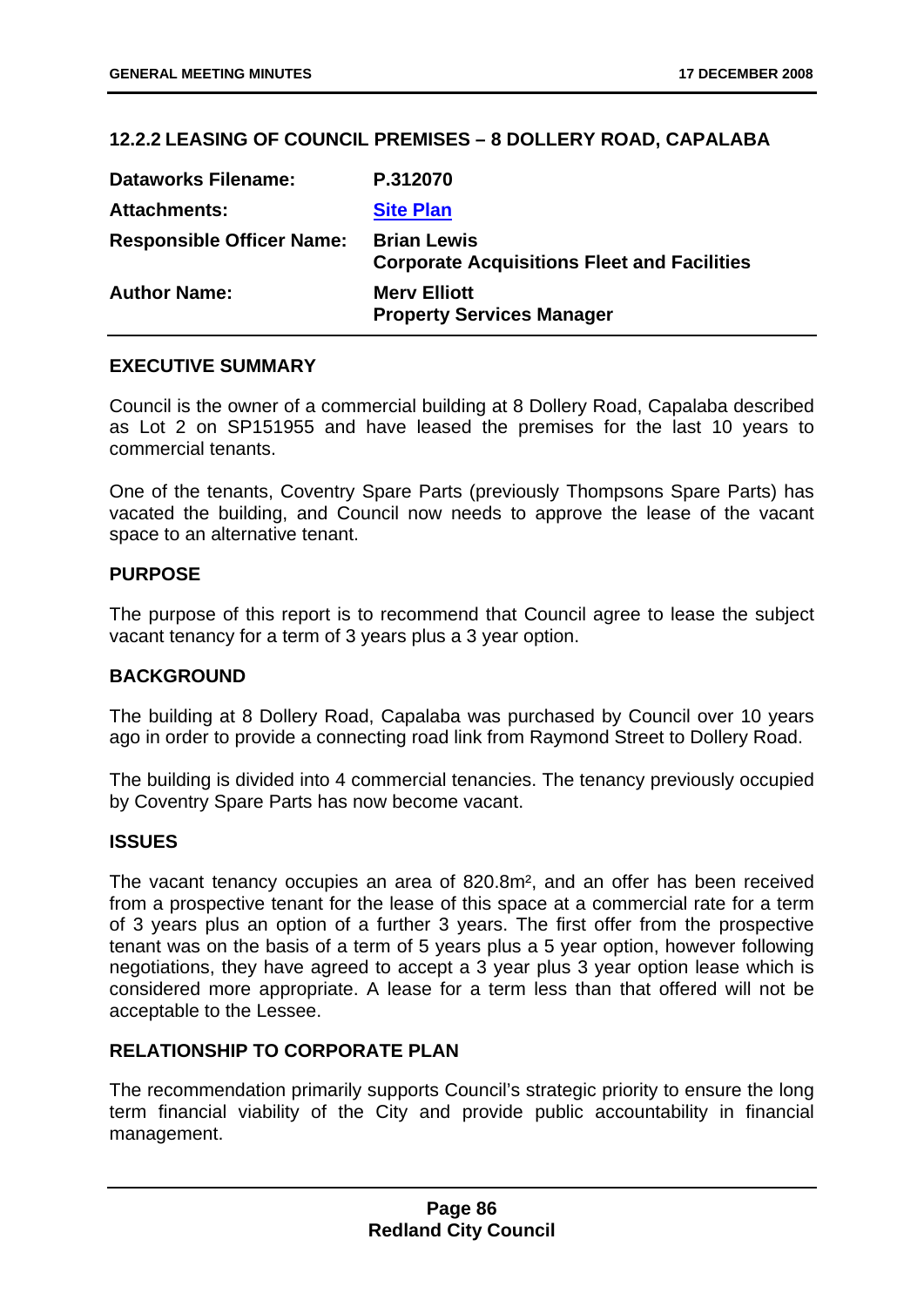### **FINANCIAL IMPLICATIONS**

Whilst the building is unoccupied, Council are losing a substantial amount of rental income that has been included in the 2008/09 budget.

### **CONSULTATION**

The Property Services Manager has consulted with the Executive Leadership Group.

#### **OPTIONS**

#### **PREFERRED**

That Council resolve as follows:

- 1. To agree to the lease of the subject tenancy at 8 Dollery Road, Capalaba for a term of 3 years plus an option for a further 3 years on terms and conditions considered satisfactory by the Chief Executive Officer;
- 2. To delegate authority to the Chief Executive Officer to sign all necessary documentation; and
- 3. To delegate authority to the Chief Executive Officer to grant new leases in the premises at 8 Dollery Road, Capalaba should it become vacant in the future, and authorise the Chief Executive Officer to sign all necessary documentation.

## **ALTERNATIVE**

That Council not agree to the leasing of the subject premises.

#### **OFFICER'S RECOMMENDATION**

That Council resolve as follows:

- 1. To agree to the lease of the subject tenancy at 8 Dollery Road, Capalaba for a term of 3 years plus an option for a further 3 years on terms and conditions considered satisfactory by the Chief Executive Officer;
- 2. To delegate authority to the Chief Executive Officer to sign all necessary documentation; and
- 3. To delegate authority to the Chief Executive Officer to grant new leases in the premises at 8 Dollery Road, Capalaba should it become vacant in the future, and authorise the Chief Executive Officer to sign all necessary documentation.

### **COMMITTEE DISCUSSION**

Committee agreed to delete Officer's Recommendation 3 as Capalaba is currently undergoing Master Planning.

### **COMMITTEE RECOMMENDATION/ COUNCIL RESOLUTION**

Moved by: Cr Townsend Seconded by: Cr Elliott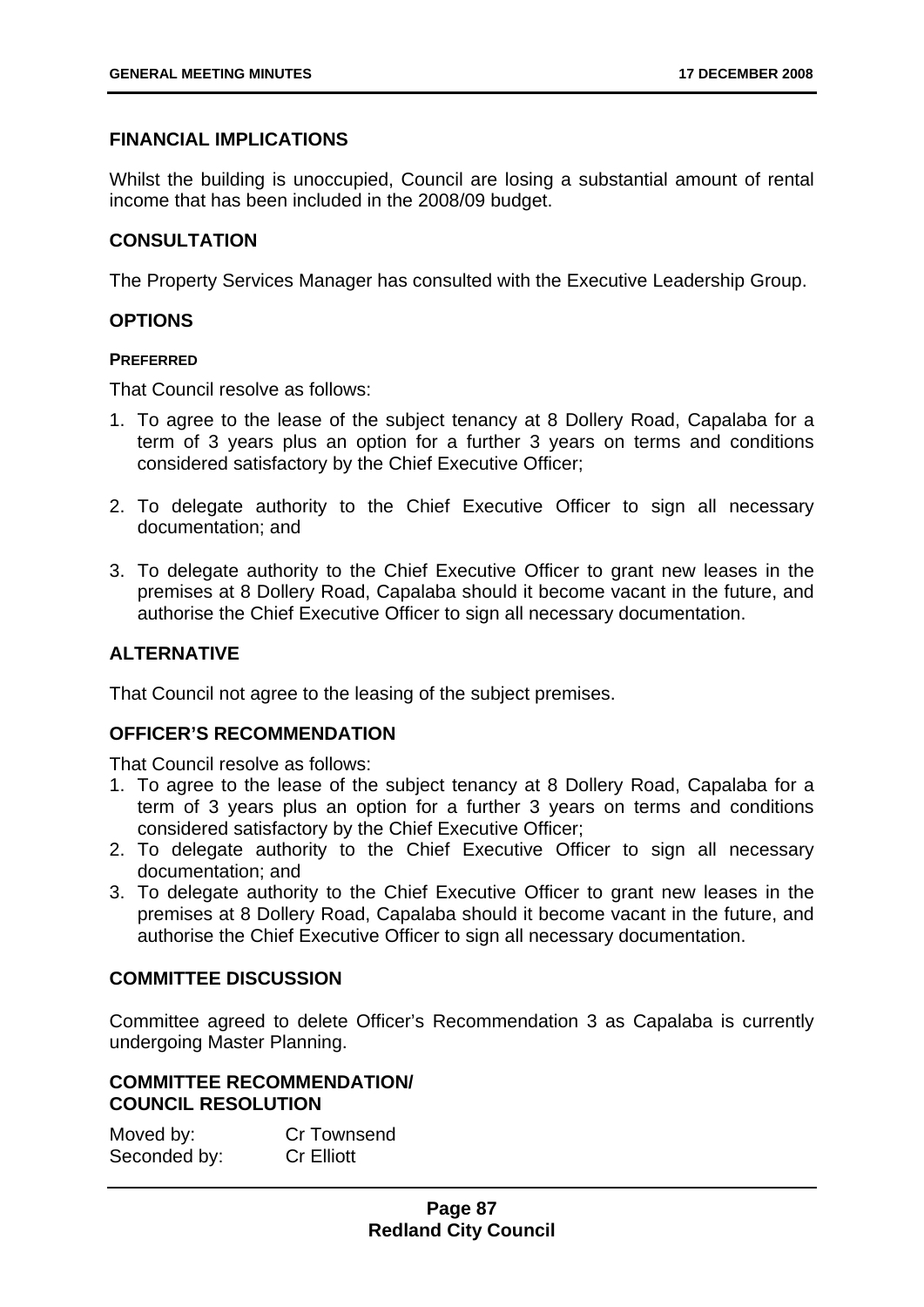**That Council resolve as follows:** 

- **1. To agree to the lease of the subject tenancy at 8 Dollery Road, Capalaba for a term of 3 years plus an option for a further 3 years on terms and conditions considered satisfactory by the Chief Executive Officer; and**
- **2. To delegate authority to the Chief Executive Officer to sign all necessary documentation.**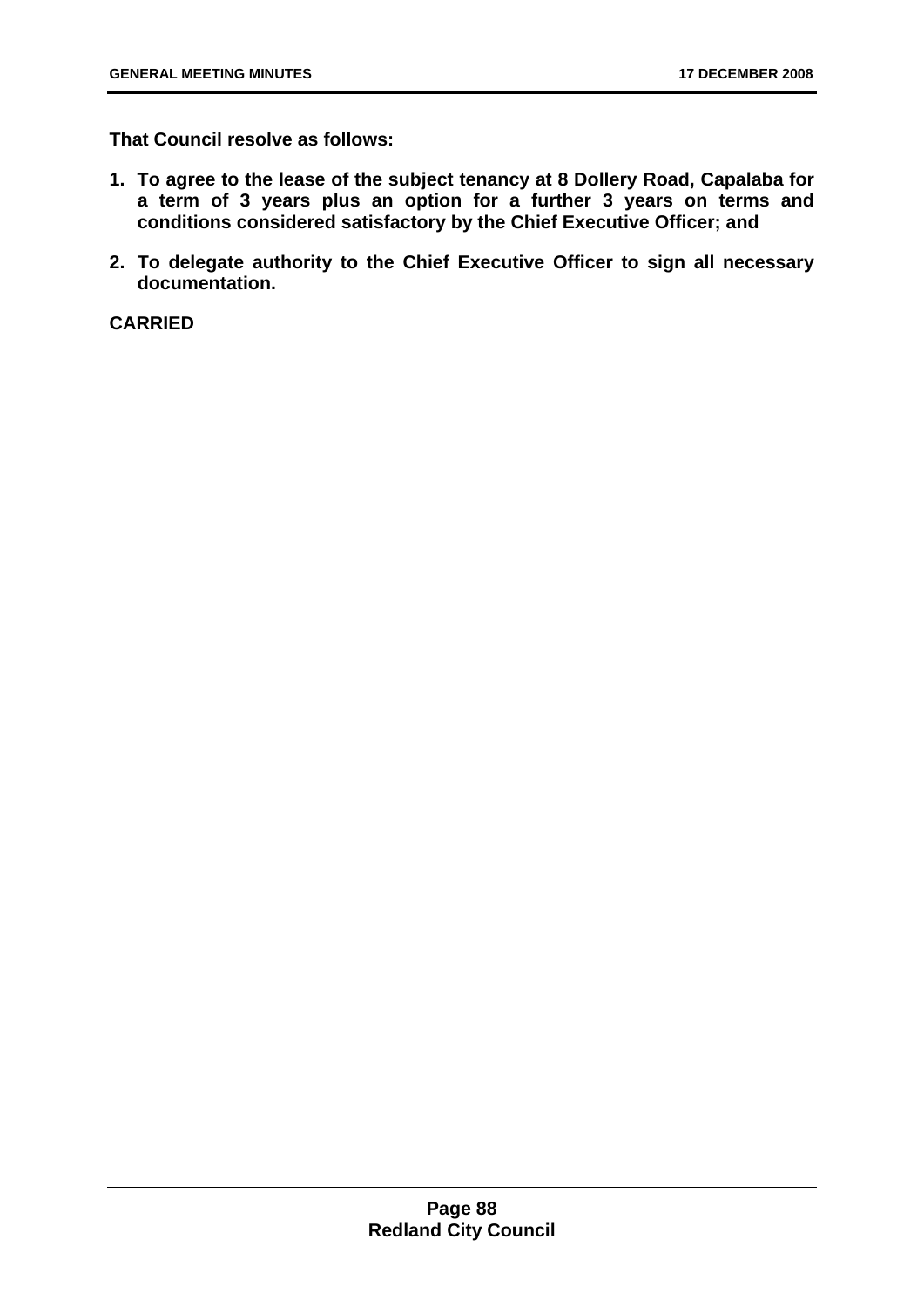### **12.2.3 RESUMPTION OF EASEMENT FOR DRAINAGE - 33 PIER HAVEN, LAMB ISLAND**

| <b>Dataworks Filename:</b>       | P144595                                                                            |
|----------------------------------|------------------------------------------------------------------------------------|
| <b>Attachments:</b>              | <b>Site Plan</b>                                                                   |
| <b>Responsible Officer Name:</b> | <b>Brian Lewis</b><br><b>Manager Corporate Acquisitions Fleet &amp; Facilities</b> |
| <b>Author Name:</b>              | <b>Mery Elliott</b><br><b>Property Services Manager</b>                            |

#### **EXECUTIVE SUMMARY**

At its meeting held on 28 May 2008, Council authorised negotiations to be undertaken to acquire an easement over Lot 18 on RP121713 situated at 33 Pier Haven, Lamb Island for drainage purposes.

A Notice of Intention to Resume was served on the property owner on 12 September 2008 and no objection has been received. It is now necessary for Council to resolve to continue with resumption action.

#### **PURPOSE**

The purpose of this report is to recommend that Council formally resolve to continue with resumption action to acquire an easement for drainage over Lot 18 on RP121713, as shown on the attached drawing number A2-P168-01B.

#### **BACKGROUND**

On 28 May 2008, Council approved the resumption of an easement for drainage purposes over Lot 18 on RP121713.

The property owner has been contacted and negotiations are still proceeding.

The acquisition area will have little effect on the value of the parent parcel. Although no objection to the acquisition has been received, for the purposes of expediency it is appropriate to proceed with resumption action.

#### **ISSUES**

There are no issues with the proposed resumption.

#### **RELATIONSHIP TO CORPORATE PLAN**

The recommendation primarily supports Council's strategic priority to provide and maintain water, waste services, roads, drainage and support the provision of transport and waterways infrastructure.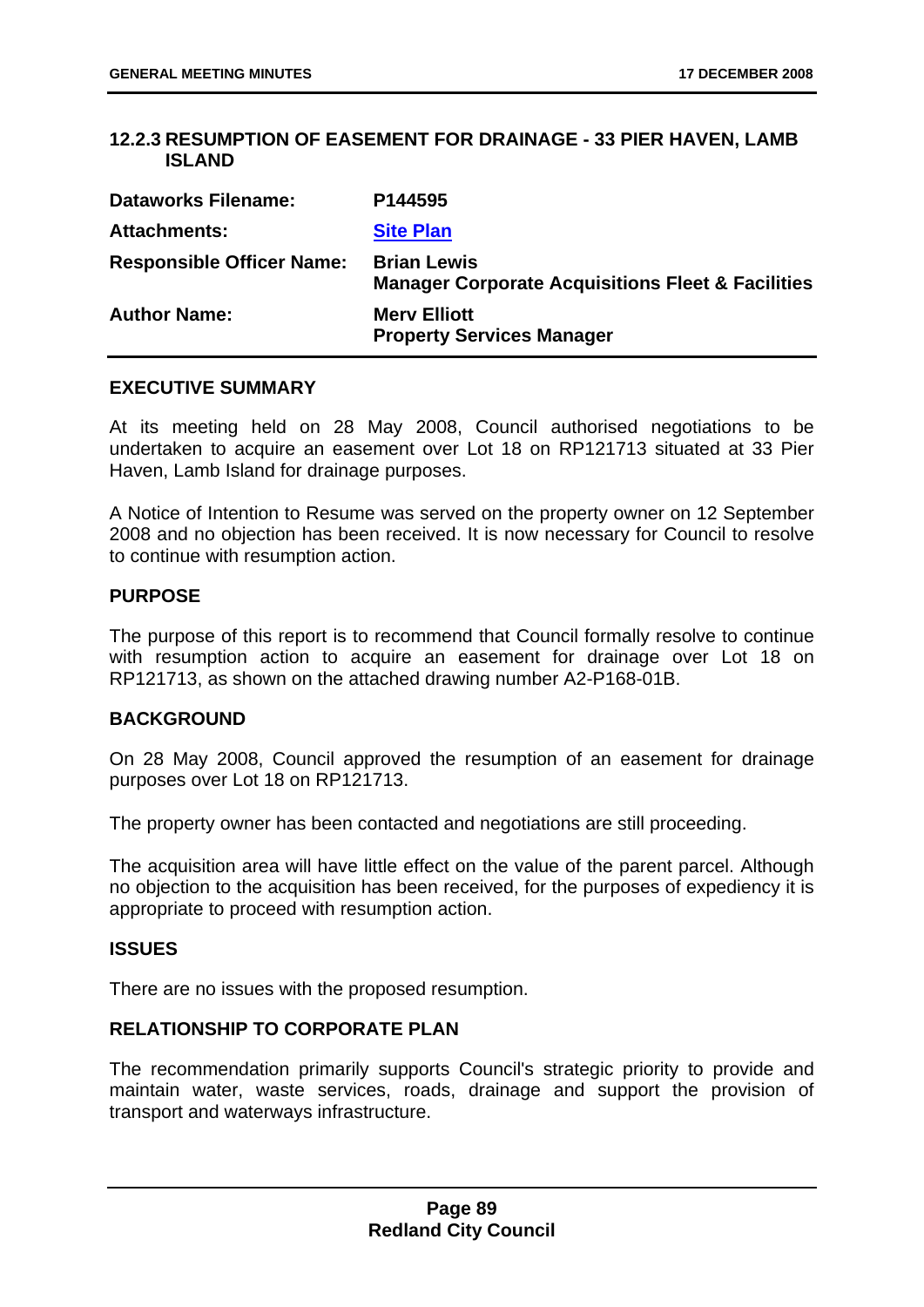### **FINANCIAL IMPLICATIONS**

Funds are available in the 2008/09 budget for this acquisition.

### **CONSULTATION**

Property Services Manager has consulted with the property owner.

### **OPTIONS**

#### **PREFERRED**

That Council resolve as follows:

- 1. To continue resumption action to acquire part of Lot 18 on RP121713 for drainage purposes, as shown of attached drawing number A2-P168-01B; and
- 2. That the Chief Executive Officer be authorised to sign all relevant documentation.

#### **ALTERNATIVE**

#### **NOT PREFERRED**

That Council take no further action to acquire or resume the subject drainage easement.

#### 83B**OFFICER'S/COMMITTEE RECOMMENDATION/ COUNCIL RESOLUTION**

Moved by: Cr Townsend Seconded by: Cr Elliott

**That Council resolve as follows:** 

- **1. To continue resumption action to acquire part of Lot 18 on RP121713 for drainage purposes, as shown of attached drawing number A2-P168-01B; and**
- **2. That the Chief Executive Officer be authorised to sign all relevant documentation.**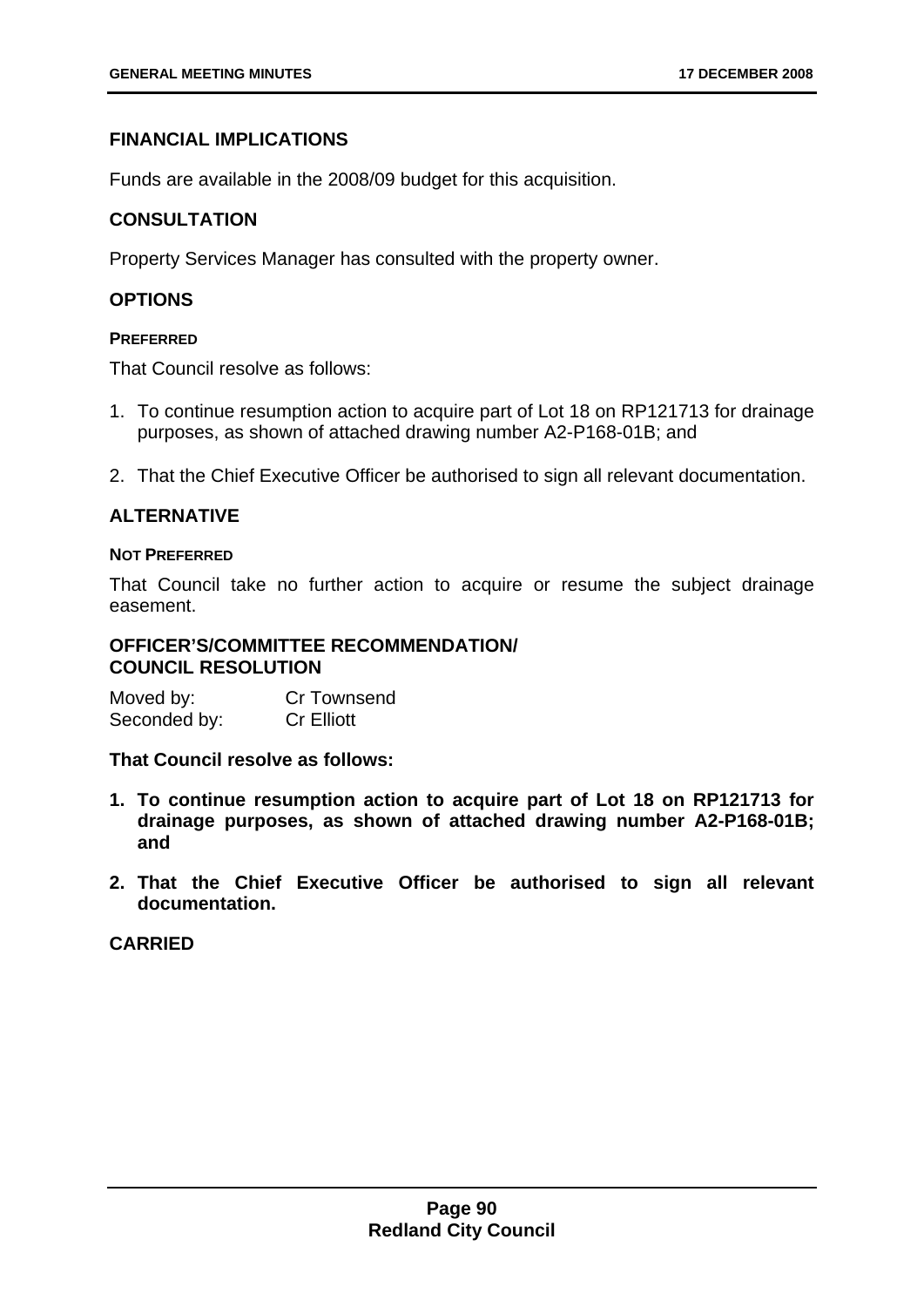### **12.3 CUSTOMER SERVICES**

#### **12.3.1 AMENDMENT TO THE STREET TREE PLANTING CONTRIBUTIONS AND ADDITION OF A NEW CONTRIBUTION FOR KOALA TREE OFFSET**

| <b>Dataworks Filename:</b>       | <b>GOV Fees &amp; Charges</b>                                      |
|----------------------------------|--------------------------------------------------------------------|
| <b>Responsible Officer Name:</b> | <b>Tim Donovan</b><br><b>Manager Assessment Services</b>           |
| <b>Author Name:</b>              | <b>Peter Maslen</b><br><b>Team Leader Environmental Assessment</b> |

#### **EXECUTIVE SUMMARY**

The Environment Assessment Team is responsible for ensuring that conditions are applied to planning approvals for Street Tree Contributions and the application of the Koala Habitat overlay. Options exist to have monetary contributions applied to satisfy these requirements. Values for these contributions are to be set in the Fees and Charges Schedule to permit these to be collected for use by Parks and Conservation.

It is therefore recommended that the Fees and Charges Schedule for 2008/2009 be amended so that the cost of Street Trees are \$125.00 for 25 litre bag size and \$350.00 for 100 litre bag size, and also the new Koala Offset Tree Contribution be included at \$100.00 per tree.

#### **PURPOSE**

The purpose of this report is two-fold. Firstly to change the Street Tree contribution as set out in the 2008/2009 Fees and Charges from a policy based amount to a set amount which can then be reviewed yearly and secondly to implement a new contribution for koala habitat tree offset.

### **BACKGROUND**

- 1. Currently the street tree contribution is tied to a resolution made on  $17<sup>th</sup>$  December 2003 at the Council General Meeting and this contribution has not been updated since that time. This contribution is currently referenced in the Land Development Section of the 2008/2009 Fees and charges as: "Tree Planting Contributions – As per policy "
- 2. Redland City Council has not previously applied a rate for koala habitat tree offset planting.

#### **ISSUES**

Contributions for Street Tree planting relative to an approved development are currently specified in the Land Development Fees and Charges Schedule as "As per policy". In order to permit ongoing verification of rates on an annual basis in an equivalent manner to other fees a rate needs to be set.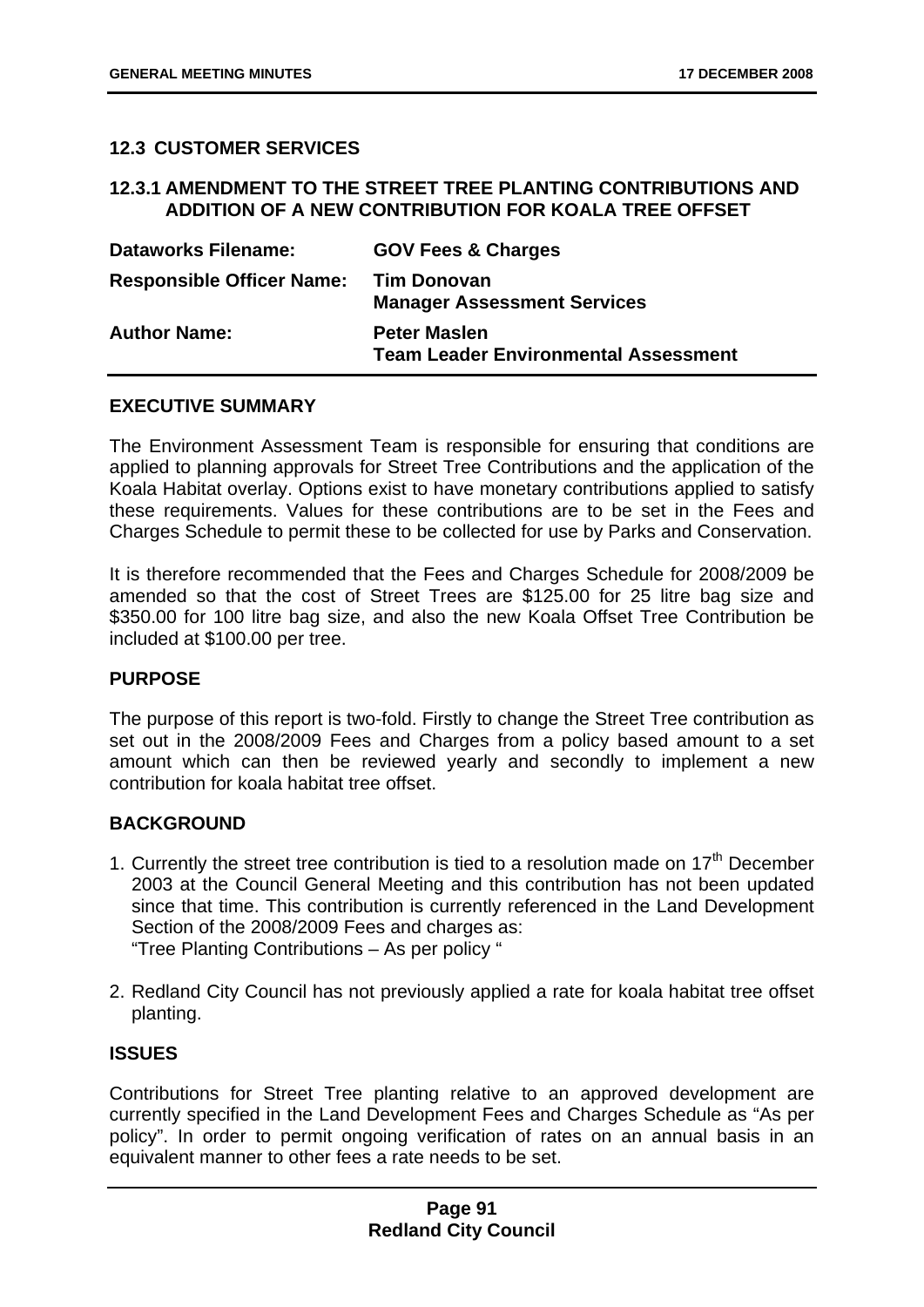Currently a fee for street tree contributions of \$125.00 for 25 litre bag size and \$350.00 for 100 litre bag size is applied. The Parks and Conservation section has verified that this rate is still appropriate.

A rate for koala habitat tree offset has never been approved by Council. With developments being approved which require offset planting of koala habitat trees a fee is required so that council can control in a simple manner where trees are planted on Council controlled land. The alternative is extensive time consuming negotiations for Assessment Services and Parks and Conservation staff with applicant representatives.

A rate of \$100.00 for the Koala Habitat Tree Offset contribution has been determined by the Parks and Conservation section. This will permit Council to plant koala habitat trees in appropriate areas relative to an approved development where koala habitat trees are removed and can not be replaced on the development site.

### **RELATIONSHIP TO CORPORATE PLAN**

The recommendation primarily supports Council's strategic priority to ensure the enhancement of biodiversity including koala habitat, bushland, greenspace, waterways, catchments, air and coastal ecosystems in recognition of our unique location on Moreton Bay.

### **FINANCIAL IMPLICATIONS**

During the 2007/2008 financial year there were 38 applications where the Street Tree planting contribution was raised with a total income of \$32025 received from developers. This is an average amount of \$843 per application. The value of this contribution for the 2008/2009 financial and future years is tied to the release of subdivision applications which are expected to slowly reduce due to the current economic climate.

The proposed change to the Street Tree Planting contribution will have little impact on the expected income for Council for this financial year. Funds that are paid to Council by developers in regard to future subdivisions and funds will become available to implement the Street Tree planting conditions imposed by the Redlands Planning Scheme.

As Council has not previously applied a rate for the koala offset trees it is difficult to estimate what the income for the rest of this financial year may be. This will depend on the subdivision and other development applications that developers decide to proceed with. From an internal working perspective this contribution will save officer time in negotiating with developers for suitable locations within Council controlled land allowing the Parks and Conservation section to control the planting and maintenance in the same manner as street tree plantings.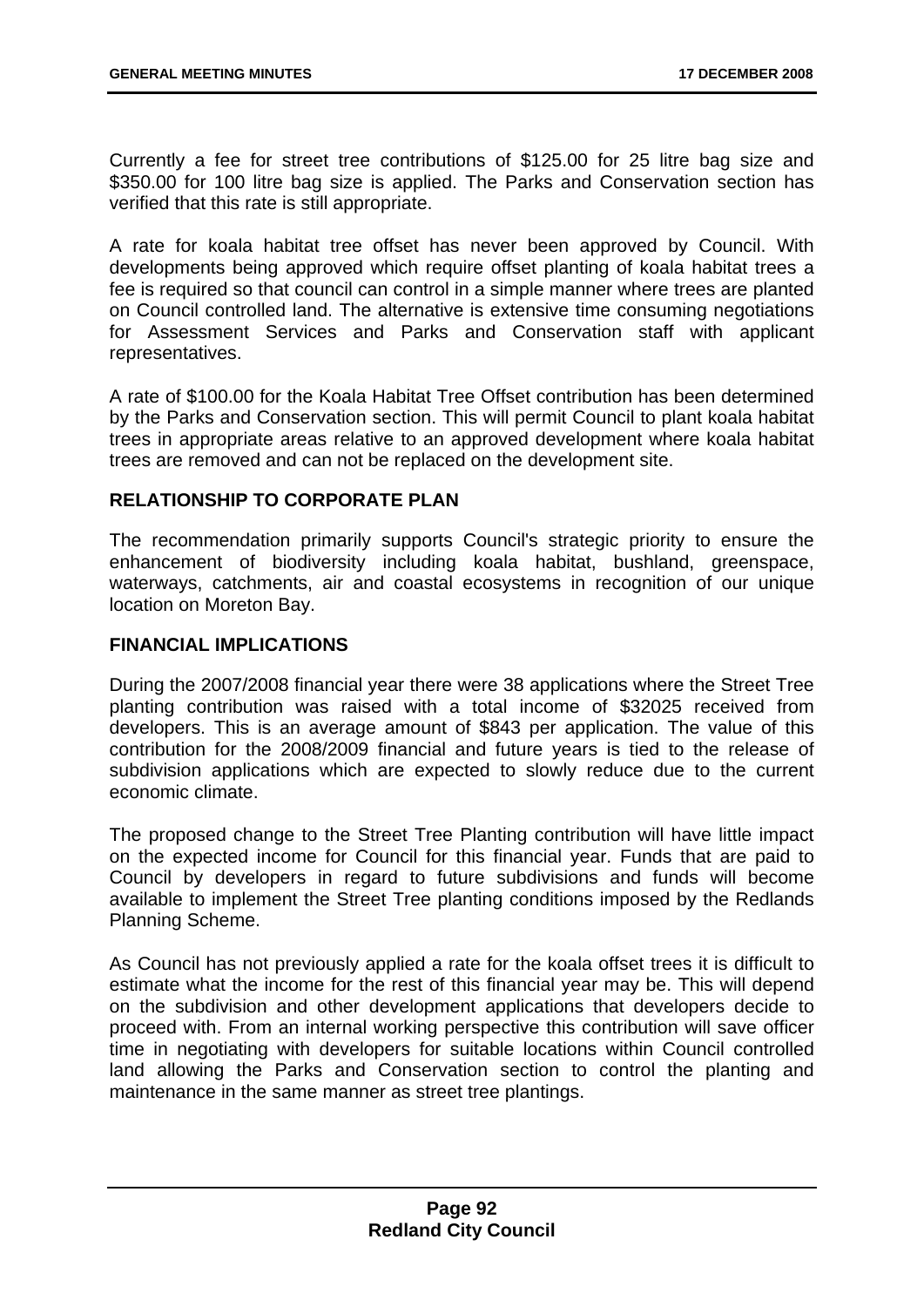### **PLANNING SCHEME IMPLICATIONS**

Street Tree Planting contribution – this change has no identified impact on the Redlands Planning Scheme.

Koala Tree Offset Contribution - liaison has occurred with Assessment Services, Parks and Conservation and Environmental Management Groups and it was agreed that this is an appropriate method of addressing the Redlands Planning Scheme requirements in this requirement. LUP has approved this liaison to develop the proposed solution to addressing the scheme

### **CONSULTATION**

Street Tree Planting contribution – this change has been prepared in consultation with Parks and Conservation and Environmental Management Groups.

Koala Tree Offset Contribution - the development of this proposal has been done by the combined cooperation of Environmental Management, Parks and Conservation and Assessment Services sections of the Council with the knowledge of Land Use Planning.

### **OPTIONS**

#### **PREFERRED**

That Council resolve as follows:

1. That the Fees and Charges Schedule in relation to Tree Planting Contributions be changed from:

"Tree Planting Contributions – As per policy"

to

"Street Trees: \$125.00 for 25 litre bag size and \$350.00 for 100 litre bag size"; and

2. That the Fees and Charges Schedule in relation to Koala Offset Tree Contribution be changed from:

"Koala Tree Offset Contribution – As per policy"

to

Koala Offset Tree Contribution \$100.00 per tree

#### **ALTERNATIVE**

The alternate is to do nothing leaving the old street tree rates process and a less than optimum method to implement koala habitat tree offset planting.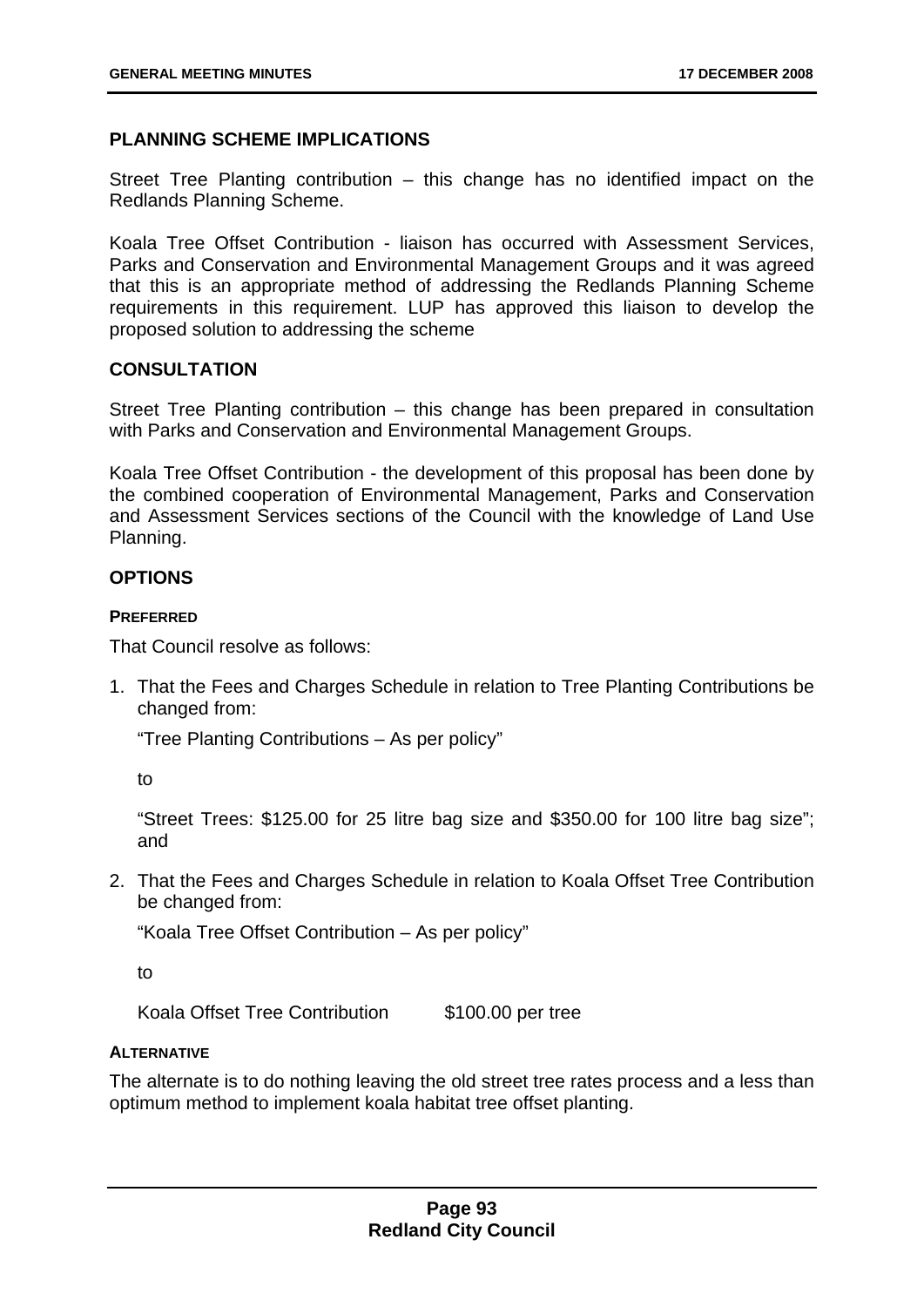### **OFFICER'S RECOMMENDATION**

That Council resolve as follows:

1. That the Fees and Charges Schedule in relation to Tree Planting Contributions be changed from:

"Tree Planting Contributions – As per policy"

to

"Street Trees: \$125.00 for 25 litre bag size and \$350.00 for 100 litre bag size"; and

2. That the Fees and Charges Schedule in relation to Koala Tree Offset Contribution be changed from:

"Koala Tree Offset Contribution – As per policy"

to

Koala Offset Tree Contribution \$100.00 per tree

### **COMMITTEE RECOMMENDATION/ COUNCIL RESOLUTION**

Moved by: Cr Townsend Seconded by: Cr Elliott

**That Council resolve as follows:** 

**1. In accordance with Section 3.3.5 Street Tree Contributions of the Redlands Planning Scheme Policy 3 - Contributions and Security Bonding that the Fees and Charges Schedule in relation to Tree Planting Contributions be changed from:** 

**"Tree Planting Contributions – As per policy"** 

**to** 

**"Street Trees: \$125.00 for 25 litre bag size and \$350.00 for 100 litre bag size"; and** 

**2. In accordance with Section 4.9.7 of the Redlands Planning Scheme Policy 4 - Ecological Impacts that the Fees and Charges Schedule in relation to Koala Tree Offset Contribution be changed from:** 

**"Koala Tree Offset Contribution – As per policy"** 

**to** 

**Koala Offset Tree Contribution \$100.00 per tree**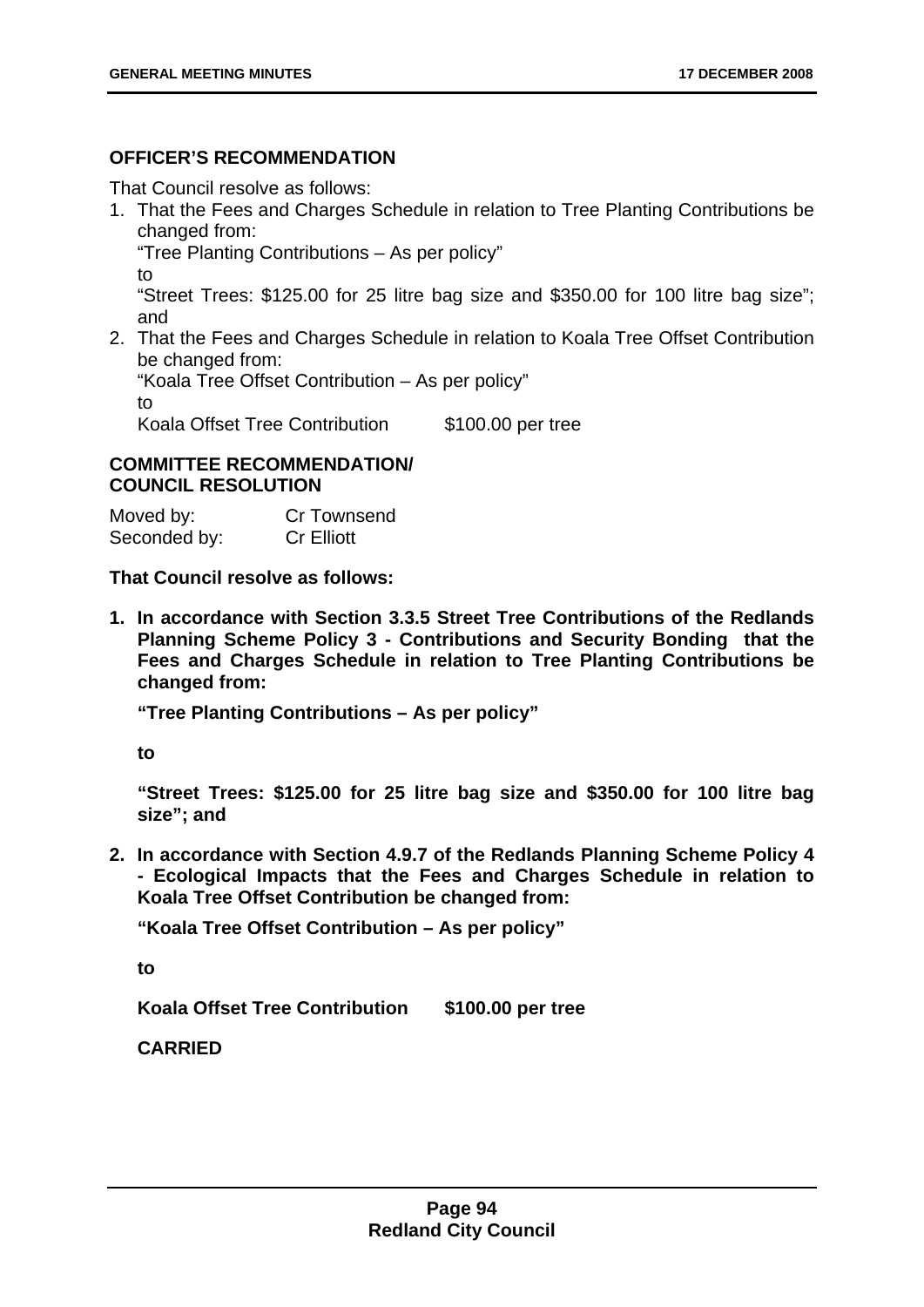# **12.3.2** 5B**FEES AND CHARGES STRADDIE HOLIDAY PARKS - 2009/2010**

| <b>Dataworks Filename:</b>       | <b>CP Caravan Parks and Camping Grounds NSI</b>                                      |
|----------------------------------|--------------------------------------------------------------------------------------|
| <b>Attachments:</b>              | <b>Fees and Charges Straddie Holiday Parks -</b><br>2009/2010                        |
| <b>Responsible Officer Name:</b> | <b>Greg Jensen</b><br><b>Group Manager Customer and Community</b><br><b>Services</b> |
| <b>Author Name:</b>              | <b>Melanie Jonker</b><br><b>Group Business Services Coordinator</b>                  |

### **EXECUTIVE SUMMARY**

At the General Meeting of 14 December 2001, it was resolved that Caravan Parks and Camping fees and charges be approved in December each year. This decision was made so visitors making advanced bookings for the next financial year were fully informed of all new fees and charges.

It is proposed for the 2009/2010 fees that rates be increased by approximately 3.9% (RCC CPI based on RCC mix of expenditure) in line with the recommendation adopted at the General Meeting on 29 October 2008. A minimum daily increase of 50 cents was applied. The fees will be rounded to 50 cents per day for ease of money handling by park rangers who collect camping and cabin fees from ad hoc customers. Weekly rates are based on a multiple of five times the daily rate for off peak and seven times the daily rate for peak camping. Cabin weekly rates are five times the daily rate for off peak and six times the daily rate for peak periods.

It is recommended that Straddie Holiday Parks fees be raised in accordance with the attached schedule effective from 1 July 2009.

#### **PURPOSE**

To seek Council approval to vary the fees and charges for Council's Straddie Holiday Parks.

## **BACKGROUND**

At the General Meeting of 14 December 2001, it was resolved the Caravan Parks and Camping fees and charges be approved in December each year. This decision was made so visitors making advanced bookings for the following financial year were fully informed of the new fees and charges.

In the previous financial year, fees were increased through a benchmarking exercise to compare fees to the market. Storage vans and long term vans monthly and fortnightly rates were only increased in line with CPI (4.6%). Benchmarking is undertaken every second year. For the 2009/10 year the Council CPI is recommended.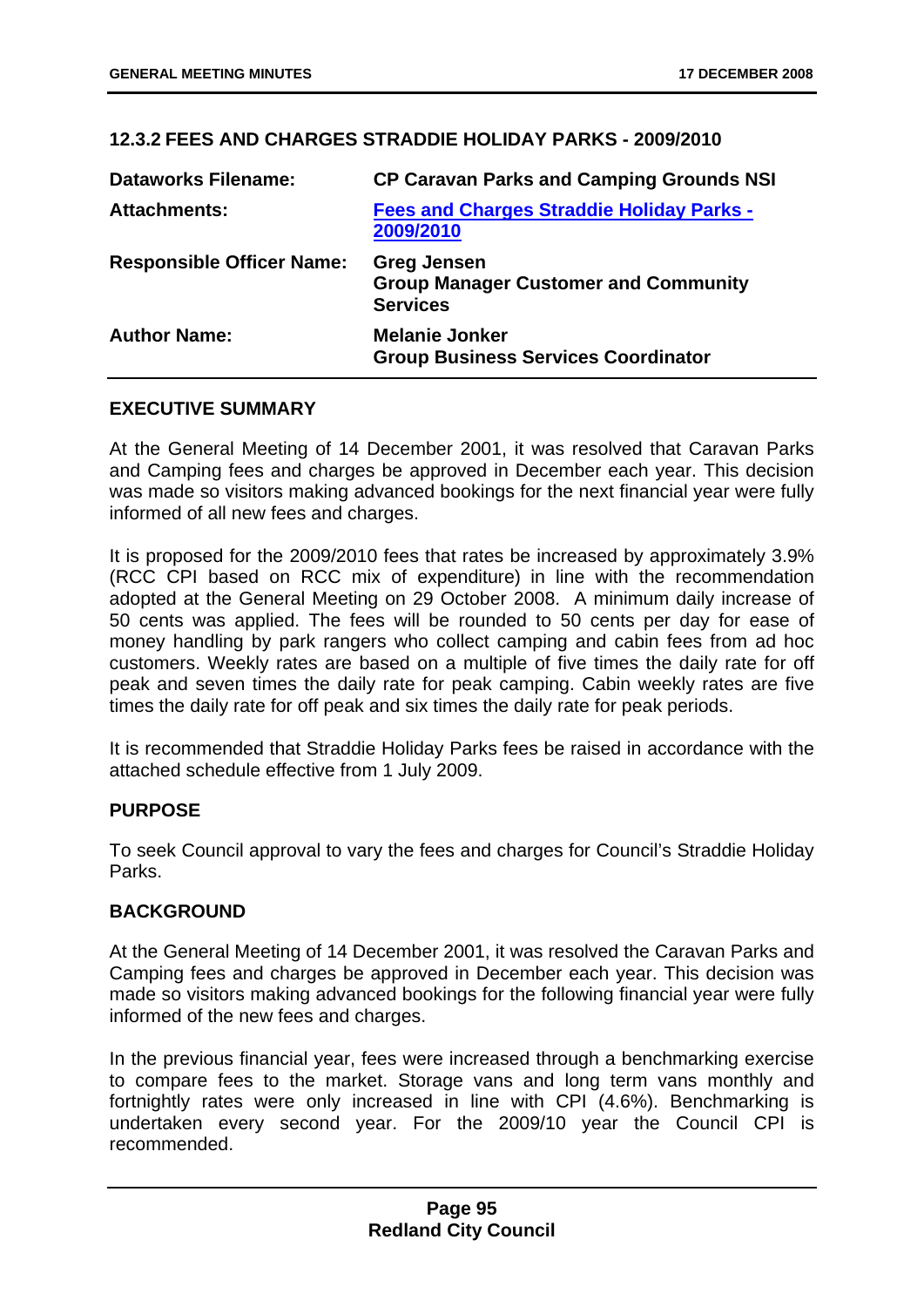## **ISSUES**

The existing fees plus an increase of approximately 3.9% are considered appropriate for the facilities offered.

All fees have been increased by 3.9% (rounded). A detailed listing of all fees is attached for each increase.

Overall, for camping there is a maximum daily increase of \$1.50 and weekly increase of \$10.50 per prime powered site (includes first two people) at Adder Rock and powered sites at all other Parks during peak periods and a minimum daily increase of 50 cents and weekly increase of \$2.50 per powered and unpowered sites per adult and child at all other Parks during off peak periods.

For cabins there is a maximum daily increase of \$7.00 per night and weekly increase of \$42.00 for a two bedroom cabin at Adder Rock during peak periods and a minimum daily increase of \$4.00 per night and weekly increase of \$20.00 for a standard cabin at Amity Point during off peak periods. The cabins also have a daily increase of 50 cents per night and weekly increase of between \$2.50 - \$3.00 for an extra adult or child for standard, two bedroom and ensuite cabins at Amity Point and Adder Rock during both peak and off peak periods.

For storage vans there is a maximum increase of \$12.00 per month on a powered site. The minimum increase of \$8.00 per fortnight applies for a long term van on an unpowered site.

## **RELATIONSHIP TO CORPORATE PLAN**

The recommendation primarily supports Council's strategic priority to build safe, strong and self reliant communities with access to community services, infrastructure and opportunities for participation in community life.

This report also supports the long term Objective 4.1 (Strategic Priority: Community Health and Wellbeing) of the Corporate Plan which is "to provide a range of sport and recreation opportunities".

#### **FINANCIAL IMPLICATIONS**

The proposed (rounded) 3.9% increase in the Fees and Charges for the 2009/2010 Budget will generate an expected additional \$81,700 based on the 2008/2009 budget funds.

#### **PLANNING SCHEME IMPLICATIONS**

The Land Use Planning Group was not consulted as it was considered the outcome of recommendations in this report would not require any amendments to the Redlands Planning Scheme.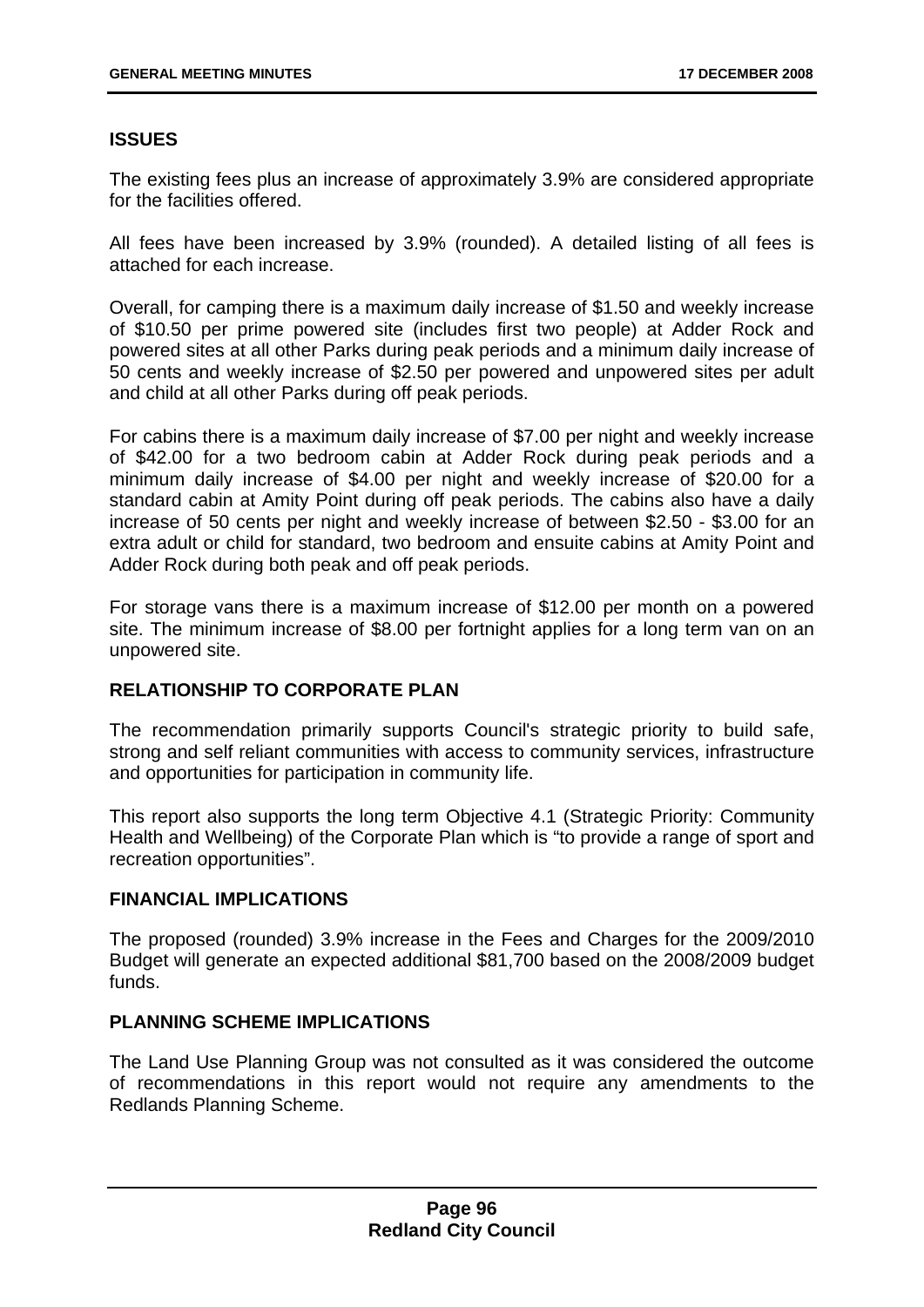## **CONSULTATION**

Consultation has taken place with Financial Services and the Group Manager Customer and Community Services.

#### **OPTIONS**

#### **PREFERRED**

That Council resolve to amend the fees and charges for Straddie Holiday Parks in accordance with the attached schedule for the 2009/2010 financial year.

#### **ALTERNATIVE**

The alternative is to increase the 2009/10 fees and charges by another percentage recommended by Council.

#### 85B**OFFICER'S/COMMITTEE RECOMMENDATION/ COUNCIL RESOLUTION**

Moved by: Cr Townsend Seconded by: Cr Elliott

**That Council resolve to amend the fees and charges for Straddie Holiday Parks in accordance with the attached schedule for the 2009/2010 financial year.**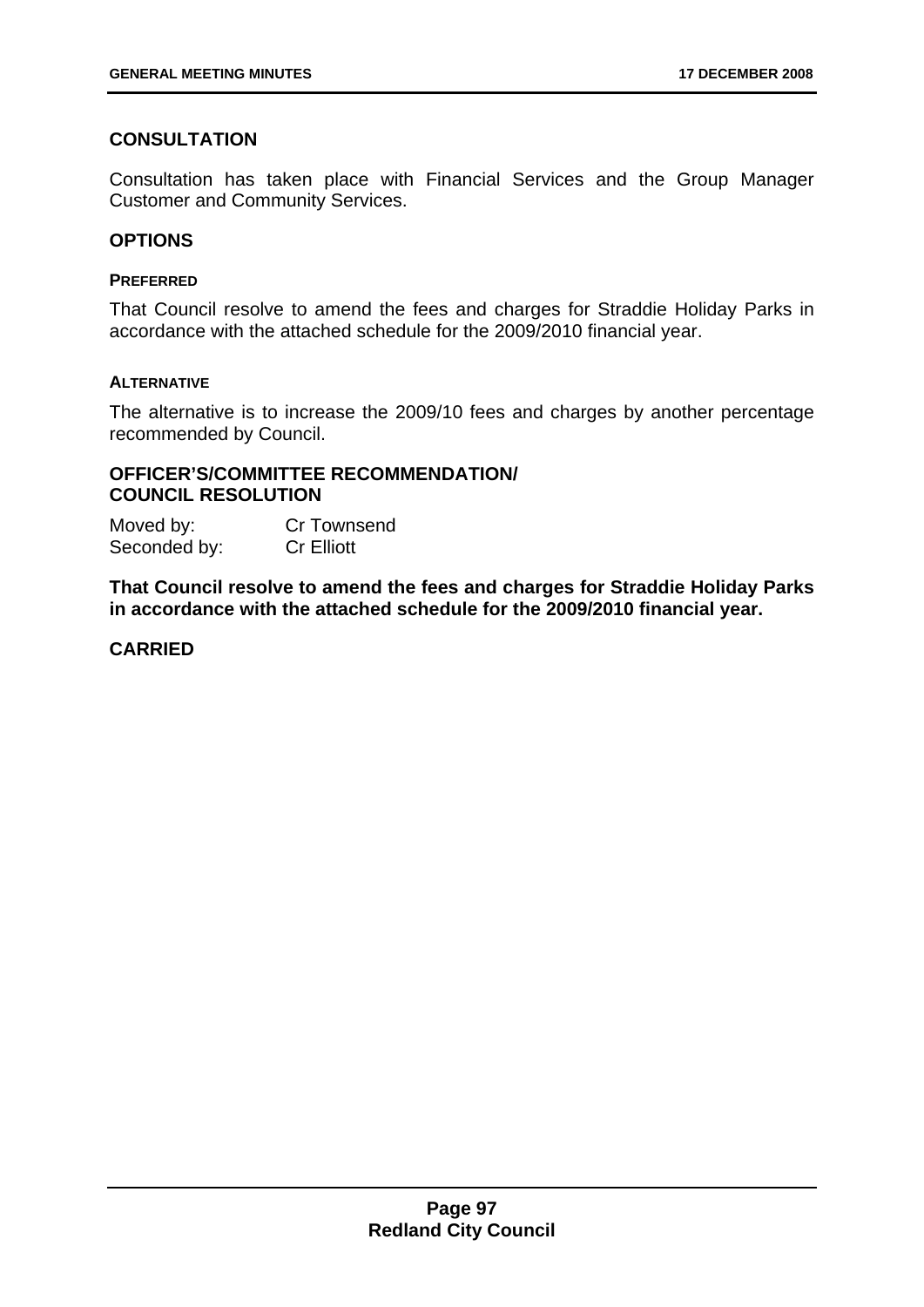### **12.3.3** 56B**QUARRY ROAD / RICKERTT ROAD UPGRADE PROJECT – DELEGATED AUTHORITY REPORT**

| <b>Dataworks Filename:</b>       | 45467                                                                         |
|----------------------------------|-------------------------------------------------------------------------------|
| <b>Responsible Officer Name:</b> | <b>Michelle Pipia</b><br><b>Acting Group Manager, Project Delivery Group</b>  |
| <b>Author Name:</b>              | <b>Nigel Carroll</b><br><b>Acting Service Manager, Project Delivery Group</b> |

### **EXECUTIVE SUMMARY**

Quarry Road / Rickertt Road is a major link between Redland City and Brisbane City and is identified in Council's Transport Infrastructure Policy for upgrading. The project is in the current capital works program to be constructed over the 2008/2009 and 2009/2010 financial years.

At the General Meeting on 31 May 2006, the Quarry Road / Rickertt Road upgrade project was proposed to Council as funding was available from the Federal Government's AusLink Strategic Regional Program and Council resolved to support the application. The funding application was successful and on 26 June 2007 Council signed an agreement to accept \$4,340,000.00 in funding for the project under the AusLink Strategic Regional Program. Council has also been successful in obtaining funding from two Queensland Transport funding programs (\$143,182.00 under the Cycle Network Program and \$566,000.00 under the Transport Infrastructure Development Scheme).

This report recommends that the Chief Executive Officer be delegated authority to make, vary and discharge a contract with the successful tenderer for the Quarry Road / Rickertt Road upgrade project and sign all relevant documentation in accordance with the *Local Government Act 1993*.

This delegation to the Chief Executive Officer is being sought to expedite the procurement process so that the awarding of the contract is not dependant on Council meeting dates. This is required so as to meet the restricted time frames to deliver the project within the funding agreement guidelines.

#### **PURPOSE**

The purpose of this report is to seek resolution from Council to:

- 1. Delegate authority to the Chief Executive Officer to make, vary and discharge a contract over \$500,000 (inclusive of GST) for the Quarry Road / Rickertt Road upgrade project.
- 2. Delegate authority to the Chief Executive Officer to sign and amend all relevant documentation.
- 3. Appoint the Chief Executive Officer as Principal's Representative for this contract.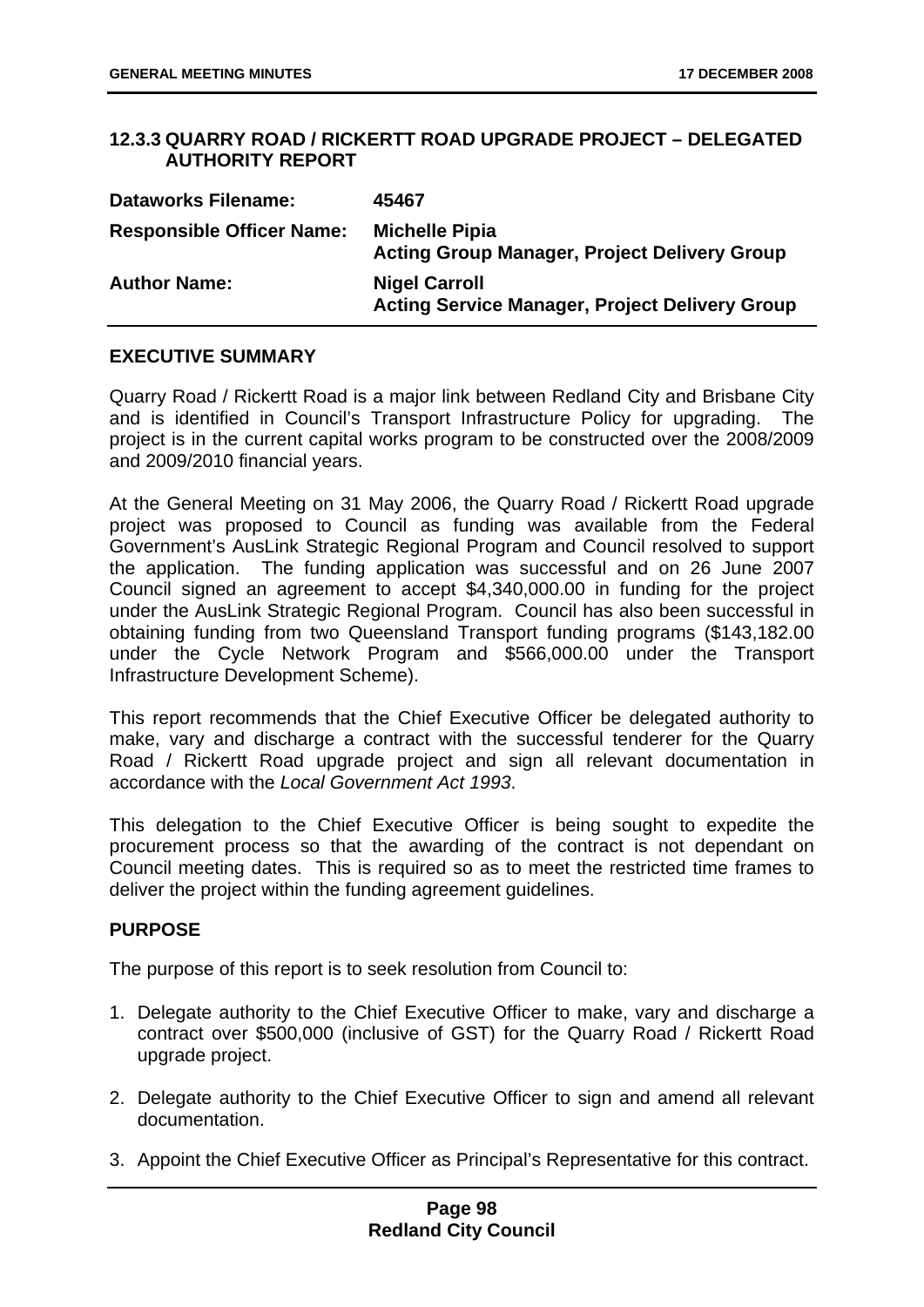4. Authorise the Chief Executive Officer to delegate further the Principal's Representative role to an appropriate senior officer within Council.

#### **BACKGROUND**

Quarry Road / Rickertt Road is a major link between Redland City and Brisbane City and is identified in Council's Transport Infrastructure Policy for upgrading. This upgrading work is in the capital works program to be constructed over two financial years (2008/09 and 2009/10). The project involves the upgrading of the road from Charles Street to approximately 150m east of the Tingalpa Creek Bridge and incorporates the following features:

- widening of the existing Quarry and Rickertt Roads (approximately 2.5km) from two lanes to four lanes plus on road cycle lanes and median strips;
- upgrading of Quarry Road/Charles Street and Quarry Road/Clive Road intersections to signalised intersections;
- modifications to Quarry Road/Rosewood Street intersection;
- an 800 metre long cycleway/ pedestrian footpath on the southern side of Quarry Road (between St. James Road and Clive Road);
- Fauna fencing and wildlife culvert crossings;
- Extensive landscaping.

At the General Meeting on 31 May 2006, the Quarry Road / Rickertt Road upgrade project was proposed to Council as funding was available from the Federal Government's Auslink Strategic Regional Program and Council resolved to support the application. The funding application was successful and on 26 June 2007 Council signed an agreement to accept \$4,340,000.00 in funding for the upgrading of Quarry/Rickertt Road under the AusLink Strategic Regional Program.

Separate to the funding provided under the AusLink Strategic Regional Program, Council has been successful in obtaining funding from two Queensland Transport funding programs. These are the Cycle Network Program (\$143,182.00) and the Transport Infrastructure Development Scheme (\$566,000.00). All the funding agreements have specified conditions and timeframes for when the works must be completed and these timeframes are detailed in the table below.

| <b>Funding Body</b>                                                                   | <b>Program</b>                                                                                                                        | <b>Funding</b><br><b>Amount</b> |
|---------------------------------------------------------------------------------------|---------------------------------------------------------------------------------------------------------------------------------------|---------------------------------|
| Queensland<br><b>Transport</b>                                                        | Cycle Network Program - A requirement<br>of this funding is to complete the cycleway<br>by<br>31 January 2010.                        | \$143,182.00                    |
| (State Government)                                                                    | <b>Transport Infrastructure Development</b><br><b>Scheme</b> - A requirement of this funding is<br>to complete the work by June 2010. | \$566,000.00                    |
| <b>Department</b><br><b>of</b><br><b>Transport</b><br>and<br><b>Regional Services</b> | AusLink Strategic Regional Program -<br>requirement of this funding is to<br>A<br>complete the project by June 2010.                  | \$4,340,000.00                  |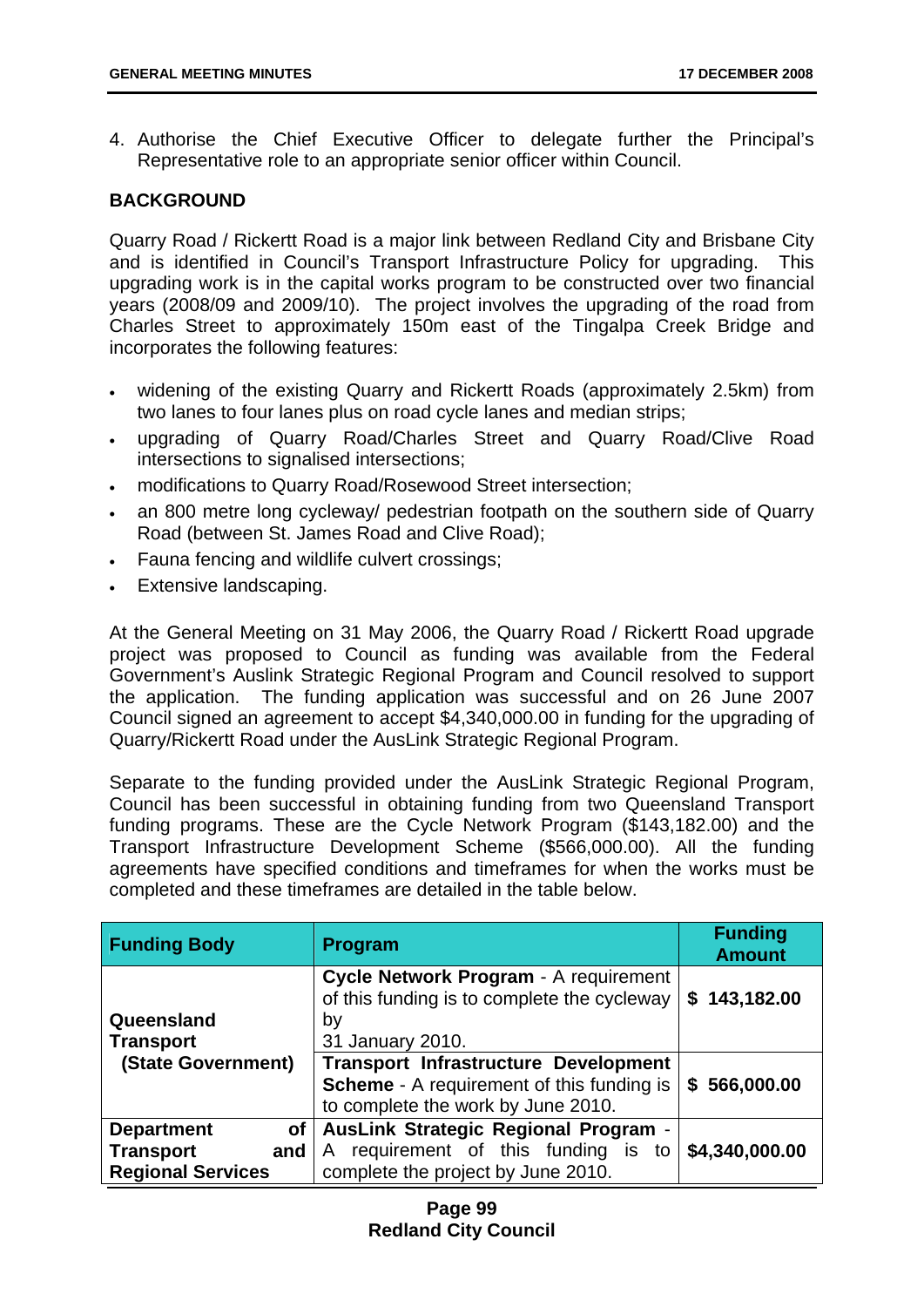| (Federal Government) |  |
|----------------------|--|
|                      |  |

SMEC Australia Pty Ltd have been engaged to produce a concept design, detailed designs, prepare tender documentation, manage the procurement process, manage the construction of the works and act as the Superintendent for the contract. SMEC have completed the designs and are in the process of finalising the tender documents.

#### **ISSUES**

This delegation to the CEO is being sought to expedite the procurement process so that the awarding of the contract is not dependant on Council meeting dates. This is required so as to meet the restricted time frames to deliver the project within the funding agreement guidelines.

**Phase Timeframe Timeframe** Produce project information literature | Current to 15/12/2008 Community information sessions 19/01/2009 to 06/02/2009 Tender advertised 07/02/2009 to 10/03/2009 Tender assessment and award 11/03/2009 to 06/04/2009 Site establishment 07/04/2009 to 10/06/2009 Construction 11/06/2009 to 11/06/2010

To meet these timeframes the following program will need to be met.

This project is currently in the procurement phase and it is envisaged that the tender will be released to the marketplace in early February 2009 and scheduled for closure in March 2009. A tender evaluation will then be conducted to identify the most advantageous tender bid to Council with the intention of awarding a contract to the successful tenderer.

SMEC Australia Pty Ltd has been engaged to manage the construction of the work and they have nominated specific staff to provide this service. If the commencement of site work falls outside of the time frames indicated in their contract, they may be unable to provide staff. If this situation occurs Council may have to go out to tender again to source another suitably qualified company to provide these services. This could delay the start of the construction by several months and incur significant additional costs.

## **RELATIONSHIP TO CORPORATE PLAN**

The recommendation primarily supports Council's strategic priority to build safe, strong and self reliant communities with access to community services, infrastructure and opportunities for participation in community life.

### **Page 100 Redland City Council**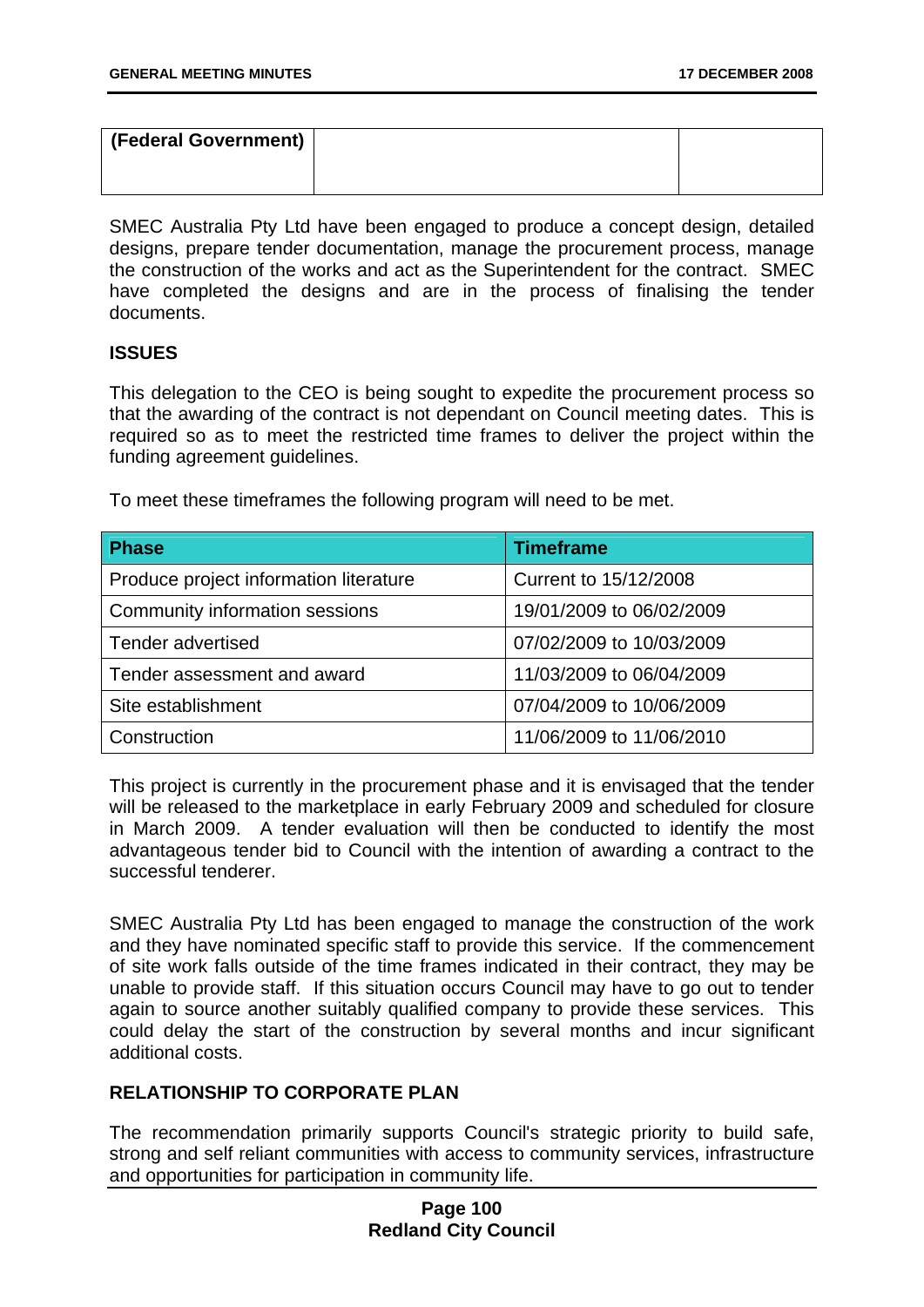#### **FINANCIAL IMPLICATIONS**

The following table details the current budget allocation over the 2008/09 and 2009/10 financial years with a total project budget for the two years of \$10,951,187.00. Please note all figures are exclusive of GST.

|                          | 2008/2009 | 2009/2010 | <b>TOTAL</b>                                       |
|--------------------------|-----------|-----------|----------------------------------------------------|
| <b>Budget Allocation</b> |           |           | $$4,200,000.00$   \$6,751,187.00   \$10,951,187.00 |

SMEC Australia Pty Ltd has provided an estimate of \$8,335,462.07 excluding GST for the construction portion of this project, including a 10% contingency sum.

In accordance with Section 522 of the *Local Government Act 1993*, Council is allowed to enter into a contract over more than one financial year however it financially binds Council to allocate the required funds in the future year. As such Council must ensure the required budget for the Quarry Road / Rickertt Road upgrade project is adopted in the 2009/2010 budget.

#### **PLANNING SCHEME IMPLICATIONS**

The Land Use Planning Group was consulted and it is considered that the outcome of recommendations in this report will not require any amendments to the Redlands Planning Scheme.

#### **CONSULTATION**

The General Manager Customer Services, Group Manager Project Delivery Group, Group Manager Infrastructure Planning, Project Management Services Manager, Principal Engineer – Roads and Drainage and Projects Coordinator – Project Management Services and Tenders & Contracts Officer Project Management Services Unit have been consulted in the preparation of this report and all are in agreement with the recommendation.

#### **OPTIONS**

#### **PREFERRED**

That Council resolve to:

- 1. Delegate authority to the Chief Executive Officer to make, vary and discharge a contract over \$500,000.00 (inclusive of GST) for the Quarry Road / Rickertt Road upgrade project.
- 2. Delegate authority to the Chief Executive Officer to sign and amend all relevant documentation.
- 3. Appoint the Chief Executive Officer as Principal's Representative for this contract.
- 4. Authorise the Chief Executive Officer to delegate further the Principal's Representative role to an appropriate senior officer within Council.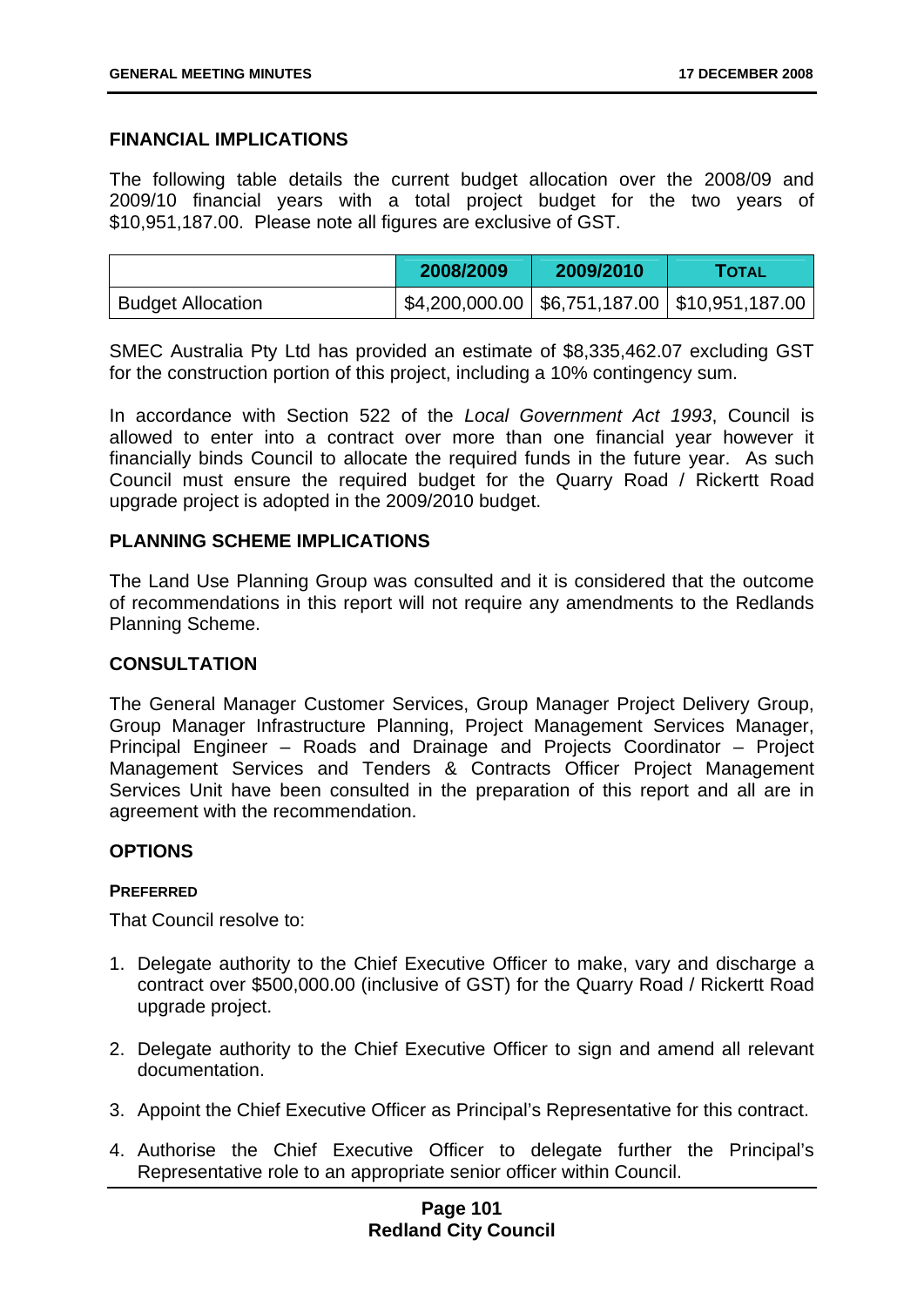#### **ALTERNATIVE**

That Council resolve to not delegate this authority to the Chief Executive Officer which could result in delay costs occurring against Council on the Quarry/Rickertt Road project and could jeopardise the approved funding amount of \$5,049,182.00.

#### 86B**OFFICER'S/COMMITTEE RECOMMENDATION**

That Council resolve as follows:

- 1. Delegate authority to the Chief Executive Officer to make, vary and discharge a contract over \$500,000.00 (inclusive of GST) for the Quarry Road / Rickertt Road upgrade project;
- 2. Delegate authority to the Chief Executive Officer to sign and amend all relevant documentation;
- 3. Appoint the Chief Executive Officer as Principal's Representative for this contract; and
- 4. Authorise the Chief Executive Officer to delegate further the Principal's Representative role to an appropriate senior officer within Council.

### **COUNCIL RESOLUTION**

| Moved by:    | Cr Murray  |
|--------------|------------|
| Seconded by: | Cr Boglary |

**That Council resolve to adopt the Committee Recommendation with an addition of a new point 5. which reads as follows:** 

**5. That if the predicted budget is exceeded that the Chief Executive Officer report back to Council.** 

**The motion was put as follows:** 

- **1. Delegate authority to the Chief Executive Officer to make, vary and discharge a contract over \$500,000.00 (inclusive of GST) for the Quarry Road / Rickertt Road upgrade project;**
- **2. Delegate authority to the Chief Executive Officer to sign and amend all relevant documentation;**
- **3. Appoint the Chief Executive Officer as Principal's Representative for this contract;**
- **4. Authorise the Chief Executive Officer to delegate further the Principal's Representative role to an appropriate senior officer within Council; and**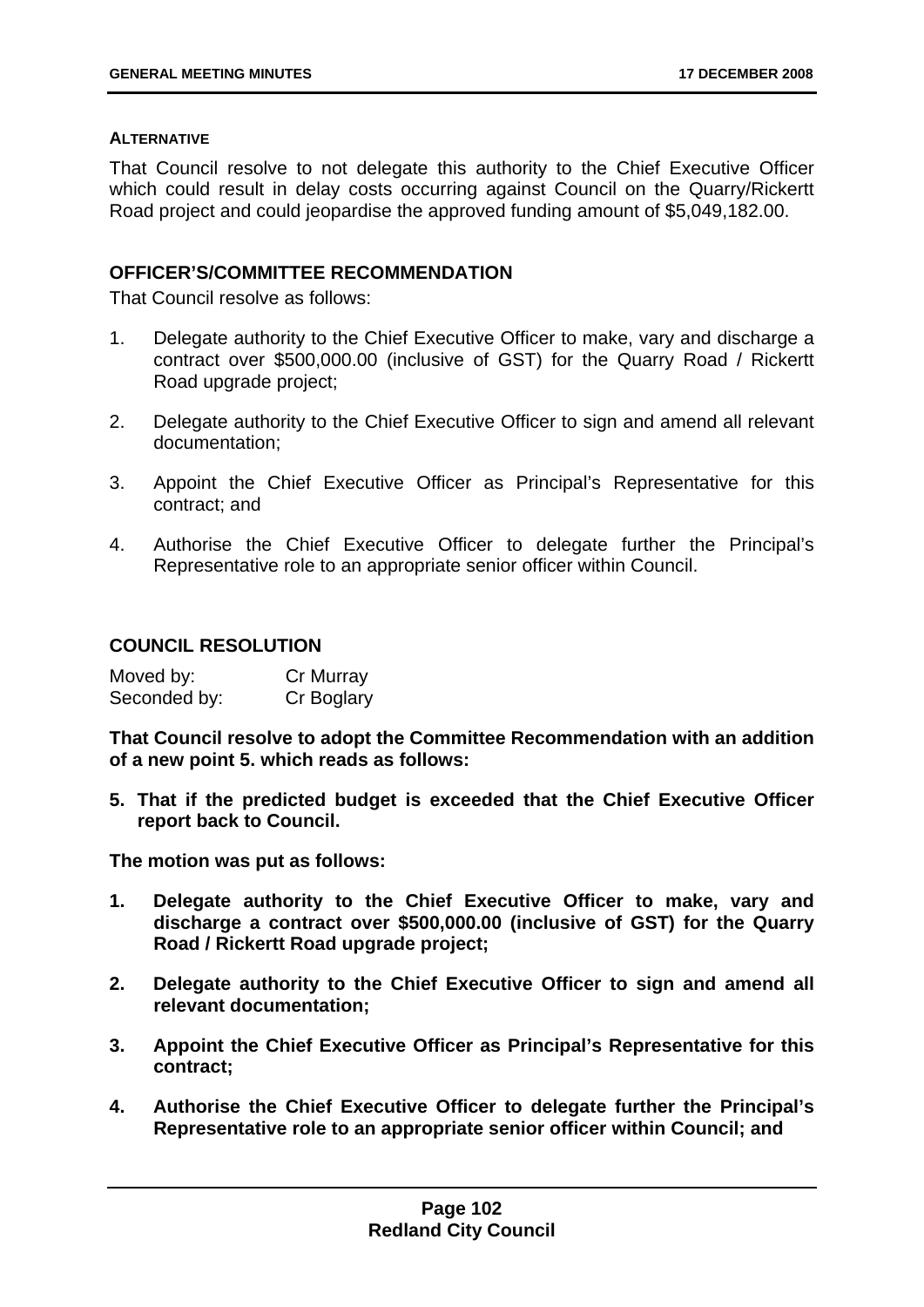**5. That if the predicted budget is exceeded that the Chief Executive Officer report back to Council.**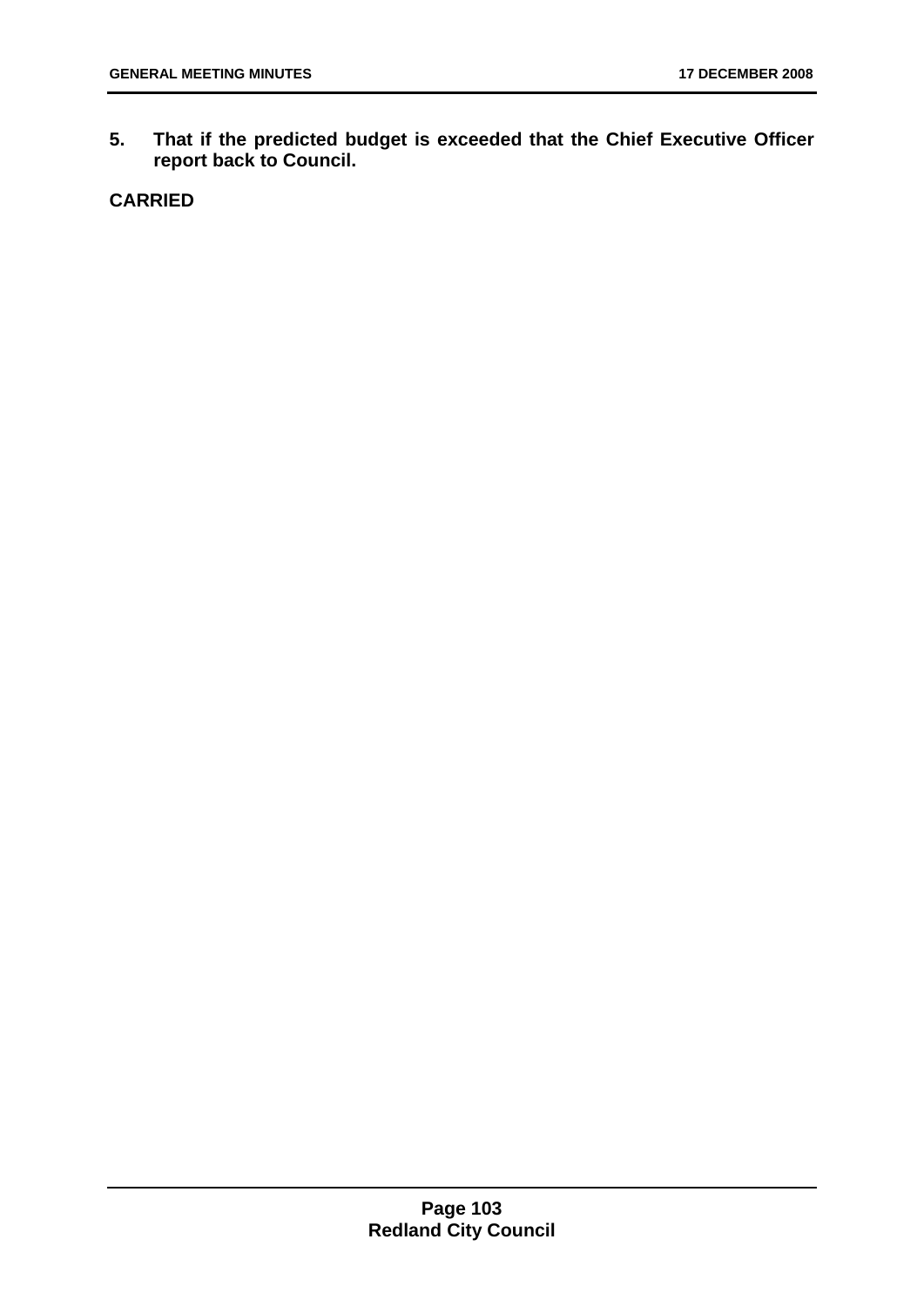# **12.3.4 WASTE MANAGEMENT MONTHLY BUSINESS UNIT REPORT -NOVEMBER 2008**

| <b>Dataworks Filename:</b>       | <b>WM Redland Water &amp; Waste Committee</b>                          |
|----------------------------------|------------------------------------------------------------------------|
| <b>Attachment:</b>               | <b>RWW Council Business Unit Report November</b><br>2008               |
| <b>Responsible Officer Name:</b> | <b>John Frew</b><br><b>Acting Manager Operations &amp; Maintenance</b> |
| <b>Author Name:</b>              | <b>John Frew</b><br><b>Acting Manager Operations &amp; Maintenance</b> |

### **EXECUTIVE SUMMARY**

The Waste Management Business Unit report is presented to Council for noting. The report provides the business unit's performance for the month of November 2008 and covers financial and non-financial indicators for waste.

It is expected that, most of the time the report findings will be "business as usual". Where exceptions occur, these will be highlighted.

The report provides a regular opportunity for Council to consider the performance of Waste Management and to respond to any exceptional reporting.

Council is provided with the option to accept the report or, accept it and request additional information or a review of performance.

### **PURPOSE**

To report on the ongoing performance of the business unit against key performance indicators (KPIs).

# **BACKGROUND**

Waste Management's performance plan identifies KPIs for which performance targets have been agreed with Council. Reporting has in the past been done each month through the Redland Water and Waste Committee but from now on will be done through Council's Finance & Corporate Management Committee.

#### **ISSUES**

The report is provided to Council as a means of monitoring the performance of Waste Management for its waste activity.

The first part of the report comprises a "snapshot" of the business unit's achievement in meeting KPIs (year-to-date) and financial report card.

The report then provides specific financial report and commentary, capital expenditure (graphically) and a detailed customer overview.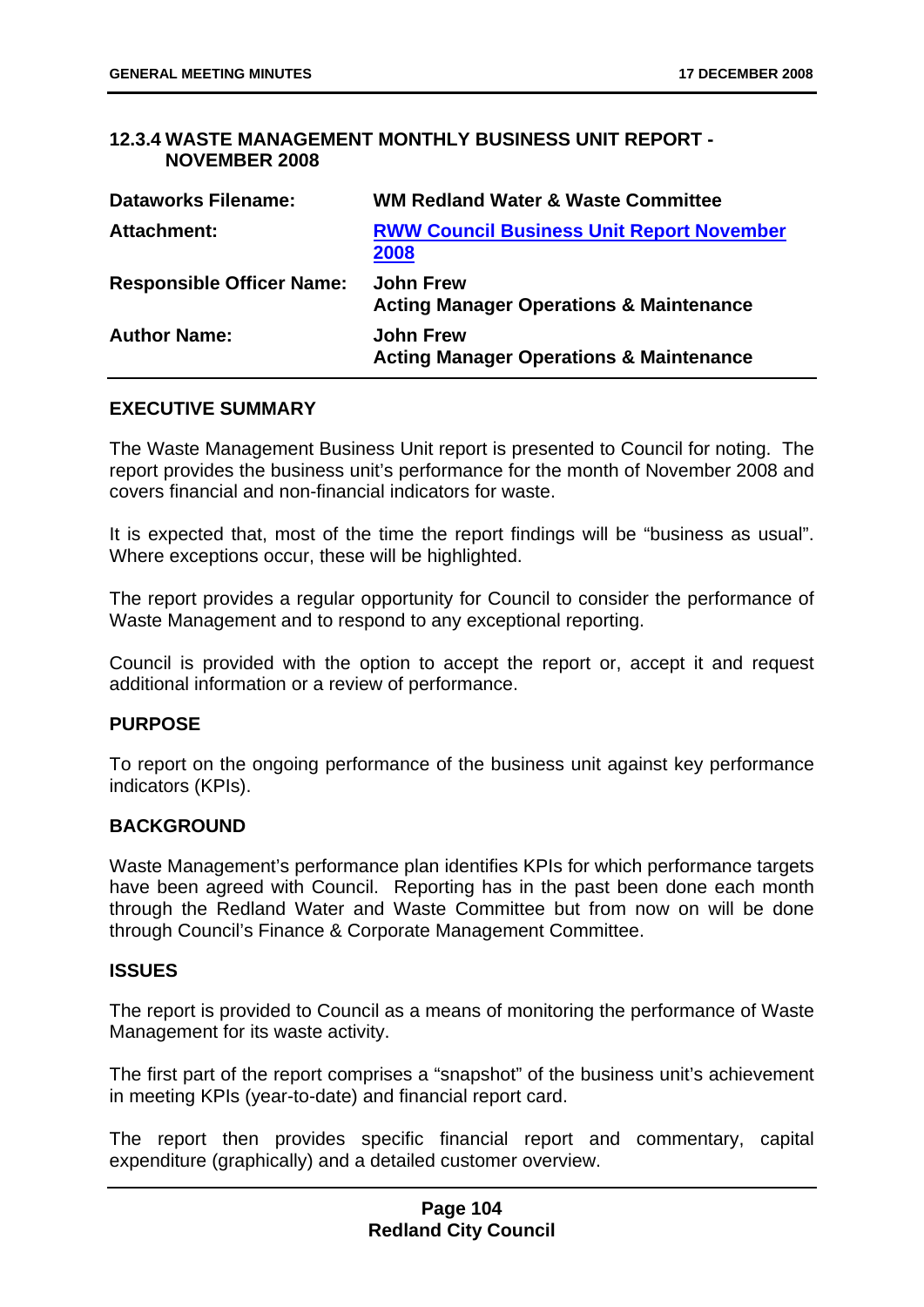The main body of the report focuses on actual levels of achievement against the KPIs for the month. Where exceptions have occurred and targets not met, an explanation is given as well as action taken to improve performance.

The report closes with a summary of the major issues for each group during the month.

### **RELATIONSHIP TO CORPORATE PLAN**

The recommendation primarily supports Council's strategic priority to provide and maintain waste services to sustain our community.

Providing this report also supports Council's Governance strategic priority to provide a clear organisational direction supported by effective leadership and a framework of policies, plans and strategies that are responsive to the community's needs and which promote accountable and ethical standards of practice.

#### **FINANCIAL IMPLICATIONS**

There are no direct financial implications resulting from this report. Financial implications may result where Council requests a performance review or requests an increase in performance standards.

### **CONSULTATION**

Consultation has occurred with:

- General Manager Customer & Community Services;
- Senior Advisor, Financial Management, Redland Water & Waste.

### **OPTIONS**

#### **PREFERRED**

That Council resolve to accept the Waste Management Monthly Business Unit Report for November 2008, as presented in the attachment.

#### **ALTERNATIVE**

That Council accepts the report and requests additional information or a review of performance.

### 8B**OFFICER'S/COMMITTEE RECOMMENDATION/ COUNCIL RESOLUTION**

Moved by: Cr Townsend Seconded by: Cr Elliott

**That Council resolve to accept the Waste Management Council Business Unit Report for November 2008, as presented in the attachment.**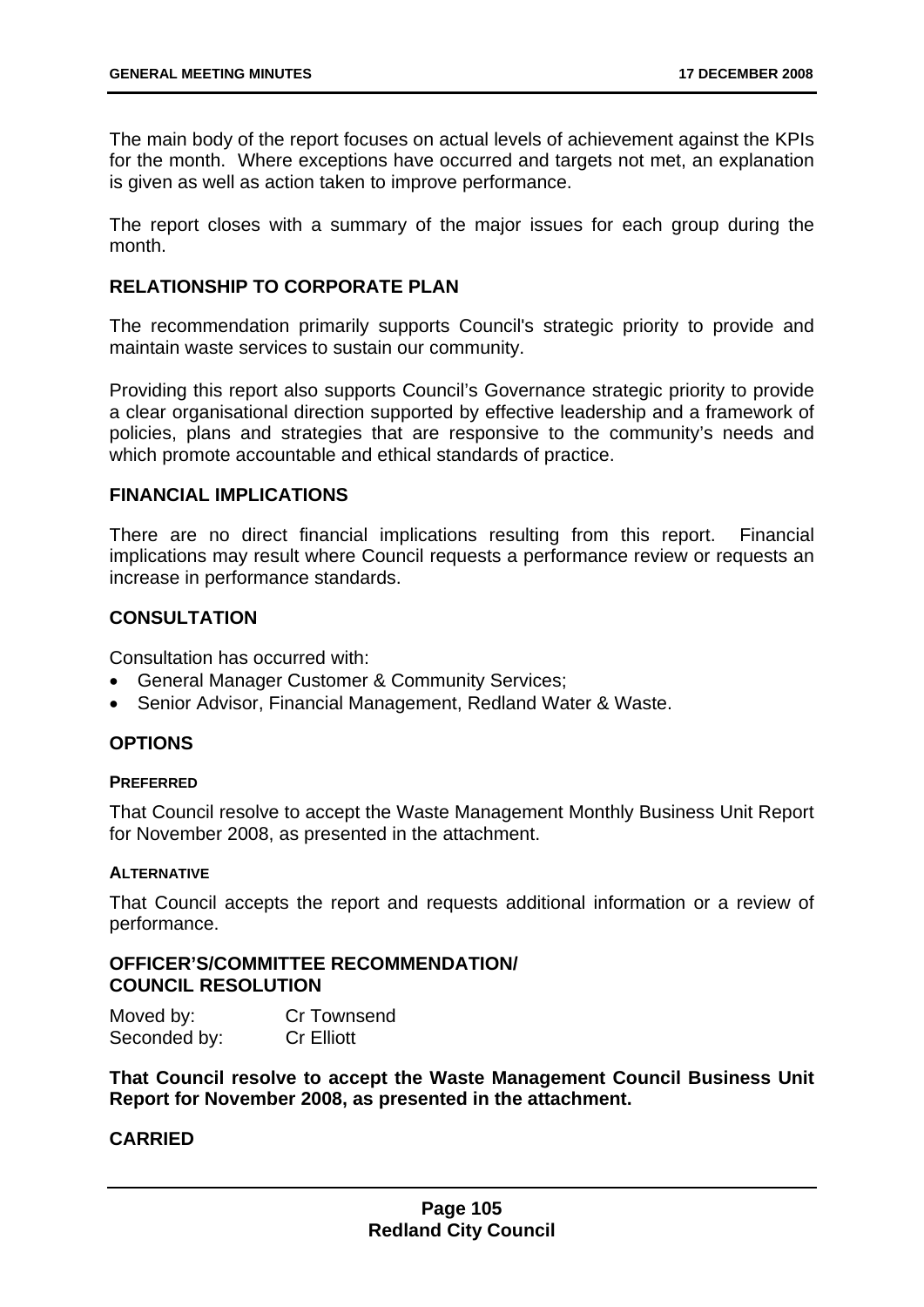# **12.4 PLANNING AND POLICY**

# **12.4.1 REGIONAL AND LOCAL COMMUNITY INFRASTRUCTURE PROGRAM -PROPOSED PROJECT FUNDING**

| <b>Dataworks Filename:</b>       | <b>Regional and Local Community Infrastructure</b><br>Program                                                                                       |
|----------------------------------|-----------------------------------------------------------------------------------------------------------------------------------------------------|
| <b>Attachments:</b>              | <b>Attach 1 Projects table</b><br><b>Attach 2 Balance Projects</b><br><b>Attach 3 250 million guideline</b><br><b>Attach 4 50 million guideline</b> |
| <b>Responsible Officer Name:</b> | <b>Roberta Bonnin</b><br><b>Manager Community and Social Planning</b>                                                                               |
| <b>Author Name:</b>              | <b>Lacey Brown</b><br><b>Strategic Advisor Social Planning</b>                                                                                      |

# **EXECUTIVE SUMMARY**

The Regional and Local Community Infrastructure Program (RLCIP) has allocated \$842,000 to Redland City Council. On fulfilling the requirements, Council will be undertaking a number of immediate community infrastructure projects as outlined in Attachment 1 and will apply for a strategic project under the \$50 million funding pool.

### **PURPOSE**

To describe the outcomes and criteria of the Regional and Local Community Infrastructure Program funding announcement and to approve Redland City Council projects for nomination.

### **BACKGROUND**

On 18 November 2008 at the inaugural meeting of the Australian Council of Local Government (ACLG), the Commonwealth Government announced that it is making available \$300 million to local government through the Regional and Local Community Infrastructure Program (RLCIP). The program aims to stimulate the Australian economy during a severe global financial crisis, meet urgent needs in communities, create long-term infrastructure and highlight the Commonwealth Government's agenda for forging a new and stronger partnership with local government.

Development of this response is driven by –

- ALP policy platform prior to the last election which contained a commitment to community infrastructure and social inclusion.
- Price Waterhouse Coopers report which was commissioned by the ALGA in 2006 found an investment deficit of \$14.5 billion in community infrastructure with an annual underspend of \$1.1 billion in maintenance.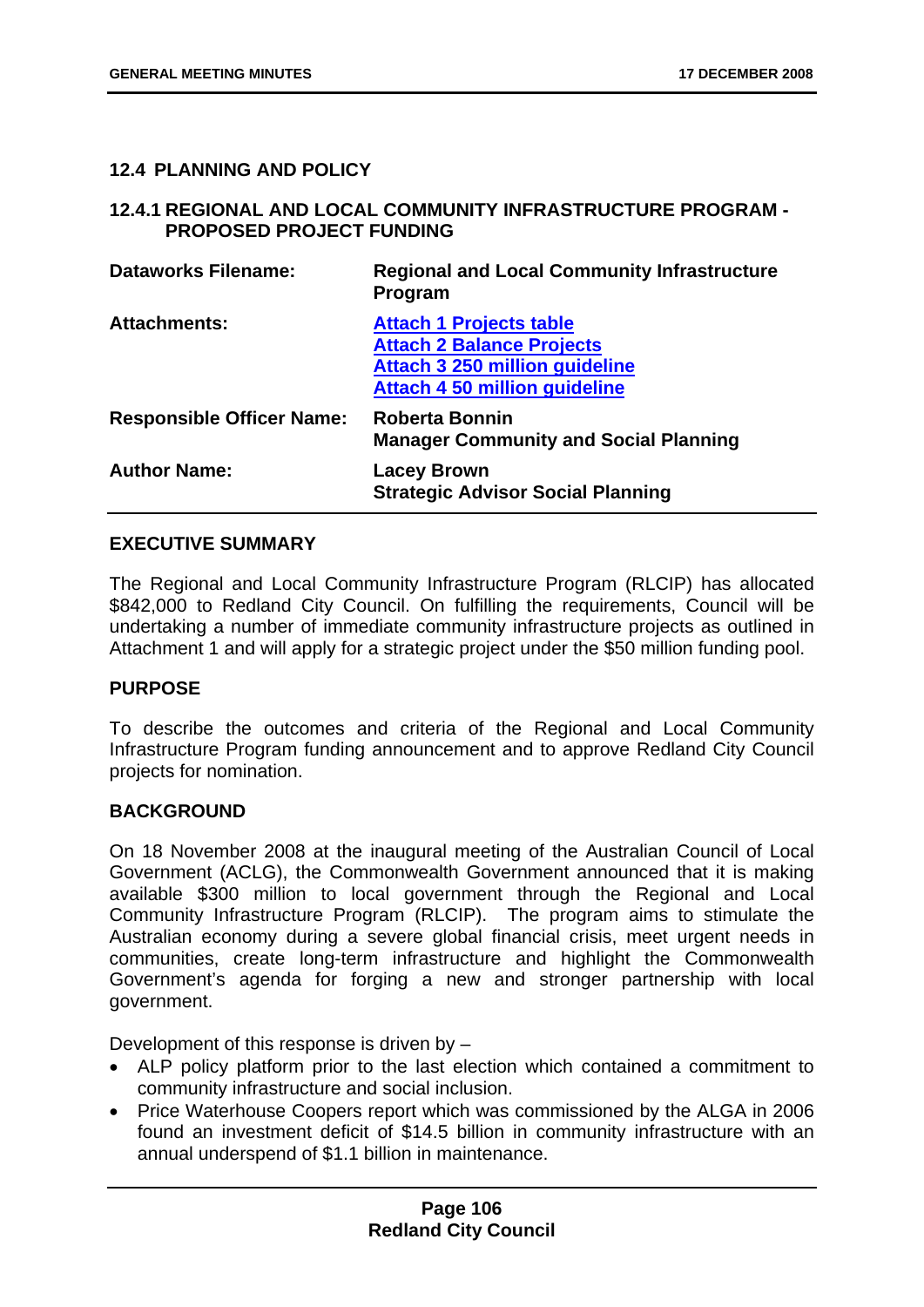• There are limited funding opportunities available for social infrastructure provision in Queensland compared with other States where there are a number of targeted programs (e.g. Victoria has targeted programs for neighbourhood houses and community centres etc). The SEQ Infrastructure Plan and Program deals only with 'regional' infrastructure such as hospitals, schools and transport corridors, which further limits support for local provision.

# **ISSUES**

### The New Program – RLCIP

The Commonwealth's one-off funding of \$250 million in 2008-09 is being proportionately allocated to local Councils under the Regional and Local Community Infrastructure Program. Additionally, under the Regional and Local Community Infrastructure Program – Strategic Projects, up to \$50 million will be available to local government in 2008-09. Councils will be required to meet guidelines in order to receive their share of the \$250m component. Councils will need to meet guidelines, and go through a competitive process, in order to have projects selected for funding under the \$50m component. This \$300 million funding will be delivered as follows:

# \$250 million

- A letter of offer and request details of projects will be sent to Councils
- Councils will have until the 30 January 2009 to return documentation to the Department of Infrastructure, transport, Regional Development and Local Government (the Department). In their responses, Councils will have to stipulate that the identified projects are ready to proceed and are additional to current operating budgets.
- Funding will start to be released shortly afterwards.
- A one-off grant of \$250 million to be allocated across all Councils for local community infrastructure. Redland City Council has been allocated \$842,000.
- All funding must be expended by 30 September 2009.

# \$50 million fund

- \$50 million strategic projects fund for larger-scale community infrastructure to help deliver an additional injection of investment in communities.
- This will be competitive, application-based, accountable and open only to those projects seeking a minimum Commonwealth contribution of \$2 million. Application forms are now available.
- Applications must reach the Department of Infrastructure, Transport, Regional Development and Local government by 23 December 2008.
- Assessment criteria are contained in the guideline (see p.3 of Attachment 4).
- Large, strategic projects that include partnership funding will be given preference and the project must be ready to commence construction within 6 months of signing the funding agreement, or be additional stages of projects that are currently underway.
- There is a limit of one application per Council or group of Councils.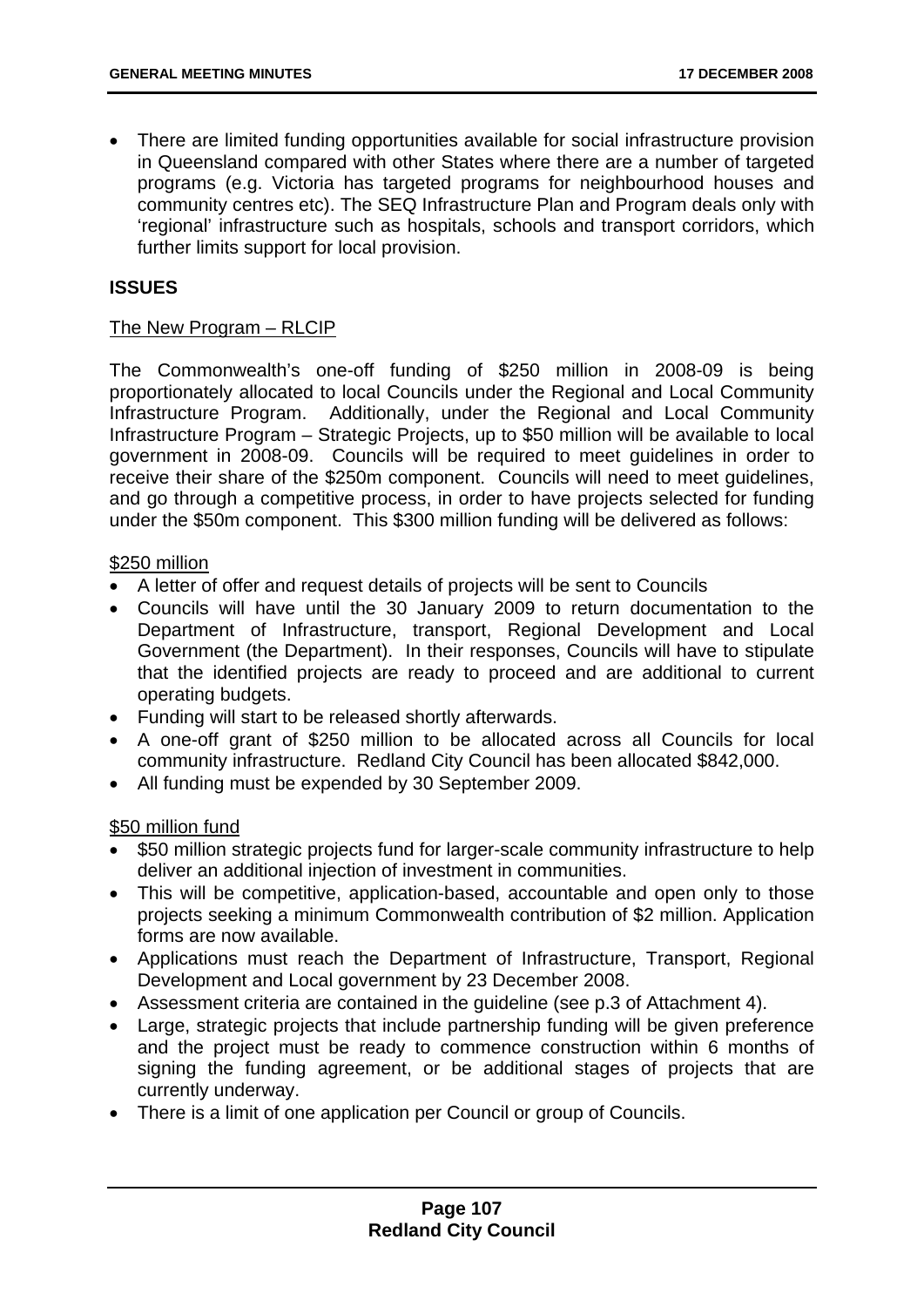### <sup>U</sup>What can funding be spent on?

The RLCIP will provide funding to local governments for community infrastructure including new construction and major renovations or refurbishments of assets such as:

- Social and cultural infrastructure (e.g. art spaces, gardens)
- Recreational facilities (e.g. swimming pools, sports stadiums)
- Tourism infrastructure (e.g. walkways, tourism information centres)
- Children, youth and seniors facilities (e.g. playgroup centres, senior citizens' centres)
- Access facilities (e.g. boat ramps, footbridges)
- Environmental initiatives (e.g. drain and sewerage upgrades, recycling plants)

Projects that can be funded need to be consistent with the examples listed in the guidelines.

#### <sup>U</sup>What will not be funded?

Funding will not be available for activities such as ongoing costs; transport infrastructure such as roads; or related infrastructure covered by the Roads to Recovery or Black Spots programs.

#### Funding arrangements

Progress reports will be required at set dates and the Department will monitor projects through reports received and may conduct site visits.

# **RELATIONSHIP TO CORPORATE PLAN**

The recommendation primarily supports Council's strategic priority to build safe, strong and self reliant communities with access to community services, infrastructure and opportunities to participate in community life. The economic development strategic priority to enhance employment participation and the community's standard of living through encouraging economic development opportunities also supports the funding allocation for these projects.

### **FINANCIAL IMPLICATIONS**

The funding allocation will allow opportunity for completion of significant community infrastructure projects and delivery of other much needed community infrastructure that may have been subject to budget cuts. Additional projects can also be moved forward for funding in the 2009/10 financial year.

### **PLANNING SCHEME IMPLICATIONS**

The Land Use Planning Group was consulted and it is considered that the outcome of recommendations in this report will not require any amendments to the Redlands Planning Scheme.

### **CONSULTATION**

Various consultation steps occurred for the purposes of compiling this report and included: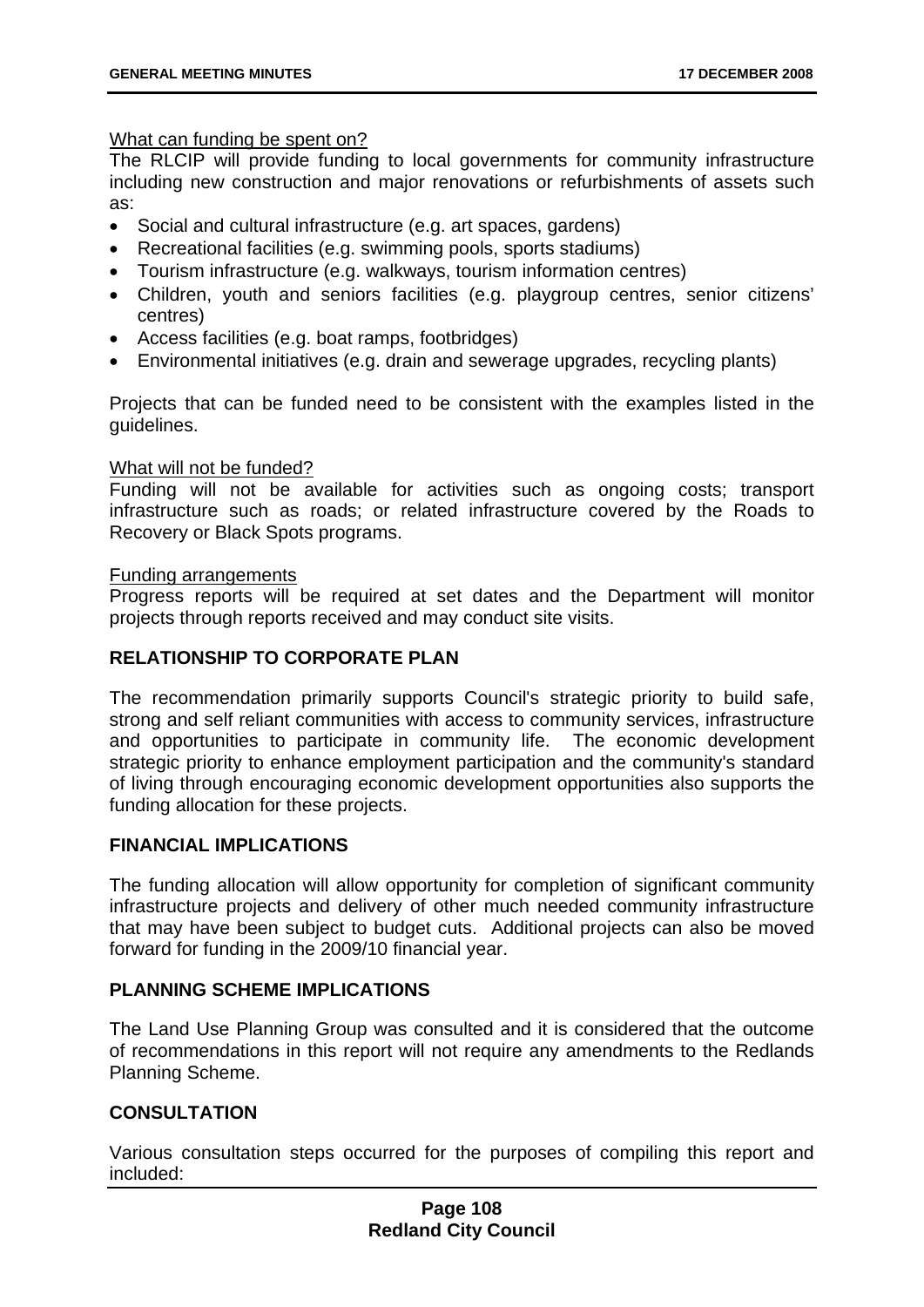- Managers and Senior Advisers from all groups within the Planning and Policy Group nominated projects that met the funding criteria;
- Officers from the Project Delivery Group commented on design and delivery of nominated projects;
- Presentation of tabled projects to the Executive Leadership Group;
- Workshopping of tabled projects with Councillors and ELG.

# **OPTIONS**

#### **PREFERRED**

That Council resolve to:

- 1. Note the outcomes and criteria of the RLCIP funding announcement;
- 2. Approve the list of projects in Attachment 1 for the purposes of:
	- a) Stipulating projects for the \$842,000 allocation and returning documentation to the Department of Infrastructure, Transport, Regional Development and Local Government (the Department) by 30 January, 2009;
	- b) Submitting an application for the minimum \$2 million Commonwealth funding competitive bid strategic project to the Department by 23 December 2008.
	- c) Distribution to Infrastructure Planning Group, Community and Social Planning Group, Environmental Management Group and Project Design Group for commencement of projects and progress reporting, on receipt of approval and funding from the Department.

### **ALTERNATIVE**

That Council:

- 1. Note the outcomes and criteria of the RLCIP funding announcement;
- 2. Approve the list of projects in Attachment 1 with amendments for the purposes of:
	- a) Stipulating projects for the \$842,000 allocation and returning documentation to the Department of Infrastructure, Transport, Regional Development and Local Government by 30 January, 2009;
	- b) Submitting an application for the minimum \$2 million Commonwealth funding competitive bid strategic project to the Department of Infrastructure, Transport, Regional Development and Local Government by 23 December 2008.
	- c) Distribution to Infrastructure Planning Group, Community and Social Planning Group, Environmental Management Group and Project Design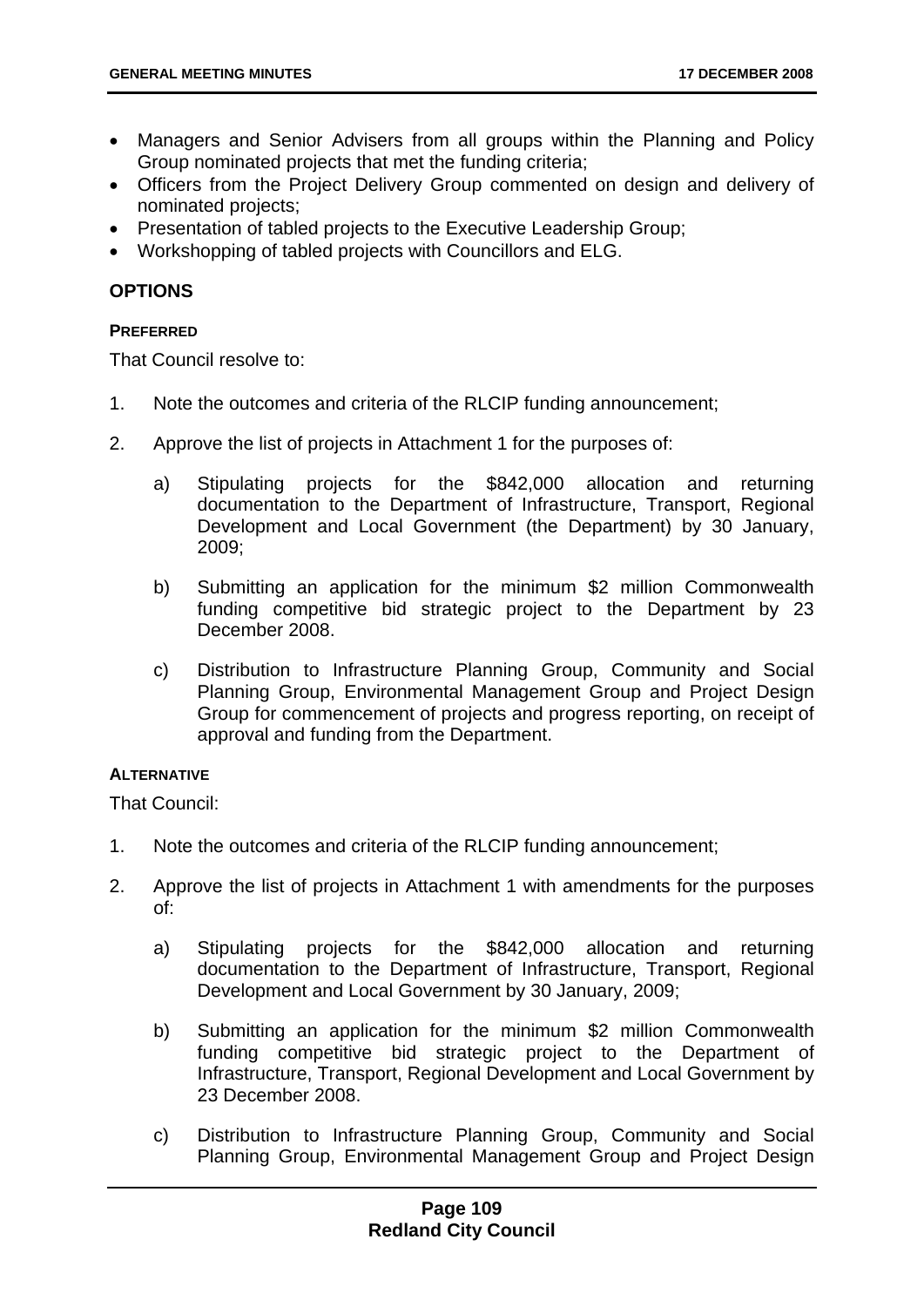Group for commencement of projects and progress reporting, on receipt of approval and funding from the Department.

### 89B**OFFICER'S/COMMITTEE RECOMMENDATION/ COUNCIL RESOLUTION**

Moved by: Cr Townsend Seconded by: Cr Boglary

### **That Council resolve to:**

- **1. Note the outcomes and criteria of the RLCIP funding announcement;**
- **2. Approve the list of projects in Attachment 1 for the purposes of:** 
	- **a) Stipulating projects for the \$842,000 allocation and returning documentation to the Department of Infrastructure, Transport, Regional Development and Local Government by 30 January, 2009;**
	- **b) Submitting an application for the minimum \$2 million Commonwealth funding competitive bid strategic project to the Department of Infrastructure, Transport, Regional Development and Local Government by 23 December 2008; and**
	- **c) Distribution to Infrastructure Planning Group, Community and Social Planning Group, Environmental Management Group and Project Design Group for commencement of projects and progress reporting, on receipt of approval and funding from the Department.**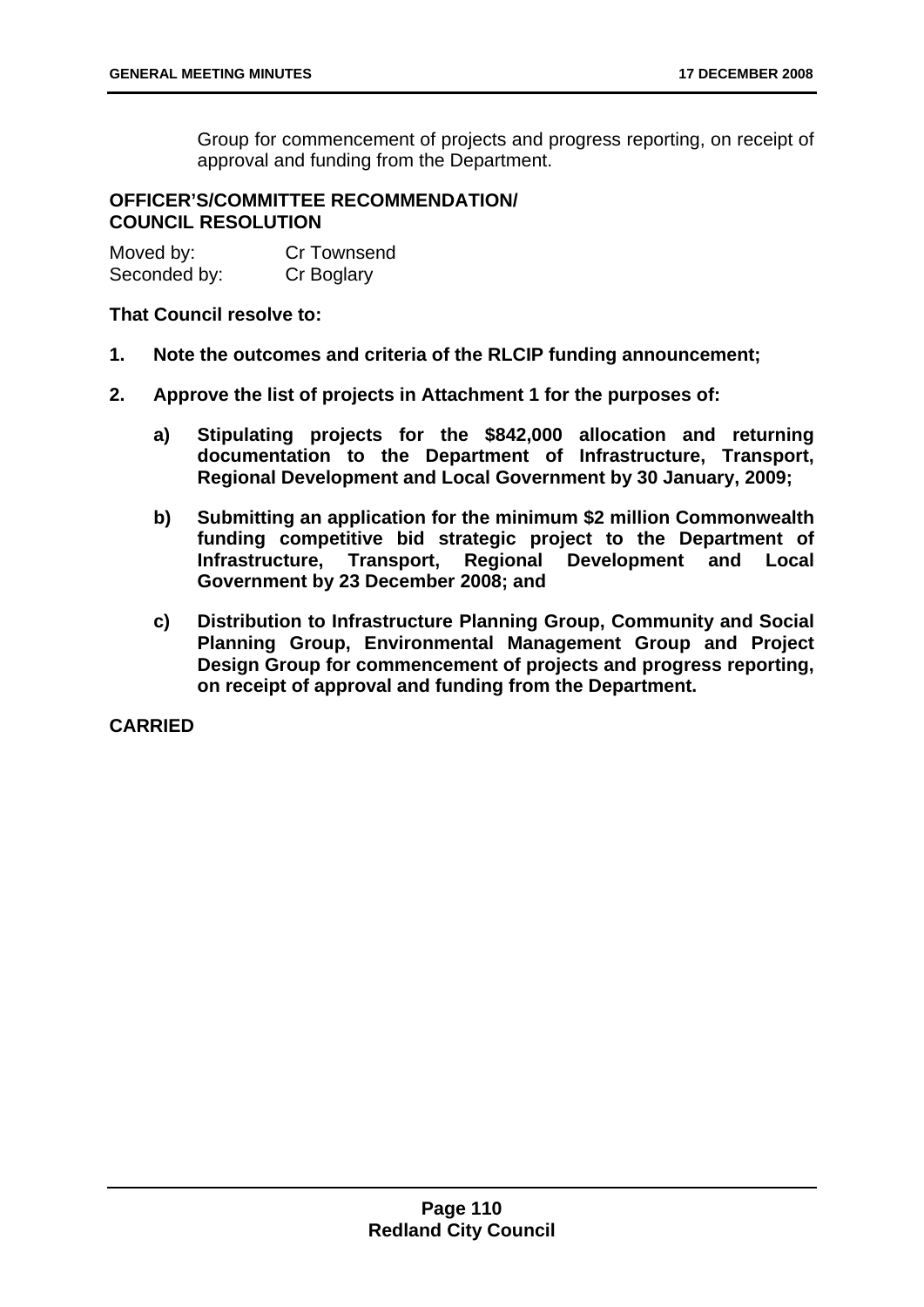# **12.4.2 SERPENTINE CREEK CEMETERY SITE AND HABITAT MANAGEMENT PLAN 2008-2028 FINALISATION**

| <b>Dataworks Filename:</b>       | <b>EM Conservation Area - Serpentine Creek</b>                                                     |
|----------------------------------|----------------------------------------------------------------------------------------------------|
| <b>Attachments:</b>              | <b>Attachment 1. Final Management Plan</b><br><b>Attachment 2. Public Submission Feedback Form</b> |
| <b>Responsible Officer Name:</b> | <b>Gary Photinos</b><br><b>Manager Environmental Management</b>                                    |
| <b>Author Name:</b>              | <b>Leo Newlands</b><br><b>Advisor - Reserves Management</b>                                        |

### **EXECUTIVE SUMMARY**

Council is trustee and manager of the heritage listed Serpentine Creek Road Cemetery in Southern Redland Bay. Council has received a formal request from Natural Resources and Water (NR&W) to develop a management plan for the site. Council has obligations under the *Lands Act 1994* to produce a management plan for the site.

Council officers have endeavoured to work with the Friends of Serpentine Creek Road Cemetery Group to produce an acceptable management plan for the site. The Friends of Serpentine Creek Road Cemetery have also produced their own unofficial management plan titled the *Friends of Serpentine Creek Cemetery Bush Care Management Plan* for the site.

Council Officers produced the Draft Serpentine Creek Road Cemetery Site and Habitat Management Plan 2008-2028. The Council plan also recognises and values the efforts of local community members' development of the *Friends of Serpentine Creek Cemetery Bush Care Management Plan*.

The draft management plan was advertised for public submissions for a period of one month ending 4 November 2008 for which one submission was received in the allotted time period.

One late submission and comments from Environmental Protection Agency have also been considered and included in the management plan where relevant.

Council Officers are now seeking to have the Serpentine Creek Road Cemetery Site and Habitat Management Plan 2008-2028 adopted as the approved management plan for the site.

### **PURPOSE**

The purpose of this report is to seek council approval for the draft Serpentine Creek Road Site and Habitat Management Plan (Attachment 1) to be adopted as the approved and finalised management plan as per Council's obligations under Section 48 of the *Land Act 1994* for development of land management plans.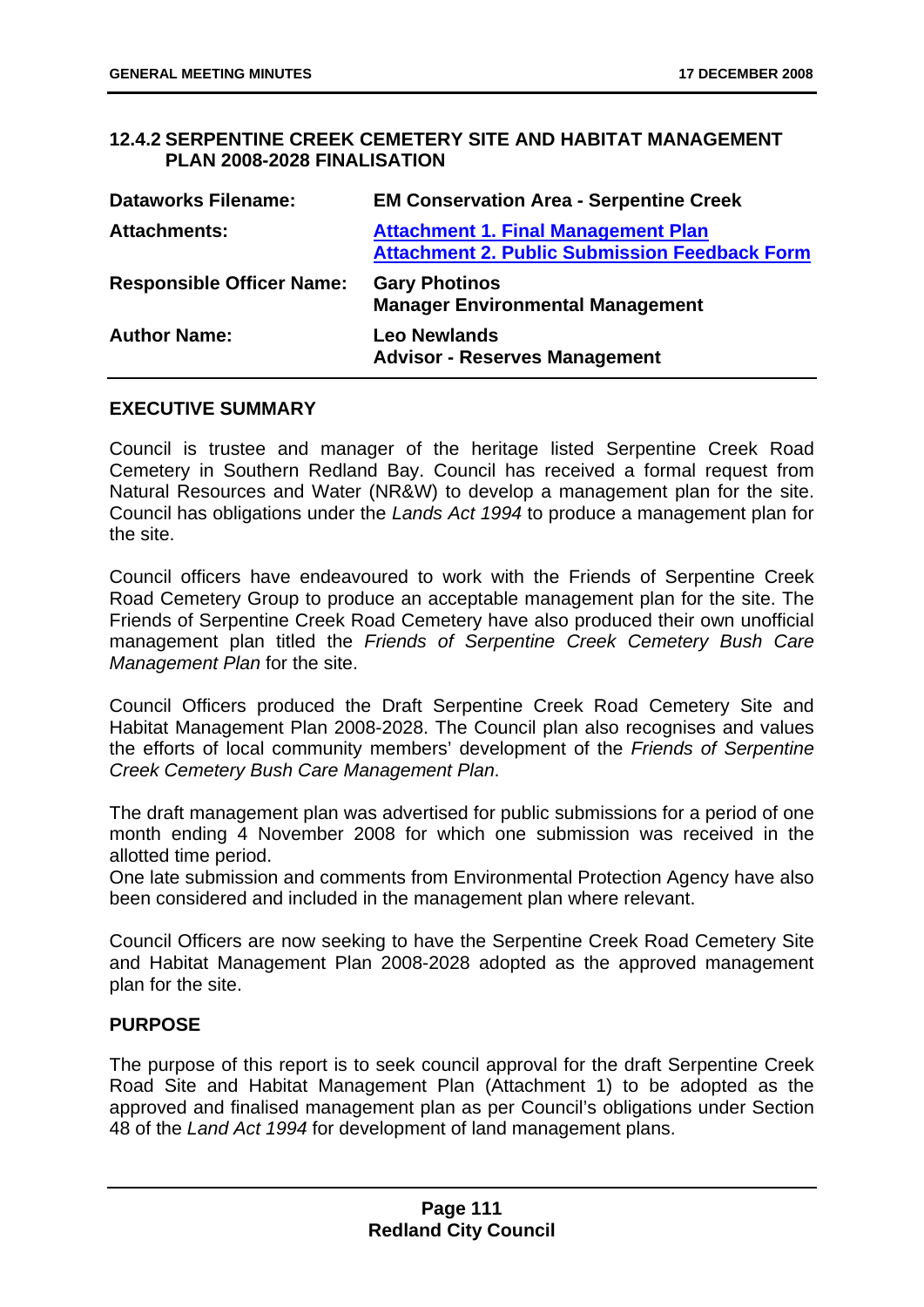# **BACKGROUND**

- RCC has been made trustee to the Queensland Heritage Listed Serpentine Creek Road Cemetery site. The cemetery is listed under the *Queensland Heritage Act 1992*.
- In 2005 Council Officers commenced the development of the Draft Serpentine Creek Road Cemetery Site and Habitat Management Plan 2008-2028 for the site, through external consultants.
- In February 2006 the Friends of Serpentine Creek Road Cemetery produced the *Friends of Serpentine Creek Cemetery Bush Care Management Plan (unofficial)* and submitted it to the EPA for approval as a 'to be adopted' management plan.
- In 2006 Council's Draft Serpentine Creek Road Cemetery Site and Habitat Management Plan 2008-2028 was submitted to EPA for approval of the Vegetation and Cultural Heritage Management components of plan.
- In 2008 the EPA advised Council that the Draft Serpentine Creek Road Cemetery Site and Habitat Management Plan 2008-2028 is acceptable for adoption but that it should also incorporate and utilise the *Friends of Serpentine Creek Cemetery Bush Care Management Plan.*
- Throughout the last two years various meetings have been held with Friends of Serpentine Creek Cemetery to resolve issues regarding the role and content of the two plans.
- A course of action has been taken by council officers that includes using Council's Draft Plan for the strategic level planning component of the Final Draft LMP and the Friend's Plan to inform the operational level work plans (providing work plans are still consistent with Council's management plan).
- In August 2008 a meeting was convened between RCC and NR&W to develop a means to resolve issues around management of the site, potential council relinquishment of site and the discontent of a member of the Friends group. The accepted outcome of the meeting was that NR&W would formally request Council, as trustees of the land, to develop a Land Management Plan for the site.
- In August 2008 Council received formal request from NR&W to develop a Land Management Plan for the site.

The Environmental Management Group produced the Draft Serpentine Creek Road Cemetery Site and Habitat Management Plan 2008-2028 for public review and submissions (closed 4/11 08).

# **ISSUES**

### THE SITE

The Serpentine Creek Road Cemetery is a 2.023 hectare cemetery reserve and heritage listed site located on the eastern side of Serpentine Creek Road, just south of the intersection with Scenic Road, at 398 Serpentine Creek Road, Redland Bay. The site incorporates both natural remnant plant communities and an inactive but

# **Page 112 Redland City Council**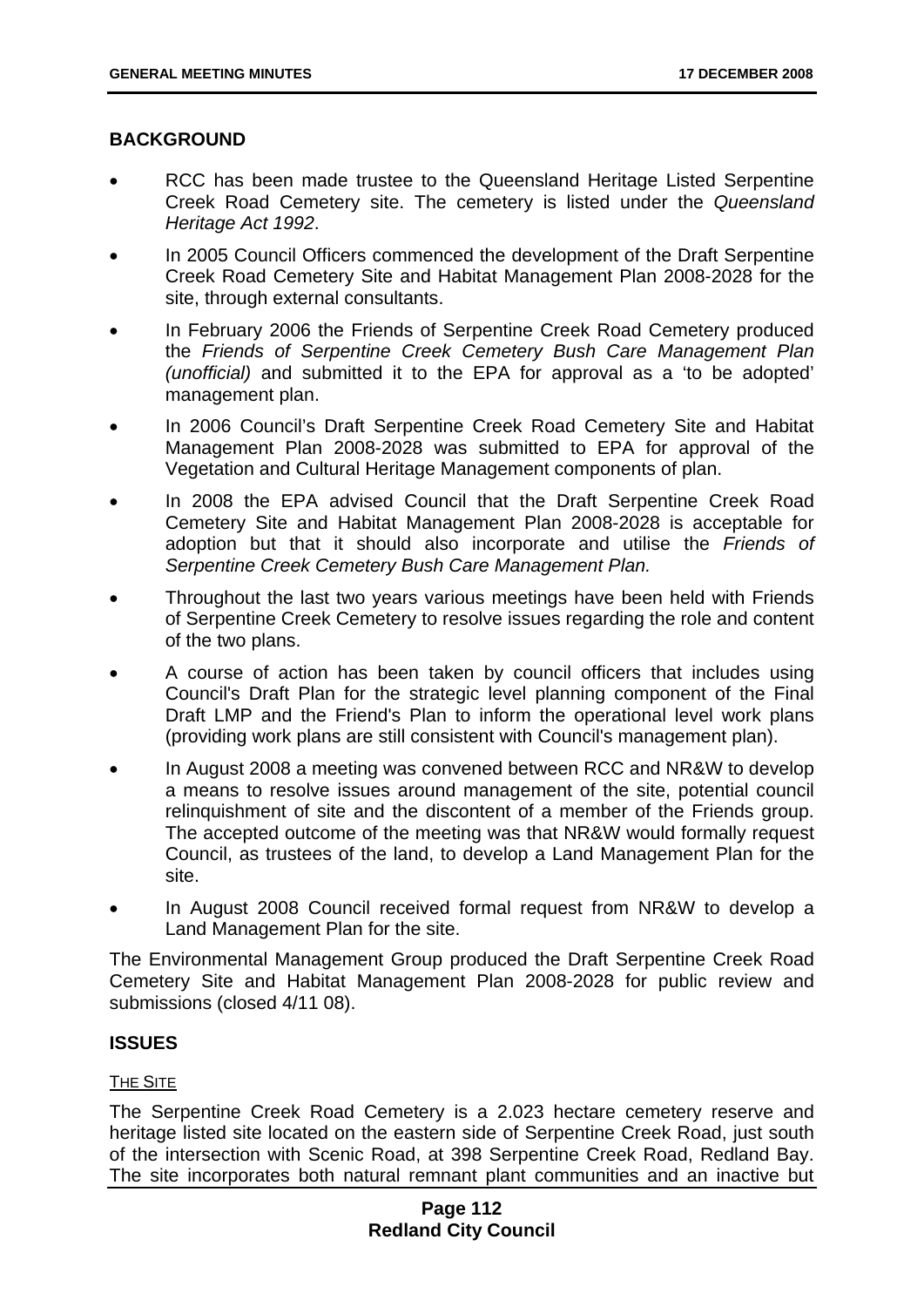culturally significant cemetery site. Council has trusteeship over this reserve and is managed by the Parks and Conservation Unit.

#### OBLIGATIONS OF COUNCIL AS TRUSTEE OF SITE SERPENTINE CREEK ROAD CEMETERY SITE

### *CULTURAL HERITAGE ACT 1992*

Council is obligated under the *Cultural Heritage Act 1992* to manage State listed cultural heritage sites in a manner that does not corrode the heritage values for which a site is listed. As such, a management plan that incorporates recommendations for the management of the cultural heritage components of the site is critical to Council fulfilling its obligations.

# *LANDS ACT 1994*

Council is obligated under the Section 48 of the *Lands Act 1994* to engage community consultation and input for the development of a Land Management Plan for a parcel of land the Council holds as trustee. Council has been asked specifically by NR&W to produce a Draft Land Management Plan for the Serpentine Creek Road Cemetery and make it available for public consultation prior to the approval and adoption of the finalised plan. The adoption of the management plan is the final part of this process.

#### **PUBLIC SUBMISSION PROCESS**

Written public submissions have been invited from the public and other stakeholders for the period of one month from the time of making report available ( 06/10/08 – 04/11/08). An advertisement was included in the Bayside Bulletin on  $7<sup>th</sup>$  and 16<sup>th</sup> October.

Identified critical stakeholders were supplied with a copy of the management plan to provide feedback (via a feedback sheet- Attachment 2) within the submissions period. The submission forms and a copy of Council's management plan were also posted on the Council website.

### <sup>U</sup>DRAFT SERPENTINE CREEK ROAD CEMETERY SITE AND HABITAT MANAGEMENT PLAN 2008- 2028

Council's plan sets out to manage the site's natural and cultural heritage components in keeping with Council's Biodiversity Strategy 2008-2012, Koala Policy and Implementation Strategy, Vegetation Enhancement Strategy, Pest Management Plan, *Lands Act 1994, Cultural Heritage Act 1992* and other State and Federal legislation.

### RECOGNISING THE UNOFFICIAL FRIENDS OF SERPENTINE CREEK CEMETERY BUSH CARE MANAGEMENT PLAN

The Draft Serpentine Creek Road Cemetery Site and Habitat Management Plan 2008 -2028 recognises and values the efforts of local community members' development of the *Friends of Serpentine Creek Cemetery Bush Care Management Plan.* 

The unofficial *Friends of Serpentine Creek Cemetery Bush Care Management Plan*  may be used, where appropriate, to form the development of annual bushcare site work plans. The site work plans must still be consistent with the intent of Council's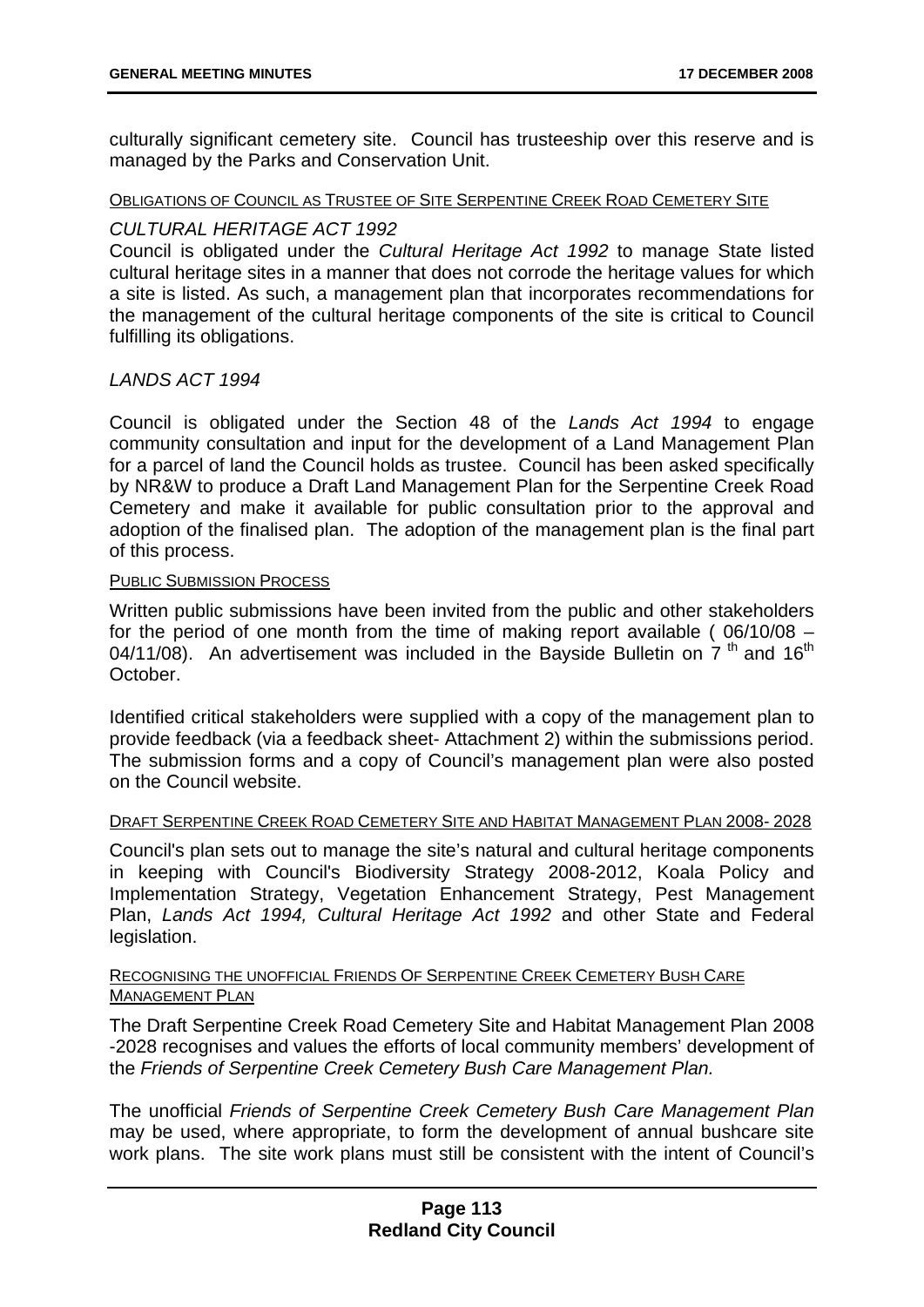current Draft Serpentine Creek Road Cemetery Site and Habitat Management Plan 2008- 2028.

PUBLIC SUBMISSION1 - J SOMMERVILLE

Agreed with all sections of the management plan

OFFICER RESPONSE**:** none required

#### <sup>U</sup>PUBLIC SUBMISSION 2 - KATHLEEN HUGHES

Presented a 49 page document with the main emphasis of argument relevant to the management plan being that:

9. Casuarinas are a problem species that will prevent the area from returning to its former Regional Ecosystem type 12.11.5h and thus should be systematically removed.

OFFICER RESPONSE: Casuarinas are a mid- succession (opportunist species) that grow quickly when disturbance to the canopy occurs. They often occur as pure stands and will if left alone 'self thin' over a period of about 30 years until the mature canopy of long-lived climax (equilibrium species) develops. They then exist as a scattered understorey species and offer a particular niche to a set of organisms within the community.

10. Casuarinas (*Allocasuarina littoralis*), Blady Grass (*Imperata cylindrica*), Bracken Fern (*Pteridium esculentum*) and kangaroo Grass (*Themeda triandra*) should be "dealt with" using herbicide and a wipe wand or Bradley method.

OFFICER RESPONSE: These are all native protected species and have regenerated under natural succession processes through seed and spores already present in the site. Management of these species is only to occur in relation to the maintenance of graves in Area A.

11. A rare Dianella sp. has been found at the site.

OFFICER RESPONSE: The species was undefined so verification will be sought from the Queensland herbarium. If verified, it will be included into species lists and specific actions will be formulated to protect it.

12. Several species of orchids and two species of boronias have been identified and logged

OFFICER RESPONSE: If these species can be confirmed, they will be added to the species list for the site.

#### **ENVIRONMENTAL PROTECTION AGENCY SUBMISSION**

Council has previously sought feedback from EPA cultural heritage and vegetation management units in the drafting of the management plan feedback received from EPA are: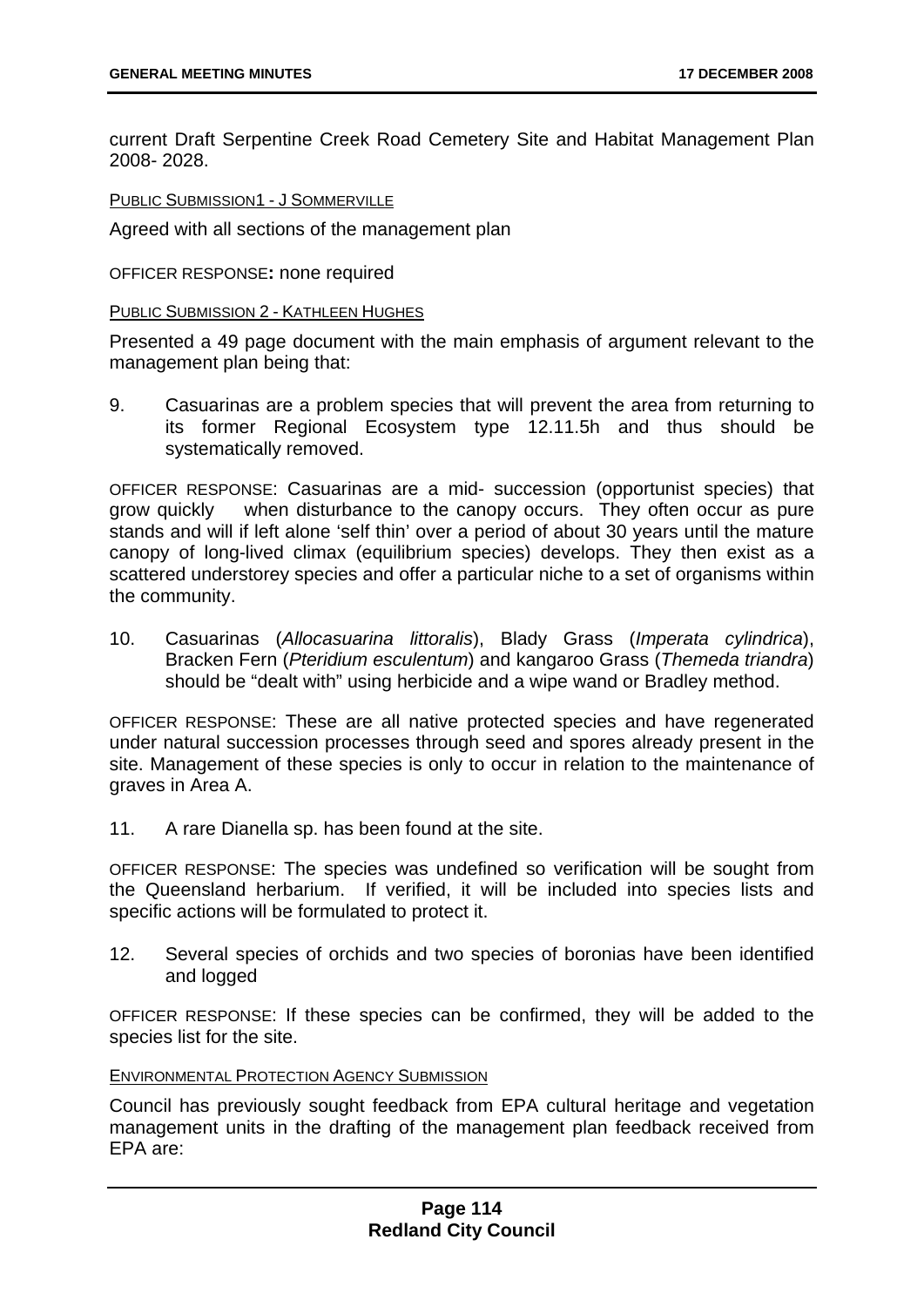13. Management practices for the site should allow for the regional ecosystem 12.11.5 to regenerate itself

OFFICER RESPONSE: this has been acknowledged in the plan as a management outcome for the site.

14. EPA indicates that some removal of juvenile Allocasuarinas may be required to facilitate the succession processes of the current community back to 12.11.5.

OFFICER RESPONSE: The removal of Allocasuarinas has not been included (a) because these species are considered as a mid succession species that will thin out naturally as the surrounding canopy matures over 20-30 years and (b) the statement contradicts the next statement in that young Allocasuarinas are required to replace old Allocasuarinas.

15. Habitat trees for koala and grey-head flying fox should be maintained with more mature Allocasuarina trees maintained for glossy-black cockatoos

OFFICER RESPONSE: this has been acknowledged as identified in the plan as a management outcome for the site.

#### **NATURAL RESOURCES AND WATER SUBMISSION**

Natural resources and Water have indicated that they are satisfied that the management plan has been properly developed.

# **RELATIONSHIP TO CORPORATE PLAN**

The recommendation primarily supports Council's strategic priority to ensure the enhancement of biodiversity including koala habitat, bushland, greenspace, waterways, catchments, air and coastal ecosystems in recognition of our unique location on Moreton Bay.

#### **FINANCIAL IMPLICATIONS**

There will be minor financial implications (officer's time for redrafting of the final land management plan, printing and posting of the finalised management plan on the web). There will also be financial implications of \$15,000 for the continued management of the site.

# **PLANNING SCHEME IMPLICATIONS**

The Land Use Planning Group was consulted and it is considered that the outcome of recommendations in this report will not require any amendments to the Redlands Planning Scheme.

### **CONSULTATION**

Consultation has occurred between Environmental Management, Operations and Maintenance, Natural Resources and Water (State agents for the land),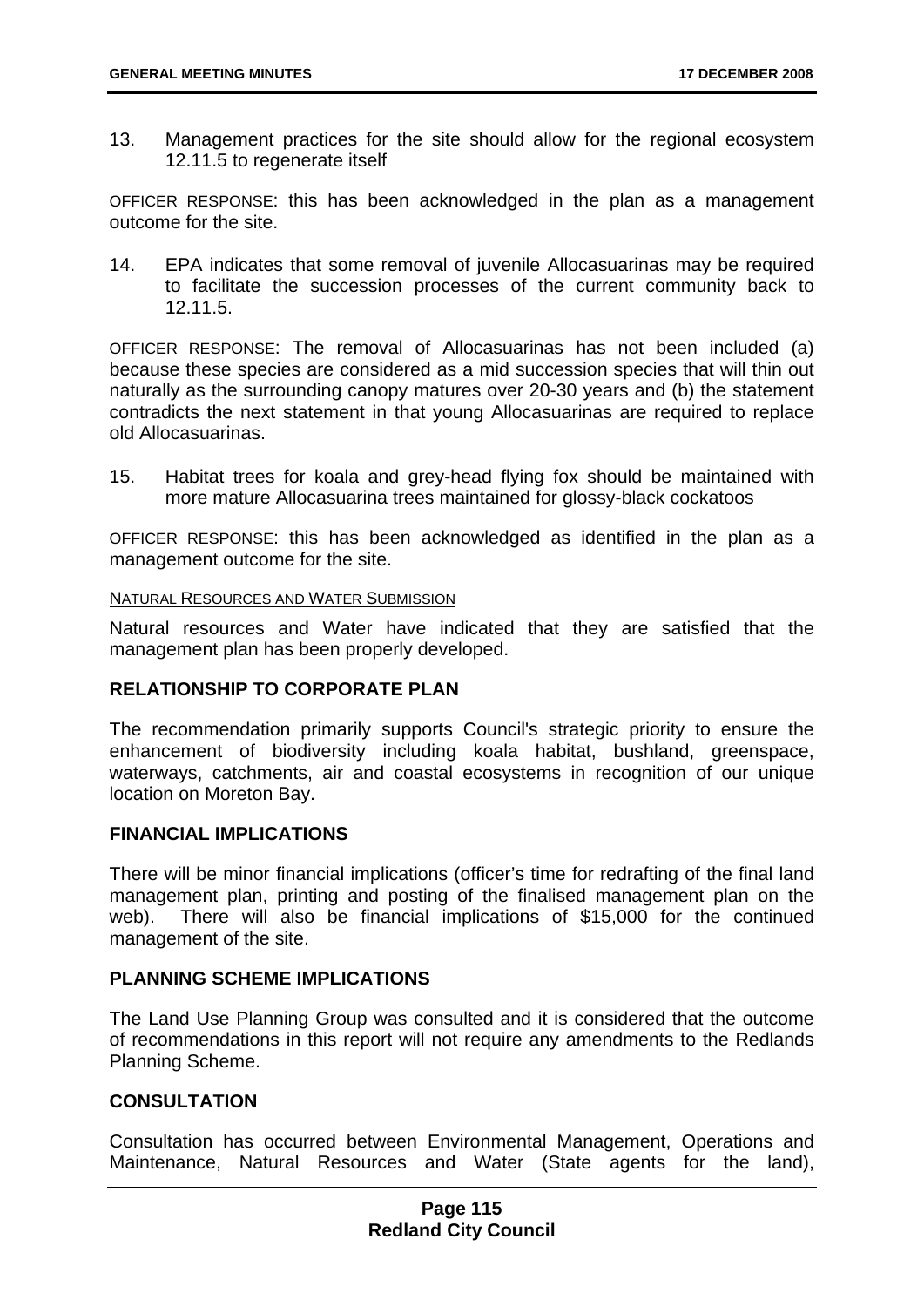Environmental Protection Agency (Cultural Heritage and Vegetation Management divisions) and Friends of Serpentine Creek Cemetery for development of the Draft Serpentine Creek Road Cemetery Site and Habitat Management Plan 2008-2028. There is agreement that the plan should now be put on public review and the public invited to make submissions as per Council's obligations under the *Lands Act 1994*.

# **OPTIONS**

#### **PREFERRED**

That Council resolve to adopt the Serpentine Creek Road Cemetery Site and Habitat Management Plan 2008 –2028 as per requirements of the *Lands Act 1994*.

# 90B**OFFICER'S/COMMITTEE RECOMMENDATION/ COUNCIL RESOLUTION**

| Moved by:    | Cr Townsend       |
|--------------|-------------------|
| Seconded by: | <b>Cr Elliott</b> |

**That Council resolve to adopt the Serpentine Creek Road Cemetery Site and Habitat Management Plan 2008 – 2028 as per requirements of the** *Lands Act 1994.*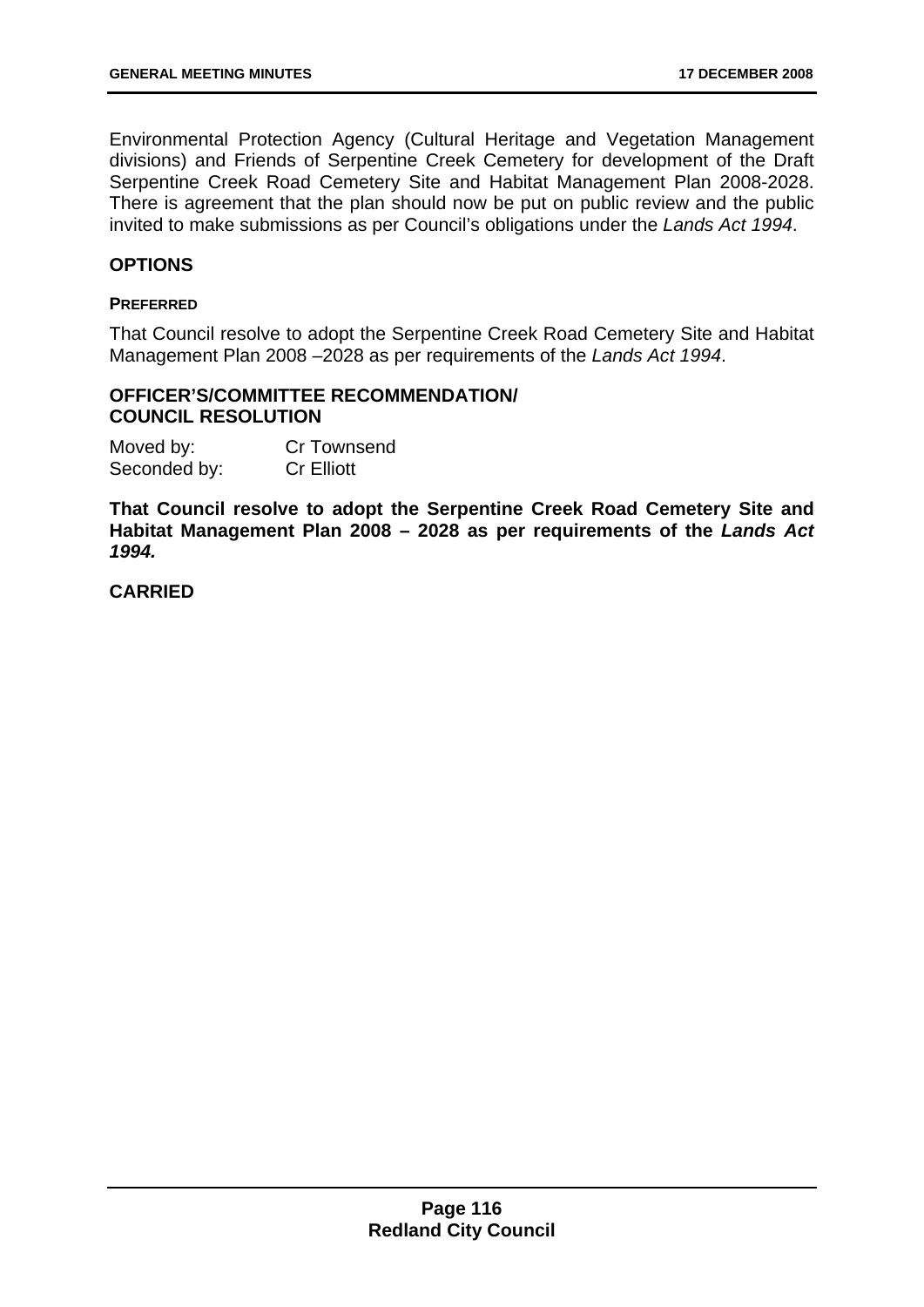### **12.4.3 RISK MANAGEMENT FRAMEWORK**

| <b>Dataworks Filename:</b>       | <b>RM Procedures</b>                                                                     |
|----------------------------------|------------------------------------------------------------------------------------------|
| <b>Attachment:</b>               | <b>Updated Risk Management Framework</b>                                                 |
| <b>Responsible Officer Name:</b> | <b>Luke Wallace</b><br><b>Manager Corporate Planning, Performance and</b><br><b>Risk</b> |
| <b>Author Name:</b>              | <b>Ian Waters</b><br><b>Risk &amp; Liability Services Manager</b>                        |

### **EXECUTIVE SUMMARY**

At its General Meeting of 28 November 2007, Council adopted a revised Risk Management Policy. The original Risk Management Policy included a Risk Framework, however, it was elected to review the Framework independently and present the amended document to Council at a later date. The amended document is attached.

The aim of this Risk Management Framework is to achieve excellence in managing the risks to which Redland City Council is exposed and to enable well-informed decisions on risk controls. This will be achieved by:-

- Identifying Council's priority exposures
- Incorporating appropriate risk treatment strategies
- Contingency planning to protect Council's critical business functions
- Monitoring and reviewing to ensure the continued relevance of Council's risk mitigation measures.

In order to maintain the intent of Council's Risk Management Framework, it is important to consider further developments on an ongoing basis. The review of this framework is consistent with the original direction as approved by Council and continues to reflect the principles contained in the Australia/New Zealand Standard AS/NZS 4360.

### **PURPOSE**

The purpose of the report is to recommend that Council approve the attached Risk Management Framework as amended.

### **BACKGROUND**

The Risk Management Policy (POL-2701) and Framework were initially approved by Council on 13 August 2003 and, in line with normal procedure, were subsequently revised and approved by Council at the General Meeting of 27 October 2004.

Once again the Policy became due for revision in 2007 and at its General Meeting of 28 November 2007 Council agreed to treat the Risk Management Policy and Framework as two separate documents. The current Policy was adopted and it was agreed that an updated Risk Management Framework would be presented to Council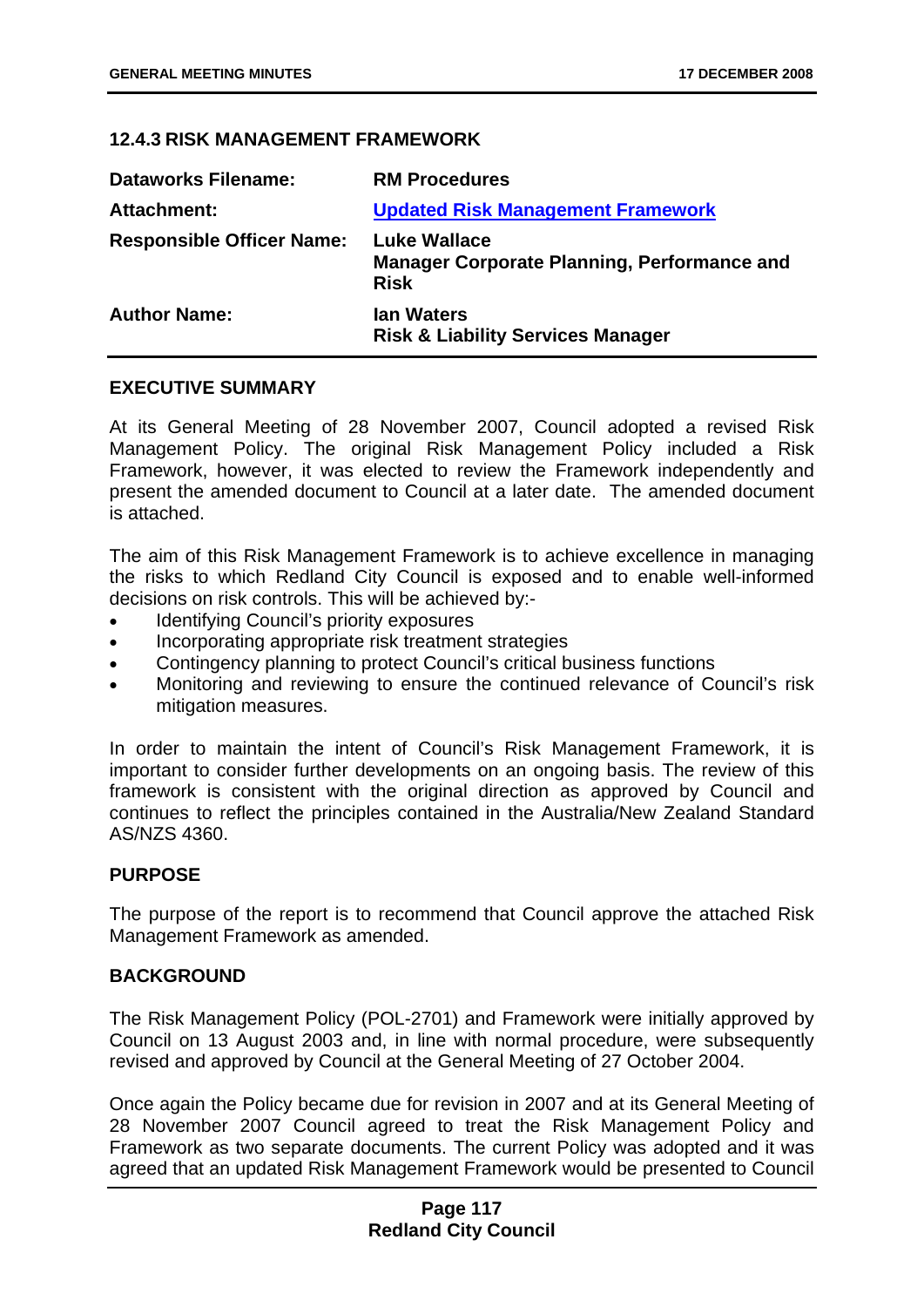for approval at a later date. The amended Framework is attached for consideration and approval.

### **ISSUES**

The overarching intent of the framework remains relevant and has not been modified, however changes occur throughout the document to reflect current practice.

Some of the original content has been omitted as these are now more fully covered in the additional reference materials available to Managers, such as Council's Guideline GL-2701-05 - Corporate Risk Assessment Methodology and its accompanying Risk Assessment Handbook. The timeframes have also been amended as the previous timeframes were largely no longer relevant.

# **RELATIONSHIP TO CORPORATE PLAN**

The recommendation primarily supports Council's strategic priority in respect to Organisational Leadership - "To provide effective organisational leadership through strategic planning and accountable and ethical standards of practice."

# **FINANCIAL IMPLICATIONS**

There are no direct financial implications resulting from changes to the framework.

# **CONSULTATION**

No direct consultation was required as changes to the framework reflect the risk program that is currently in place.

# **OPTIONS**

### **PREFERRED**

That Council resolve to adopt the Risk Management Framework as amended and attached.

### **ALTERNATIVE**

The alternative option is that the framework remains unchanged. The result would be an out of date framework which would not reflect the current risk program as implemented.

# **OFFICER'S/COMMITTEE RECOMMENDATION/ COUNCIL RESOLUTION**

| Moved by:    | Cr Townsend       |
|--------------|-------------------|
| Seconded by: | <b>Cr Elliott</b> |

**That Council resolve to adopt the Risk Management Framework, as amended and attached.**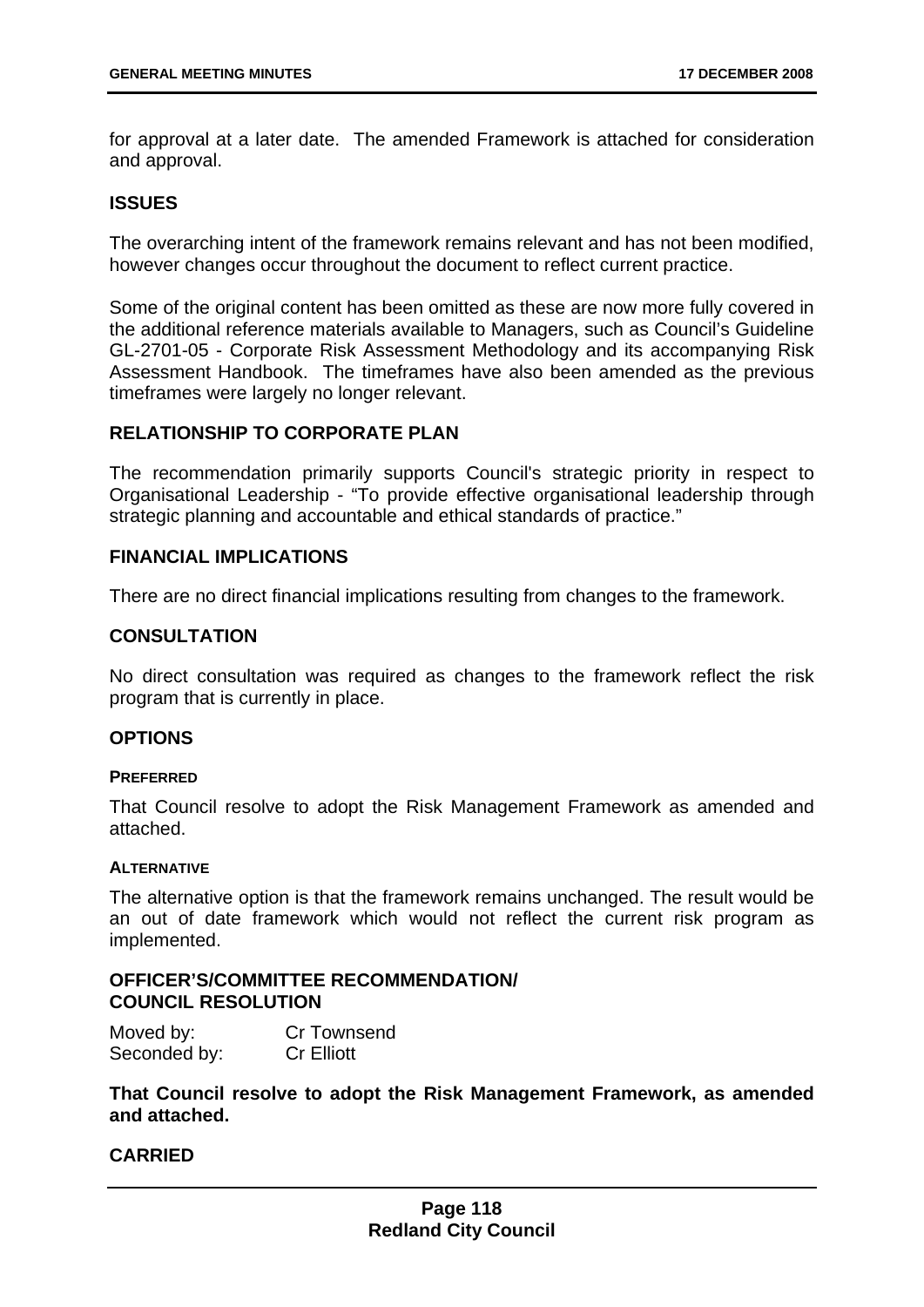### **12.4.4 CORPORATE BALANCED SCORECARD REPORT - SEPTEMBER 2008**

| <b>Dataworks Filename:</b>       | <b>GOV Corporate BSC Monthly Reporting to</b><br><b>Committee</b>                                  |
|----------------------------------|----------------------------------------------------------------------------------------------------|
| Attachment:                      | <b>Balanced Scorecard Report - November 2008</b>                                                   |
| <b>Responsible Officer Name:</b> | <b>Luke Wallace</b><br><b>Manager Corporate Planning Performance &amp; Risk</b>                    |
| <b>Author Name:</b>              | <b>Benjamin Steel</b><br><b>Project Coordinator Corporate Planning &amp;</b><br><b>Performance</b> |

#### **EXECUTIVE SUMMARY**

The monthly Corporate Balanced Scorecard report, as attached, provides a high level overview of Council's performance in key areas of our business using the four Balanced Scorecard Perspectives – Financial, Customer, Internal/Business Processes and People & Learning.

This report is an important component of our performance management framework. The other main report provided to Council and the community is the quarterly Operational Plan Report that focuses on performance against each of the programs in the Corporate Plan.

The overall rating for November 2008 is Satisfactory, with a weighted score of 2.11.

### **PURPOSE**

To provide Council with the Corporate Balanced Scorecard Report for the financial year to November 2008.

### **BACKGROUND**

The report shows results against each KPI for the current month and the previous 12 months. Longer term trends and comparisons incorporating the same month last year are included to provide a better understanding of current performance levels.

A summary of this month's results is provided on page two of the report and shows the overall score for Redland City Council, including the rating (the small coloured indicator at the right hand side). An outstanding result is shown as green, above standard and satisfactory shown as yellow and an unsatisfactory result is shown as red. The overall rating for Council and for each perspective is determined by the relative weightings of the performance measures.

The subsequent pages of the report provide details of the performance measures in each perspective. The actual performance results each month are displayed as a graph, with the red and green lines showing the normal expected range for the measure. The red line represents the minimum satisfactory level and the green line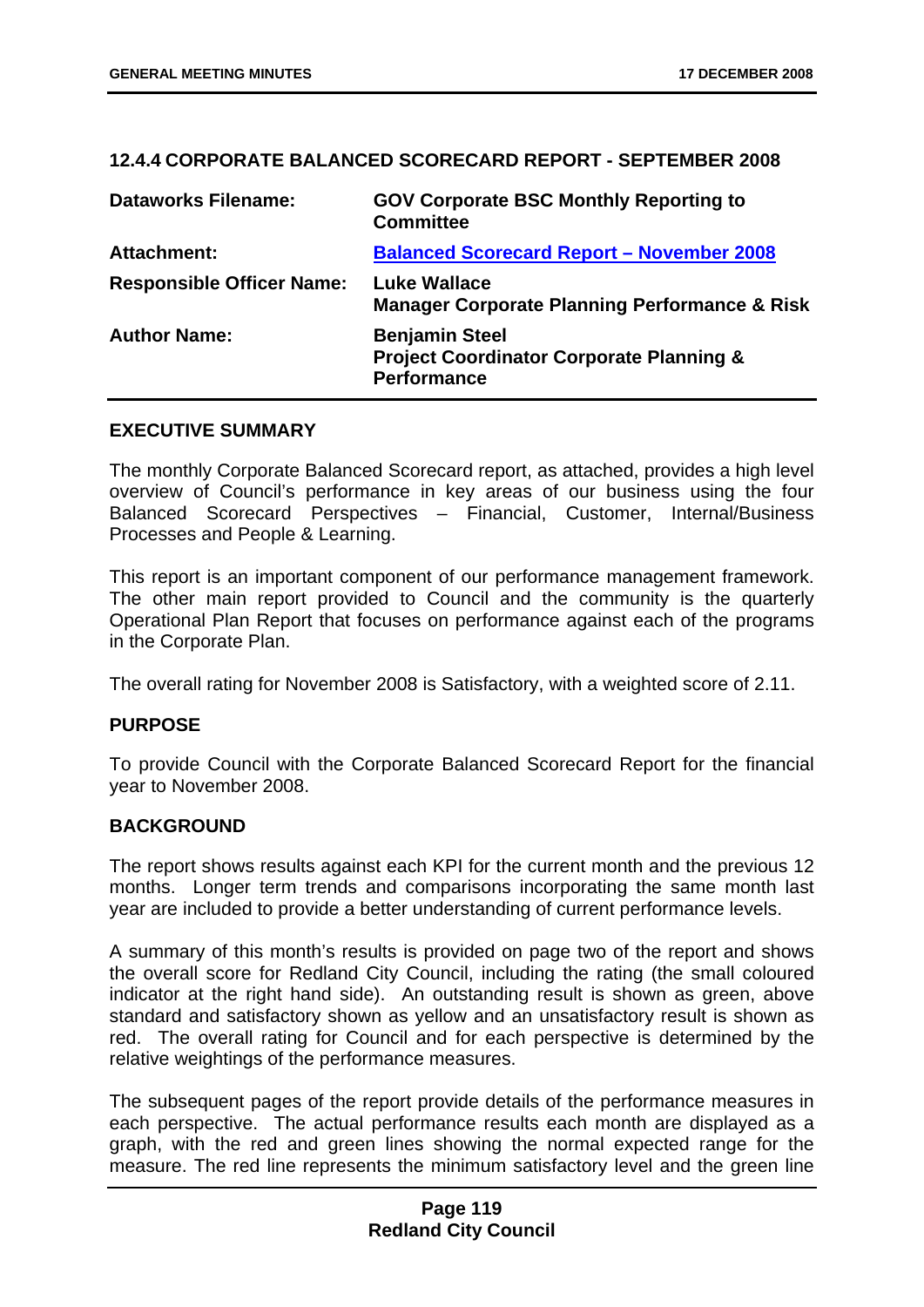represents the outstanding level. The rating for each measure is also shown as a green tick (outstanding), a yellow line (satisfactory and above standard) or a red cross (unsatisfactory).

Explanation of results is provided by the responsible manager in the commentary each month. Where a significant issue arises from the data that requires further explanation it will be provided in this covering report.

### **ISSUES**

Most measures are performing well within the target range. Those measures performing outside the target range are:

- Financial Perspective (page 3)
	- o Cash levels within targets
- Customer Perspective (page 4)
	- o Development application assessment performance index
- People & Learning Perspective (page 6)
	- o Workplace Health & Safety Action Plan actions completed.
	- o Lost Time Injury Frequency Rate (LTIFR).

Please see that comments provided by managers in the attached report (pages indicated above). The attached report shows that the majority of these measures are either close to meeting the target range or are improving. At this stage there are two measures that are significantly outside their target ranges (Development application assessment performance index and LTIFR). The attached report provides detailed explanations for these results.

One aspect requiring review is the current balanced scorecard target for cash levels. It is noted that for several months the prevailing cash levels have been slightly higher than the target range. Whilst on occasions this has been partly due to seasonal factors (eg rate notice receipts), the overriding contributing factor has been the water reforms and overall, it is considered financially prudent at the moment to maintain cash levels slightly above those of previous years due to the uncertainty that still surrounds the financial impact of the water reforms on Council. As such, it is recommended that Council adopt the following cash level targets for the immediate future – Outstanding: 5.0, Above Standard 7.5 and Satisfactory 10.0. This situation will be reviewed in the months ahead as more information becomes available.

# **RELATIONSHIP TO CORPORATE PLAN**

The recommendation in this report primarily supports Council's strategic priority to provide a clear organisational direction supported by effective leadership and a framework of policies, plans and strategies that are responsive to the community's needs and which promote accountable and ethical standards of practice.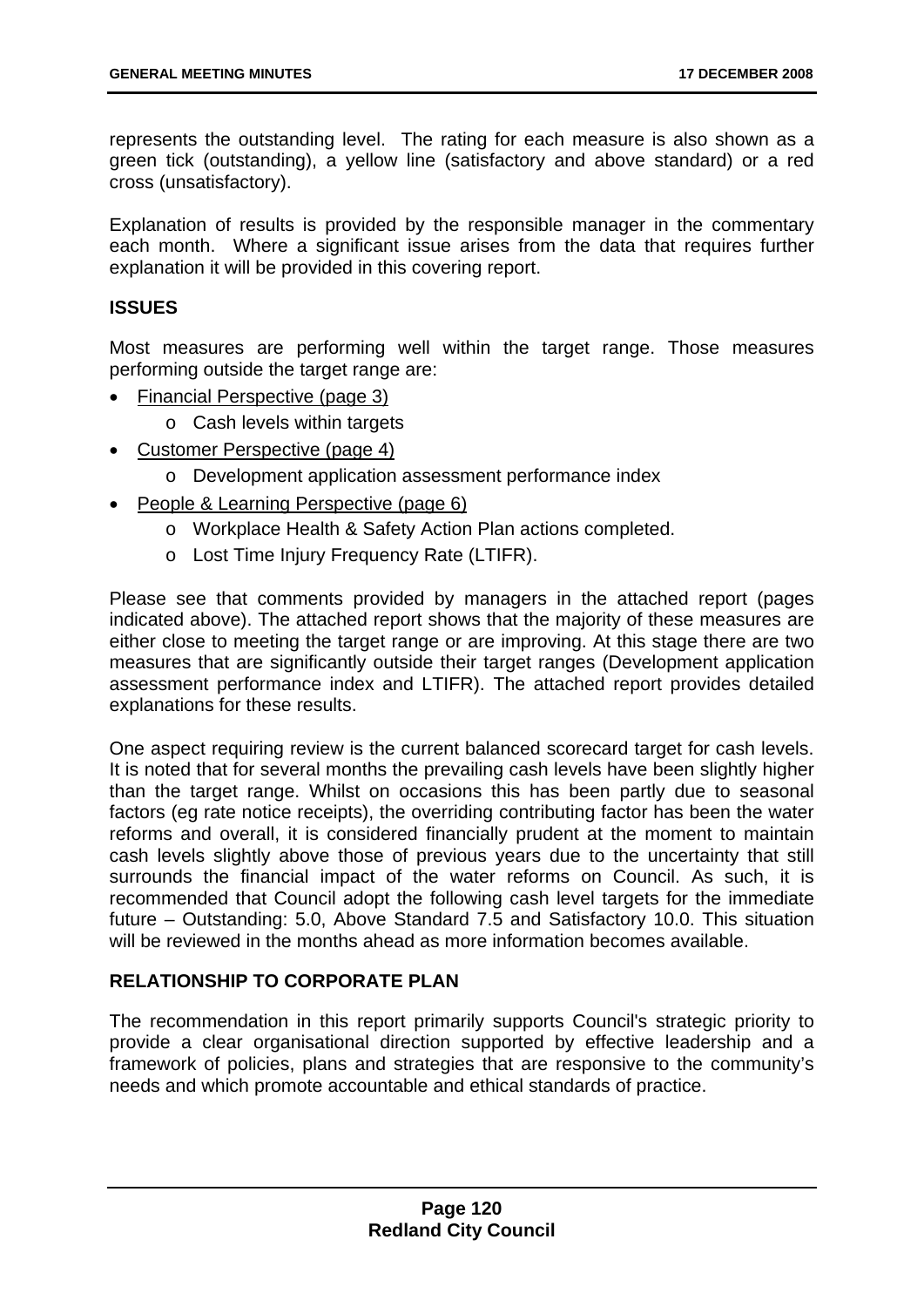# **FINANCIAL IMPLICATIONS**

No direct financial implications arise from this report. The report does contain several indicators that either reflects financial performance to date, or which will have had a direct or indirect impact on financial performance.

# **PLANNING SCHEME IMPLICATIONS**

There are no implications for the Planning Scheme arising from this report.

# **CONSULTATION**

The data and components in this report were provided by relevant managers and compiled by the Corporate Planning, Performance and Risk Group.

# **OPTIONS**

### **PREFERRED**

- 1. That Council resolve to note the Corporate Balanced Scorecard for the month of November 2008 as attached; and
- 2. That until Council has some more certainty regarding the full impact of the water reforms, that the cash level target be amended as follows: Outstanding – 5.0, Above Standard – 7.5, Satisfactory – 10.0.

### **ALTERNATIVE**

That Council resolve to note the Corporate Balanced Scorecard for November 2008 and request additional information.

# 92B**OFFICER'S/COMMITTEE RECOMMENDATION/ COUNCIL RESOLUTION**

| Moved by:    | Cr Townsend       |
|--------------|-------------------|
| Seconded by: | <b>Cr Elliott</b> |

- **1. That Council resolve to note the Corporate Balanced Scorecard for the month of November 2008 as attached; and**
- **2. That until Council has some more certainty regarding the full impact of the water reforms, that the cash level target be amended as follows: Outstanding – 5.0, Above Standard – 7.5, Satisfactory – 10.0.**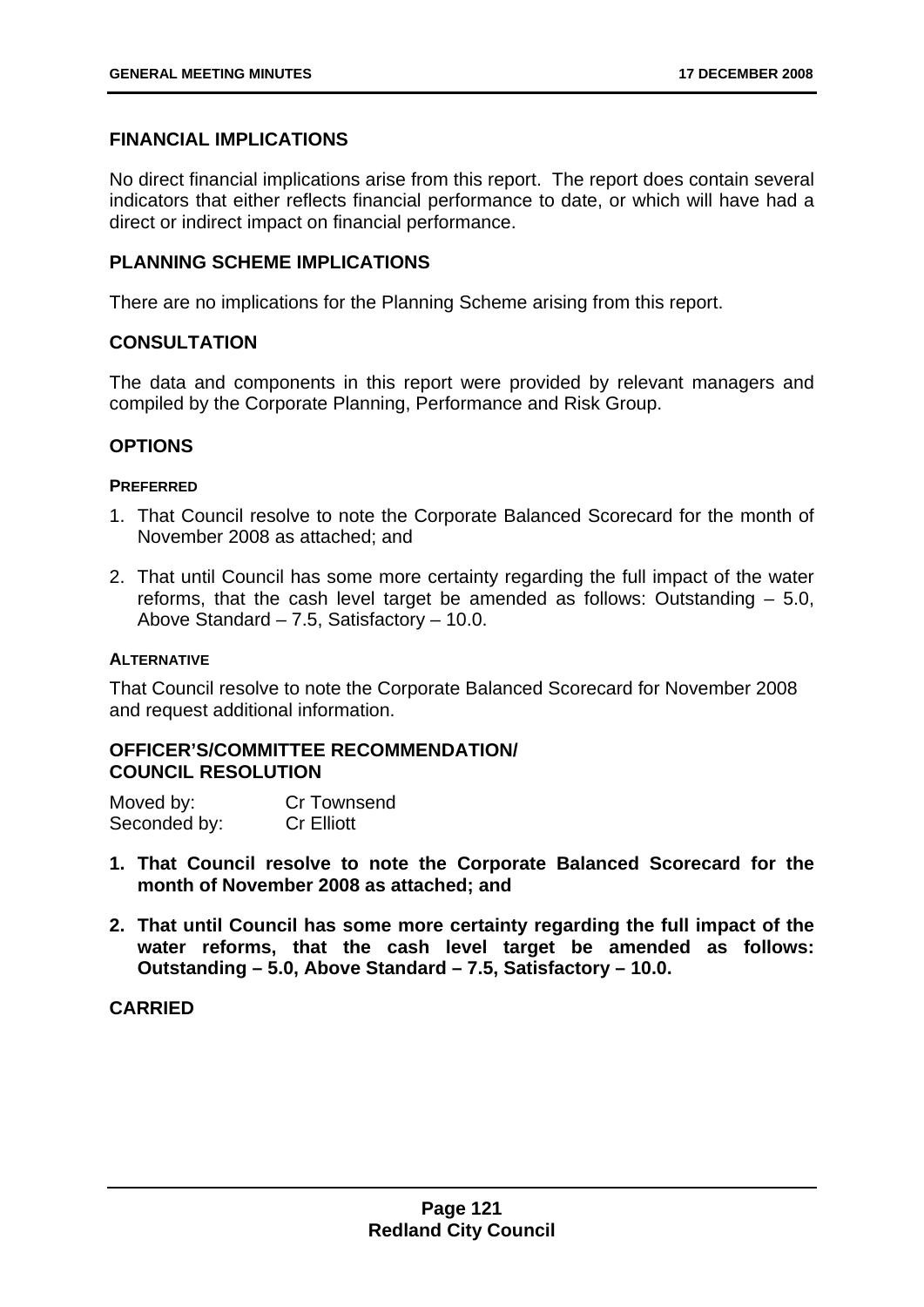# **12.5 TENDER FOR CONSIDERATION**

### **CLOSED SESSION AT COMMITTEE**

| Moved by:    | <b>Cr Williams</b> |
|--------------|--------------------|
| Seconded by: | <b>Cr Reimers</b>  |

That the meeting be closed to the public under Section 463(1) of the *Local Government Act 1993* to discuss the following items:

#### **12.5.1 Tender for the Operation of Birkdale Landfill – Delegated Authority**

The reason that is applicable in this instance is as follows:

*"(h) other business for which a public discussion would be likely to prejudice the interests of the local government or someone else, or enable a person to gain a financial advantage."* 

### CARRIED

### **MOTION TO REOPEN MEETING**

| Moved by:    | <b>Cr Williams</b> |
|--------------|--------------------|
| Seconded by: | Cr Hobson          |

That the meeting be again opened to the public.

### CARRIED

# **12.5.1 TENDER FOR THE OPERATION OF BIRKDALE LANDFILL – DELEGATED AUTHORITY**

| <b>Dataworks Filename:</b>       | <b>WM - Tender Birkdale Landfill</b>                          |
|----------------------------------|---------------------------------------------------------------|
| <b>Responsible Officer Name:</b> | <b>John Frew</b><br><b>Manager Operations and Maintenance</b> |
| <b>Author Name:</b>              | Paula Kemplay<br><b>Service Manager Waste Operations</b>      |

#### **EXECUTIVE SUMMARY**

The contract for the operation of the Birkdale Waste Management Facility ends on 30 June 2009. As a result, a replacement contract is required. The scope of works involves four key separable portions: General Site Operations, Landfill, Green Waste and Transfer Station. The new contract will operate until the landfill is completed and the landfill will be replaced by a new Transfer Station at Redland Bay.

To expedite the tender award process, delegated authority is being sought for the Chief Executive Officer to accept the tender most advantageous to Council and to make, vary and discharge a contract with the successful Tenderer(s) and sign all relevant documentation in accordance with the *Local Government Act 1993*.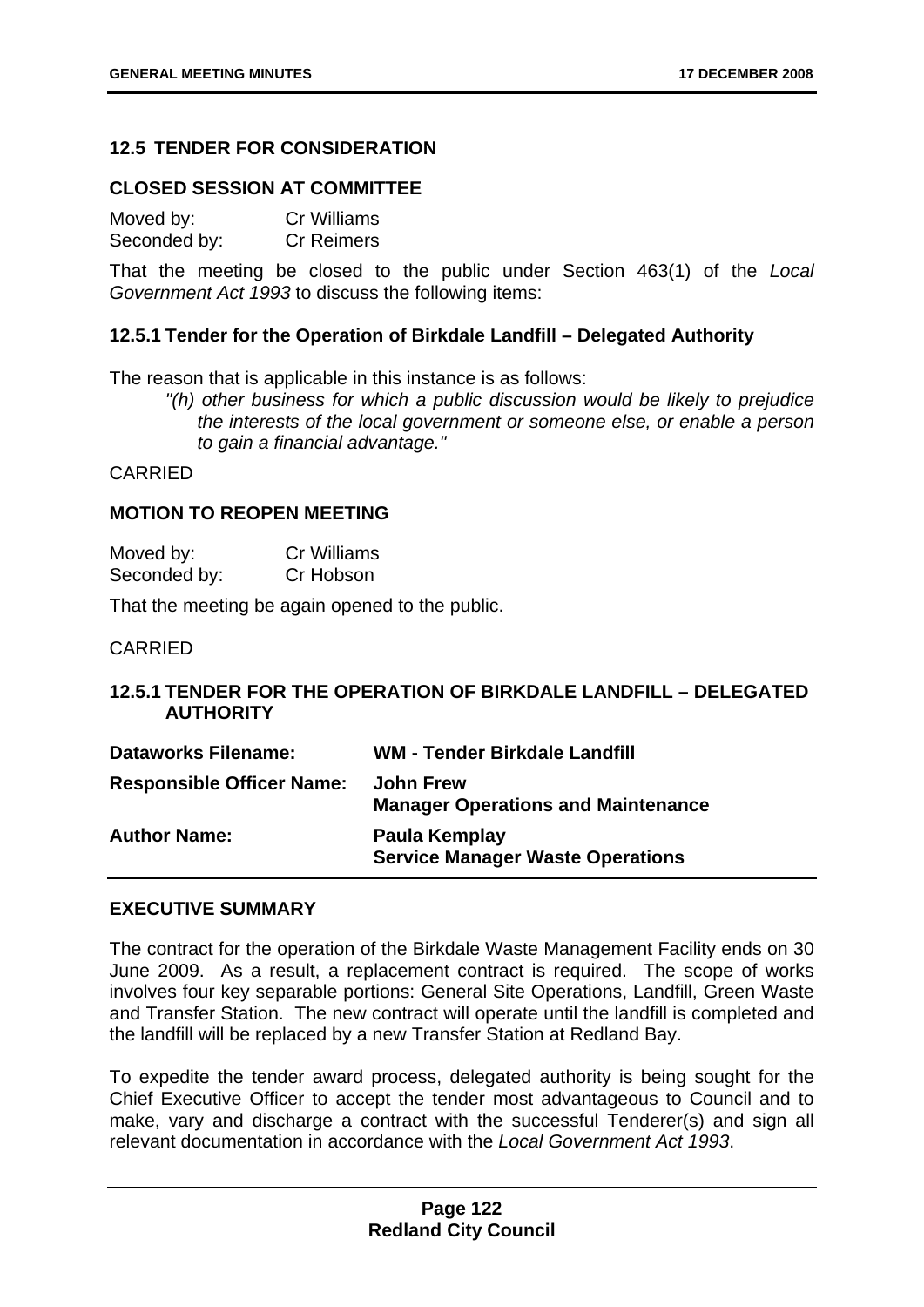# **PURPOSE**

The purpose of this report is to seek resolution from Council to:

- 1. Delegate Authority to the Chief Executive Officer to accept the tender(s) most advantageous to Council and to make, vary and discharge a contract with the successful Tenderer(s) for the operation of the Birkdale waste management facility in accordance with the *Local Government Act 1993*.
- 2. Delegate Authority to the Chief Executive Officer to sign and amend all relevant documentation.
- 3. Appoint the Chief Executive Officer as the Contract Authority for these Contract(s).
- 4. Authorise the Chief Executive Officer to delegate further the Contract Authority Role to a Senior Officer within Council.

# **BACKGROUND**

The Contract for the operation of the Birkdale, Redland Bay and Giles Road waste handling facilities was awarded at the General Meeting dated 27 April 2005. The Contract was designed to cover the length of operations of the sites based on estimated closure dates. Under delegated authority, Council offered an extension to the existing contractor however they were unable to extend on the Contract terms and conditions and provided a counter-offer. Council sought legal advice on this counter-offer and it was determined unacceptable under the *Local Government Act 1993.*

The Birkdale Waste Management Facility has operated for a number of years and has a licence issued by the Environment Protection Agency for use.

### **ISSUES**

The contract for the operation of the Birkdale Waste Management Facility ends on 30 June 2009. Council officers reviewed the delivery options available and determined that the best value for money approach based on cost models was to manage the Giles Road and Redland Bay waste facilities in-house and tender out Birkdale waste facility only to the market. The replacement Contract has been designed to be as marketable as possible for the remaining life of the facility. The scope of works of the new Contract involves four key separable portions: General Site Operations, Landfill, Green Waste and Transfer Station. The new contract will operate until the landfill is completed and the landfill will be replaced by a new Transfer Station at Redland Bay.

# **RELATIONSHIP TO CORPORATE PLAN**

The recommendation primarily supports Council's strategic priority to provide and maintain water, waste services, roads, drainage and support the provision of transport and waterways infrastructure.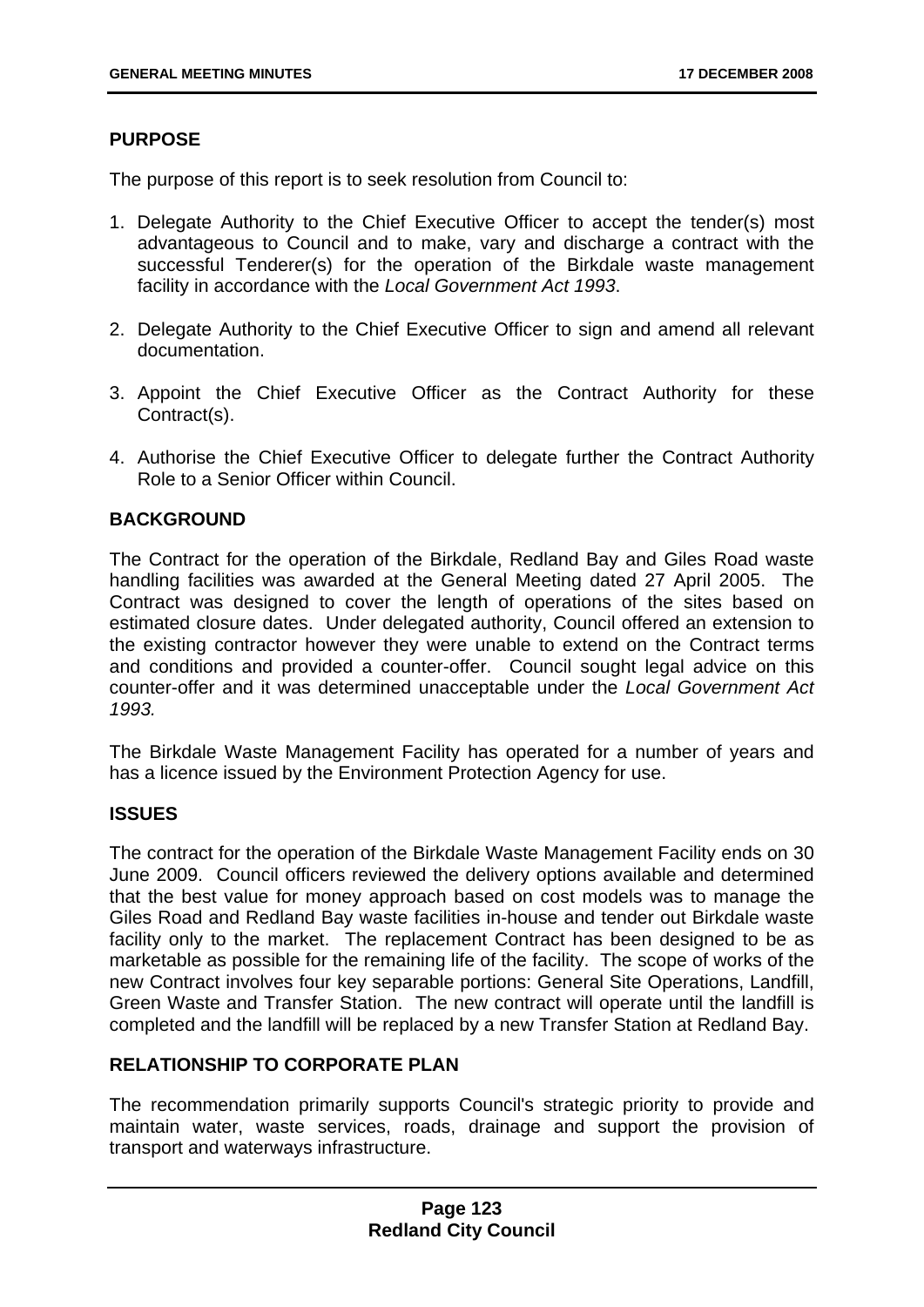# **FINANCIAL IMPLICATIONS**

There is approved budget for the discharge of the existing contract and any budget amendments will be sought through the budget planning process for 2009/10.

# **PLANNING SCHEME IMPLICATIONS**

The Land Use Planning Group was not consulted and it is considered that the outcome of recommendations in this report will not require any amendments to the Redlands Planning Scheme.

# **CONSULTATION**

The General Manager Customer Services, General Manager Redland Water and Waste, Manager Operations and Maintenance and external Consultancy ELT Solutions were consulted in the preparation of this report.

# **OPTIONS**

#### **PREFERRED**

That Council resolve to:

- 1. Delegate Authority to the Chief Executive Officer to accept the tender(s) most advantageous to Council and to make, vary and discharge a contract with the successful Tenderer(s) for the operation of the Birkdale waste management facility in accordance with the *Local Government Act 1993*;
- 2. Delegate Authority to the Chief Executive Officer to sign and amend all relevant documentation;
- 3. Appoint the Chief Executive Officer as the Contract Authority for these Contract(s); and
- 4. Authorise the Chief Executive Officer to delegate further the Contract Authority Role to a Senior Officer within Council.

### **ALTERNATIVE**

That Council resolve not to delegate this authority to the Chief Executive Officer which could result in delays in awarding a Contract and contingency arrangements being made to continue operating the facility.

### **OFFICER'S RECOMMENDATION**

That Council resolve as follows:

1. Delegate Authority to the Chief Executive Officer to accept the tender(s) most advantageous to Council and to make, vary and discharge a contract with the successful Tenderer(s) for the operation of the Birkdale waste management facility in accordance with the *Local Government Act 1993*;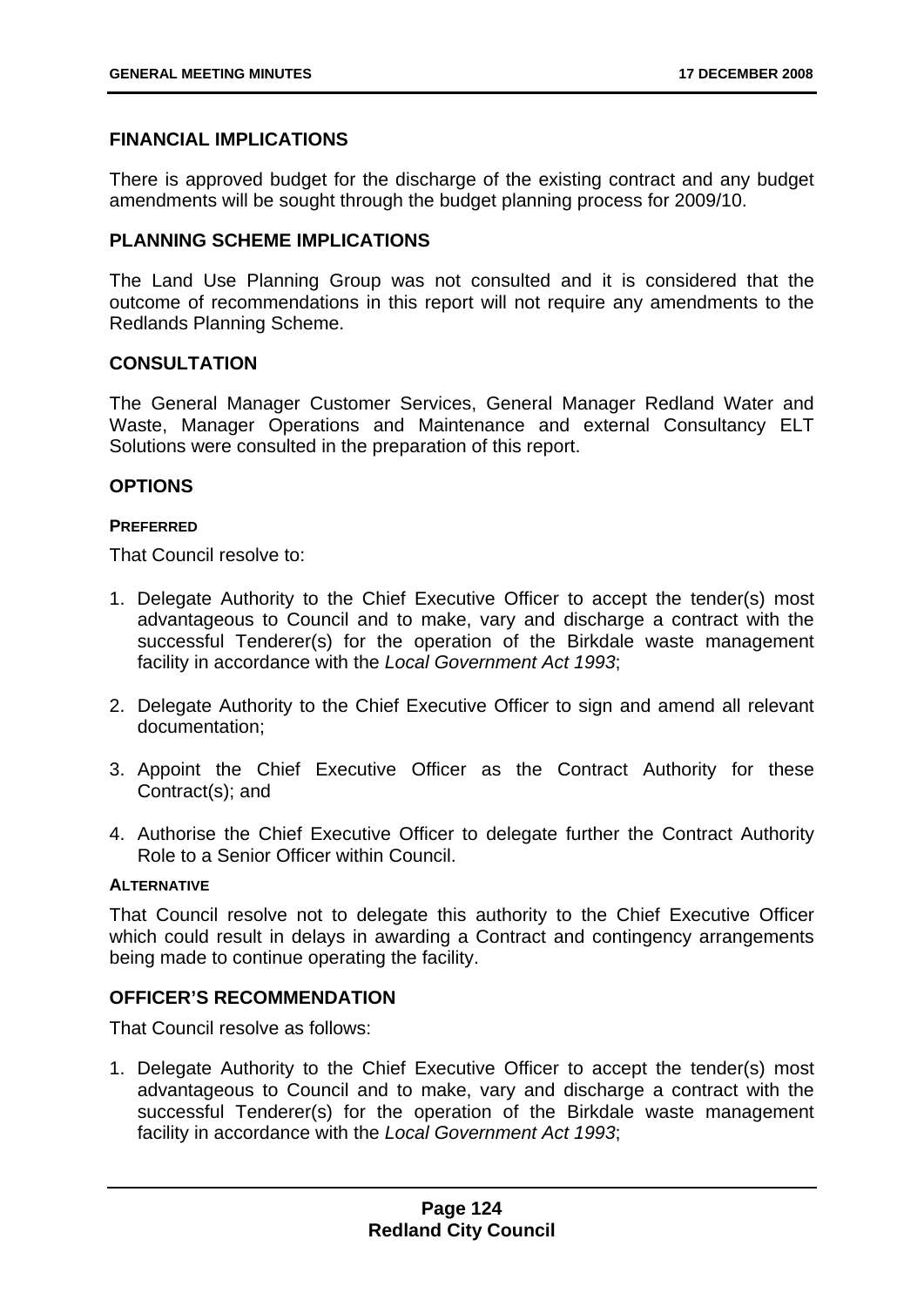- 2. Delegate Authority to the Chief Executive Officer to sign and amend all relevant documentation;
- 3. Appoint the Chief Executive Officer as the Contract Authority for these Contract(s); and
- 4. Authorise the Chief Executive Officer to delegate further the Contract Authority Role to a Senior Officer within Council.

### **COMMITTEE DISCUSSION**

Committee agreed to add a new Recommendation 1 as the existing contractor had re-opened negotiations which appeared promising.

### **COMMITTEE RECOMMENDATION/ COUNCIL RESOLUTION**

| Moved by:    | Cr Townsend       |
|--------------|-------------------|
| Seconded by: | <b>Cr Elliott</b> |

**That Council resolve as follows:** 

- **1. That Council note the Chief Executive Officer's continued negotiations with the existing contractor to extend the contract, failing the satisfactory settlement of these negotiations the Chief Executive Officer be delegated to call tenders;**
- **2. Delegate Authority to the Chief Executive Officer to accept the tender(s) most advantageous to Council and to make, vary and discharge a contract with the successful Tenderer(s) for the operation of the Birkdale waste management facility in accordance with the** *Local Government Act 1993***;**
- **3. Delegate Authority to the Chief Executive Officer to sign and amend all relevant documentation;**
- **4. Appoint the Chief Executive Officer as the Contract Authority for these Contract(s); and**
- **5. Authorise the Chief Executive Officer to delegate further the Contract Authority Role to a Senior Officer within Council.**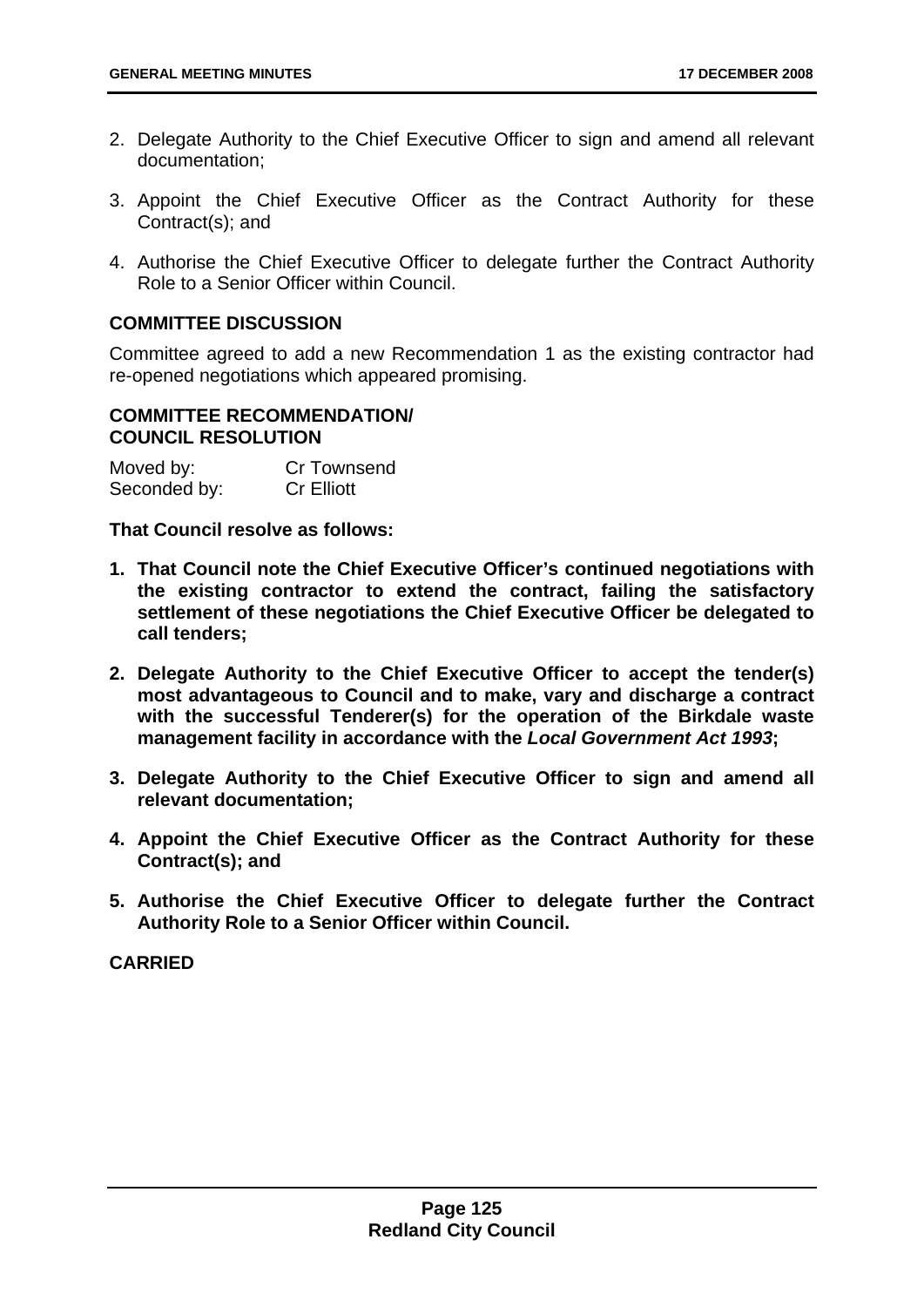# **13 MAYORAL MINUTES**

Nil.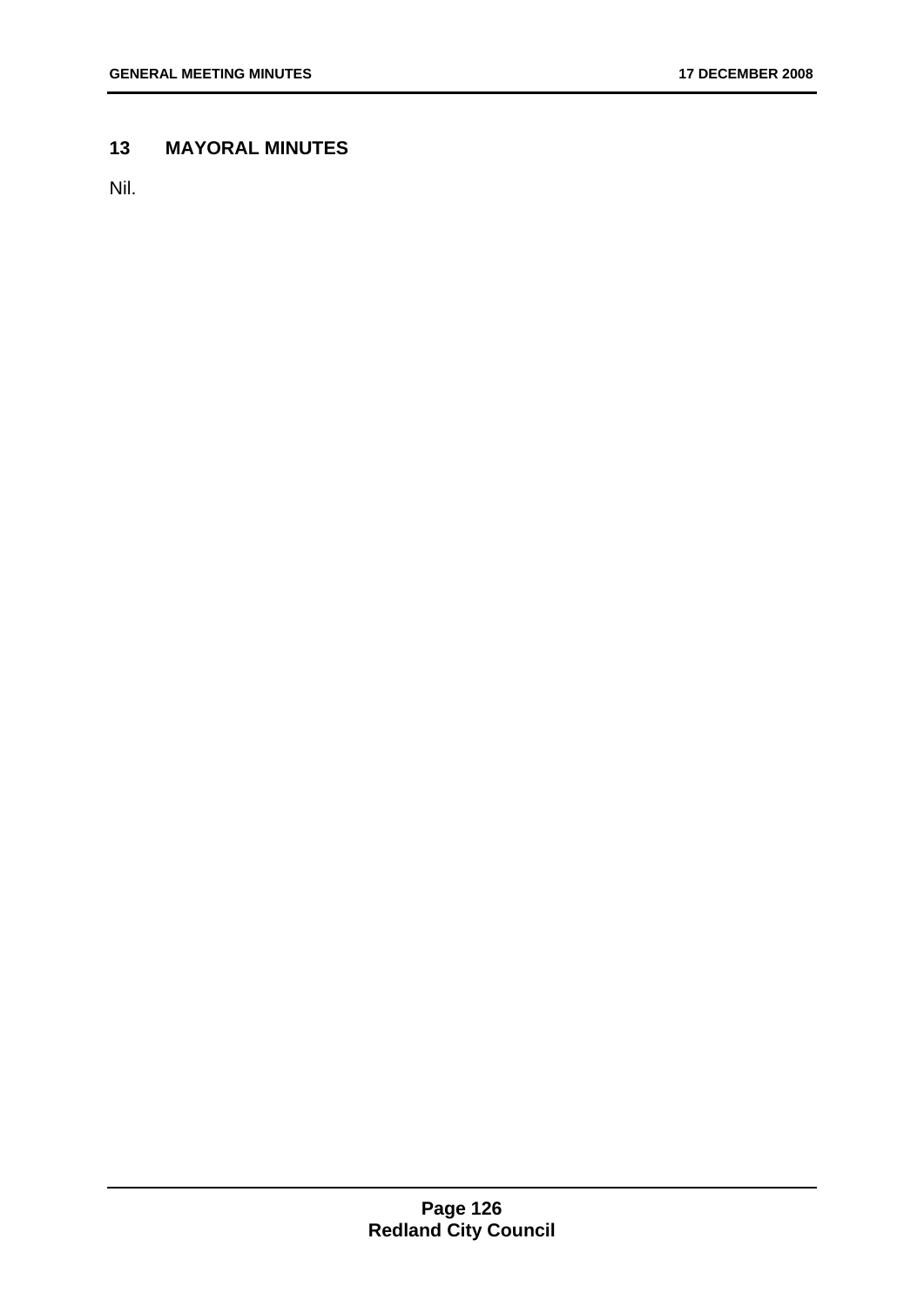# **14 DIRECT TO COUNCIL REPORTS**

### **14.1** 27B**OFFICE OF CEO**

# **14.1.1 COUNCILLOR REMUNERATION**

| <b>Dataworks Filename:</b>       | <b>GOV Councillors - Remuneration</b>                   |
|----------------------------------|---------------------------------------------------------|
| <b>Responsible Officer Name:</b> | <b>Gary Stevenson</b><br><b>Chief Executive Officer</b> |
| <b>Author Name:</b>              | <b>Andrew Ross</b><br><b>Manager Legal Services</b>     |

### **EXECUTIVE SUMMARY**

Pursuant to Section 250AB(c) of the *Local Government Act 1993* (the Act) the Local Government Remuneration Tribunal determines annually the maximum and minimum amount of fees to be paid to Mayors and Councillors in each category of Council.

Within 2 months of the Tribunal making a Determination the Councillors are required to vote on what fee within this range they will pay themselves. The fee range is determined as a percentage of rate payable to a Member of the Queensland Legislative Assembly (MLA).

On 12 December 2008 the Tribunal made a Remuneration Determination tabled in the Queensland Legislative Assembly to commence from 1 January 2009.

The Tribunal Determination retains Council's previous 2007 category as a category 6 Council with the same pay percentage range for the Deputy Mayor and Councillors. The Tribunal recorded it had underestimated the demands associated with the performance of the role of Mayor and has slightly increased the range and rates by 5%.

The current fees are set at the maximum as determined by the Tribunal for the 2008 year:

|                     | <b>Remuneration Range determined (%</b><br>of rate payable to a Member of the<br><b>Queensland Legislative Assembly)</b> | Remuneration Range (p.a) (in \$<br>rounded to nearest \$10) |
|---------------------|--------------------------------------------------------------------------------------------------------------------------|-------------------------------------------------------------|
| <b>Mayor</b>        | 95% to 110%                                                                                                              | \$120,230 to \$139,220                                      |
| <b>Deputy Mayor</b> | 67.5% to 77.5%                                                                                                           | \$85,430 to \$98,080                                        |
| <b>Councillor</b>   | 60% to 70%                                                                                                               | \$75,940 to \$88,590                                        |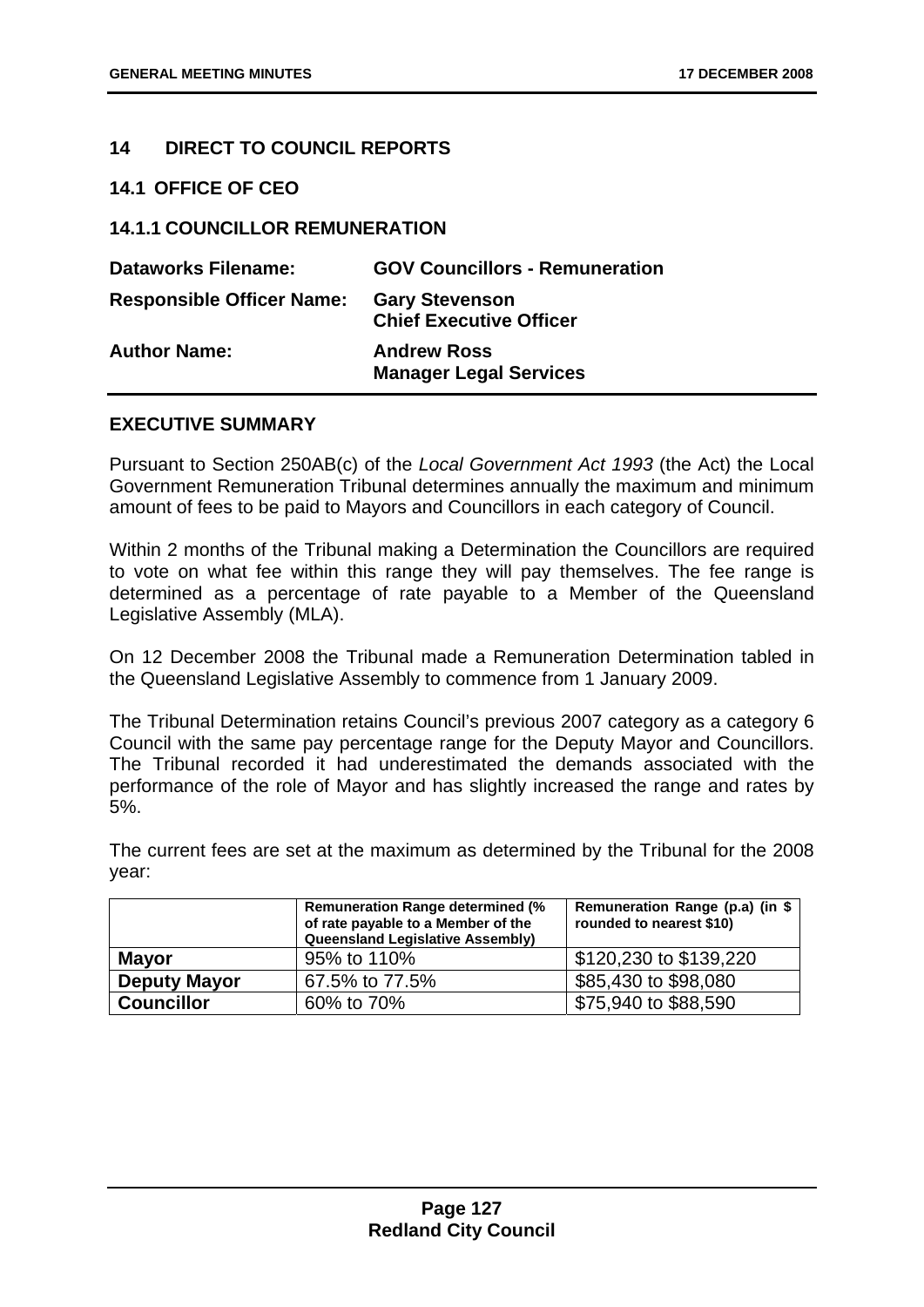The proposed fees are set at the maximum as determined by the Tribunal for the 2009 year:

|                     | <b>Remuneration Range determined (%</b><br>of rate payable to a Member of the<br><b>Queensland Legislative Assembly)</b> | Remuneration Range (p.a) (in \$<br>rounded to nearest \$10) |
|---------------------|--------------------------------------------------------------------------------------------------------------------------|-------------------------------------------------------------|
| <b>Mayor</b>        | 100% to 115%                                                                                                             | \$126,560 to \$145,544                                      |
| <b>Deputy Mayor</b> | 67.5% to 77.5%                                                                                                           | \$85,430 to \$98,080                                        |
| <b>Councillor</b>   | 60% to 70%                                                                                                               | \$75,940 to \$88,590                                        |

On 1 April 2008 Councillors resolved to adopt the maximum percentage range payable to them based on the salary rate applicable to a Member of the Queensland Legislative Assembly, namely 70%, 77.5% and 110%.

The base salary rate applicable to a MLA has not increased from \$126,560. Consequently the Tribunal has not increased this rate for Councillors for the year of 2009, apart from a slight increase to the Mayor.

The proposed resolution applies for the calendar year of 1 January to 31 December 2009.

# **PURPOSE**

The purpose of this report is to set the base pay remuneration levels for the Mayor, Deputy Mayor, and Councillors in accordance with section 236A (1) of the Act.

### **FINANCIAL IMPLICATIONS**

The recommendation retains the existing pay rates for all Councillors, except the Mayor for 2009. The Tribunal Determination has slightly increased the Mayors pay rate by 5%, which at the recommended maximum represents an increase of \$6,324.

# 94B**OFFICER'S RECOMMENDATION/ COUNCIL RESOLUTION**

| Moved by:    | <b>Cr Bowler</b>  |
|--------------|-------------------|
| Seconded by: | <b>Cr Elliott</b> |

### **That Council resolve as follows:**

- **1. That the base salary of the Mayor, Deputy Mayor, and Councillors be set at the following percentages of the base salary of a Queensland State MLA:** 
	- **a. Mayor 115%;**
	- **b. Deputy Mayor 77.5%;**
	- **c. Councillor 70%;**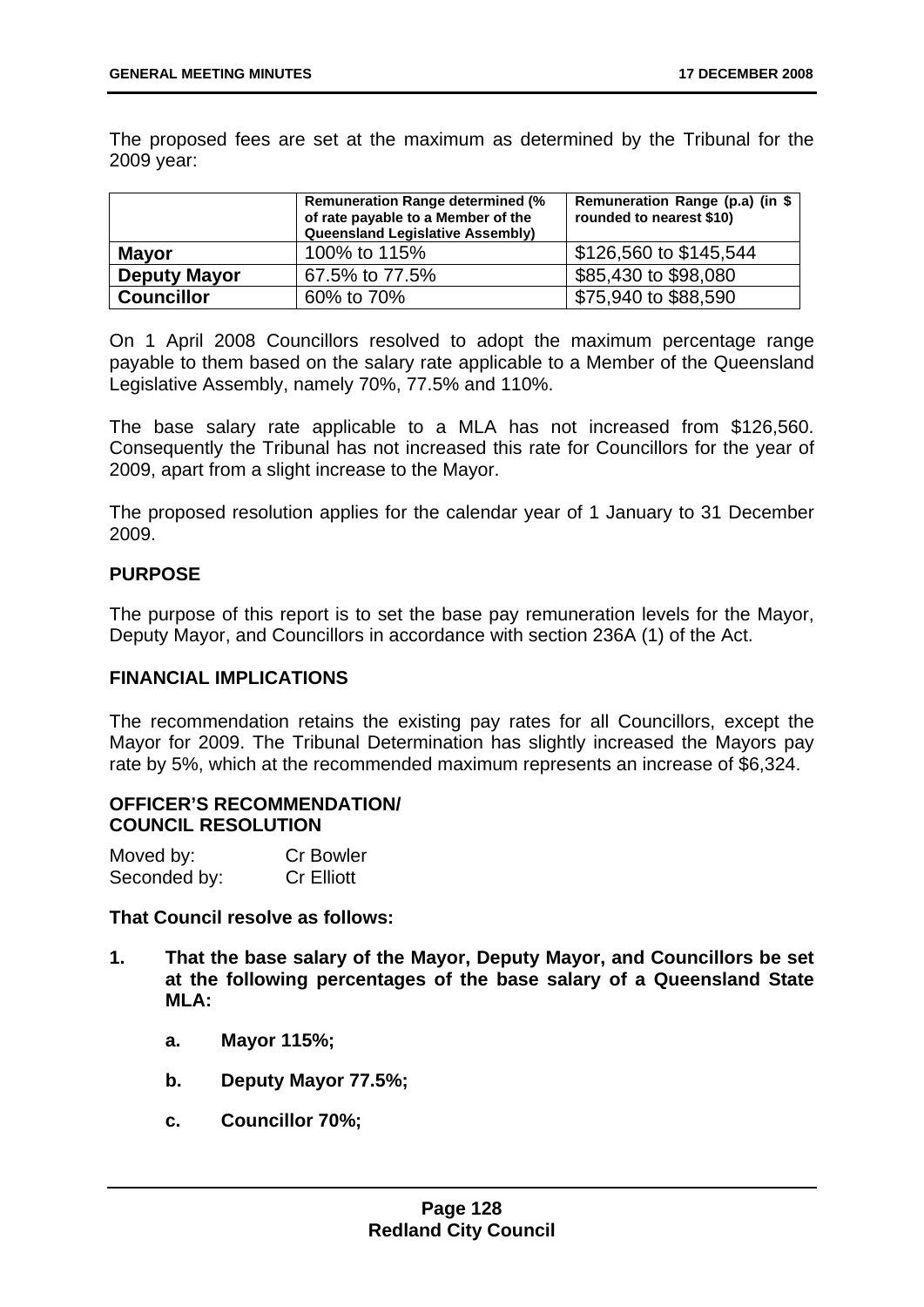- **2. The reason for the variation between the percentages payable to the Mayor, Deputy Mayor and Councillors are as determined by the Remuneration Tribunal due to the demands associated with the performance of their roles; and**
- **3. That these salary levels apply from 1 January 2009 to 31 December 2009 and until a further resolution is made in accordance with section 236A (1) of the** *Local Government Act 1993***.**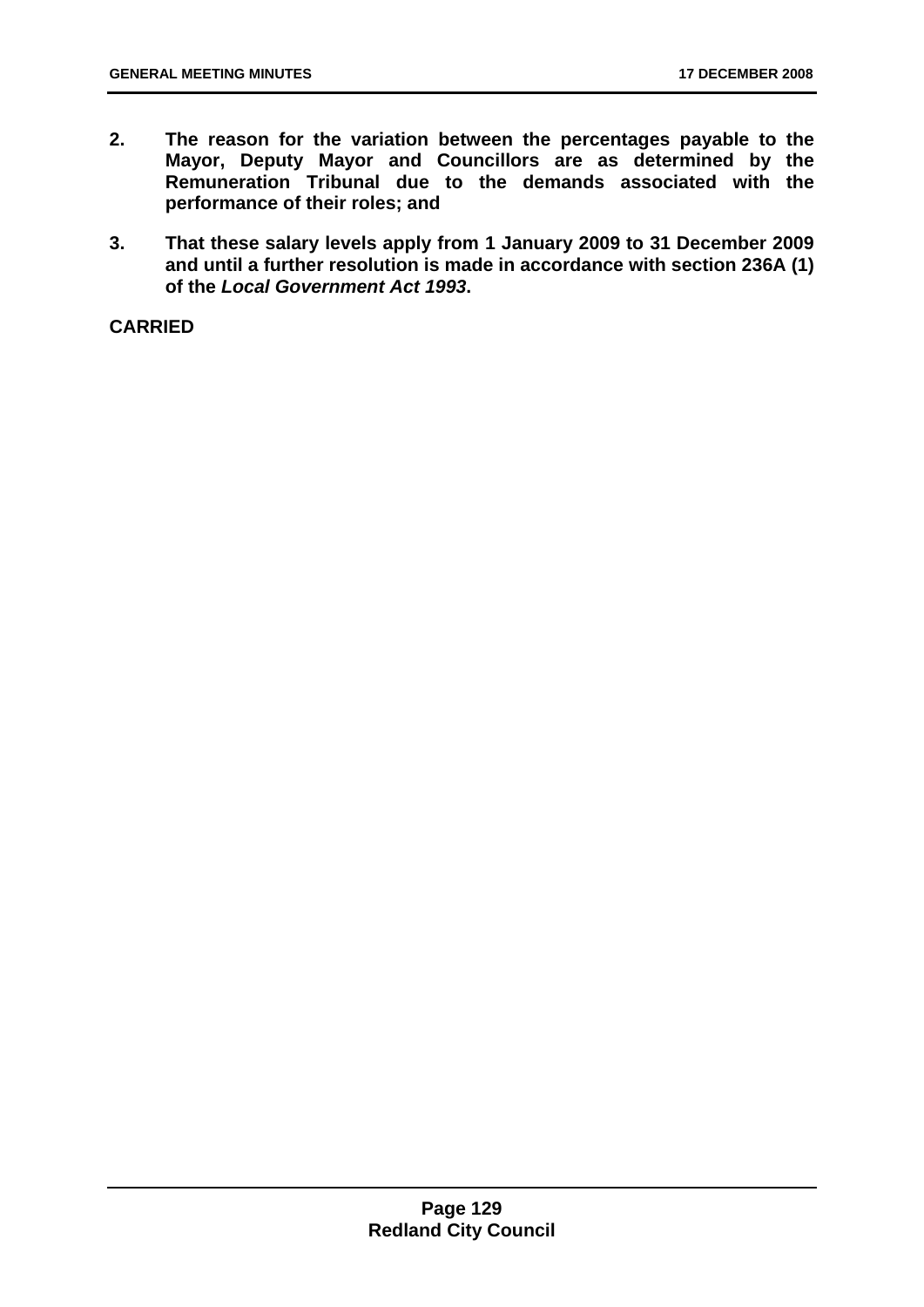# **14.1.2 DELEGATION TO THE LOCAL GOVERNMENT INFRASTRUCTURE SYMPOSIUM 2009**

| <b>Dataworks Filename:</b>       | <b>GOV External Conferences</b>                         |
|----------------------------------|---------------------------------------------------------|
| Attachment:                      | <b>LGAQ Infrastructure Symposium Programme</b>          |
| <b>Responsible Officer Name:</b> | <b>Gary Stevenson</b><br><b>Chief Executive Officer</b> |
| <b>Author Name:</b>              | <b>Tina Marshall</b><br><b>Executive Officer</b>        |

### **EXECUTIVE SUMMARY**

The Local Government Infrastructure Symposium is being held from 21 April to 24 April 2009, at the Brisbane Convention and Exhibition Centre.

As the first major local government conference for 2009, the Infrastructure Symposium provides an opportunity for local government representatives to engage with one another, State and Australian Government Ministers, senior departmental decision makers as well as industry leaders on key local, regional, national and global matters.

# **PURPOSE**

It is proposed that the Mayor and one other Councillor attend as the Redland City Council delegates and be given voting rights.

### **ISSUES**

Topics to be discussed at the Symposium are:

- Infrastructure management
- Roads and transport planning
- Long term community planning
- Revenue raising and policy making
- Adapting to climate change
- Creating sustainable communities
- Implementing carbon accounting

# **RELATIONSHIP TO CORPORATE PLAN**

The recommendation primarily supports Council's strategic priority to increase and protect the intellectual capital of the organisation and the community through developing a knowledge management framework and a learning framework.

### **FINANCIAL IMPLICATIONS**

Registration and payment details will be available from 19 January 2008 via the LGAQ Website.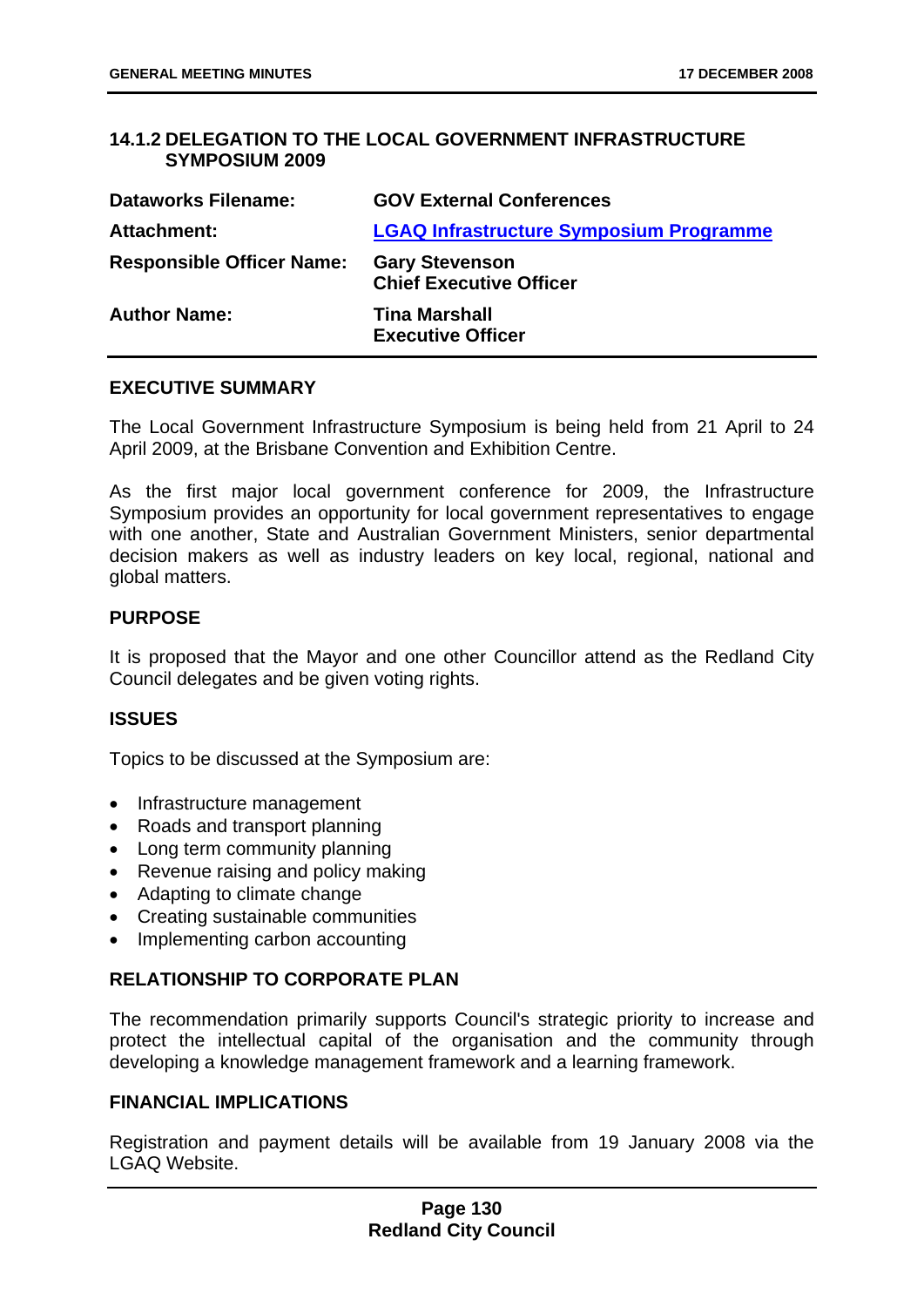### 95B**OFFICER'S RECOMMENDATION/ COUNCIL RESOLUTION**

| Moved by:    | <b>Cr Bowler</b>  |
|--------------|-------------------|
| Seconded by: | <b>Cr Elliott</b> |

**That Council resolve that Mayor Melva Hobson and a Councillor representative be authorised as the Redland City Council's delegates to the LGAQ Local Government Infrastructure Symposium, being held on 21 April 2009 to 24 April 2009, at the Brisbane Convention and Exhibition Centre.**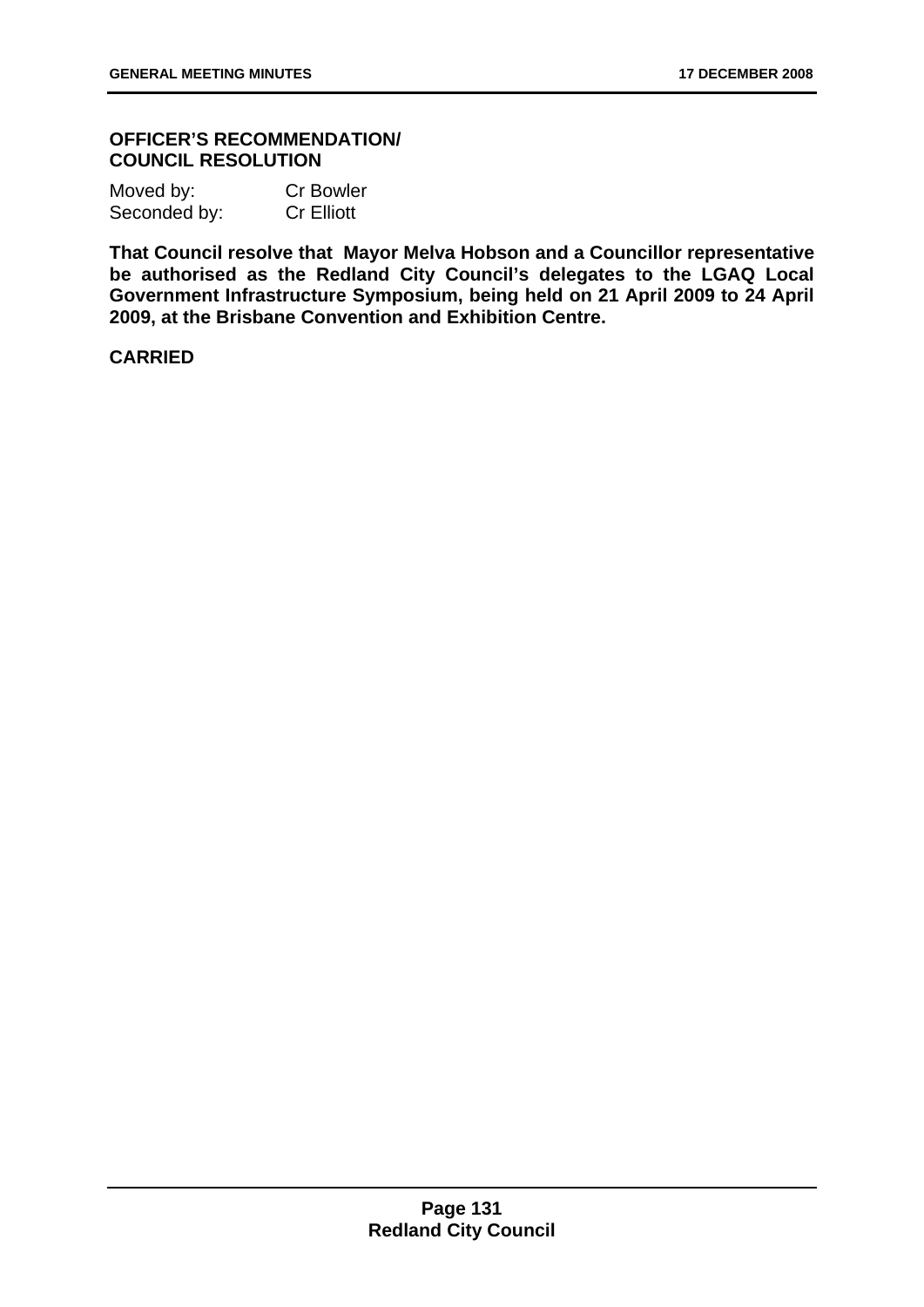# **14.2 CUSTOMER SERVICES**

### 14.2.1 COUNCILLORS' CBF DIVISION 5 - PROVISION OF PARK **INFRASTRUCTURE**

| <b>Dataworks Filename:</b>       | <b>G&amp;S Community Benefit Fund</b>                                 |
|----------------------------------|-----------------------------------------------------------------------|
| <b>Responsible Officer Name:</b> | <b>Neil Kesur</b><br><b>Services Manager Parks &amp; Conservation</b> |
| <b>Author Name:</b>              | <b>Bill McDowell</b><br><b>Senior Advisor Urban Landscape</b>         |

### **EXECUTIVE SUMMARY**

Council annually allocates in its budget an amount for discretionary spending by Divisional Councillors known as the Councillors' Community Benefit Fund (CCBF). All requests for funding individual projects with a greater expenditure than \$5,000 requires approval from Council.

This request is for a total amount of \$13,144.00 (GST exclusive) to be allocated for the provision of a new play unit in a park in Potts Place, Redland Bay within Division 5.

# **PURPOSE**

The purpose of this report is to seek approval from Council for an allocation from the Division 5 portion of the CCBF for \$13,144.00 (GST exclusive). This funding will be used for the provision of a play unit within a park in Potts Place, Redland Bay within Division 5.

### **BACKGROUND**

The Senior Advisor Open Space Planning received and circulated to Councillors an offer from a play equipment supplier for the supply of a particular play unit at a discounted price for the month of December 2008.

As a follow up to this notice of offer, the Senior Advisor Urban Landscape contacted the supplier to have a quote for the supply and installation of this play unit. The Senior Advisor Urban Landscape then proceeded to prepare a full quote for this unit to be installed. This full quote was forwarded to those Councillors who showed an interest in this play unit.

The Councillor for Division 5 accepted the proposal presented and approved the funds from Division 5 CBF for the supply and installation of one play unit.

### **ISSUES**

No issues have been identified.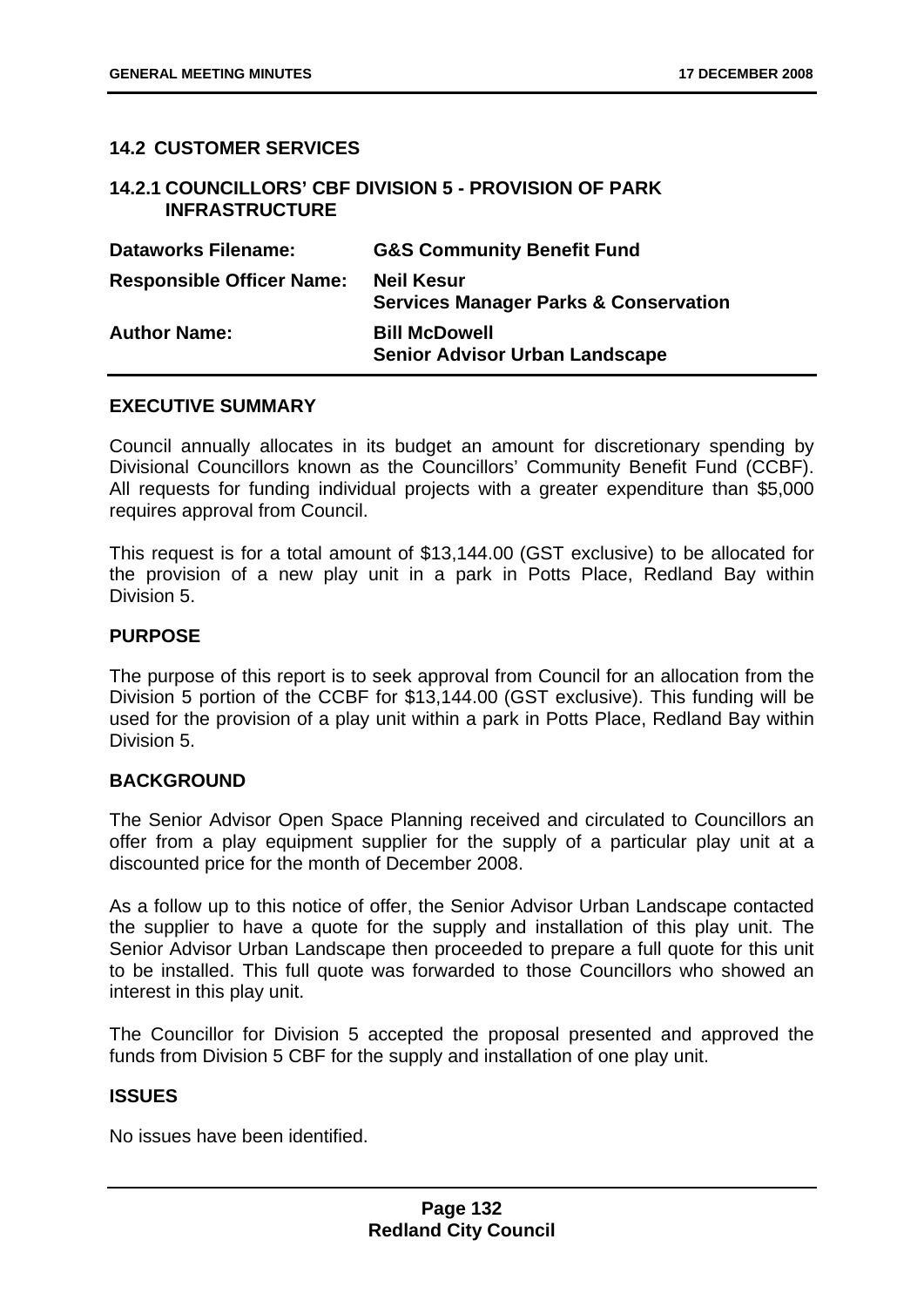# **RELATIONSHIP TO CORPORATE PLAN**

The recommendation primarily supports Council's strategic priority to build safe, strong and self reliant communities with access to community services, infrastructure and opportunities for participation in community life.

### **FINANCIAL IMPLICATIONS**

The Division 5 Councillor supports this project and has sufficient funds to allocate an amount of \$13,144.00 (GST exclusive) from the Division 5 portion of the CCBF.

### **PLANNING SCHEME IMPLICATIONS**

The Land Use Planning Group was consulted and it is considered that the outcome of recommendations in this report will not require any amendments to the Redlands Planning Scheme.

### **CONSULTATION**

Consultation has been undertaken between the Senior Advisor Open Space Planning, the Senior Advisor Urban Landscape and the Division 5 Councillor.

### **OPTIONS**

#### **PREFERRED**

That Council resolve to approve an allocation of \$13,144.00 (GST exclusive) from the Division 5 portion of the Councillors' Community Benefit Fund for the supply and installation of a new play unit in Potts Place, Redland Bay within Division 5.

### **ALTERNATIVE**

That Council not approve the allocation of \$13,144.00 (GST exclusive) for this project.

### 96B**OFFICER'S RECOMMENDATION/ COUNCIL RESOLUTION**

| Moved by:    | Cr Townsend |
|--------------|-------------|
| Seconded by: | Cr Murray   |

**That Council resolve to approve an allocation of \$13,144.00 (GST exclusive) from the Division 5 portion of the Councillors' Community Benefit Fund for the supply and installation of a new play unit in Potts Place, Redland Bay within Division 5.**